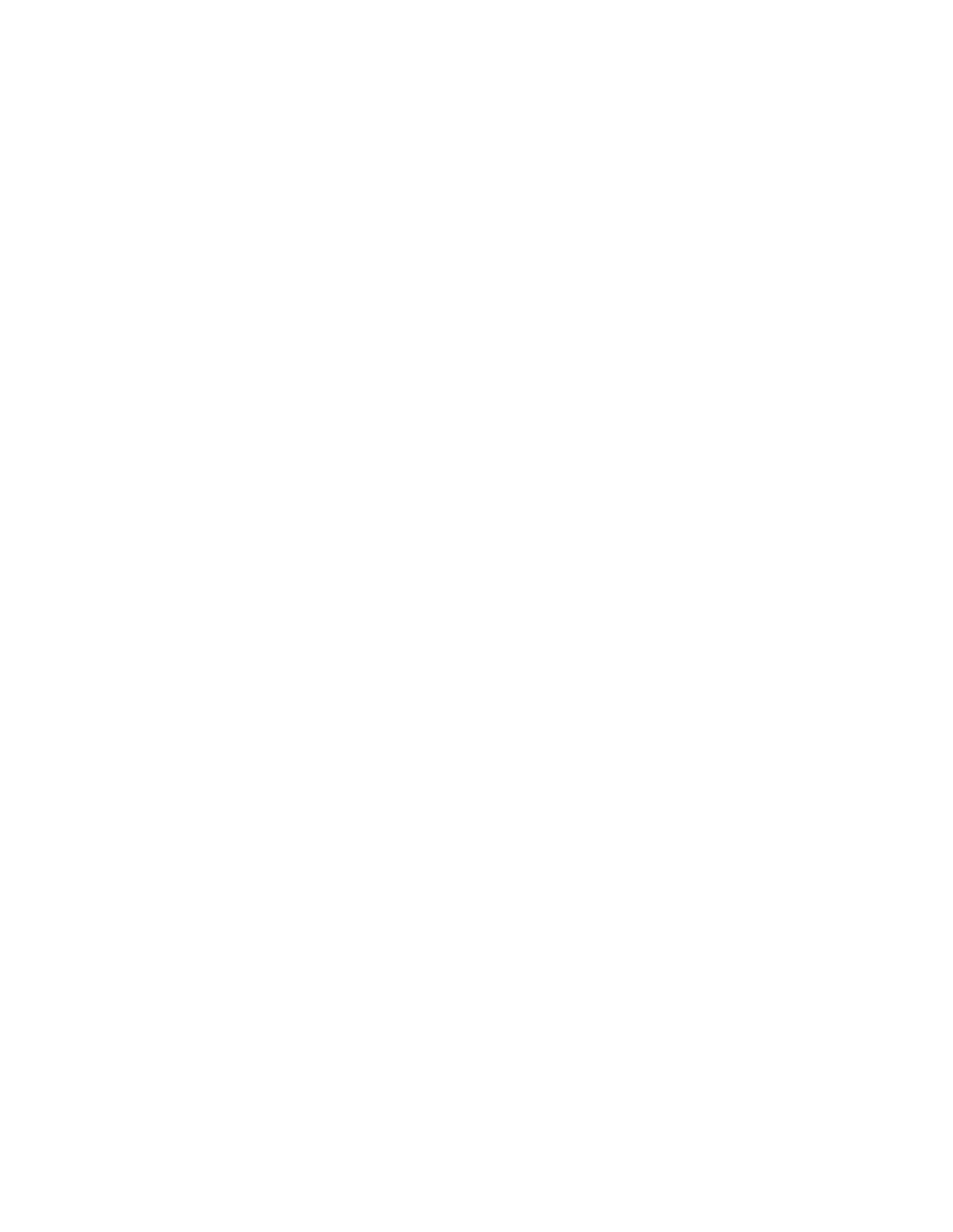#### **ACKNOWLEDGMENTS**

In 2000/2001, the former Ontario Substance Abuse Bureau (now the Addiction Program of the Mental Health and Addictions Branch, Ministry of Health and Long-Term Care) provided an allocation of \$1.5 million to study problem gambling in "special populations." As with most funding allocated to address this socio-health issue in Ontario (i.e., treatment, prevention and research monies), this special research funding was advanced from Ontario Liquor and Gaming Commission (OLGC) revenues garnered from gambling in the province. The Ontario Problem Gambling Research Centre was entrusted with expending a portion of the funding allocation on this research project that examined gambling and problem gambling in eight ethno-cultural communities in the greater Toronto area and in Windsor/Essex County. This financial contribution from the OLGC and Ministry, and the capable administration and oversight service provided by the Research Centre, made this important study possible.

COSTI Immigrant Services (COSTI) is Canada's largest education and social service agency that provides services to newcomers and their families, and this wellrespected Toronto organization provided effective administrative services and ongoing consultative advice to this study. The Multicultural Council of Windsor/Essex County served as a community partner, offering advice and consultation to the researchers and communities. The roles of both of these leading multi-cultural organizations are gratefully acknowledged.

A Regional Research Advisory Committee comprised of representatives from various Ontario community organizations, agencies and government departments met as a group to provide advice to the study participants, and the contribution of talent and time from these individuals helped shape the project direction.

The researchers acknowledge the significant contribution of Gary McCaskill, who served as the research assistant to the project. Gary developed and maintained the project website, crafted various project templates used by the communities, and contributed considerable effort in preparing and improving various study reports.

Finally, the credit for the successful completion of this research lies with the eight communities themselves. In each community, a local agency stepped forward and agreed to serve as the research project sponsor, and this leadership was crucial to the success that was experienced. The people on each of the eight Local Research Advisory Committees met, discussed, debated and otherwise made the research happen in each community. In every community, different individuals stepped forward to help with the research tasks, including writing the local research plans, collecting and interpreting data, and writing the final reports. Space does not permit naming the many community people who contributed to this research project, and readers are encouraged to refer to each community final report for a listing of these individuals. In the final analysis, this study begins to tell the story of gambling and problem gambling in each of the eight ethnocultural communities, to the great credit of those dedicated community people who participated.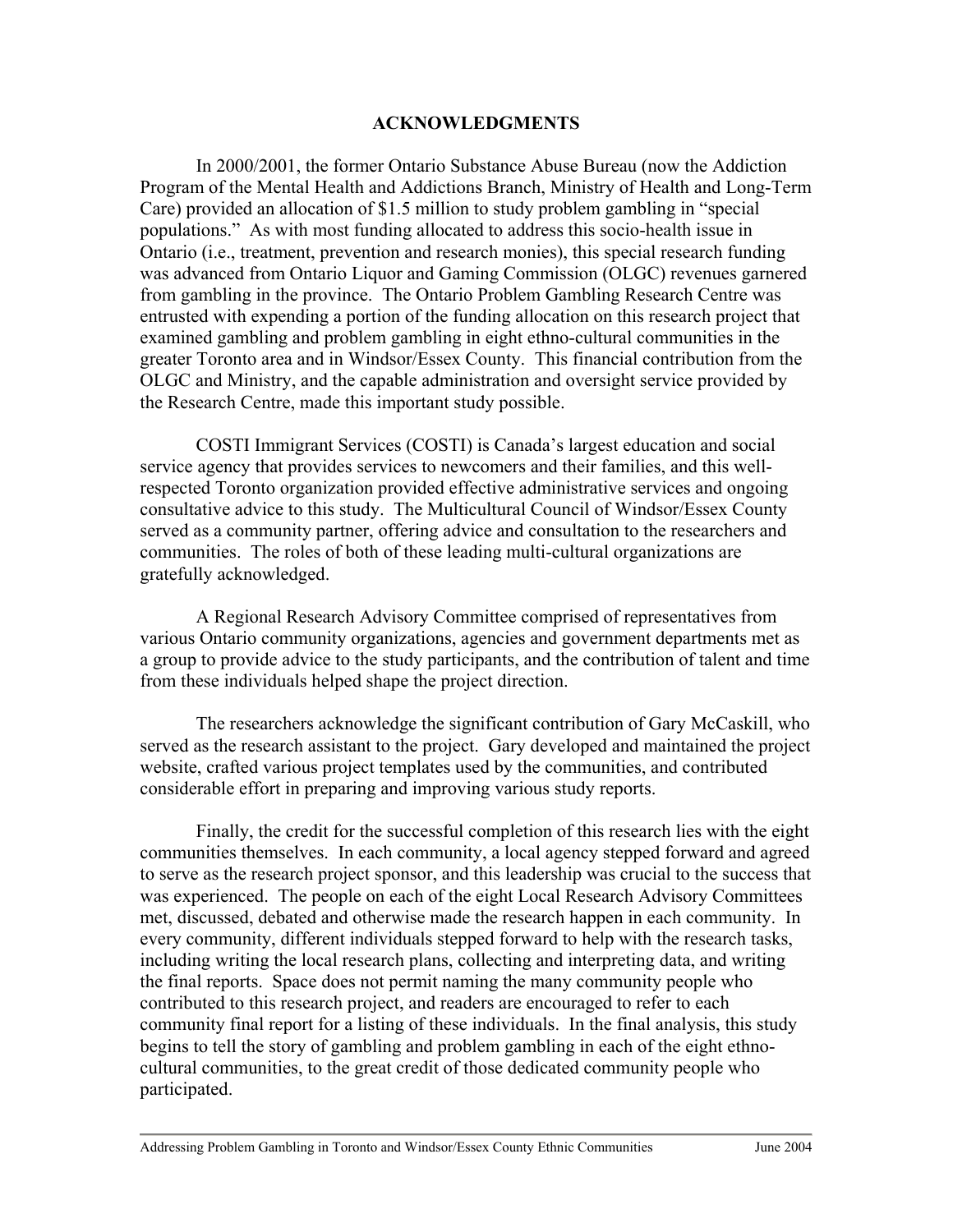## **PROJECT FINAL REPORTS**

There are four separate, but related, project final reports that describe the design/methodology, contain the findings/conclusions, and present the action plans from the research project entitled, *Addressing Problem Gambling in Toronto and Windsor/Essex County Ethnic Communities.* Each of these reports are available from the COSTI Immigrant Services website (**www.costi.org**) and the Ontario Problem Gambling Research Centre website (**www.gamblingresearch.org**). Readers are encouraged to download and read each of these following four companion reports to gain a complete understanding of this research project.

#### **Phase I – Research**

In Phase I of this project, each of the eight participating ethnic communities completed exploratory research into gambling and problem gambling in their populations. Subsequently, each community wrote a final research report describing their experience and findings, and each of these eight reports have been compiled into the first compendium research report entitled,

# **Report 1 –** *Addressing Problem Gambling in Toronto and Windsor/Essex County Ethnic Communities. Eight Community Final Research Reports.*

Drs. Wynne and McCready, the project co-investigators, then synthesized the findings and conclusions from these eight ethnic community research reports and prepared a second final summary research report entitled,

# **Report 2 -** *Addressing Problem Gambling in Toronto and Windsor/Essex County Ethnic Communities. Final Summary Report.*

#### **Phase II – Action Planning**

In Phase II of this project, each of the eight communities prepared an action plan, based on the findings from their Phase I research. The third project research report is a compendium of eight community action plans, and it is entitled

## **Report 3 -** *Addressing Problem Gambling in Toronto and Windsor/Essex County Ethnic Communities. Eight Community Final Action Plan Reports.*

Drs. Wynne and McCready also synthesized the findings and conclusions in these eight action plan reports, and then compiled the fourth and final research report entitled,

# **Report 4 -** *Addressing Problem Gambling in Toronto and Windsor/Essex County Ethnic Communities. Final Action Plan Summary Report.*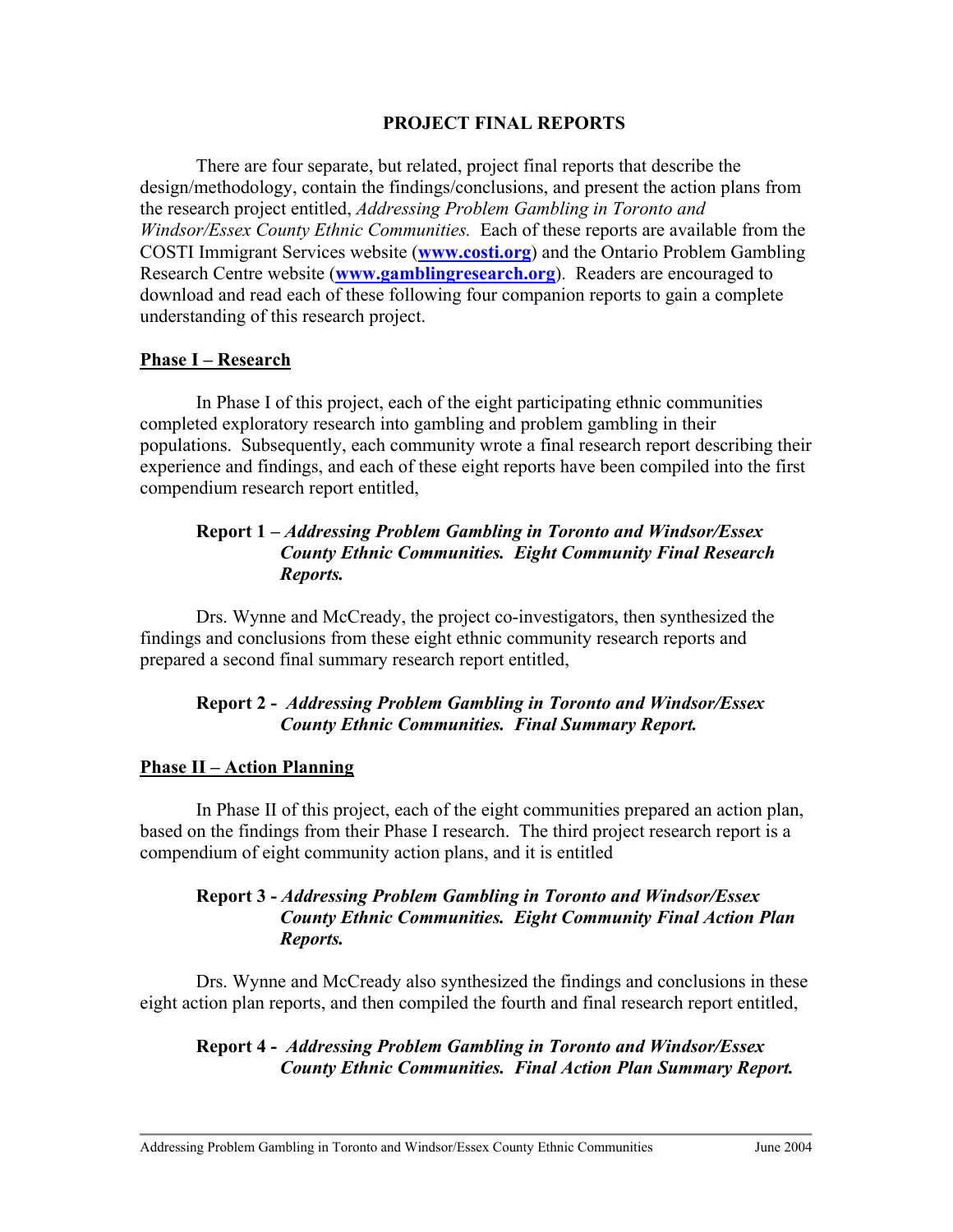#### **EXECUTIVE SUMMARY**

#### **Introduction**

Gambling in Canada has expanded phenomenally since the early 1990s. In the most recent Statistics Canada fact sheet on gambling, it was reported that net-revenue from government-run lotteries, video lottery terminals, and casinos rose from \$2.7 billion in 1992 to \$11.3 billion in 2002 (Statistics Canada, 2003). Of this \$11.3 billion in netrevenue, \$6.0 billion was profit, shared by provincial governments, gaming operators, and in some instances, charitable organizations. The Statistics Canada report showed that gambling revenues were greatest in the Province of Ontario, where they increased from \$853 million in 1992 to just over \$4 billion in 2001 (470%). Profits in Ontario similarly increased from \$529 million in 1992 to \$1.9 billion in 2001 (360%). This represents an increase in per capita gambling expenditure from \$105 per Ontarian (i.e., over 18 yearsof-age) in 1992 to \$441 per person in 2001 (420%).

 Over the past decade, there have also been a number of Canadian provincial problem gambling prevalence studies conducted within both adult and adolescent populations. However, it is difficult to track Canadian trends in problem gambling through these studies, as none of the provinces have conducted regular surveys or used the same methodology. Nevertheless, as the following table shows, it is instructive to compare rates from the most recent problem gambling prevalence studies, as these have utilized the same new measurement instrument, the Canadian Problem Gambling Index (CPGI) (Ferris & Wynne, 2001).

| <b>CPGI Comparisons</b>       | <b>Provinces</b> |         |           |                                             |         |           |            |
|-------------------------------|------------------|---------|-----------|---------------------------------------------|---------|-----------|------------|
|                               | BC               | AB      | <b>SK</b> | <b>MB</b>                                   | ON      | <b>NB</b> | Canada*    |
|                               | Dec 02           | Feb 02  | Jan $02$  | Apr $01$                                    | Dec 01  | Aug $01$  | Spring 00  |
|                               | $(n=2500)$       |         |           | $(n=1804)$ $(n=1848)$ $(n=3119)$ $(n=5000)$ |         | $(n=800)$ | $(n=3120)$ |
| Non-gamblers (past year)      | 15.0%            | 18.0%   | 13.4%     | 15.0%                                       | 16.8%   | 19.8%     |            |
| Non-problem gamblers          | 69.3%            | 67.0%   | 71.4%     | 75.6%                                       | 69.8%   | 72.1%     |            |
| Total Non-Problem             | 84.3%            | 85.0%   | 84.8%     | 90.6%                                       | 86.6%   | 91.9%     | 89.9%      |
| At risk gamblers              | $11.1\%$         | $9.8\%$ | $9.3\%$   | $6.0\%$                                     | $9.6\%$ | 4.9%      | $6.8\%$    |
| Moderate problem gamblers     | $4.2\%$          | $3.9\%$ | 4.7%      | 2.3%                                        | 3.1%    | 1.8%      | 2.4%       |
| Severe problem gamblers       | $0.4\%$          | 1.3%    | $1.2\%$   | $1.1\%$                                     | $0.7\%$ | 1.4%      | $0.9\%$    |
| <b>Total Problem Gamblers</b> | 4.6%             | $5.2\%$ | $5.9\%$   | 3.4%                                        | 3.8%    | 3.2%      | 3.3%       |

\*CPGI National Validation Study (Ferris & Wynne, 2001). Source: Ipsos-Reid & Gemini Research (March, 2003). *British Columbia Problem Gambling Prevalence Study.* Final Report

These surveys show that the percentage of the adult population in each province who score as having either a moderate or severe problem ranges from a low of 3.2% in New Brunswick to a high of 5.9% in Saskatchewan. The Ontario survey found that 3.8% of adults score as having a moderate or severe gambling problem, and this translates into an estimated 340,000 Ontarians over 18 years-of-age who are likely experiencing a serious gambling problem (Wiebe et al. 2001).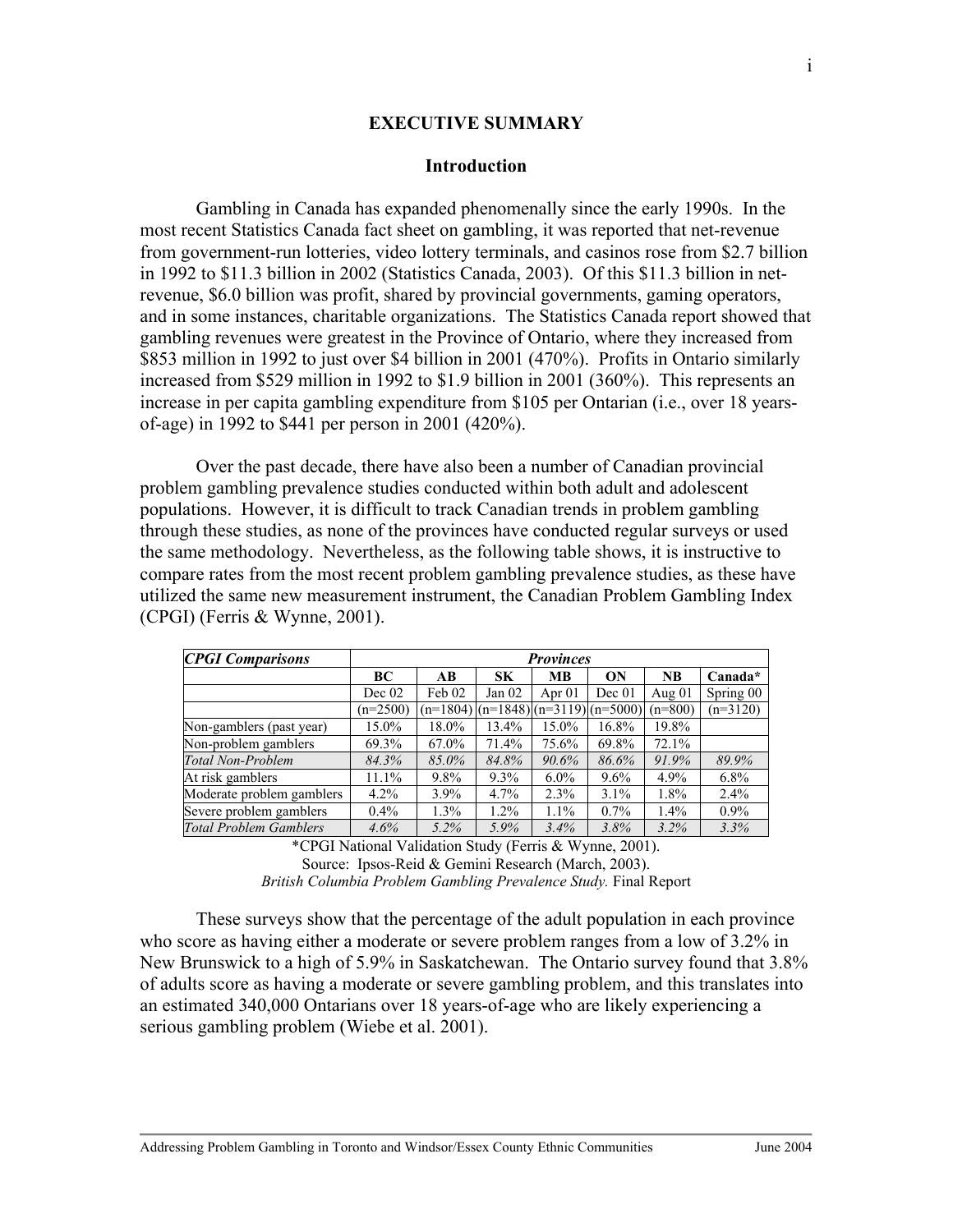#### **Background to the Study**

The past decade of unprecedented gambling expansion across Canada, coupled with an increase in troublesome problem gambler anecdotes frequently reported in the media, have invariably raised the "gambling consciousness" of people in communities throughout the country. Moreover, as gambling is ubiquitous, it is inevitable that a relatively small, but nonetheless significant, sub-population of problem gamblers has emerged in cities, towns, villages and rural communities across the nation. The gambling research shows that these problem gamblers may be men or women, young or old, rich or poor, educated or undereducated, members of all ethnic groups, and residents of urban or rural communities.

To better understand problem gambling as an emerging socio-health issue, provincial governments, municipalities, public health agencies, special interest groups, and community organizations have become increasingly active in funding research and developing public education, prevention and treatment programs to assist problem gamblers and their families. Ontario is clearly the leading Canadian province when it comes to funding initiatives aimed at mitigating problem gambling, as provincial policy dictates that 2% of the revenue from coin slot machines in charitable casinos and racinos must be invested in problem gambling research, prevention and treatment programs.

Within this context, in the 2000/2001 fiscal year, the Ontario Substance Abuse Bureau (OSAB) allocated \$1.5 million to research the socio-health issue of problem gambling in "special populations." The Ontario Problem Gambling Research Centre (OPGRC) solicited proposals from researchers and community groups interested in conducting research into problem gambling within Ontario special populations (e.g., older adults, youth, women, ethno-cultural groups, aboriginal peoples). Leaders from community organizations in six Toronto and two Windsor/Essex County ethnic communities accepted this challenge and responded to this solicitation and, as a result, this collaborative research project was ultimately implemented.

This research into gambling and problem gambling in these eight Ontario ethnic communities represents a first in the field of gambling studies. There are no other ethnocultural studies to date that (a) include such a large number and diversity of multi-cultural communities in a single research project; (b) focus on understanding both gambling and problem gambling in the community; (c) utilize a participatory action research (PAR) approach that empowers the community to conduct its own study; and (d) culminates in the development of an "action plan" that is intended to help mitigate problem gambling in the community.

Finally, leaders and researchers in each of the participating ethno-cultural communities faced the same defensive question, "Why are you studying us?" The answer given in each community was the same; that is, not because our gambling problem is greater or lesser than in any other Canadian community, but rather, so we can gain a deeper understanding that will allow us to develop the best programs and services to help our problem gamblers and their families. This will be the legacy of this research.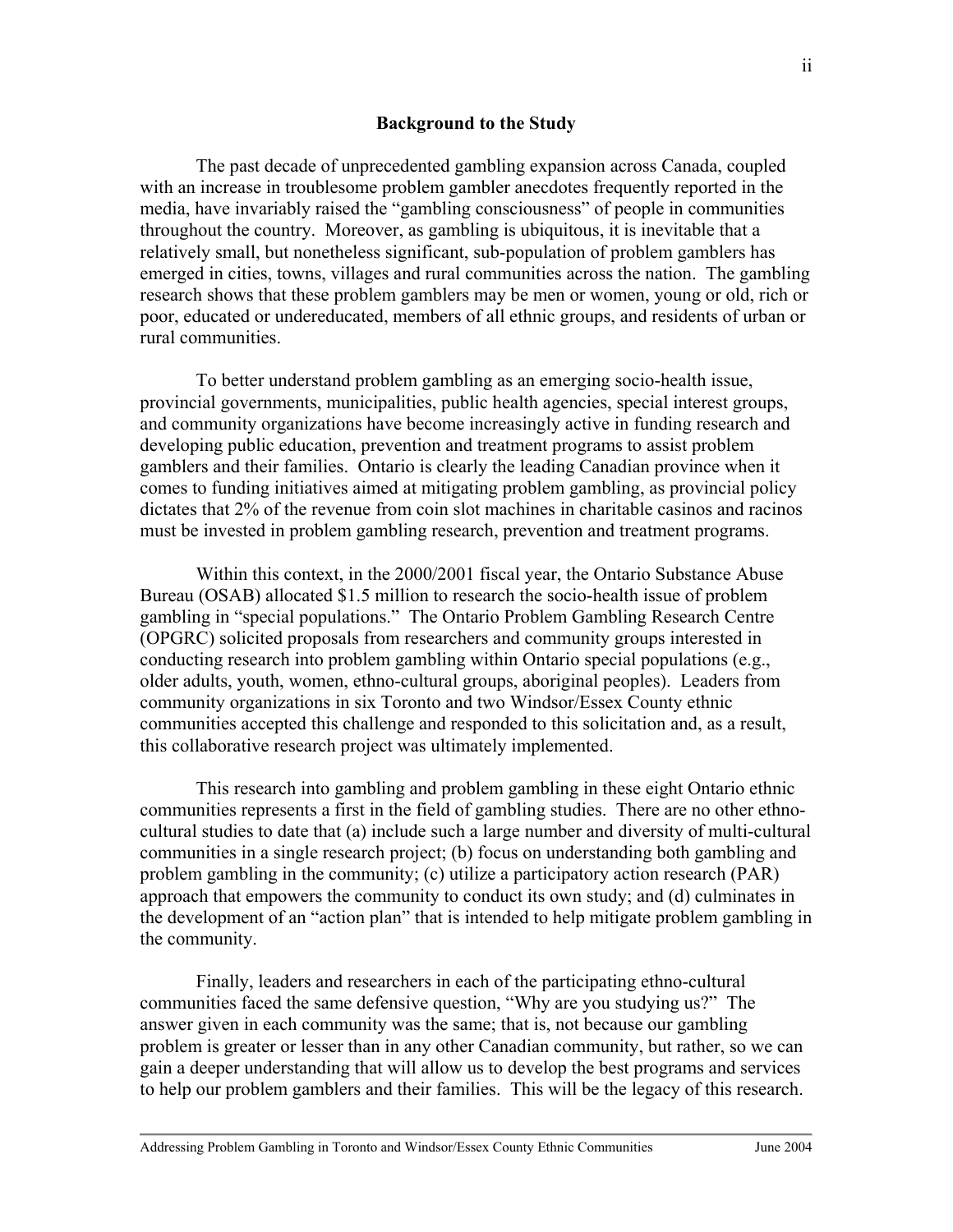#### **Research Design**

 The research design was challenging. Although each community was involved in the same overall research project, a flexible participatory action research (PAR) approach was followed to empower individual communities to design and conduct their own locally relevant study, thus assuming ownership of the research process and outcomes. The following communities, and their sponsoring agency, participated in this research project:

#### Toronto

Afghani Community (Afghan Association of Ontario) Filipino Community (San Lorenzo Ruiz Filipino-Canadian Community Centre) Greek Community (Greek Orthodox Family Services and Counselling) Indo-Caribbean Community (South Asian Women's Centre) Iraqi Community (Arab Community Centre of Toronto) Somali Community (Midaynta Association of Somali Service Agencies)

#### Windsor/Essex County

Jewish Community (Windsor Jewish Federation and Community Centre) South Asian Community (South Asian Centre)

To begin, each of the communities formed a local research advisory committee (LRAC) made up of representatives from different community groups, and each LRAC assumed responsibility for the successful completion of their research. The LRACs began by developing a local research plan and then implementing that plan, which included gathering, analyzing and interpreting information from the community. When the research was completed, each community wrote a final research report presenting their findings and conclusions. This overall report represents a synthesis and summary of the findings and conclusions contained in each of these community research reports.

At the end of the research phase, each of the ethnic communities proceeded to develop an "action plan," which built on the research findings and suggested specific action strategies that could be undertaken to help problem gamblers. These action strategies, which mainly include problem gambling program and service initiatives, are likewise contained in separate action plan reports written by each community. There is also a corresponding overall companion report that summarizes the information contained in each of the individual community action plans.

 This is an example of interpretive research and, as such, its main strength lies in the deeper and richer understanding of gambling and problem gambling that community participants and others have gained. Moreover, the research process itself has helped to stimulate public interest and mobilize community support for mounting programs and services to help problem gamblers and their families. As action research, the contribution of this project resides within each ethnic community, where awareness and concern for the plight of the problem gambler will result in efforts to provide assistance.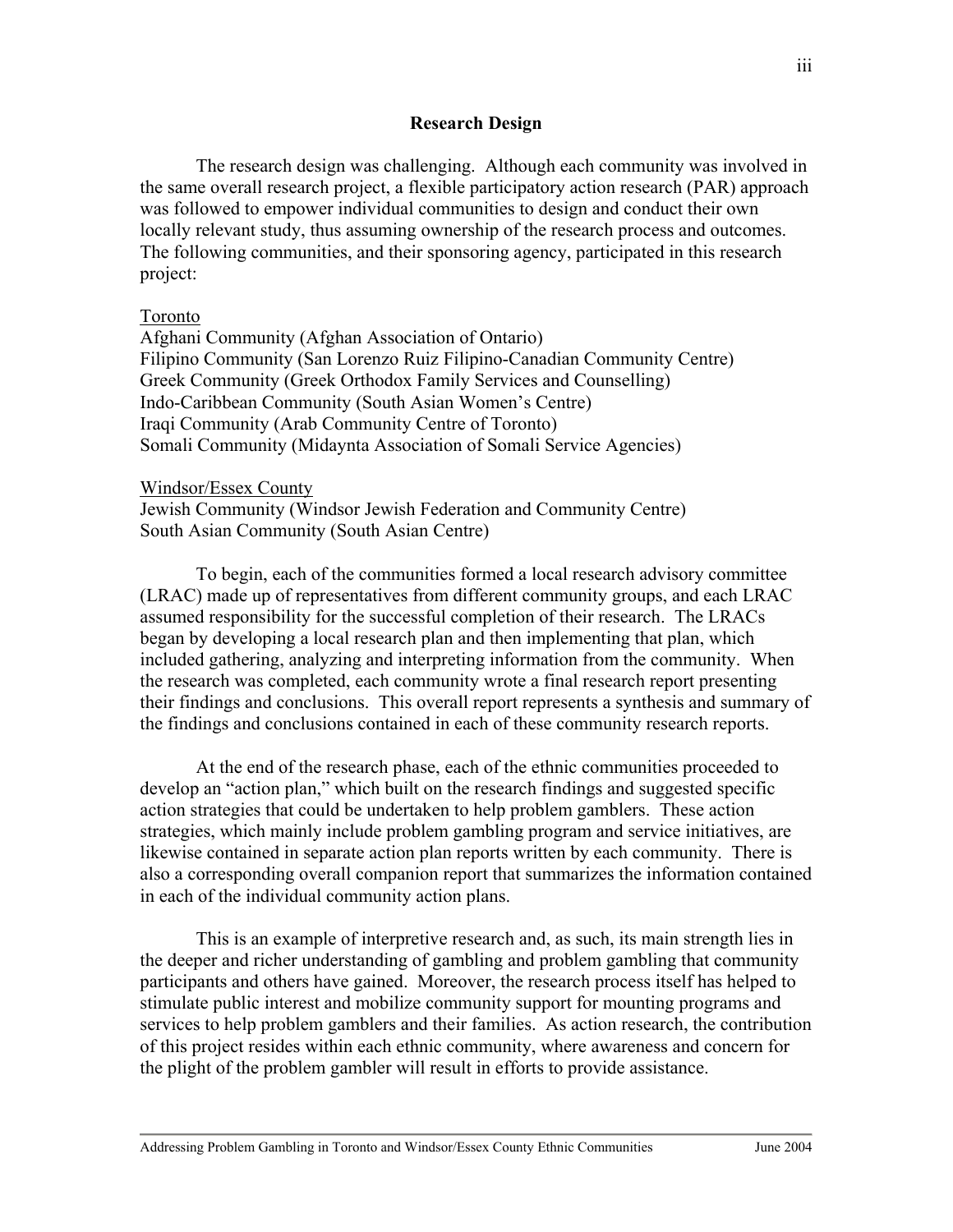#### **Conclusions**

 This was a unique project that empowered eight ethno-cultural communities in the greater Toronto area and in Windsor/Essex County to study gambling, and the issue of problem gambling, in their populations. This final report synthesizes the most salient findings from each of these important community research reports, and the following main conclusions are summarized.

## **Gambling in the Ethnic Communities**

In every community, it is evident that, to a greater or lesser extent, people engage in all types of legal gambling activities that are made available to the people of Ontario. In some communities, people also engage in technically illegal gambling activities, such as card games in social clubs or public restaurants. Some of the conclusions relative to the practice of gambling itself in these diverse communities include the following:

#### Gambling Definition

• It may be concluded that there is a relatively common definition, or at least understanding, of "gambling" that is evident across all eight ethnic communities. This definition is predicated on the observation that gambling is risking something of value—usually money—on a chance event.

#### Gambling Activities

- The majority of people in each of the eight ethnic communities engage in some form of gambling.
- The most popular form of gambling in every community is the purchasing of lottery tickets. However, all reports provided evidence that people in every community engage in virtually all other types of gambling activities that are legal in Ontario, including: casino games, bingo, horse races, instant-win tickets, raffles, sports betting and Internet wagering. Many of these Ontario gambling activities were practiced in each homeland; however, every community report contains examples of interesting gambling practices in the homeland that have been discontinued in Canada.
- In virtually every community, gambling activities are frequently part of a social occasion that typically involves getting together with family and friends. In some communities, specific games and customs are a carry-over from practices in the homeland.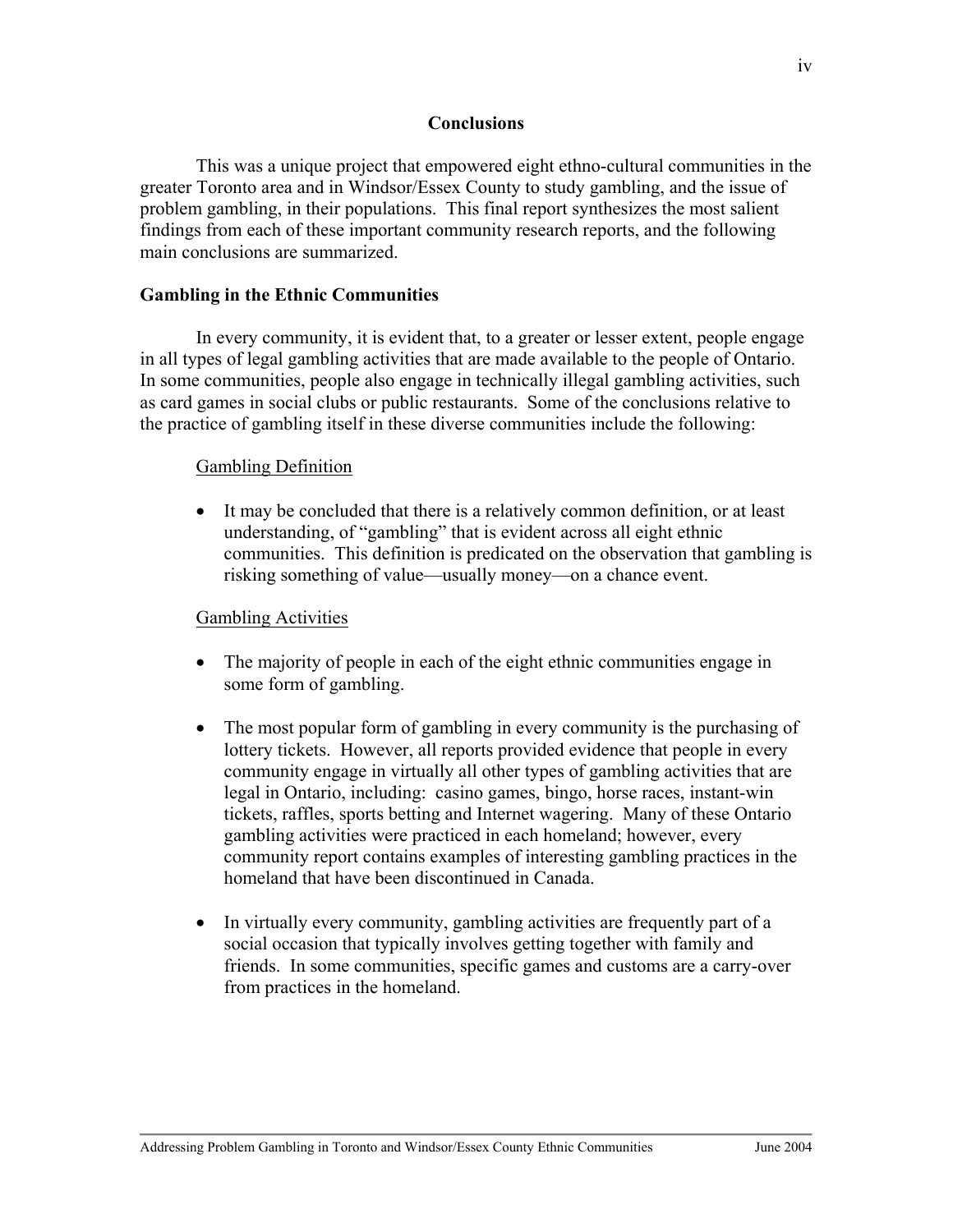#### Gambler Demographics

- The most significant demographic finding from across all ethnic communities is the extent to which gambling is predominantly a male pastime.
- Some communities are beginning to experience and lament the rise in adolescent gambling.

## Gambling Frequency, Duration and Expenditure

• There are no discernable differences amongst the communities with respect to the amount of time (frequency/duration) and money people spend gambling. People in all communities generally gamble during their free time; that is, after work, on weekends and during vacations. Moreover, most people do not appear to gamble with any great frequency (i.e., daily or weekly), nor do they generally spend large sums of money gambling, with the norm appearing to be less than \$20/session, notably on lottery tickets.

#### Gambling Motivation

• Respondents in all communities give similar motivations for gambling, with the primary reasons being to win money and/or for fun or entertainment. Another response common to many communities is to relieve boredom or stress.

The gambling practices of people in the eight ethnic communities are quite similar to those of the dominant cultural group in Ontario, to the extent that all people (a) gamble on most legally available formats, notably purchasing lottery tickets; (b) gamble with a limited frequency (i.e., less than weekly) and duration per session; (c) gamble with relatively small amounts of money; and (d) are motivated to gamble for the same reasons, namely to win money and for enjoyment. Despite these similarities, there are at least two gambling-related observations that appear to be unique to these ethnic communities, namely: (a) gambling is predominantly a male pastime, especially in the Islamic communities, and (b) gambling is frequently practiced as part of a social occasion.

#### **Problem Gambling in the Ethnic Communities**

In each community, it is evident that some people are unable to control their gambling behaviour, and this causes problems for the individual, his or her family and friends, and for the community in general. The main conclusions regarding problem gambling that may be discerned from the ethnic community research findings are summarized here.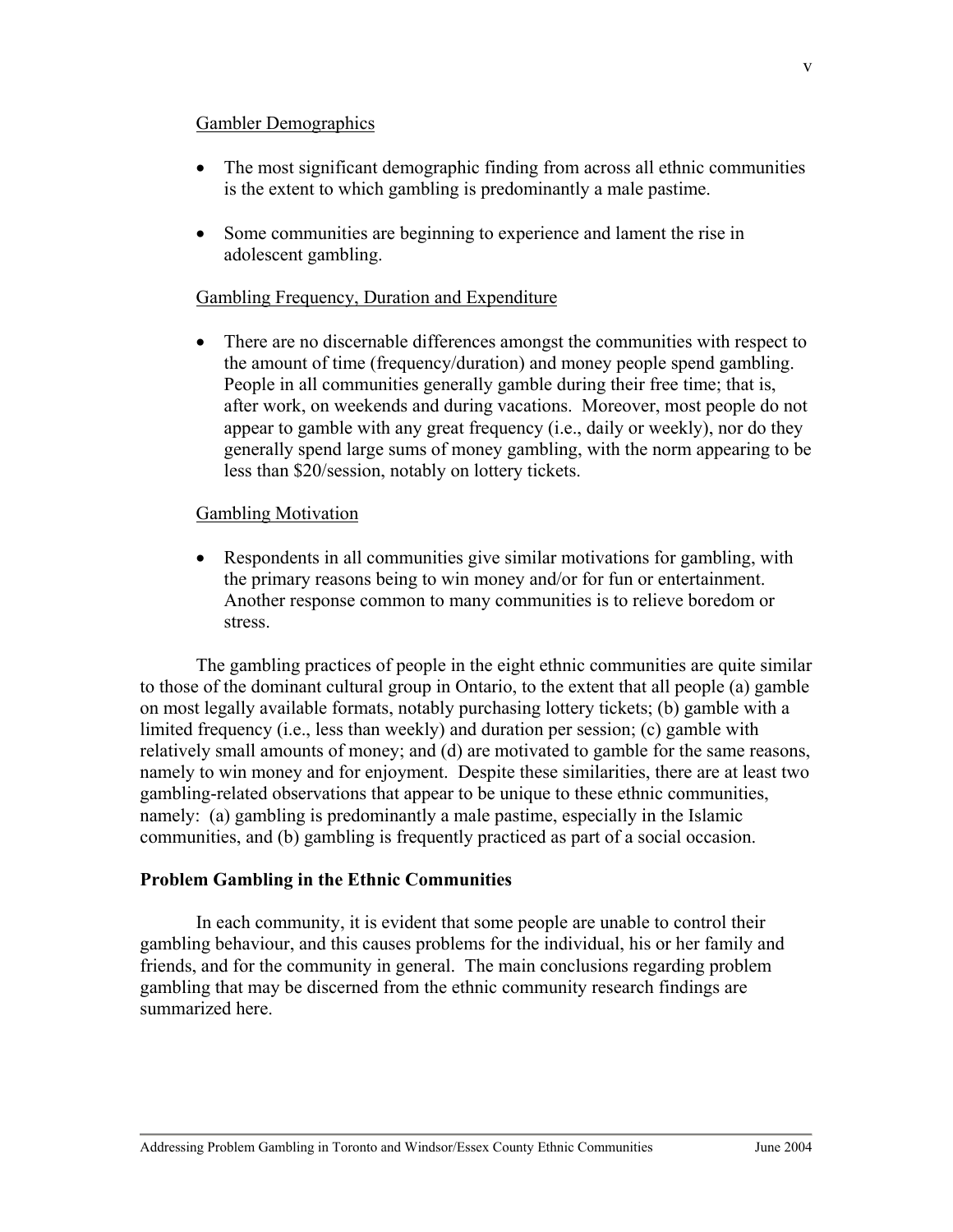## Defining Problem Gambling

- Definitions of problem gambling range from the observation that it is an "addiction that the weak-willed cannot escape" to the view that problem gambling is a "sin."
- Most communities define problem gambling by identifying perceived symptoms of this disorder, including:
	- Gambling disturbs the economy of the household.
	- Problem gamblers burn out and cannot function normally at work.
	- Problem gamblers may be rich or poor; that is, even those who have enough money to cover their losses may be problem gamblers.
	- Problem gamblers may display other overt symptoms associated with their disorder, including heavy drinking, violent temper, poor dress and appearance, and severe mood swings.
	- Problem gambling sometimes erupts into family disputes and violence.
	- Problem gambling impacts the family's lifestyle, finances and the gambler's health.
	- Problem gambling results in a loss of respect for the individual, his or her family, and for the community itself.

# Prevalence of Problem Gambling

• It was beyond the scope of this research project to provide the necessary resources for each community to conduct a scientific study to determine the prevalence rates for problem gambling in their respective populations. As a result, none of the communities were able to present definitive problem gambling prevalence rates.

# Demographic Characteristics

- Each of the community studies is limited in its ability to identify the demographic characteristics of problem gamblers, insofar as none of the communities had the resources to conduct scientific problem gambling prevalence surveys.
- In that most gamblers in each of the ethnic communities are predominantly male, it is not surprising to discover that virtually all problem gamblers are likewise perceived to be male.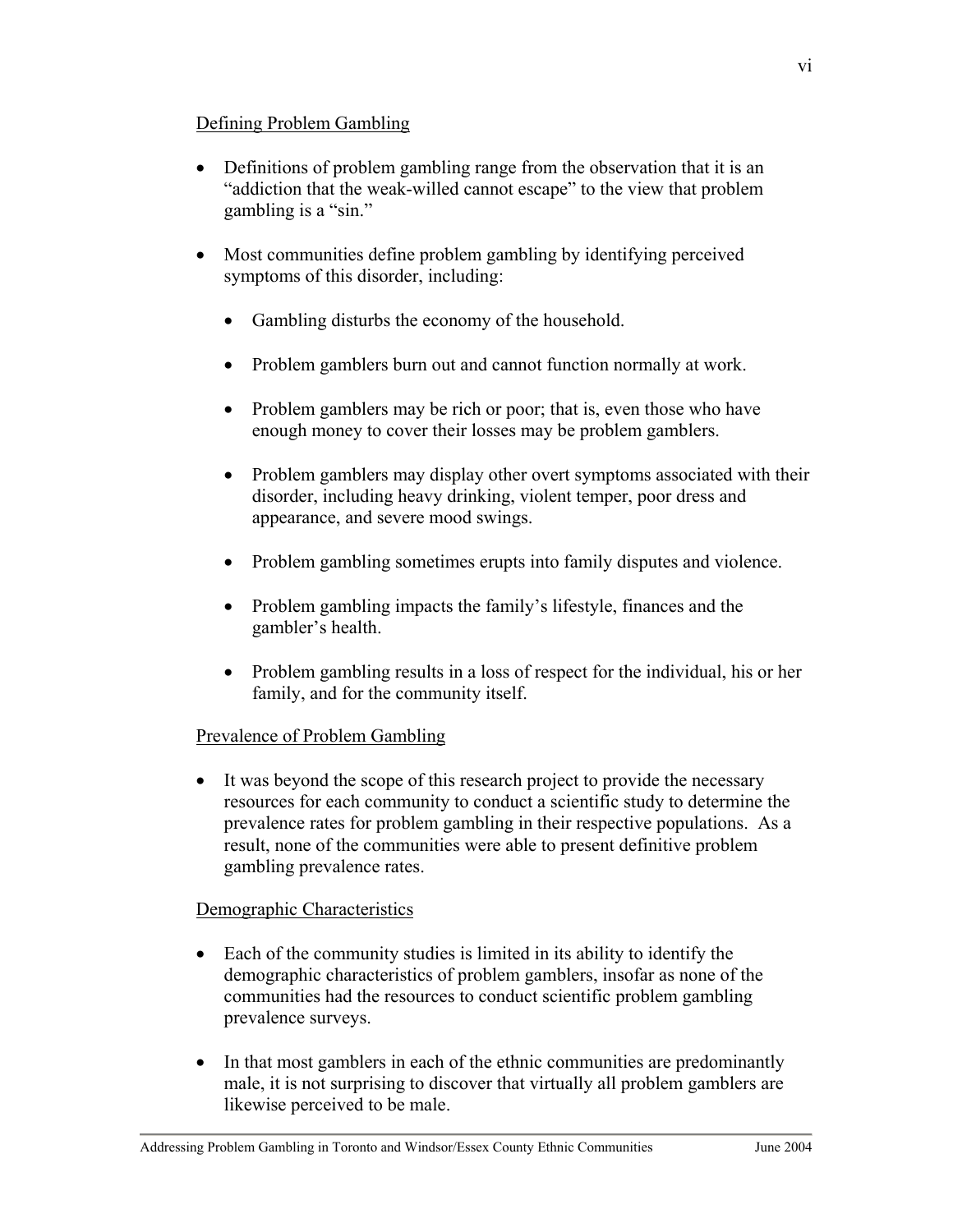• In terms of the age of problem gamblers, communities mainly describe men between 30 and 50 years-of-age. However, many of the communities express concern about adolescent gambling, and worry that problem gambling in this youthful population might become an issue.

## Problem Gambling Behaviour

- Each of the eight ethnic communities identify a number of behaviours associated with problem gambling, and these include the following:
	- Problem gamblers are extremely irresponsible and untrustworthy.
	- Problem gamblers have low life satisfaction, are unmotivated, and exhibit impeded concentration.
	- Problem gamblers will disassociate themselves from the people around them and not want to become involved in family or social events.
	- Problem gamblers tend to neglect family finances, abuse their families, and neglect their jobs.
	- Problem gamblers borrow aggressively to finance their gambling.
	- Problem gamblers may be absent-minded and inattentive at work.

# Problem Gambling Consequences

- As with symptoms and behaviours, each of the communities presents a list of consequences that are nominally attributable to problem gambling, including:
	- Problem gambling behaviour can create isolation and separation from the mainstream community.
	- A main consequence of problem gambling is perceived to be social isolation.
	- The children who are witnessing accounts of problem gambling may be enticed to become problem gamblers through influence, or perhaps may grow to be reserved and depressed due to situations in the household.
	- Problem gambling prevents the gambler from remembering and worshiping God and he/she becomes heedless of devotion to God. This is a spiritual and religious loss.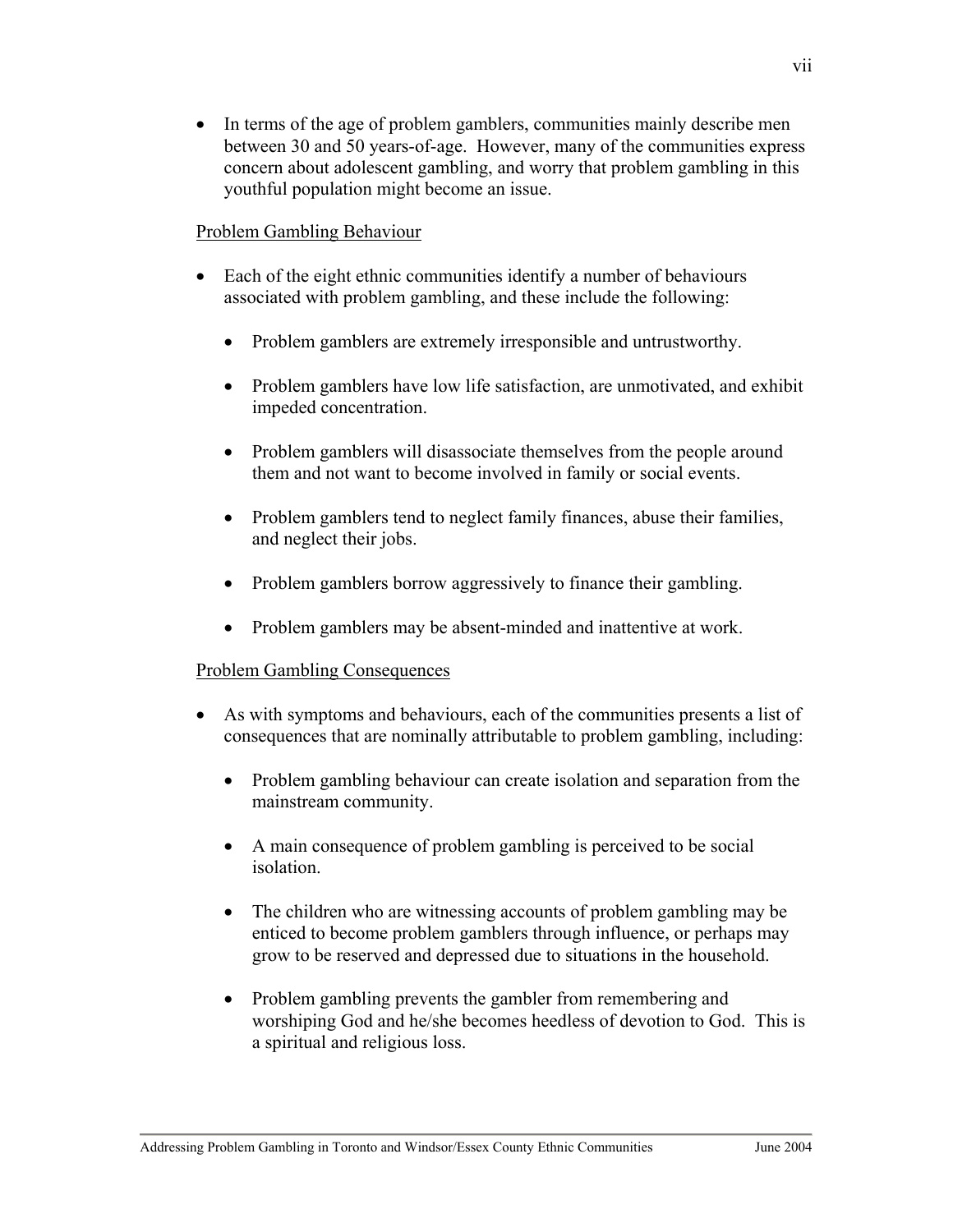• Problem gambling brings shame to the family and community, and gives the community a bad name.

A common conclusion that may be drawn from across all eight ethnic communities is that the family of the problem gambler is perceived to experience the most severe consequences of problem gambling.

# **Community Perceptions**

Each community researched public perceptions, including awareness and knowledge of gambling and problem gambling and attitudes towards problem gamblers, and the following conclusions may be drawn:

# Community Awareness and Knowledge

• The commonly held perception in each community is that the public is generally unaware of the extent to which people gamble, and that problem gambling is becoming a serious issue. This may be because gamblers, and by extension problem gamblers, are very secretive in their pursuit of gambling in most ethnic communities, lest they be discovered by family or other community members.

# Community Attitudes

- The reports of community attitudes towards gamblers and problem gamblers appear to cluster around two ends of a tolerance spectrum in different communities, as follows:
	- Towards the less tolerant end of the spectrum, both gamblers and problem gamblers are "hated pariahs" who are seen as giving themselves, their families and the community a bad name.
	- Towards the more tolerant end of the spectrum, gambling and gamblers are tolerated, and people are indifferent towards problem gamblers or view this disorder as a personal matter.

# **Resource Awareness and Help-Seeking**

Community members' awareness of resource availability and the help-seeking preferences of problem gamblers, family and friends, and community members was examined, and main conclusions include the following.

# Resource Awareness

• While key informants and focus group participants in virtually all communities are able to enumerate some resources that are available to help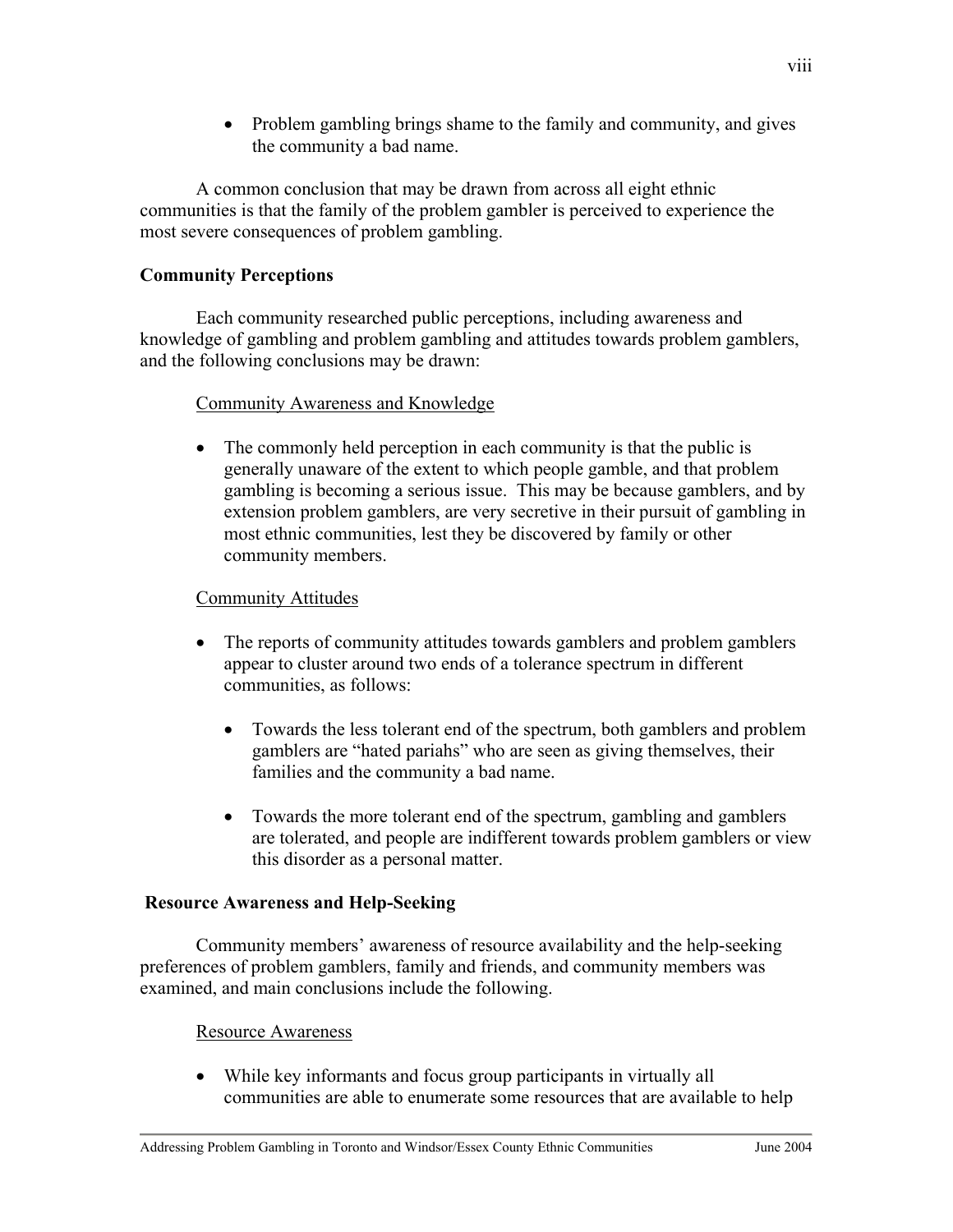problem gamblers (e.g., Gamblers Anonymous (GA), mosques, community agencies, health services), the general opinion is that the publics in virtually all communities are quite ignorant of resources available to help problem gamblers.

• It appears that young people in most ethnic communities are more aware of resources available to help problem gamblers than are older members of the community.

# Preferences for Help-Seeking

- There is a general perception that the majority of problem gamblers prefer to approach family members or friends for help. In contrast, there is the general perception in each community that professional counselling services, especially those that are not culturally/linguistically sensitive, will not be utilized by problem gamblers or their families.
- Each of the eight ethnic communities, to a greater or lesser extent, believes that problem gambling is a serious issue that should be addressed; moreover, each community suggests that raising public awareness about problem gambling is a fundamental first step in diminishing this issue. There is less consensus that specialized treatment services need to be developed.
- Each community also presents suggestions for initiatives that should be considered to help problem gamblers and their families, including:
	- Religious leaders should be engaged to help problem gamblers and their families.
	- Recovering and/or recovered problem gamblers should be used as a community resource.
	- Family members or friends should accompany problem gamblers and/or participate in their treatment.
	- Communities should encourage entertainment and recreational alternatives to gambling.
	- Community support systems should be developed to help problem gamblers.
	- Family members and friends of problem gamblers should seek counselling for themselves in order to learn how to cope with their loved one's behaviours.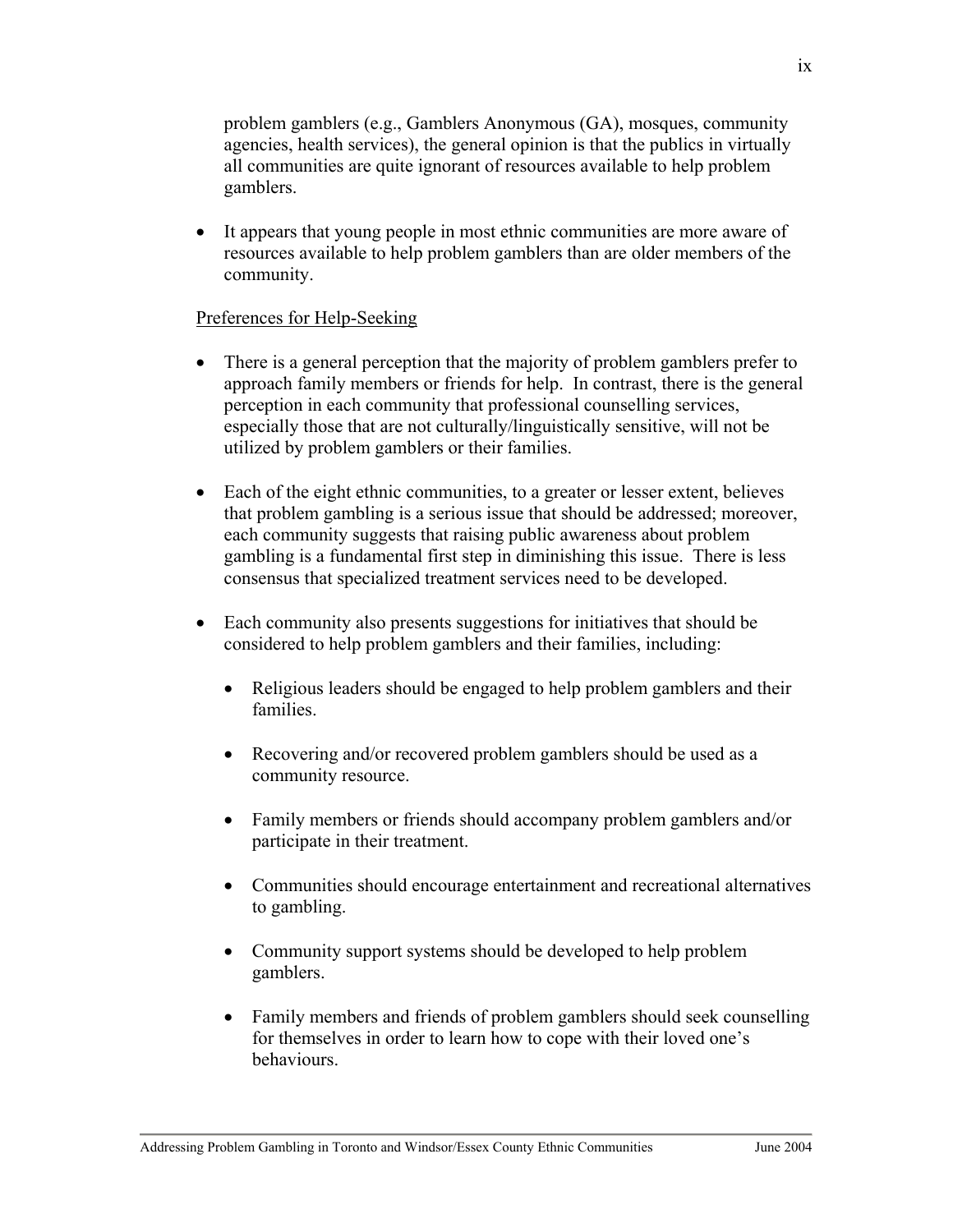# **TABLE OF CONTENTS**

| 1.2.1 |  |
|-------|--|
|       |  |
|       |  |
|       |  |
|       |  |
| 2.2.1 |  |
| 2.2.2 |  |
| 2.2.3 |  |
| 2.2.4 |  |
| 2.2.5 |  |
|       |  |
|       |  |
| 3.1.1 |  |
| 3.1.2 |  |
| 3.1.3 |  |
|       |  |
| 3.2.1 |  |
| 3.2.2 |  |
| 3.2.3 |  |
| 3.2.4 |  |
| 3.2.5 |  |
|       |  |
| 3.3.1 |  |
| 3.3.2 |  |
|       |  |
| 3.4.1 |  |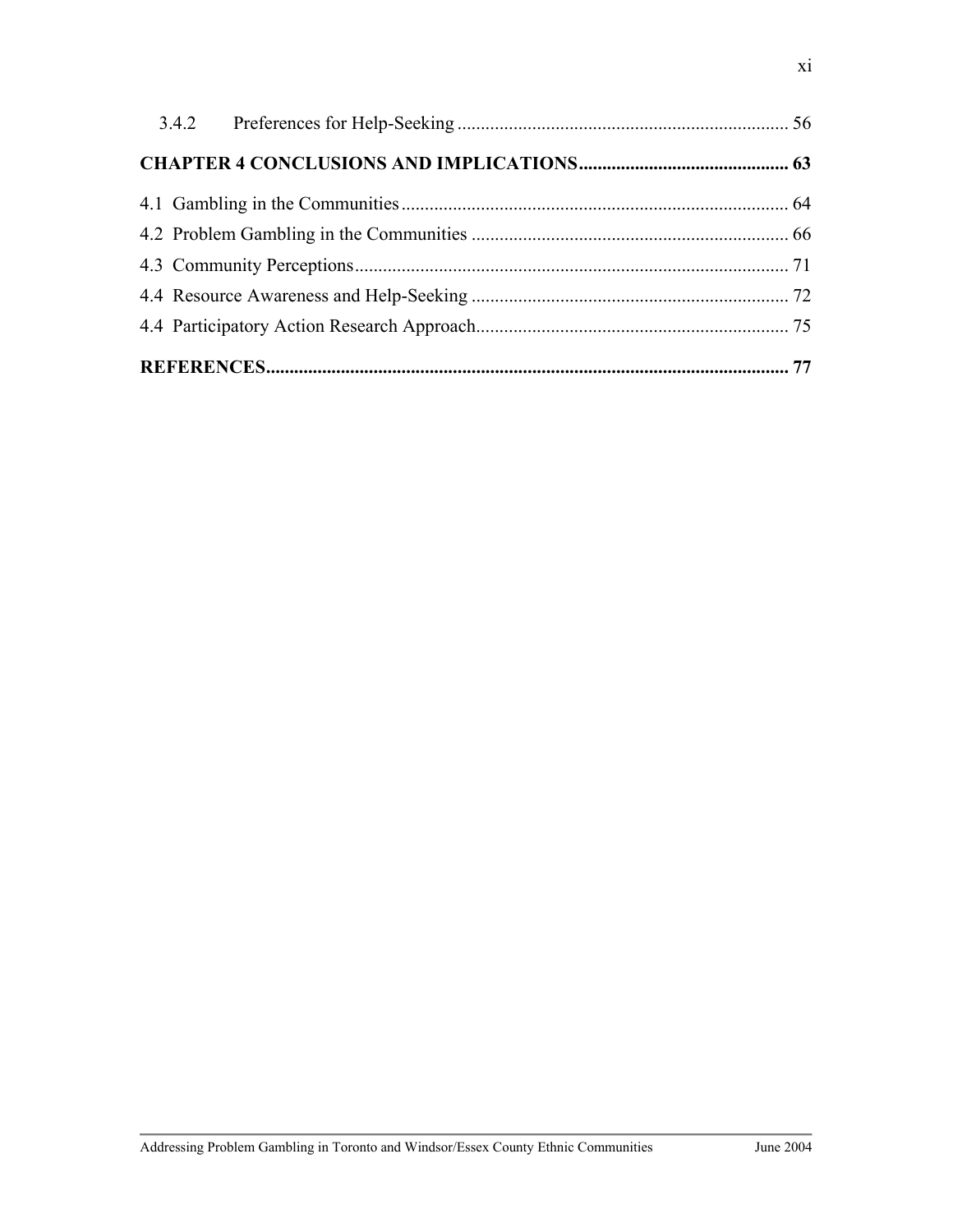#### **CHAPTER 1 INTRODUCTION**

#### **1.1 Research Topic**

In Canada and the United States, and in countries throughout the world, problem gambling has been acknowledged to be a very serious emerging public health issue (Korn et al., 2000; Wynne, 1997). An increase in problem gambling is not surprising as, during the past decade, there has been a proliferation of gambling opportunities through casinos, electronic gambling machines, mega-bingo facilities, lotteries, sports betting, simulcast racing and Internet gambling.

Simultaneously over the past ten years, there has been a significant growth in problem gambling research as evidenced in the increasing number of scientific studies and journal articles in this field (McMillen & Eadington, 1986). Within this growing body of research, a plethora of problem gambling prevalence studies have been conducted in jurisdictions in Canada, the United States, New Zealand, Australia, Great Britain and Europe and these have striven to describe the nature, characteristics and pervasiveness of this disorder in general populations (Shaffer, 1997). For the most part, these prevalence studies have examined problem gambling in the dominant cultural group (i.e. general population) and few studies have focused on this health issue in sub-cultural groups (McGowan et al., 2000). However, there is an emerging interest in addressing problem gambling in ethnic communities, notably within larger metropolitan areas, and this research was designed to contribute to our understanding of how gambling and problem gambling may be viewed differently in various ethnic sub-populations.

This project is intended to be action research and, as such, there is an expectation that research advisory committees in each of the eight participating ethnic communities will take the research findings and develop an "action plan" designed to lessen the harmful effects of problem gambling. In some instances, participating communities have services in place to deal with socio-health issues, and research findings may assist community agencies in adding problem gambling prevention, education and treatment services to their repertoire. Conversely, where the ethnic community depends on large urban community service agencies for help, the research results may be used to develop culturally appropriate services within these agencies to assist problem gamblers from different ethnic groups.

The ultimate aim of this study is to increase our knowledge of gambling and problem gambling in ethnic sub-populations in large metropolitan areas and, more importantly, to provide a stimulus and action strategy for participating communities to address this serious public health issue.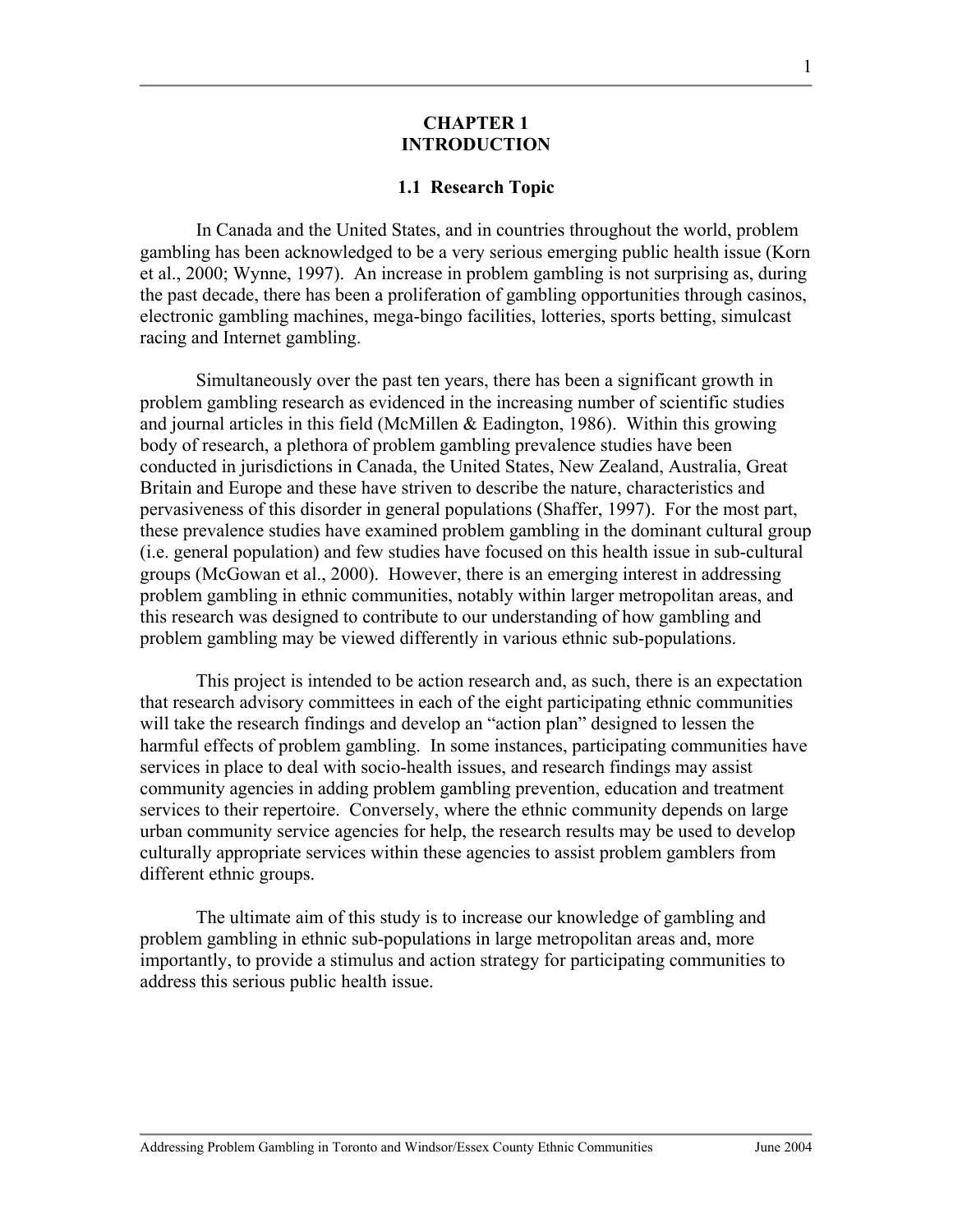#### **1.2 Background to the Project**

In the 2000/2001 fiscal year, the Ontario Substance Abuse Bureau (OSAB) provided one-time funding of \$1.5 million to examine the socio-health issue of problem gambling in "special populations." In November 2000, the Ontario Problem Gambling Research Centre (OPGRC) was asked by OSAB to develop a solicitation for proposals from those interested in conducting research into problem gambling within Ontario special populations (e.g., older adults, youth, women, ethno-cultural groups, aboriginal peoples). In response, the OPGRC received thirty-three letters of intent from researchers and/or community agencies, and nine of these proponents were requested to submit full research plans (six projects were ultimately funded).

While seven letters of intent were received from ethnic communities in Toronto and the Windsor/Essex County area of southern Ontario, none of these were recommended for funding. This concerned the OPGRC board of directors, and they requested that their research consultant, Dr. Harold Wynne, devise a research strategy that might engage these ethnic communities in researching problem gambling in their populations. Dr. Wynne and his colleague Dr. John McCready contacted representatives from each of these communities and, working together, they developed a proposal entitled, "Addressing Problem Gambling in Toronto and Windsor/Essex County Ethnic Communities." Central to the research strategy was the use of a participatory action research (PAR) approach that enabled eight ethnic communities to work independently, yet within the same research framework. The research plan for this project was submitted successfully for independent peer review, and in April 2001, the study commenced.

#### **1.2.1 Key Participants**

The key participants in this research project included the eight ethnic communities (led by a local research advisory committee) in greater Toronto and Windsor/Essex County areas, co-investigators Wynne and McCready, community agency partners (COSTI and the Multicultural Council of Windsor and Essex County), and a regional research advisory committee.

**Participating communities.** Central to the success of this research project was the full participation and cooperation of the eight ethnic communities. In the greater Toronto area and in Windsor/Essex County, there are many ethnic communities that were prospective candidates for inclusion in this research project and research resources were limited; consequently, a criteria-based process for selecting participating communities was needed. The main criteria for community selection were two-fold, namely: (1) the community had expressed interest in researching the issue of problem gambling by submitting a solicitation to the OPGRC; and (2) the community demonstrated a state of readiness, capacity and commitment to undertake a problem gambling research project.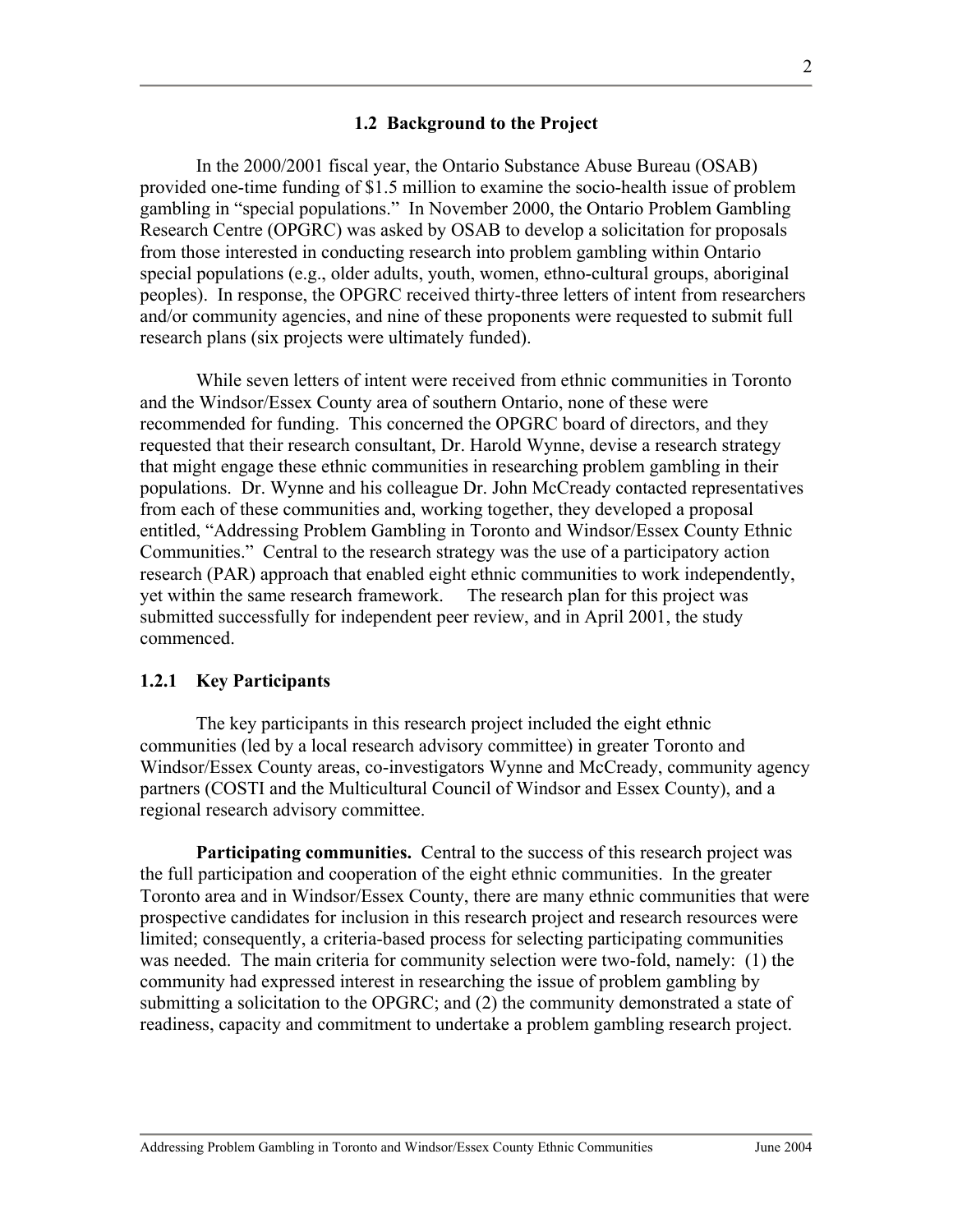The eight ethnic communities that participated in this research, and the agencies within each that served as the sponsoring agency for that community's project were the following (for a description of these communities and agencies, refer to the research project website at www.wynne.com/gamblingproject.htm):

#### Toronto

- 1. Afghani Community (Afghan Association of Ontario)
- 2. Filipino Community (San Lorenzo Ruiz Filipino-Canadian Community Centre)
- 3. Greek Community (Greek Orthodox Family Services and Counselling)
- 4. Indo-Caribbean Community (South Asian Women's Centre)
- 5. Iraqi Community (Arab Community Centre of Toronto)
- 6. Somali Community (Midaynta Association of Somali Service Agencies)

#### Windsor/Essex County

- 7. Jewish Community (Windsor Jewish Federation and Community Centre)
- 8. South Asian Community (South Asian Centre)

**Local research advisory committees (LRAC).** Notwithstanding that most of the above community agencies took the initiative to submit letters of intent to the OPGRC and ultimately agreed to serve as the local administrative agent, it was recognized from the outset that other community agencies, groups, and key informants needed to be involved in the research process. To this end, a local research advisory committee (LRAC) was established in each ethnic community to broaden the participatory base and provide a forum for the expression of divergent perspectives. The co-investigators worked closely with each LRAC to assist them in developing and implementing a research plan that addressed the overarching goals for the project while simultaneously satisfying local interests and aspirations to discover truths about gambling and problem gambling.

**Community agency partners.** In both the Toronto and Windsor/Essex County areas, there are two long-established community agencies with an exemplary track record and invaluable experience in working with ethnic communities, and the expertise of these community agency partners was sought to help the communities successfully complete the research project. These agencies were COSTI (Toronto) and the Multcultural Council of Windsor and Essex County (MCWEC).

**COSTI (www.costi.org).** COSTI is Canada's largest education and social service agency with a specific mandate to provide services to newcomers and their families. The agency is the result of the amalgamation of the Italian Immigrant Aid Society (founded in 1952) and COSTI (founded in 1962). Presently, COSTI operates five employment and training centres throughout Metro Toronto and York Region, six E.S.L. Training Centres, a Centre for Foreign Trained Professional & Tradespeople, a Rehabilitation Centre for people with disabilities, a Family Counselling Centre and a 100 bed Reception Centre for people who have come to Canada as refugees. The agency strives to be a leader in community services, using a client-focused, and proactive approach in planning, developing and delivering services. With over 200 staff members who, together, speak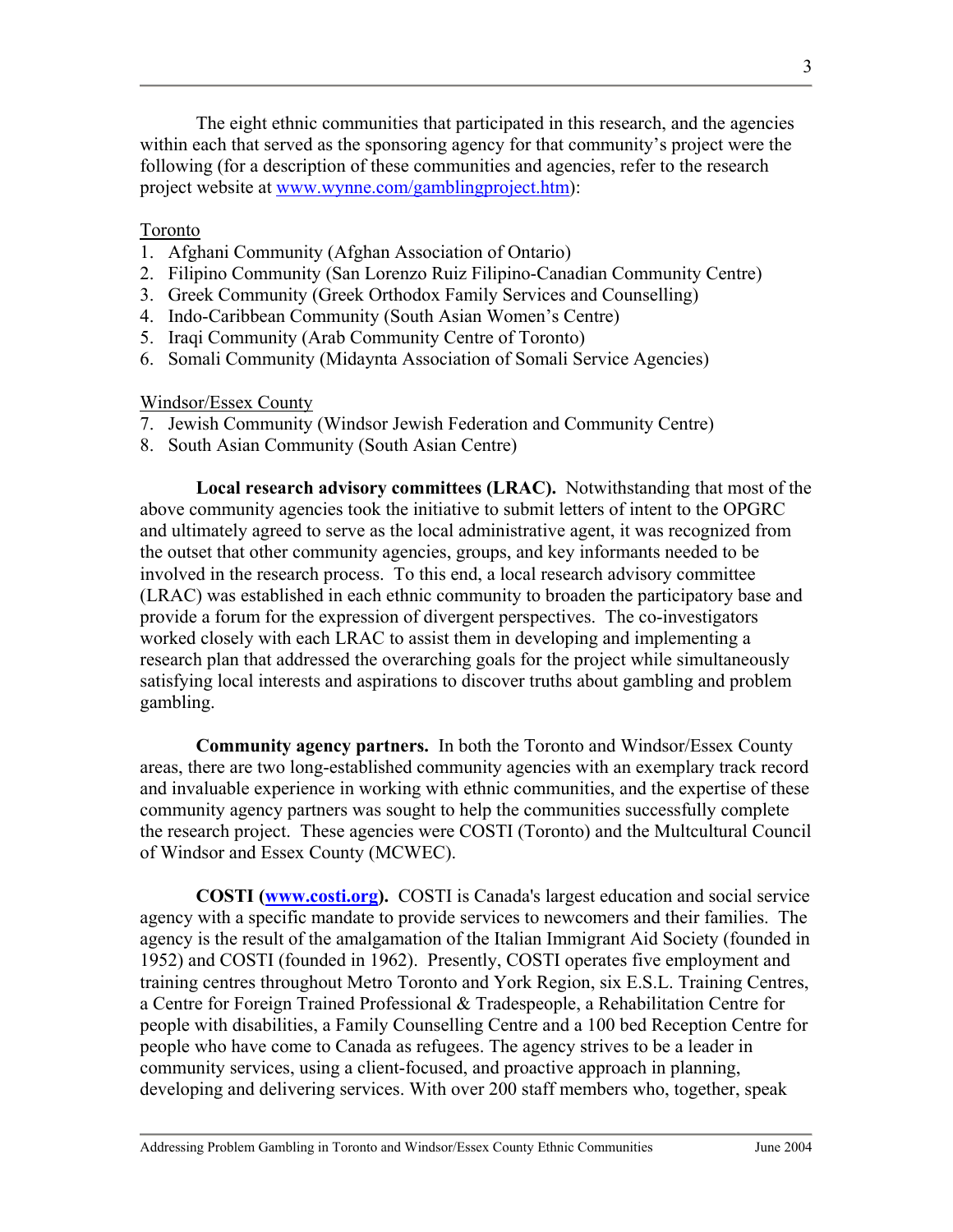more than 60 languages, COSTI provides services to a diverse client base of 40,000 individuals annually.

To enable the communities to proceed, COSTI agreed to serve as the community partner agency in Toronto and provide financial accounting and administrative support services for the research project and this included receiving and disbursing Ontario government funds to cover research expenses.

**Multicultural Council of Windsor and Essex County (www.themcc.com).**  Founded in 1973, the mission of the Council is to promote and encourage a harmonious society in Windsor and Essex County that is multi-racial, multi-ethnic, and multi-faith, and to work toward the social equality of all cultures.

As an umbrella organization of community-based groups and organizations involved in cultural sensitivity, anti-racism promotion/education, newcomer integration, inter-cultural education and cultural retention, the Council sees the promotion and encouragement of a harmonious multicultural society as being achieved through partnerships between governments and groups. In this vein, the Council plays a proactive role in supporting its membership and the community-at-large through organizational development, research, community networking, inter-agency co-ordination, direct service delivery, referral and advocacy initiatives. Fortunately, the MCWEC agreed to serve as the community partner agency in Windsor.

It was envisaged that by virtue of their mandates and participation in this research project, both COSTI and the Multicultural Council would be in a position to utilize this research design and process to engage other ethnic communities in conducting problem gambling studies in the future. In this way, problem gambling research capacity will have been built.

**Regional Research Advisory Committee (RRAC).** While the research project engaged specific ethnic communities in examining gambling and problem gambling in their local populations, there was a regional dimension to the research. The project endeavoured to garner learnings from each of the community studies, with the view that this information might be used by large agencies and organizations with a regional mandate for mitigating problem gambling. To facilitate the potential for this regional level response and to provide feedback on individual community-based action plans, a regional research advisory committee (RRAC) was established. This committee included government and non-government organizations serving the Toronto and Windsor/Essex County areas (refer to the project website for a list of RRAC members – www.wynne.com/gamblingproject.htm).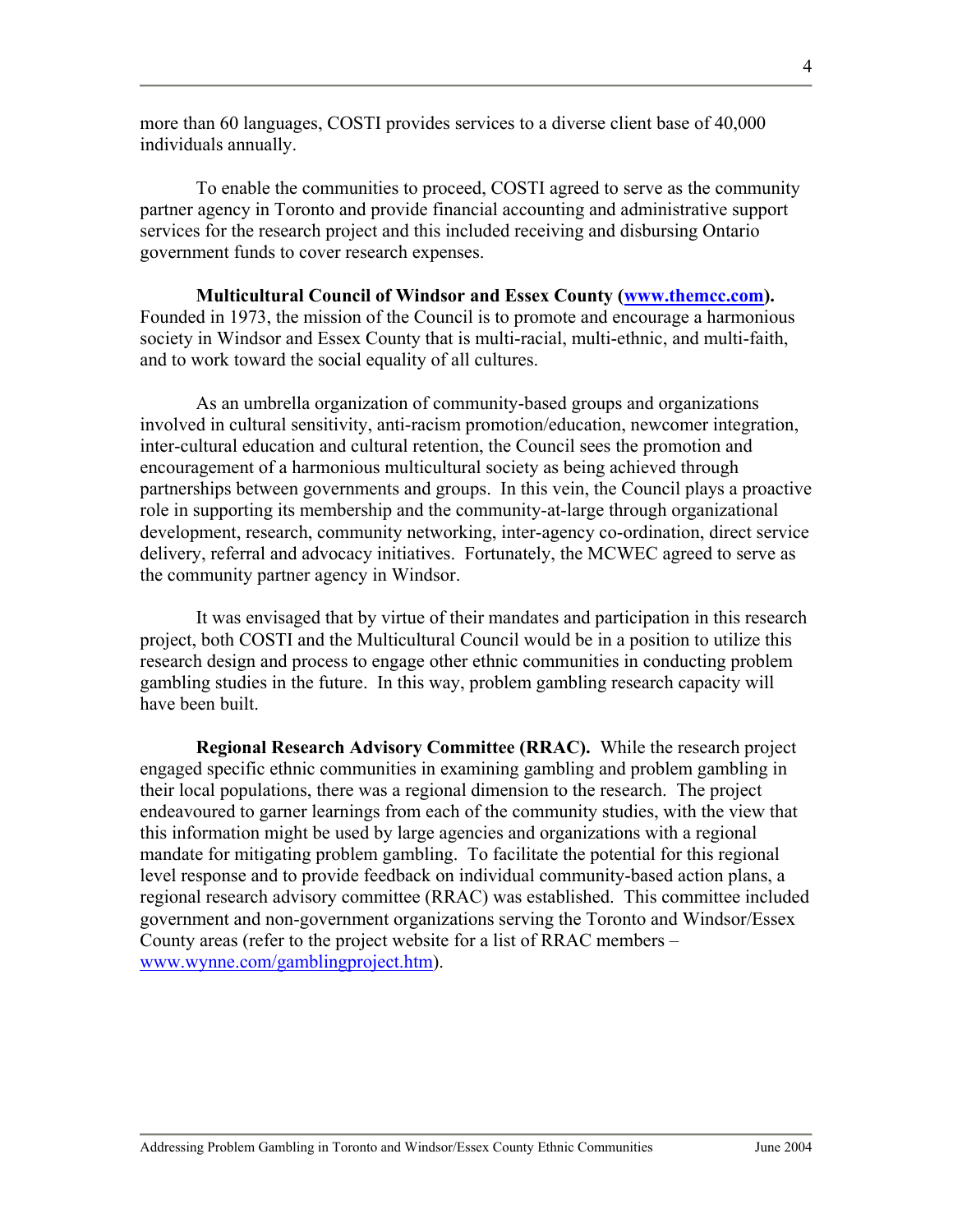#### **1.3 Literature Review**

 In preparing for this study, a preliminary review of the literature on gambling research undertaken in ethnic communities situated in larger, dominant cultural populations was conducted and 50 articles on this topic were identified as follows:

> Aboriginal communities (42) Chinese communities (4) Southeast Asian communities (2) Hispanic communities (1) Multicultural service providers (1)

Clearly, the greatest amount of gambling research conducted within nondominant, sub-cultural groups has taken place in Aboriginal communities, mostly in Canada and the United States. The four Chinese community studies were conducted in Edmonton, Alberta (Edmonton Social Planning Council, 1999), Montreal, Quebec (Sin, 1996), Toronto, Ontario (Kwan, 1998), and Sydney, New South Wales (Blaszczynski et al., 1998). The Southeast Asian community studies were conducted in Richmond, Victoria, with an adult Vietnamese population (Tran, 1999) and a gambling curriculum was developed in St. Paul, Minnesota, for Southeast Asian youth (Svendson, 1999). In the Hispanic study, the Florida Council on Compulsive Gambling examined calls from Hispanics to the state problem gambling hotline over a six-year period (Cuadrado, 1999). The multicultural service providers study was a survey of Ontario multicultural social service agencies that provided treatment services to problem gamblers (Faveri and Gainer, 1995).

 Each of these studies had a specific, and relatively narrowly defined, research agenda. With respect to the Chinese population studies, in Edmonton, the focus was on examining gambling awareness and developing educational interventions for a Chinese seniors population. The Sydney and Montreal studies were somewhat broader, as these sought to gain a preliminary view of the prevalence and characteristics of gambling and problem gambling in Chinese populations. In a similar vein, the Toronto study of the Chinese community was a survey to determine gambling, alcohol consumption, and other drug use behaviours within the adult treatment population.

The studies in the other communities were, again, more narrowly focused. The Vietnamese study examined family gambling losses and their relationship to gamblingrelated violence. The Minnesota research, conducted informally with Cambodian and Laotian community agencies, resulted in the development of a gambling education and prevention curriculum for Southeast Asian youth. The Gambling Council study in Florida examined Hispanic helpline caller data and, similarly, the Ontario study reported on gambling activities and issues among clients of multicultural treatment service providers in Ontario.

 There is clearly a paucity of research into gambling and problem gambling within ethnic communities in dominant cultural populations and, while each of these studies are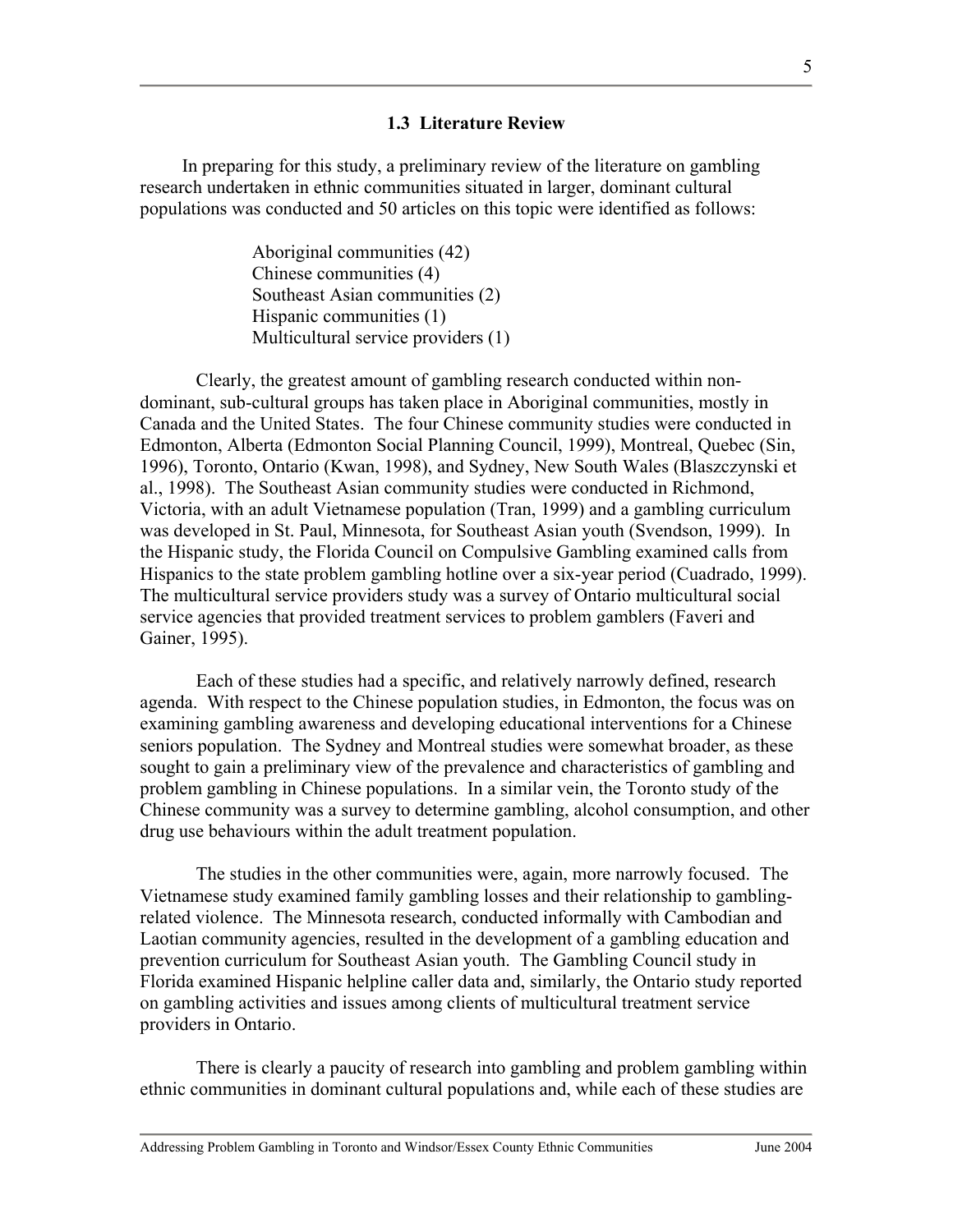undoubtedly important, they provide very little insight into the nature and practice of gambling as a socio-cultural activity within these particular ethnic groups; the way the community defines and perceives problem gambling; community values and belief systems surrounding gambling; the help-seeking proclivities of problem gamblers and concerned family members and friends; and whether there are appropriate, culturallysensitive resources to meet the needs of problem gamblers in these ethnic communities.

The purpose of this research project was to examine these gambling-related issues in specific ethnic communities in the greater Toronto area and in Windsor/Essex County as a first step to developing a greater understanding that will presumably lead to improved problem gambling prevention, education, and treatment services for these special populations.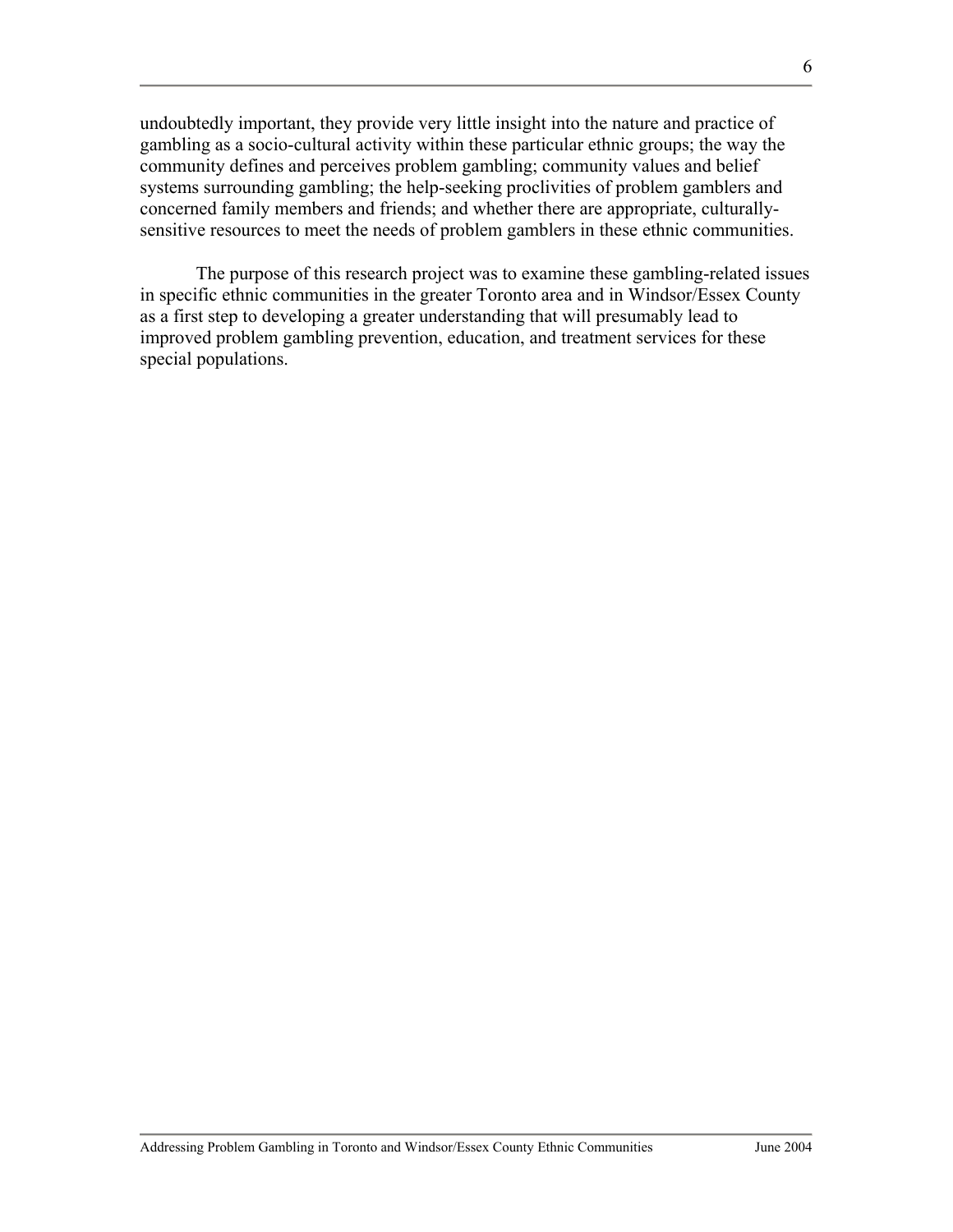### **CHAPTER 2 RESEARCH DESIGN AND METHODOLOGY**

## **2.1 Research Design and Study Goals**

This research was exploratory and descriptive in nature and, as such, it relied primarily on qualitative methods of inquiry. In terms of research design, no theories or hypotheses were used to guide this inquiry; rather, an inductive, grounded-theory approach (Glasser and Strauss, 1967) was followed and any prospective theoretical or conceptual constructs or hypotheses that may ultimately emerge will need to be pursued through further research.

 The research design was challenging in that an overarching framework was needed to circumscribe the scope of the inquiry and direct overall research activities; yet, in that a participatory action research (PAR) methodology was followed, the design had to be flexibility to empower each participating ethnic community to design and conduct their own locally-relevant research, thus assuming ownership of the research process and outcomes. To accommodate these macro (regional) and micro (local community) perspectives, there were two levels of structure to the research design and these are briefly described below.

**Regional research plan.** A macro-level regional research plan was developed and implemented by the co-investigators, Drs. Harold Wynne and John McCready, and they (a) assumed responsibility for effectively operationalizing the regional research plan (RRP) and managing the overall research project, and (b) ensured that local research plans (LRPs) were developed and implemented within each participating community.

The purpose of this research was to gain an understanding of gambling in a cultural context and to examine the issue of problem gambling in eight different ethnic communities in large metropolitan areas. To guide this inquiry and facilitate the aggregation of findings, the following five overarching research project goals were posited:

- 1. To describe the nature and practice of gambling as a community socio-cultural activity.
- 2. To describe the definition, characteristics, and pervasiveness of problem gambling in the community.
- 3. To ascertain community members' perceptions of gambling and problem gambling (i.e. level of awareness, knowledge, attitudes and values).
- 4. To ascertain help-seeking preferences and behaviors of problem gamblers and concerned significant others.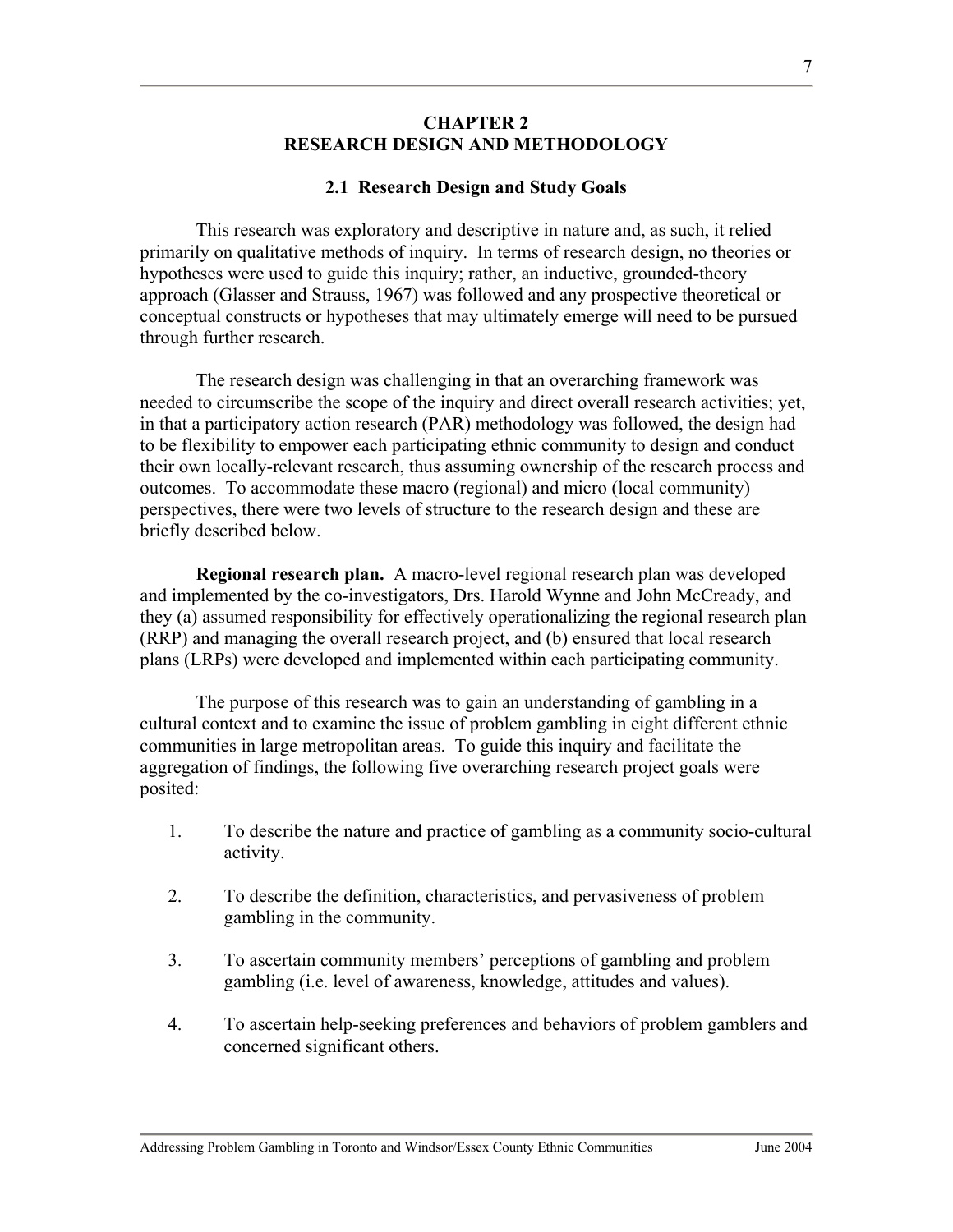5. To develop an "action plan" designed to address problem gambling issues identified through the community research.

 **Local research plan.** Within the regional framework circumscribed by the five overarching research project goals, each community, through a local research advisory committee (LRAC), was responsible for developing a local research plan. In keeping with the principles of participatory action research (PAR), each LRAC determined the nature and scope of their research plan and the co-investigators served as resource people to assist with this task. Each local research plan was guided by research questions intended to address the five project goals; however, some communities included additional research questions germane to their situation. Moreover, there was no expectation that research questions, data collection and analysis methods, processes for interpreting data and formulating conclusions/recommendations, or action plan development strategies would necessarily be the same for each community and, indeed, this was the case.

**Action planning.** The culmination of each community research project was to be the development of an action plan designed to address problem gambling issues that were discovered. Towards the end of the research project, it became clear that the goal of developing action plans in each community was overly ambitions, and that the time and financial resources to do a thorough job of action planning were not available. In view of this, communities were not asked to develop action plans within the scope of this research; rather, the Ontario Problem Gambling Research Centre provided supplemental funding and a six-month project extension to allow communities the time/resources to develop comprehensive action plans.

 It is anticipated that the community action planning process will be completed by the spring of 2004. Each community is expected to have a written action plan that addresses problem gambling awareness, prevention, education, treatment, research and other related issues. When the action planning process is completed, the co-investigators will prepare a companion final report to summarize findings from each community, with a view to determining whether there are any joint problem gambling initiatives that might be mounted by the ethnic communities.

The research design, including the two levels and types of research plans that were ultimately developed and the research planning process, may be diagrammed as follows: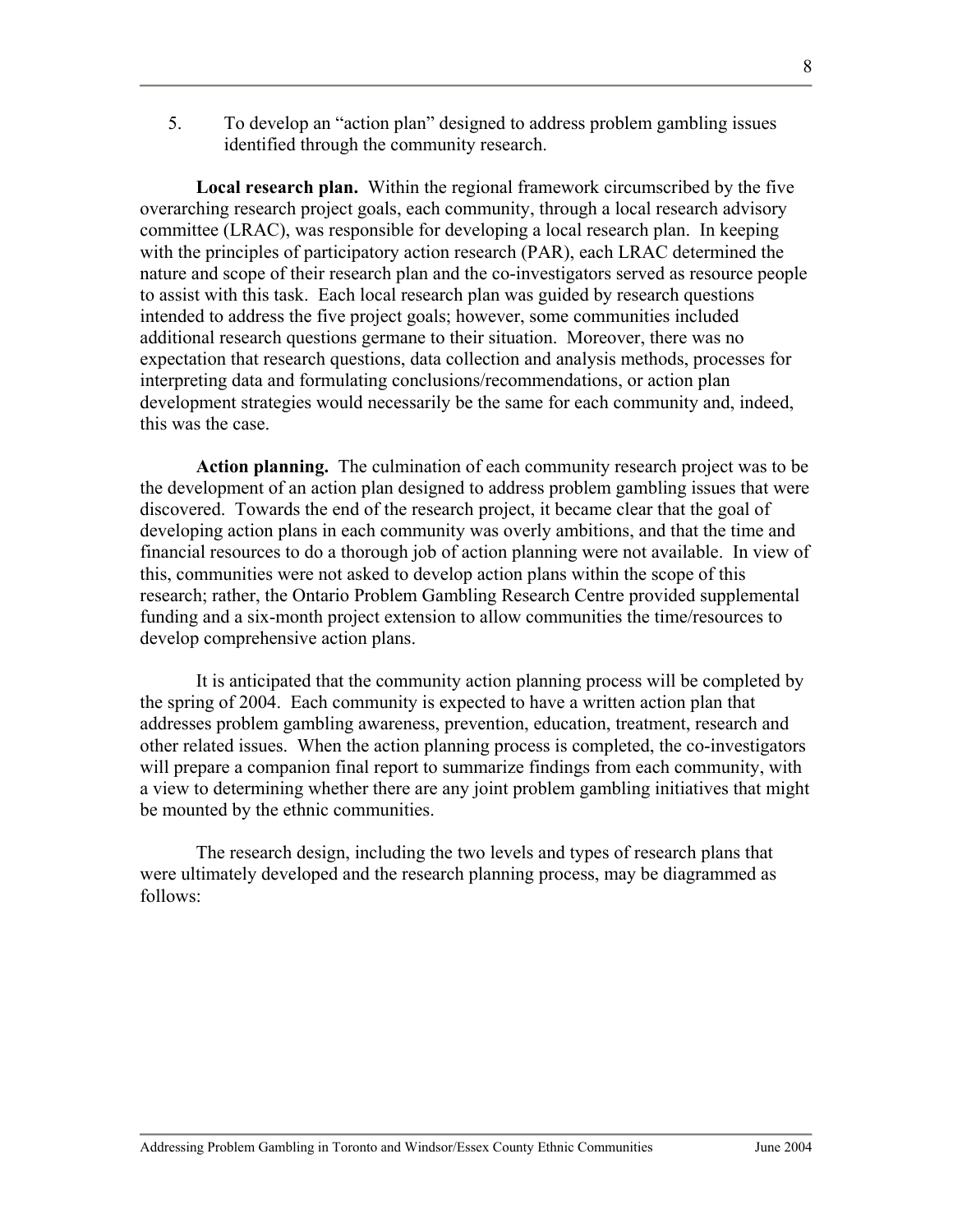

While five overarching research goals were posited in the regional research plan, each of the participating ethnic communities was expected to develop their own research plan, considering both these goals and local concerns or interests relative to gambling issues. Local research plans were guided by specific research questions and included data collection and analysis strategies; a process for interpreting findings and positing conclusions/recommendations; and a strategy for developing a problem gambling action plan to address emergent issues.

 **This final project report.** From the outset, it was expected that findings from each of the community research projects would ultimately lead to learnings relative to the five overarching project goals that were posited. This final research project report presents and discusses a summary of the main findings from the community research projects, relative to: gambling as a socio-cultural activity; definitions, characteristics, and the pervasiveness of problem gambling; community members' perceptions of gambling and problem gambling; and help-seeking preferences and behaviours of problem gamblers and concerned significant others. This final report also comments on the perceived effectiveness of the research design and participatory action research approach that was utilized to guide the study.

 Finally, insofar as this report is based on a summary of findings, readers are strongly encouraged to read each of the eight final accompanying reports prepared by the communities to gain more detailed information about community research plans, methods, results, and conclusions that were posited.

9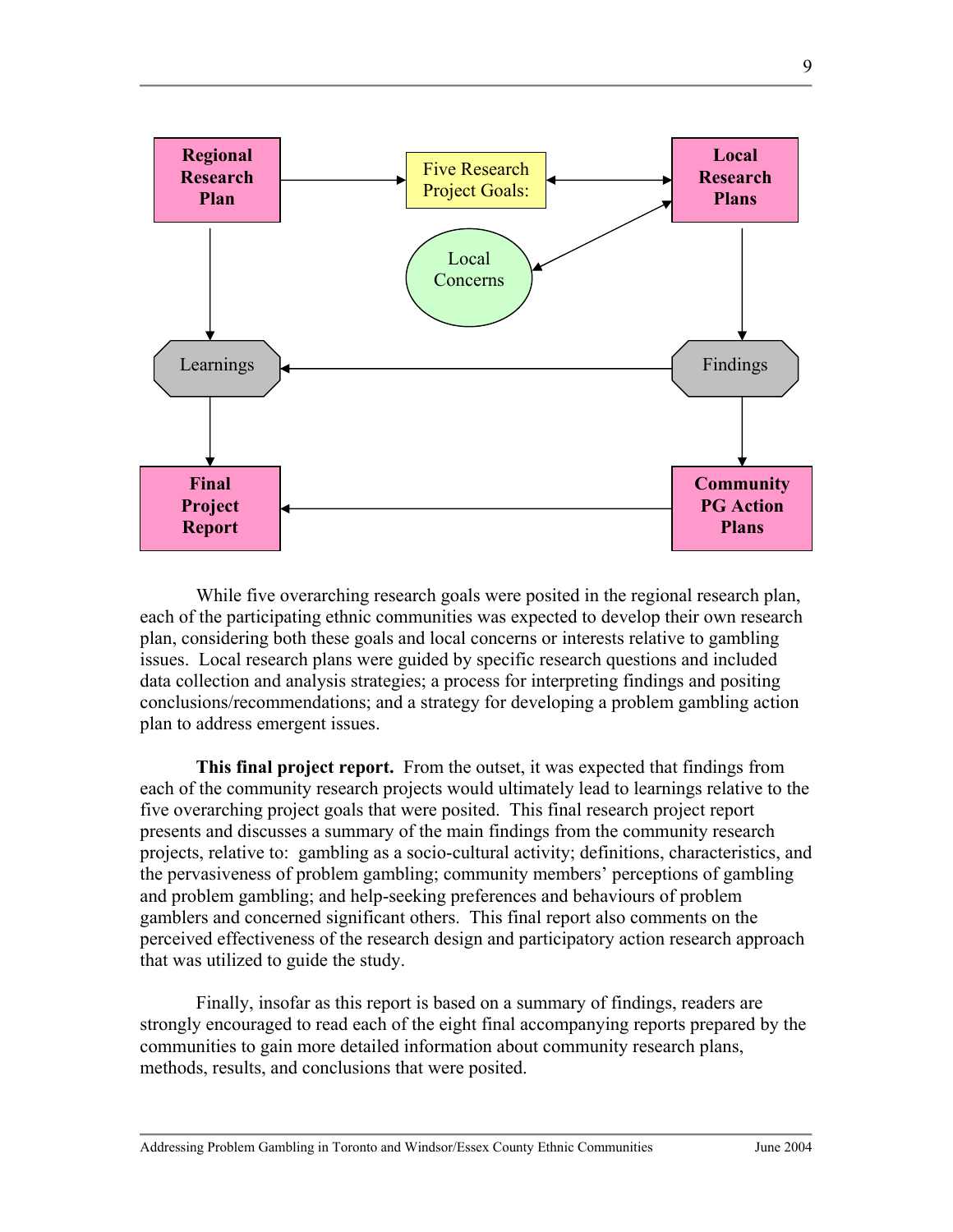#### **2.2 Research Methodology**

#### **2.2.1 Data Collection and Analysis**

This research was exploratory and inductive in nature and guided by the principles of participatory action research (PAR). Essentially, eight ethnic communities in the Toronto and Windsor/Essex County areas conducted their own research into gambling and problem gambling in their communities, albeit within an overall framework designed to aggregate findings gained at the community level. Each ethnic community was responsible for developing a research plan, under the guidance of the coinvestigators, and each plan was driven by a set of research questions.

 The data needed to address these research questions were identified in each community research plan, along with sources for these data and collection methods. The research sought to describe the nature and practice of gambling and problem gambling in socio-cultural contexts; to tap community members' gambling perceptions, knowledge, beliefs and values; and to identify help-seeking patterns. Consequently, in each community research plan, qualitative data collection methods were paramount, with community researchers relying primarily on key informant interviews and focus groups to gather data. Some quantitative data collection techniques were also employed, typically where communities distributed survey questionnaires to gather data. In all instances, the data collection methods utilized in each community were those most appropriate to the research question(s) being examined and the nature of the community itself.

 The co-investigators assisted community researchers in gathering and analysing data, by (a) providing workshop training in methodologies such as interviewing, facilitating focus groups, designing surveys, instrumentation and data analysis; and (b) through ongoing telephone consultation and via continuously posting information on the project website. The co-investigators also provided consultative advice to community researchers in interpreting findings and formulating conclusions from the data.

 The methodological details of data collection and analysis are described in the accompanying final reports for each community research project. Below is an overview of the methods undertaken by each community.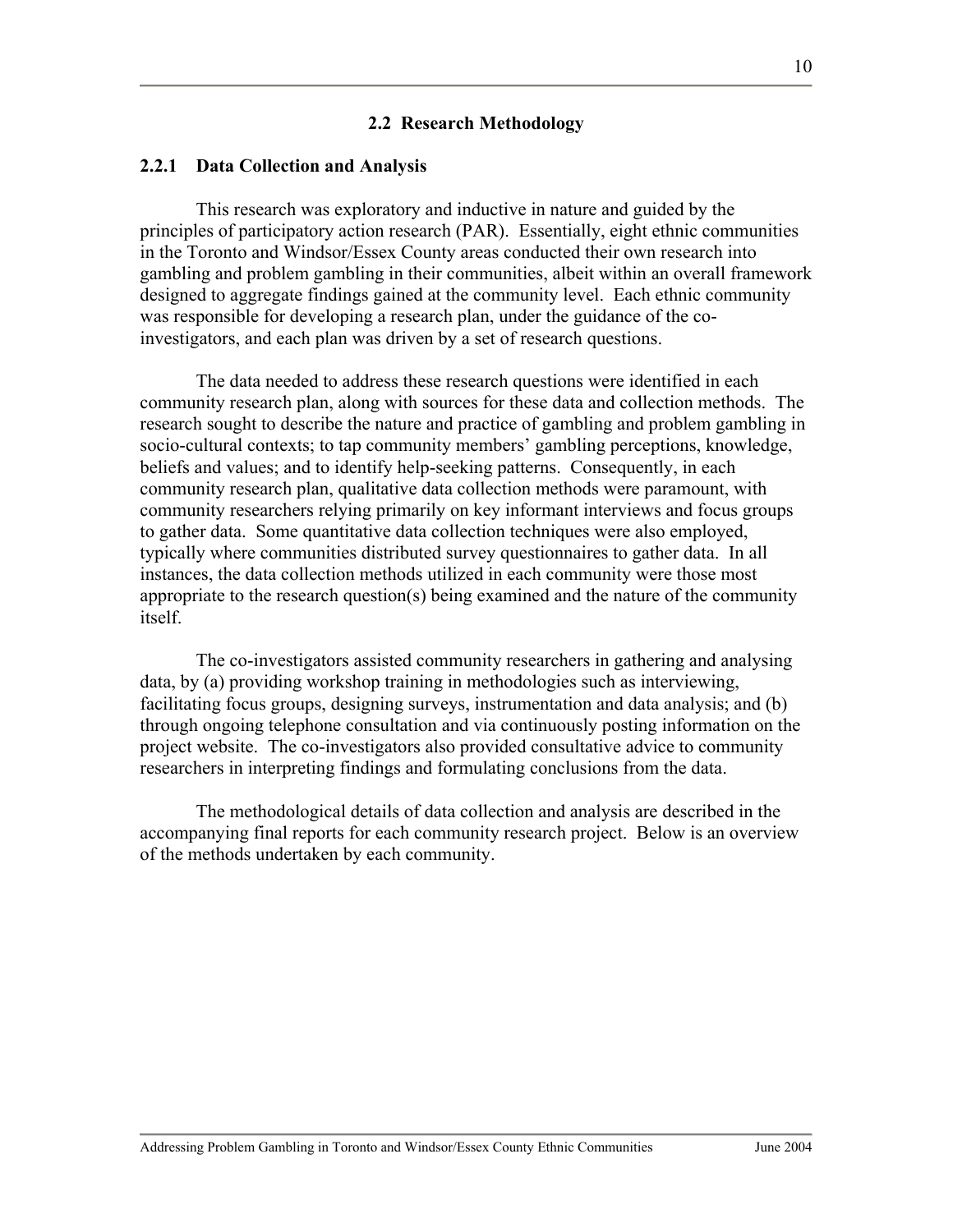| Community      | # Research<br><b>Questions</b>                                                   | <b>Sample</b>                                                                                                 | <b>Data Collection</b><br><b>Method</b>                                                                                  | <b>Instrument</b>                                                                                                                                                                                   |  |
|----------------|----------------------------------------------------------------------------------|---------------------------------------------------------------------------------------------------------------|--------------------------------------------------------------------------------------------------------------------------|-----------------------------------------------------------------------------------------------------------------------------------------------------------------------------------------------------|--|
| <b>Toronto</b> |                                                                                  |                                                                                                               |                                                                                                                          |                                                                                                                                                                                                     |  |
| Afghan         | Goal $1-3$<br>Goal $2-6$<br>Goal $3-3$<br>Goal $4-5$<br>$Total - 17$             | -Community<br>Survey - 300<br>-Key Informant<br>Interviews - 14<br>-Focus Groups - 36<br>-Case Studies - 3    | -Community<br>Survey<br>-Key Informant<br>Interviews<br>-Focus Groups<br>-Case Studies                                   | -Community Survey<br>Questionnaire<br>-Key Informant<br>Interview Questions<br>-Focus Group<br><b>Interview Questions</b><br>-Case Study<br><b>Interview Questions</b>                              |  |
| Philippine     | Goal $1-8$<br>Goal $2-6$<br>Goal $3-3$<br>Goal $4-3$<br>Goal $5-3$<br>$Total-23$ | -Key Informant<br>Interviews - 13<br>-Focus Groups - 54<br>-Case Studies - 2<br>-Feedback Focus<br>Group - 14 | -Key Informant<br>Interviews<br>-Focus Groups<br>-Case Studies<br>-Feedback Focus<br>Group                               | -Key Informant<br><b>Interview Questions</b><br>-Focus Group Topic<br>Guide<br>-Case Study Guide<br>-Feedback Focus<br>Group Agenda<br>and Guide                                                    |  |
| Greek          | Goal $1-7$<br>Goal $2-5$<br>Goal $3-3$<br>Goal $4-4$<br>$Total-19$               | -Community<br>Survey - 100<br>-Key Informant<br>Interviews - 20<br>-Focus Groups - 77<br>-Case Studies - 1    | -Community<br>Survey<br>-Key Informant<br>Interviews<br>-Focus Groups<br>-Case Studies                                   | -Community Survey<br>Questionnaire<br>-Key Informant<br><b>Interview Questions</b><br>-Focus Group<br><b>Interview Questions</b><br>& Discussion Guide<br>-Case Study<br><b>Interview Questions</b> |  |
| Indo-Caribbean | Goal $1-7$<br>Goal $2-9$<br>Goal $3-6$<br>Goal $4-3$<br>$Total - 25$             | -Community<br>Survey - 496<br>-Key Informant<br>Interviews - 21<br>-Focus Groups - 70<br>-Case Studies - 0    | -Community<br>Survey<br>-Key Informant<br>Interviews<br>-Focus Groups<br>-Case Studies<br>-Field Notes &<br>Observations | -Community Survey<br>Questionnaire<br>-Key Informant<br>Interview Questions<br>-Focus Group<br><b>Interview Questions</b><br>-Case Study<br><b>Interview Questions</b><br>-Field Notes              |  |
| Iraq           | Goal $1-4$<br>Goal $2-2$<br>Goal $3-3$<br>Goal $4-3$<br>$Total - 12$             | -Community<br>Survey - 200<br>-Key Informant<br>Interviews - 5<br>-Focus Groups - 196<br>-Case Studies - 6    | -Community<br>Survey<br>-Key Informant<br>Interviews<br>-Focus Groups<br>-Case Studies                                   | -Community Survey<br>Questionnaire<br>-Key Informant<br><b>Interview Questions</b><br>-Focus Group<br>Questionnaire<br>& Discussion Guide<br>-Case Study<br>(Personal Story)                        |  |
| Somalia        | Goal $1-2$<br>Goal $2-3$<br>Goal $3-2$<br>Goal $4-2$<br>$Total - 9$              | -Community<br><b>Survey - 159</b><br>-Focus Groups - 60<br>-Case Studies - 6                                  | -Document<br>Analysis<br>-Community<br>Survey<br>-Focus Groups<br>-Case Studies<br>-Field Notes &<br>Observations        | -Document Analysis<br>-Community Survey<br>Questionnaire<br>-Focus Group<br><b>Interview Questions</b><br>-Case Study<br>Interview<br>Questions<br>-Field Notes                                     |  |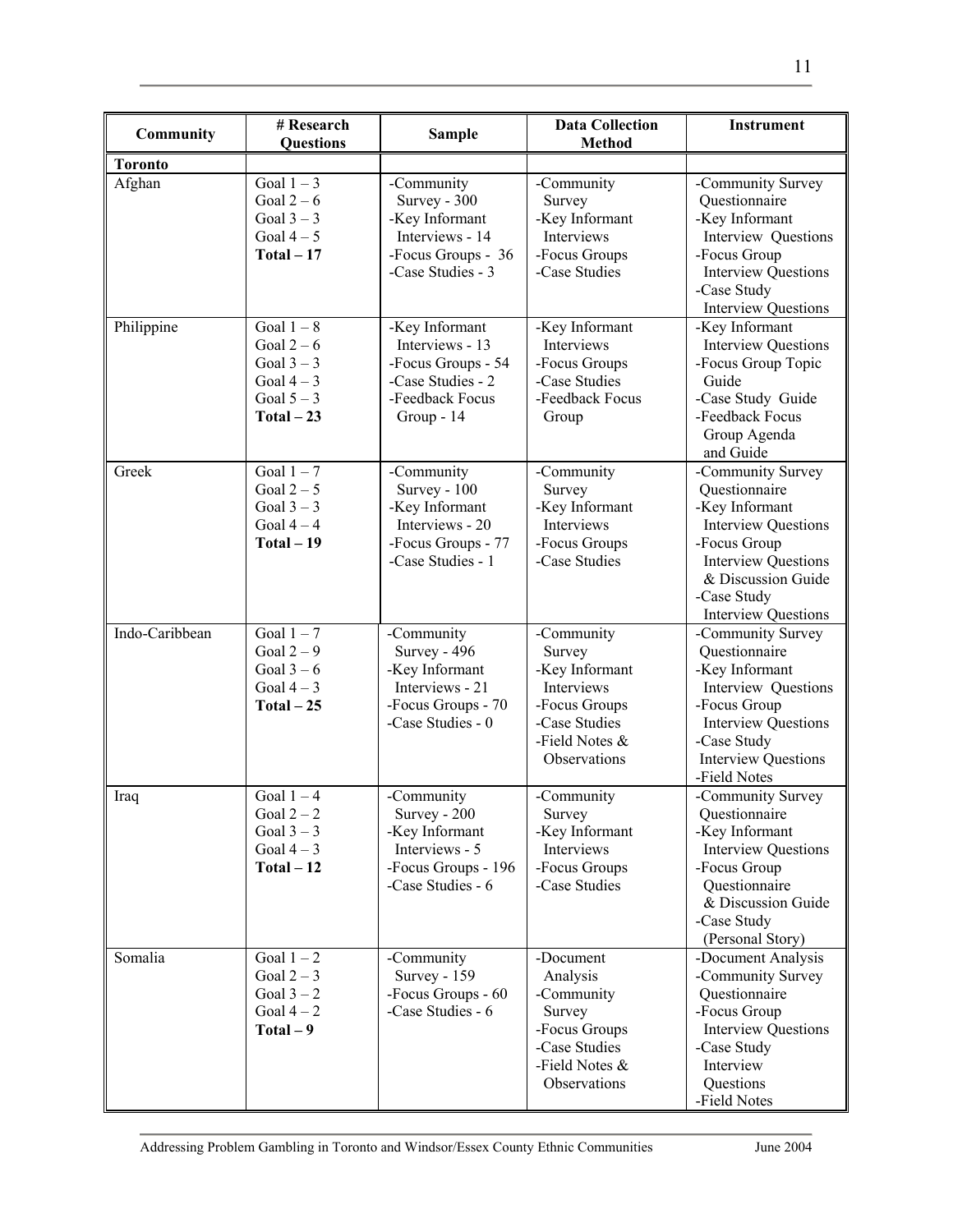| Windsor/Essex |                                                                      |                                                                                                             |                                                                                                                          |                                                                                                                                                                                                                     |
|---------------|----------------------------------------------------------------------|-------------------------------------------------------------------------------------------------------------|--------------------------------------------------------------------------------------------------------------------------|---------------------------------------------------------------------------------------------------------------------------------------------------------------------------------------------------------------------|
| County        |                                                                      |                                                                                                             |                                                                                                                          |                                                                                                                                                                                                                     |
| Jewish        | Goal $1-7$<br>Goal $2-4$<br>Goal $3-5$<br>Goal $4-2$<br>$Total - 18$ | -Community<br>Survey - 42<br>-Key Informant<br>Interviews - 2<br>-Focus Groups - 24                         | -Community<br>Survey<br>-Key Informant<br><b>Interviews</b><br>-Focus Groups<br>-Field Notes $\&$<br><b>Observations</b> | -Community Survey<br>Questionnaire<br>-Focus Group<br>Guidelines<br>-Field Notes                                                                                                                                    |
| South Asian   | Goal $1-3$<br>Goal $2-3$<br>Goal $3-2$<br>Goal $4-2$<br>$Total - 10$ | -Community<br>Survey - 103<br>-Key Informant<br>Interviews - 12<br>-Focus Groups - 103<br>-Case Studies - 4 | -Community<br>Survey<br>-Key Informant<br><b>Interviews</b><br>-Focus Groups<br>-Case Studies                            | -Community Survey<br>Questionnaire<br>-Key Informant<br><b>Interview Questions</b><br>-Focus Group<br><b>Interview Questions</b><br>-Case Study<br>Narrations from<br>medical<br>professionals or<br>family members |

In this final report, the main findings from each community research report are summarized in Chapter 3.

# **2.2.2 Participatory Action Research (PAR)**

 As Kemmis and McTaggart (2000, p.567) have recently observed, "participatory action research is a contested concept applied to a variety of research approaches employed in a diversity of fields and settings." These authors go on to describe the nomenclature surrounding PAR and to discuss the key approaches and criticisms of competing terms, including participatory research, collaborative research, critical action research, classroom action research, action learning, action science, soft-systems approaches, and industrial action research.

 Notwithstanding that PAR is a somewhat contested concept, co-investigators Dr. Wynne and Dr. McCready are experienced community development practitioners who have successfully utilized variations of this approach in a wide range of community settings and projects over 30 years. While a detailed discussion of the PAR approach, underlying epistemological assumptions, and critiques is beyond the scope of this report, it is important to identify the key features of PAR and how these advised this inquiry. These features are briefly described within the following seven PAR elements posited in the framework of Kemmis and McTaggart (2000, pp.597-599).

# 1. PAR is a social process.

In this research project, people from the eight participating ethnic communities came together to socialize in small groups and discuss gambling in their socio-cultural context and focus on the issue of problem gambling. The co-investigators helped establish and subsequently assisted local research advisory committees in discussing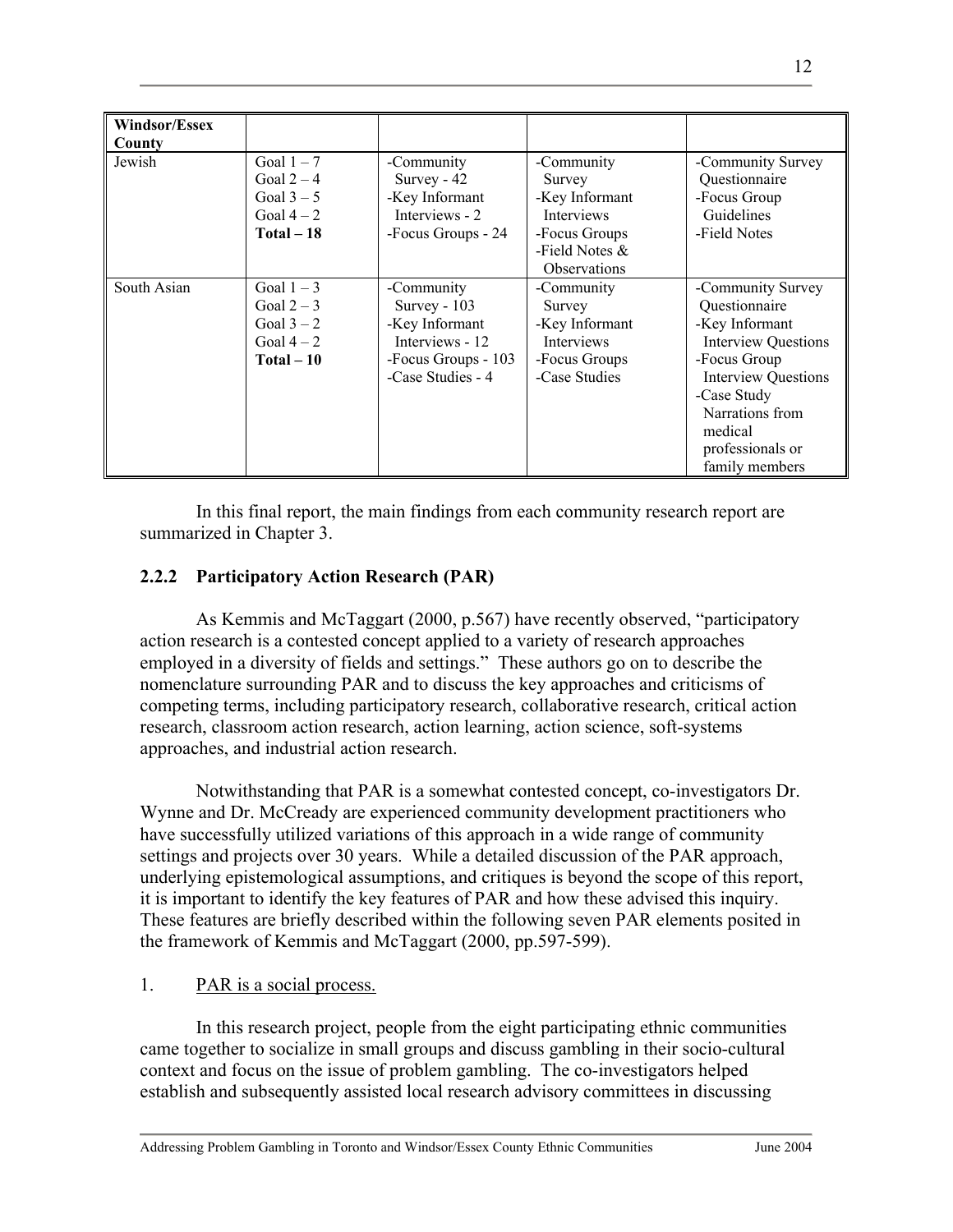gambling and problem gambling, developing a research plan, and successfully completing the study.

# 2. PAR is participatory.

Within each participating ethnic community, a local research advisory committee was charged with the task of driving the research process, with the co-investigators serving as resource people. Each LRAC was broad-based in composition and included community agency reps, business people, religious leaders, professionals, and community members-at-large. Furthermore, the research process itself involved gathering perceptual data from many key informants within the community, thus further broadening the participatory base of the project.

# 3. PAR is practical and collaborative

 Ethnic communities in the greater Toronto area and Windsor/Essex County are served by social and health agencies both internal and external to the community. Some of these agencies have a mandate for providing problem gambling-related services within the community; consequently, it was very important that they were involved in the research process. This was especially vital given that a major research outcome for each community was the development of an "action plan" to address problem gambling, and the resources of these agencies are assets in achieving this outcome. To this end, the coinvestigators and communities established a regional research advisory committee to advise the study and conceivably collaborate during the action planning stage.

# 4. PAR is emancipatory.

 According to Kemmis and McTaggart (2000, p.597), PAR "aims to help people recover, and release themselves, from the constraints of irrational, unproductive, unjust, and unsatisfying *social structures* that limit their self-development and selfdetermination." Arguably, the ultimate goal of each ethnic community research project was to emancipate the problem gambler and his/her concerned significant others so all may enjoy a more peaceful and fulfilling life. The research and action planning processes may yet determine whether, or which, social structures or conditions need to be challenged to accomplish this goal.

# 5. PAR is critical

PAR has been characterized as a process in which people deliberately set out to contest and to reconstitute irrational, unproductive, unjust, and/or unsatisfying ways of interpreting and describing their world (Kemmis and McTaggart, 2000, p.598). The research project challenged participants to critically examine social structures, conditions, and other variables that foster problem gambling, and this critical perspective was especially valuable as the group interpreted data and formulated conclusions, recommendations, and ultimately, an action plan.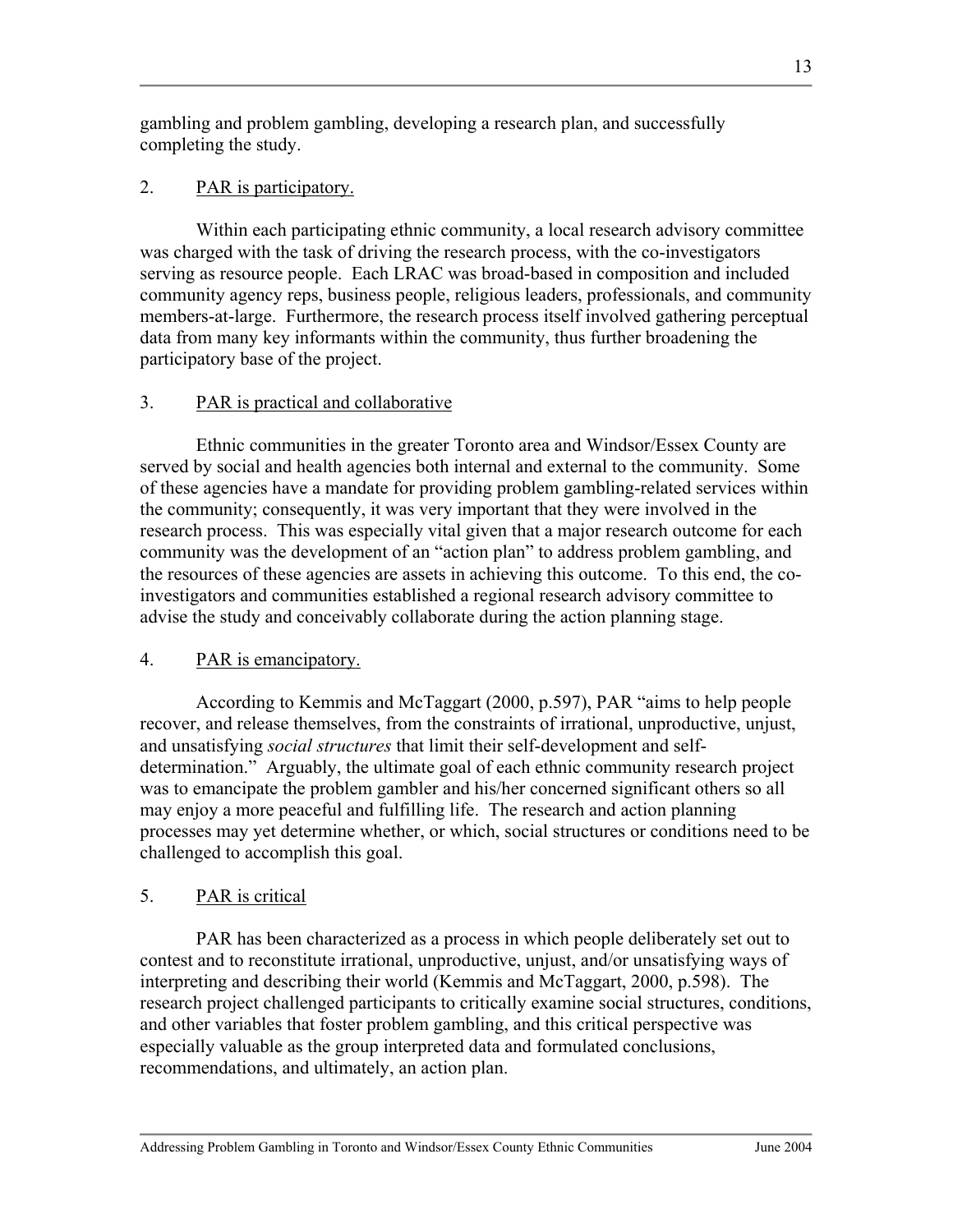PAR aims to help people investigate reality in order to change it, in particular by changing their practices through a spiral of cycles of critical and self-critical action and reflection (Fals Borda, 1979). Each ethnic community examined and reflected on the reality of gambling and problem gambling in its socio-cultural context and, through reflection and discourse, each group will inevitably take action and attempt to effect positive social change. The PAR research process itself is recursive and it will afford each community group the opportunity to re-examine gambling and problem gambling in the future.

# 7. PAR aims to transform both theory and practice

PAR does not regard either theory or practice as pre-eminent. Rather, it involves "reaching out" from the specifics of particular situations, as understood by the people within them, to explore the potential of different perspectives, theories, and discourses that might help to illuminate particular practices and settings. PAR also involves "reaching in" from the standpoints provided by different perspectives, theories and discourses to explore the extent to which these provide people with a critical grasp of the problems and issues they actually confront in local situations. The co-investigators provided advice and guidance to the LRACs with respect to theories, perspectives, models, and gambling literature findings that might prove useful in interpreting the community problem gambling experience.

 In summary, the participatory action research (PAR) approach was used to empower each of the eight communities in developing and conducting their own research into the nature and characteristics of gambling and problem gambling in their populations.

# **2.2.3 Validity and Reliability**

In qualitative research, the term "trustworthiness" is often substituted for the quantitative terms validity and reliability (Lincoln and Guba, 1985), and the issue of enhancing the trustworthiness of the qualitative research conducted in each community was discussed by the co-investigators with LRACs and community researchers. Suggested techniques for enhancing the trustworthiness of community data included focusing on triangulation (i.e., using multiple data sources), identifying researcher biases, and asking good research questions.

In addition, during the workshop and in telephone consultations, the coinvestigators discussed quantitative issues of validity and reliability relative to sampling, instrumentation, and the use of descriptive statistics in data analysis. Some communities conducted limited surveys, utilizing questionnaires they developed for this purpose. For the most part, survey questionnaires contained many items from the Canadian Problem Gambling Index (Ferris and Wynne, 2001), which is a validated instrument that measures gambling and problem gambling in population studies.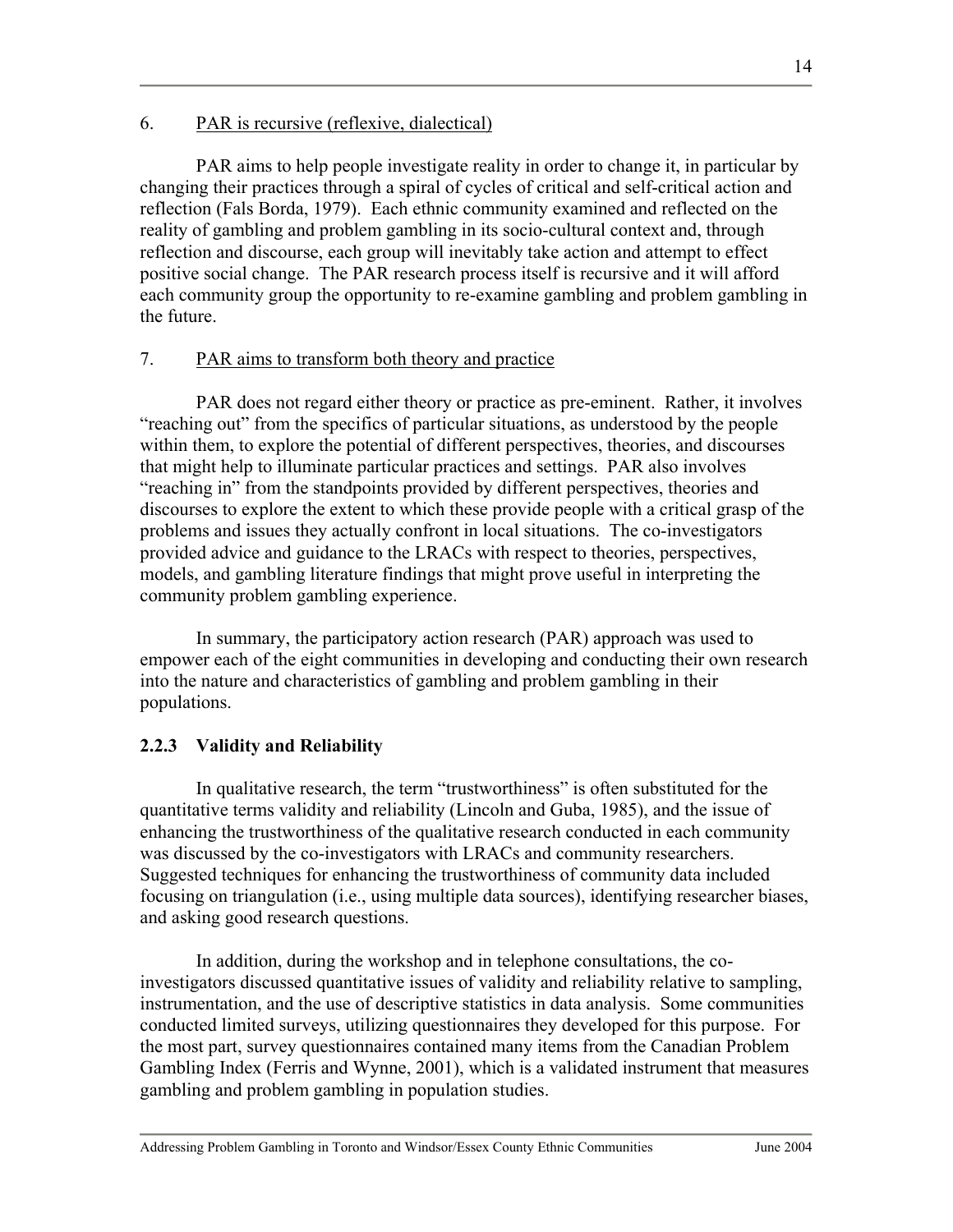## **2.2.4 Limitations**

Two main limitations of this research must be acknowledged. First, as the community research was mostly qualitative, relying on the perceptions of a relatively small group of key informants, it is not generalizable, either to the ethnic community under study or to other similar/different ethnic communities. The issue of transferability besets all case study, ethnographic and qualitative research and the best advice qualitative researchers and academics can offer is to develop thick, rich, descriptive data so that judgments about the degree of fit or similarity may be made by others who wish to apply all or part of the findings elsewhere (Goetz and LeCompte, 1984; Lincoln and Guba, 1986; Merriam, 1988). To accomplish this, the LRACs and community researchers were encouraged to carefully lay out an audit trail with data collection, analysis and interpretation methodologies clearly written so that other researchers can review the original data should they wish to replicate or build on the study. In each community, the research data are stored with the community sponsoring agency and this, coupled with the presentation and interpretation of findings presented in each final report, allows others to challenge the research and/or use this information to advise future studies.

 The second main limitation is that the ethnic community research relied heavily on perceptual data, which are often referred to as being problematic in that individuals construct and interpret facts and events in a highly subjective manner and, therefore, it is often difficult to aggregate a common view of "objective reality," if indeed, there is such a thing. There is, however, some comfort in knowing that perceptions, rather than objective reality, arguably direct most attitudes and responses. The co-investigators endeavoured to impress upon LRACs and community researchers the problematic nature of perceptual data and to devise strategies for dealing with these as effectively as possible (e.g. through triangulation, consensus analysis, and convergence of perceptions). Nonetheless, to the extent each community research initiative relies on the perceptions of some, and not other, community members and key informants, it is limited.

#### **2.2.5 Ethical Considerations**

Neither the Ontario Problem Gambling Research Centre nor any of the participating organizations have an in-house research ethics review process. In the absence of such a process, the co-investigators adopted as their guiding framework the Canadian Tri-Council Policy Statement on *Ethical Conduct for Research Involving Humans* (Medical Research Council of Canada et al., August, 1998). Specifically, they applied the Council's ethics framework to this research project and, during workshops and telephone consultations with the communities, explained how each community research project must satisfy the following guiding principles: respect for human dignity; respect for free and informed consent; respect for vulnerable persons; respect for privacy and confidentiality; respect for justice and inclusiveness; balancing harm and benefits; minimizing harm; and maximizing benefits.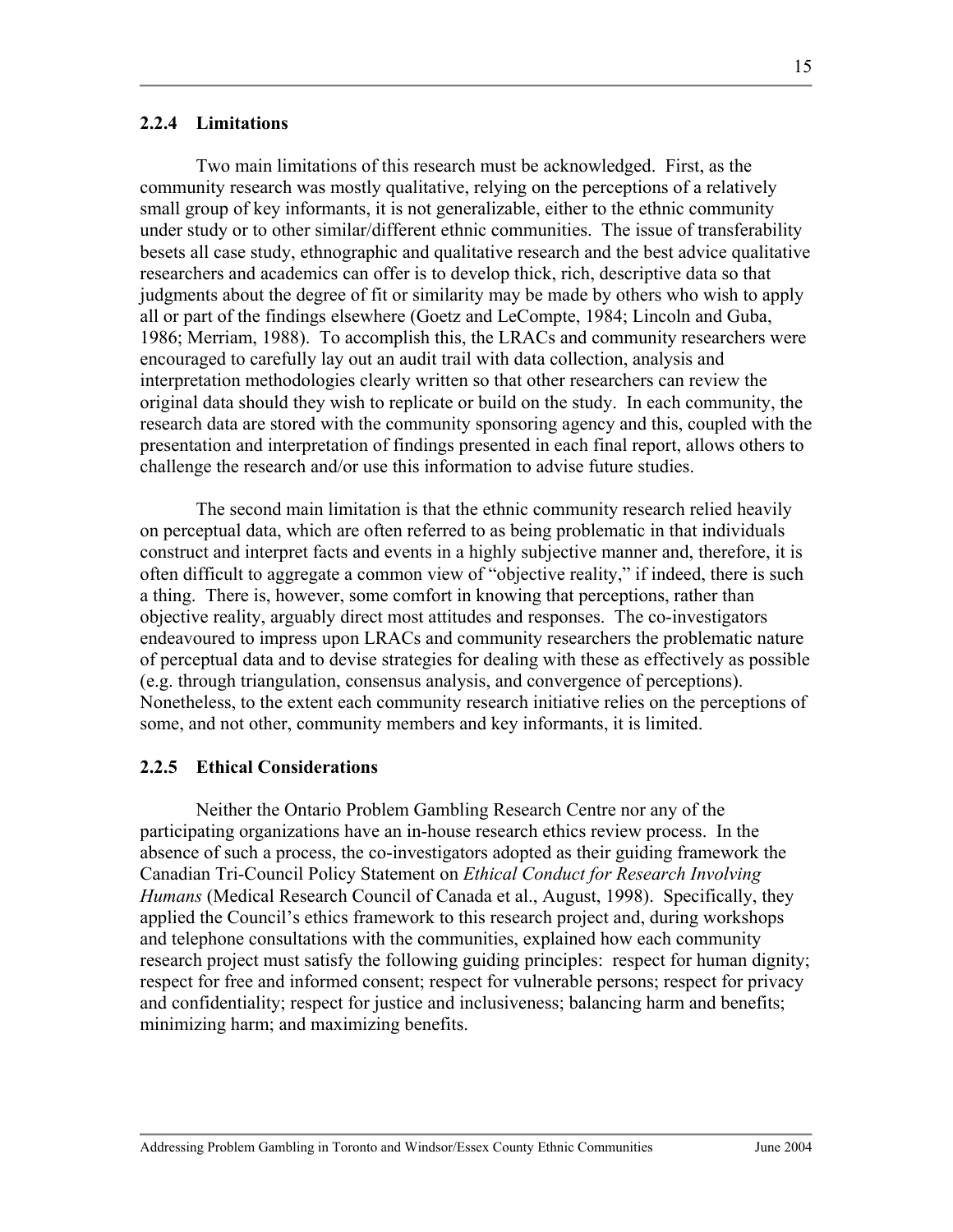## **CHAPTER 3 COMMUNITY FINDINGS**

Each of the eight ethnic community groups that participated in this research project have written final reports that posit their local findings, and readers are encouraged to examine these reports to gain a complete picture of what was discovered and learned in each community. It would be tedious and redundant to present every community finding in this report; nevertheless, it is important to identify key community findings relative to the four overarching study goals, as a precursor to discerning what may be concluded from this research experience. To this end, key findings from each of the eight communities are presented in this chapter, and these are organized (a) according to the four main study goals, and (b) by community within each of these goal areas.

# **3.1 Gambling in the Communities**

The first main study goal that each community was asked to address was, "to describe the nature and practice of gambling as a community socio-cultural activity." The intention of this goal was to implore the communities to begin their research by first looking at the nature of gambling, itself, in the community (i.e., type of gambling activities available, frequency of play, expenditure patterns, demographics of players). Each community explored this goal in a slightly different way, although each relied on perceptual data gathered from community members through surveys, interviews, and/or focus groups. Following is a summary by community of the most salient findings regarding current gambling practices.

# **3.1.1 Gambling Activities**

 Each of the eight communities included questions in survey questionnaires, focus groups, key informant interviews and/or problem gambler case study interviews asking respondents about the type and characteristics of gambling activities that (a) they, themselves, participated in, and/or (b) knew were engaged in by other community members. Following is a summary of the main findings/community for the type/characteristics of gambling activities that are evident.

# **Afghani Community**

- Public polling interviews indicated that the four top gambling activities that members of the Afghani community are engaged in are lotteries, casino slots, Falash and Charwali (traditional Afghan card games).
- Focus groups said that in Canada gambling and problem gambling both are allowed by law and acceptable socially. It is a sign of modernity and internationality. People are left with extra money after paying for their livelihood. Parents can't stop their children from gambling. In Canada gamblers can pay by credit cards. It is much easier to spend money this way. In the case of a theft or loss, they had to sell all what they had to pay off the debt. Or they often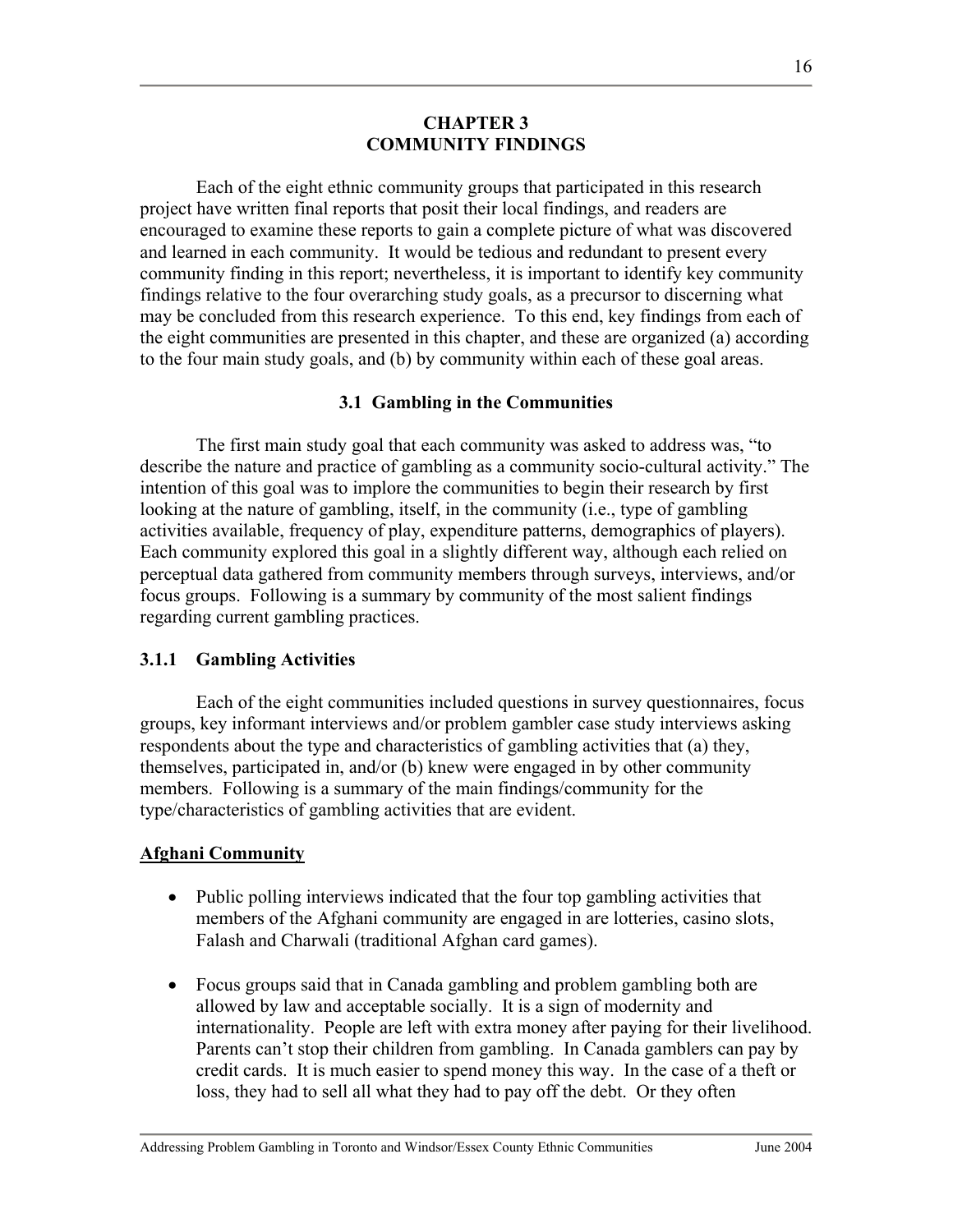committed crime to make money to pay it off. They were afraid of community and the law. In general by law they were not allowed to play freely. But in Canada every one can use the opportunity of going to a casino.

- Focus groups answered that dice, kite flying, bojol, shir-o-khat, cock fighting, dog fighting, kabk-fighting, volleyball and football betting were typical Afghani gambling practices in the homeland and in Canada. Some of the general findings from the focus groups reveal that some teens bet on bullying at schoolyard and most teens bet on sports. University students of the community prefer gambling on the Internet. Adults prefer playing traditional card games and casino. Seniors play traditional card games at special family parties and gatherings. Women in the community gamble a lot less as compared to the men.
- Focus groups also indicated that lottery is the most commonly played game in the community. When asked, almost all of those in attendance answered playing lottery. Sports betting among Afghan students is also gaining popularity. Students bet almost everyday in the schoolyard, and even go to each other's houses to continue. Some workers at restaurants and stores wait till their payday and spend their pay cheques on gambling. Some students even choose living away from their family in order to be able to gamble whenever they wish.

# **Filipino Community**

- Definitions of gambling were stable across responses, and these included: wagering with money with intentions of return; involves risk/chance of losing or winning money; form of entertainment/recreation; social activity; and an emotional and/or mental outlet.
- From individual interviews, the most common responses for Filipino gambling activities were: lottery, bingo, casino, mahjong, racetrack, card games (e.g. pusoy), betting on sports, cockfighting, and jueteng.
- From focus groups, the most common gambling activity responses were: lottery (Pro-Line, Super 7, Lotto 6/49), scratch tickets, mahjong, monte, sakla, bingo, risk investment, internet gambling, casino games (e.g. blackjack, slots, etc), card games (pusoy), wagering on horse races, billiards, cockfighting and sports.
- From interviews and focus groups, most Filipinos gamble at the following locations: private homes, bingo halls, casinos (Casino Rama, Casino Niagara), racetracks (Woodbine), social events, lottery stands.
- Interviewees and focus group participants offered the following opinions relative to frequency, duration, and gambling expenditures:
	- Filipinos are most likely to gamble on weekends, holidays, after work hours, and during free time.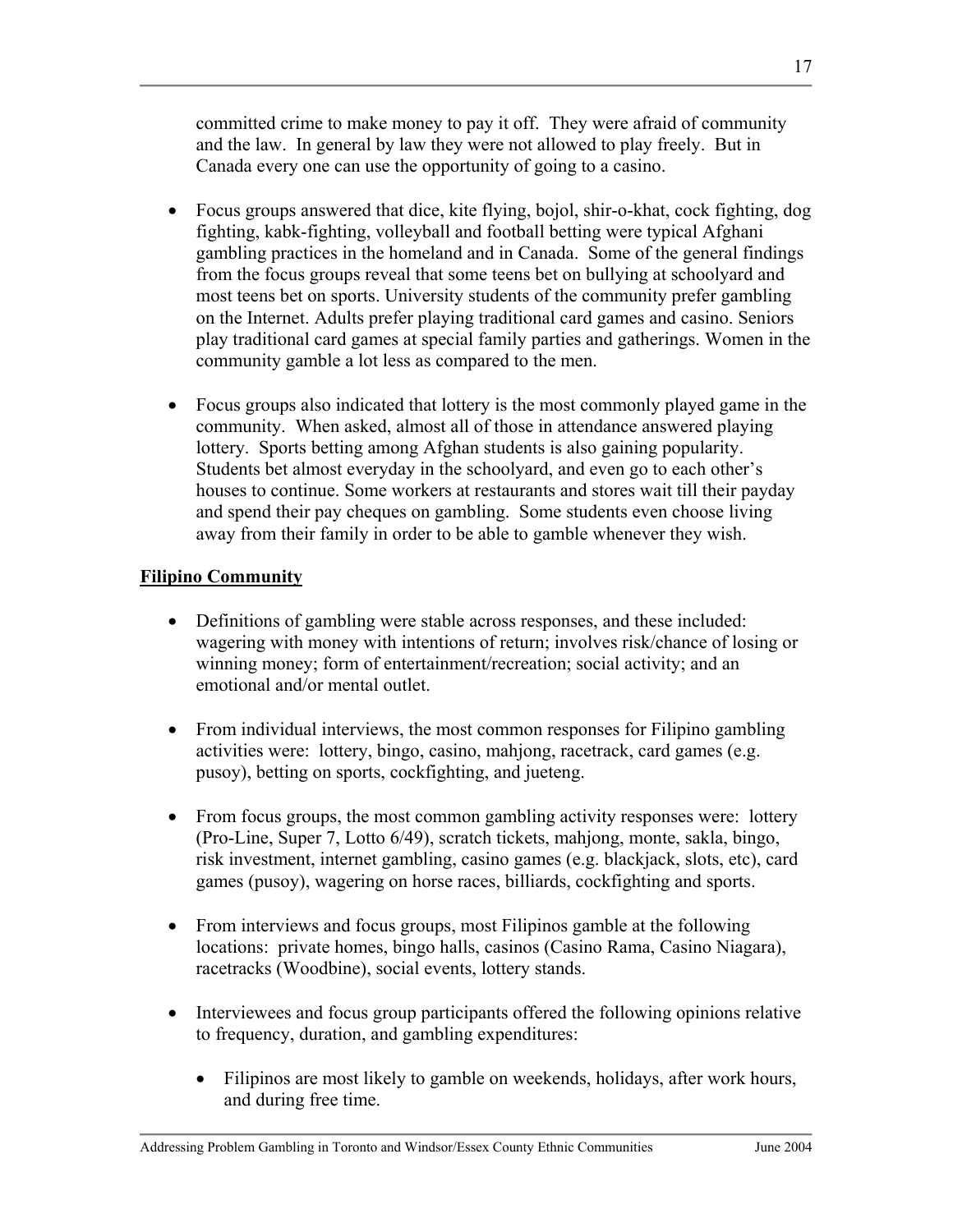- Many Filipinos gamble daily, weekly or monthly, with the duration/session ranging from 3-5 hours, the whole evening, or the entire weekend.
- Reported spending ranges from \$1 to \$2000/session, depending on the type of gambling activity. One problem gambler reported spending a minimum of \$100 per casino visit; however, he has been known to have spent/lost \$11,000 U.S during a gambling binge.

# **Greek Community**

- From focus group feedback, gambling was generally defined as a practice that involves risking money. It is something that involves a risk and a challenge based on the hope of winning something in return for the money that was already spent. It was also pointed out that gambling does not only involve the use of money (e.g., taking chances in life).
- Focus group participants and key informants perceived that gambling is a prevalent social aspect of Greek life, both as a social event outside of the home and inside of the home on special occasions.
- Key informants and focus group participants identified the following gambling activities as being prevalent in the Greek community: casino gambling, card games, lotteries and scratch tickets, horse racing, bingo, and coffee shop gambling (this includes any type of gambling). The most popular gambling activity is lottery ticket purchasing, followed by casino gambling and card games in private restaurants or coffee shops.
- Gambling takes place in a variety of different locations in the Greek community, including: the home, coffee shops and restaurants, casinos, schools, and the racetrack. It is evident that gambling within the community is split between the casinos and the coffee shops/restaurants where many Greek males play cards or other games.
- Key informants and focus group participants indicated that, while most men frequent the coffee shops to gamble, it is also true that a large number of males also play at the casinos. Females do not go to the coffee shops at all, as it is considered wrong, while casinos have seen a sharp increase in female gambling from the Toronto Greek community.

# **Indo-Caribbean Community**

• A survey of 496 Indo-Caribbeans in Toronto revealed that 77% percent of respondents spent money on betting and gambling and 23% said they did not gamble.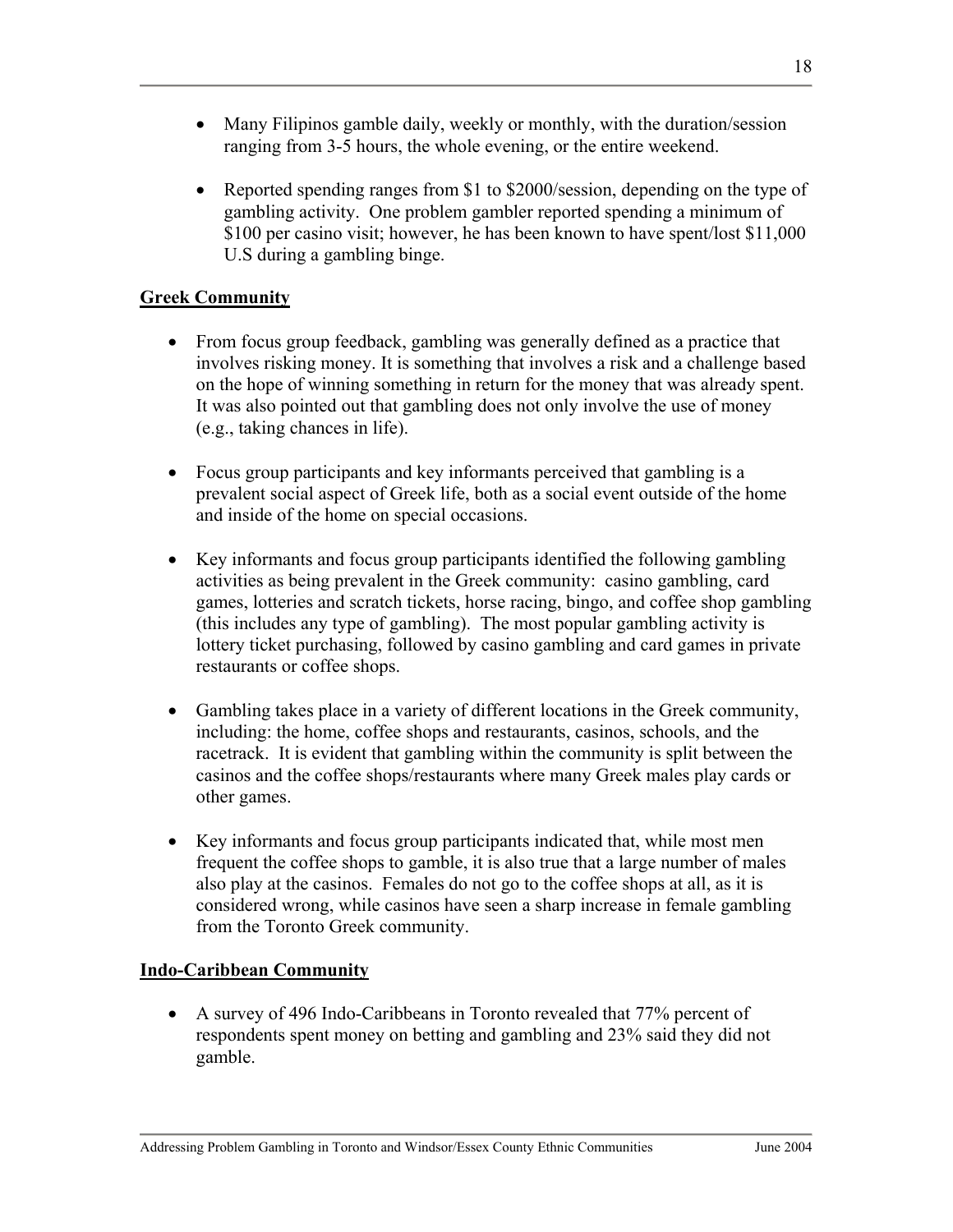- Survey respondents reported that lottery was the most popular form of gambling (50%), followed by scratch cards (21%), casino (10%), bingo (5%), coin slots  $(5\%)$ , card games  $(4\%)$ , racetrack  $(3\%)$  and Internet  $(1\%)$ .
- Survey respondents reported their personal spending on gambling to be very low on average, with 89% admitting to spending \$20 or less per week and 3% saying they spent \$100 or more each week. Focus group participants tended to agree that most Indo-Caribbeans were spending only small amounts on gambling; "\$5 per week for a regular run of the mill guy" according to one person. Some believed that \$10 a week or \$500 a year was a more realistic estimate. They all accepted that a very few big spenders could go as high as \$300 a month and more.

# **Iraqi Community**

- From a survey of the Iraq community  $(N=200)$ , respondents indicated they participated in the following gambling activities: lottery (24%), gambling with family/friends (13%), bingo (11%), scratch cards (10%), sports betting (8%), casinos (8%), and card games (8%).
- The majority of respondents (70%) reported spending between \$1 and \$499 per month on all gambling activities. Seven respondents reported expenditures of \$15,000 in one month.
- According to key informants and focus group participants, gambling practices revolve around the gathering of friends to engage in an enjoyable social activity; a little friendly betting between friends is a social pastime. Lottery tickets do not constitute gambling, and most of the activities engaged in are card games with other persons and friends. Going to places such as casinos is synonymous with gambling.
- Community survey respondents indicated the main reason to engage in gambling activities was to gain money (26%) and because the excitement gets to them (25%). Interestingly, only 22 respondents (10%) reported that gambling was entertaining and/or fun.
- Key informants cited the stress of everyday living; lack of social ties and networks; adjusting to a different country; and living circumstances as factors that encourage community members to gamble. As well, for some members of the community, gambling is a means of prestige; that is to say, it is a way of showing off to other members that they have enough money to engage in such an activity and that losing money is not an issue to them.
- For focus group session participants, the factors that encourage the community to gamble are a lack of social censure; unemployment; interest in prohibited things; entertainment; lack of social ties and networks; different living circumstances; loneliness; lots of free time; and the fact that it is not an illegal activity in Canada.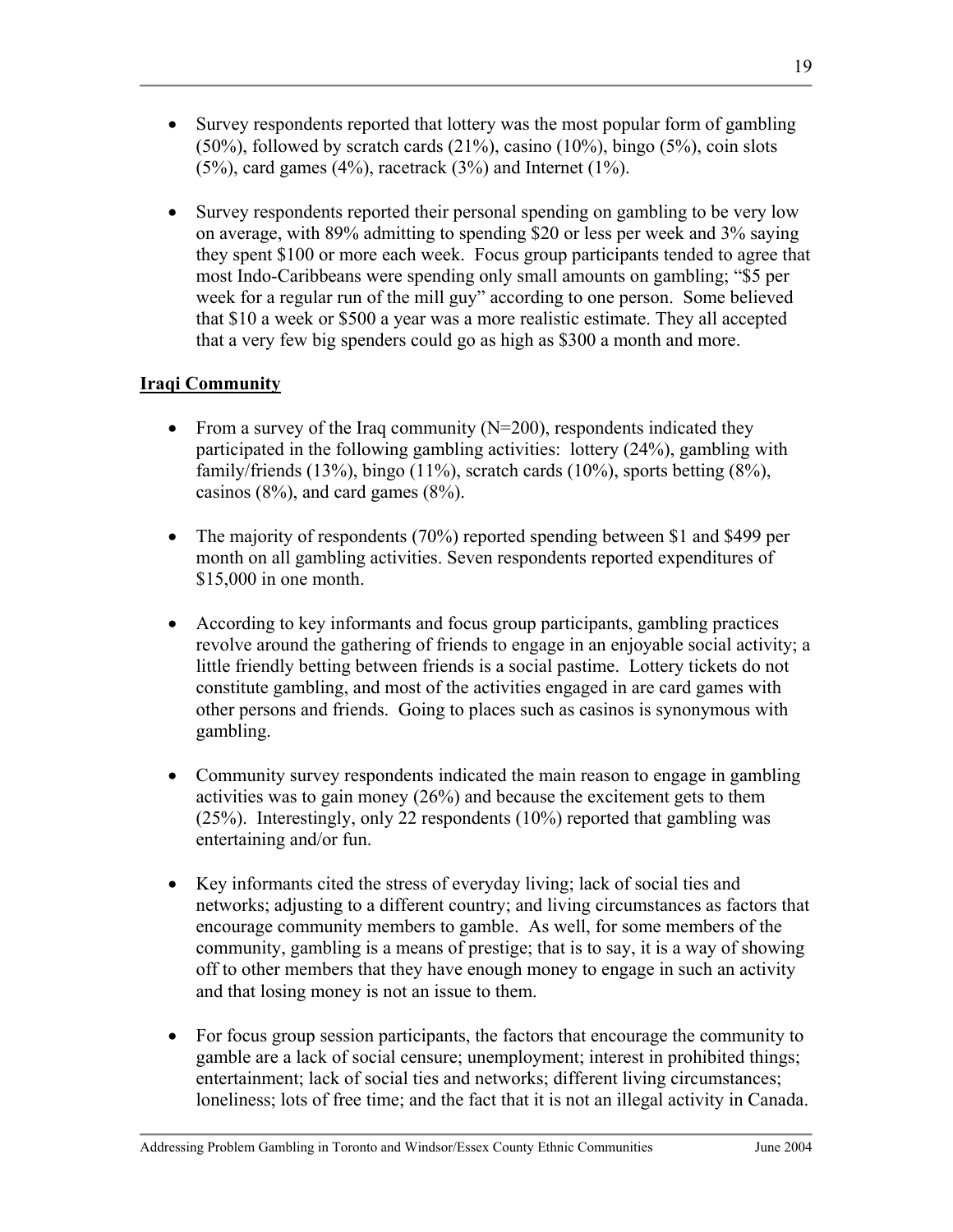- Survey results showed that engaging in gambling is mostly done with friends and co-workers (34%); although, the second highest category is engaging in gambling alone (31.5%).
- Key informants cited that gambling usually took place at home with other friends, at racetracks, and casinos. They reported that problem gambling begins through socialization (tajamuaat). Through shillalliya (social/peer groupings), people get together and cards are played at home and at the casinos. Members within a lower economic status play for money (with the hope of striking it rich and winning money), while those in the upper economic status play to have time away from family.

# **Somali Community**

- The survey of 159 members of the Somali community in Toronto showed that, in the past year, 94 (59%) of the respondents gambled. The main types of gambling activities respondents reported were: Turub (Somali poker) (43%), lottery (30%), and casino/bingo  $(11\%)$ .
- When asked about reasons for gambling, 39% of the gamblers said they did it to win money, while 12% said they played for entertainment or fun.
- When asked how often they participated in a gambling activity within the past 12 months, 17% of the gamblers said they do so on a daily basis, 29% gambled weekly, and 30% gambled once or twice a month.
- In terms of the duration of a gambling session, more than half of the gamblers (57%) spent up to 8 hours on gambling at each time they gambled within the past 12 months and another 10% said they spent between 8 and 10 hours.
- Seventy percent of the male youth focus group members admitted to playing one or more types of gambling within the past year. Most of them mentioned "relieving stress and boredom" as one of the reasons for gambling. "The thrill of winning" was mentioned as well. "To make quick money" and the possibilities of "a sudden cash windfall" came up frequently. The male youth group identified a long list of types of gambling prevalent in the community. The list included dealing "Turub" (Somali poker), casino, bingo, slot machines, Internet, lotteries, pool/billiards, and sports betting.
- Unlike the males, the young women in the female youth focus group gave lowkey responses. It became evident that gambling was an uncomfortable topic. Women in Somali culture just don't discuss controversial issues such as gambling and other vices as openly as the men. Because they are future mothers, their natural instinct was to condemn such things as gambling, drugs and alcohol use to protect young ones. Consequently, the list of gambling activities practiced by the young women in the community was rather short. It consisted mainly of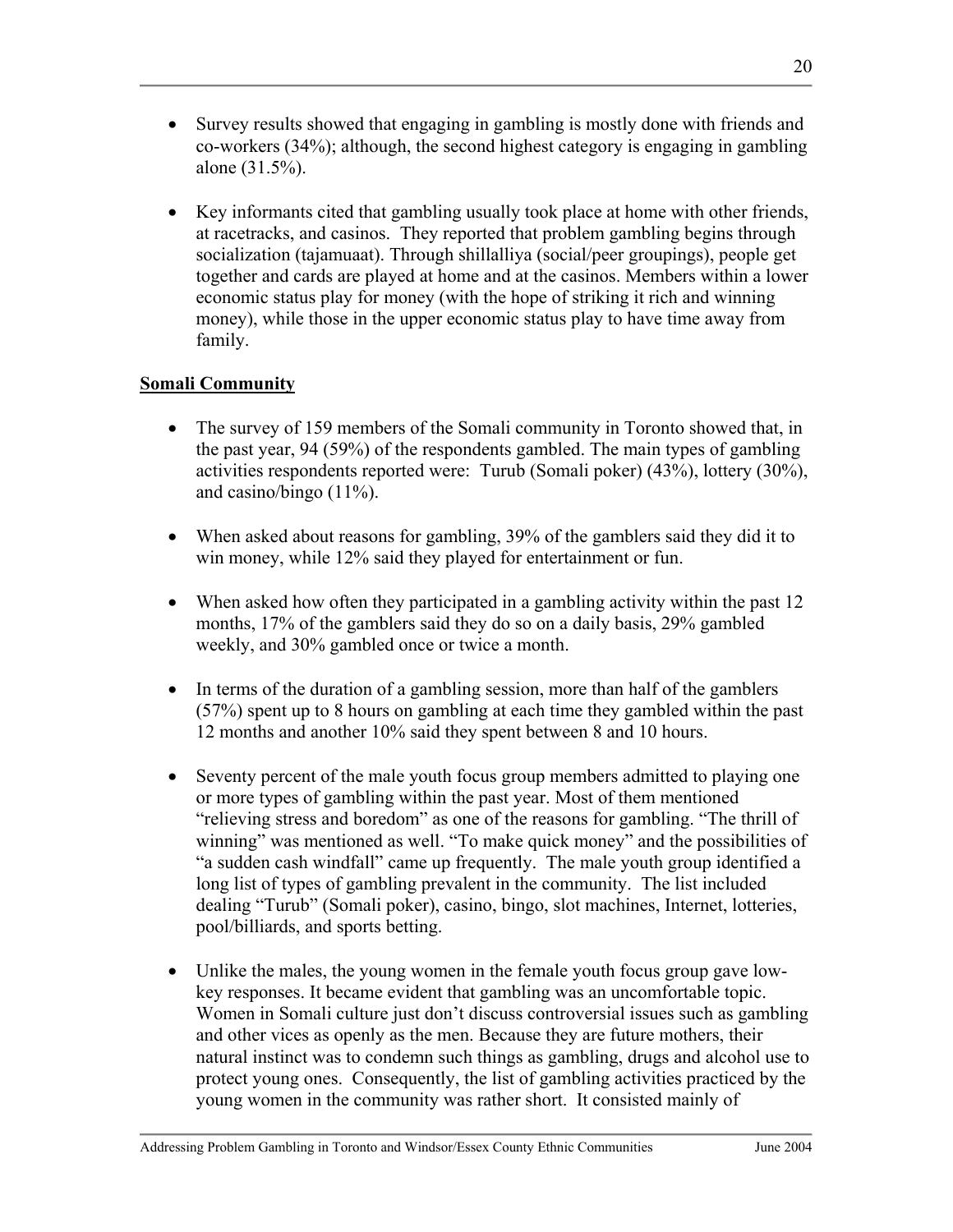21

purchasing lottery tickets "once a while" as one emphasized, and "occasional purchasing of scratch-and-win tickets," another girl added. There were no experienced gamblers among the young women in the female youth group. Many of the participants gave second or third hand information on the topic. "I know a girl who plays for money and who one day won \$1,000 when she bought a scratch-and-win ticket," said one of the young ladies. "She was so thrilled she started buying the tickets more regularly but soon friends shamed her into giving up the habit she was developing," she added.

- Among the male adults in the focus group, the list of gambling activities was long. It included lotteries, sports betting, bingo, pool/billiards, Somali poker and black jack. Some of the male adults said they gambled to relieve boredom, to win big and to get out of the poverty. One man said playing Lotto 649, for him, was "the gateway to the Canadian dream." Many of the male adult group (40%), said they wanted to win a lot of money. One of the participants said that Fridays were his favourite day because, "this is the day I go out and, instead of drinking, which my religion and culture don't allow, play a few rounds of Turub (poker)."
- The female adult focus group members gave different responses than the men. Their responses were much more guarded. Many showed discomfort with the subject. Some laughed nervously, but most of them were opposed to gambling of all sorts. They mentioned religion and culture, but above all, they said, "it would devastate the family and could lead to financial ruin." A vast majority of the adult women said they didn't gamble. Three women admitted to gambling when they said they regularly purchased the Lotto 649. One woman said she picked up the habit from the TV ads that "tell you that freedom is tied to winning millions in Lotto 649. I watched this everyday and I decided that it is time I tried my luck". She said she had been "hooked ever since, but I don't win anything. I keep thinking that the next time I would win, but I have been doing it for three years with no wins, nothing, zero," she laughed. The women who admitted to gambling said they bought Lotto 649, which they believed to be a form of a harmless or benign gambling.
- In the mixed focus group of seniors and religious leaders, each group declared their unwillingness to discuss the subject. They questioned the usefulness of the research and the research team's motives. There was a lot of talk about painting the community in negative light. One religious leader said, "we oppose the use of Qat, gambling, drug use, alcohol use and other bad things, but what good will this discussion do us? It will only make our community look bad." These groups took the position of the religious (Islamic) teachings on gambling and all other vices. "Gambling is simply a sin and wrong," one senior man declared. The senior ladies mostly kept quiet and occasionally whispered to each other to express their disapproval. These groups had very little knowledge of the types of gambling out there and kept quoting verses from the Qur'an and the Prophet's teachings that prohibit the practice of gambling. However, most of them were aware that some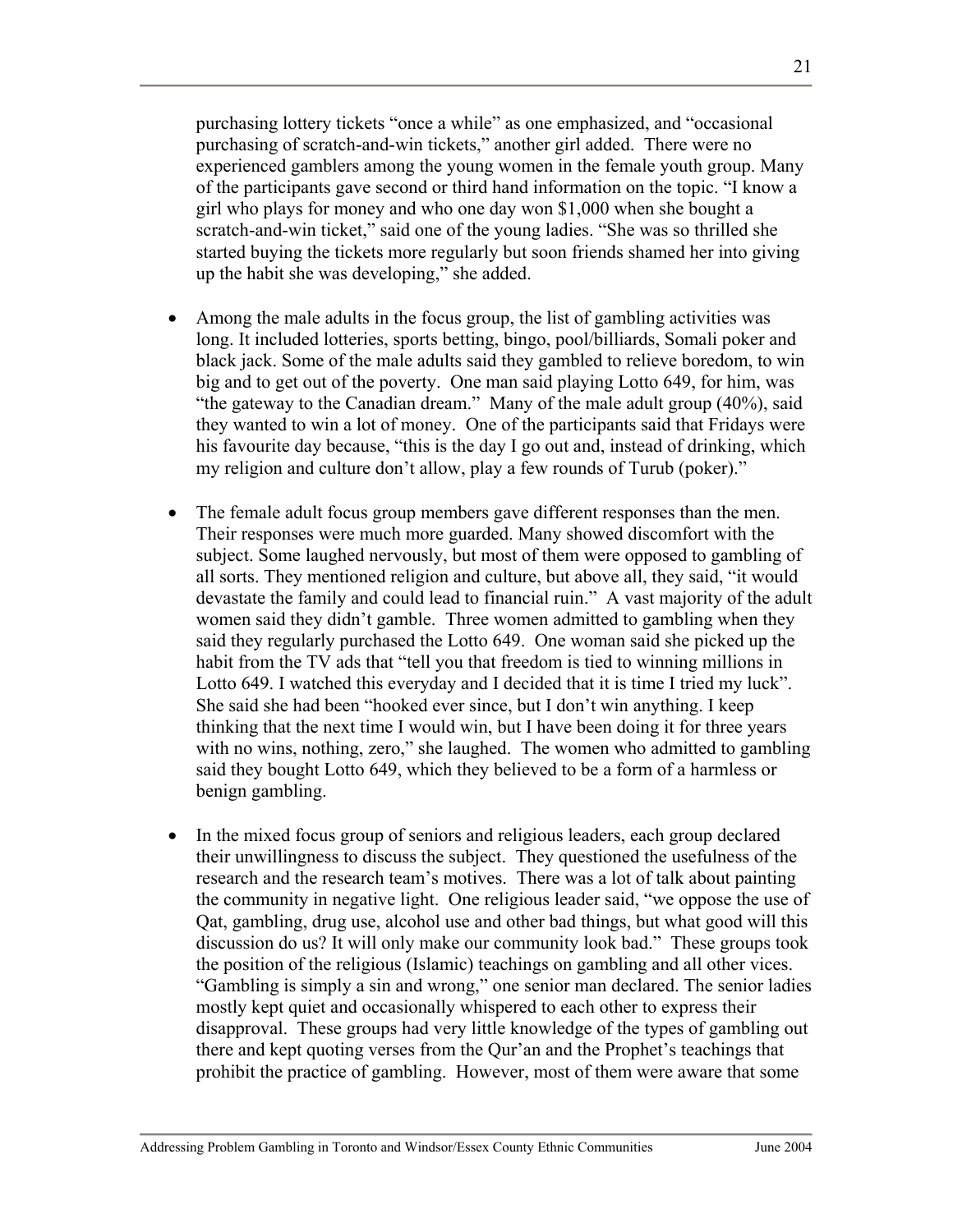members of the community were involved in this "sinful game," according to one of the Imaams.

- Although the survey did not directly question where and when community members gambled, it is very well known to the community that almost 80% of the gambling activities take place at the Somali social clubs in Etobicoke and Scarborough. These games are played exclusively at night, and especially throughout weekend nights.
- The male youth focus group revealed that some of their friends go to casinos to gamble frequently. One youth participant said, "a friend of mine goes to Casino Rama or Casino Niagara once a month on a chartered bus. He looks like a very important person on the day the bus comes to take him to the casino." Another young man said, "We play pool and billiards on the weekends for money at the Banadir Hall in Etobicoke."
- The female youth focus group was only aware of where to buy lottery tickets, namely the variety stores in their neighbourhoods. Most in the group agreed that these lottery tickets were available at any time any one wanted to buy them.
- Almost every one in the adult male focus group was familiar with poker and billiard clubs. They said they go to Somali social clubs in Etobicoke and Scarborough to play pool and poker on the weekends and sometimes during weeknights.
- In the adult female focus group, most women kept talking about what they perceived as problem gambling among their husbands. They said they believed that there was a lot of problem gambling associated with the Somali social clubs, and that their husbands played Turub and chewed Qat every Friday and Saturday night there.

# **Jewish Community**

- A survey in the Jewish community  $(N=42)$  found that 83% of respondents gambled in the past 12 months. The games most preferred were lottery (33%), instant-win or scratch tickets (19%), daily lottery (10%), raffle/fund raising tickets (7%), bingo (5%), card/board games with family or friends (5%), video lottery terminals (2%), and Internet gambling (2%).
- According to the survey data, the majority of participants  $(52\%)$  reported gambling between 1-5 times a year; 15% about once a week; 3%, 2-6 times a week; and 1% of the sample reported gambling on a daily basis.
- Survey data further suggest that while 14% of respondents reported that they go to the Windsor casino to play games other than slot machines, with regards to slot gambling, 29% of the respondents indicated that they have engaged in this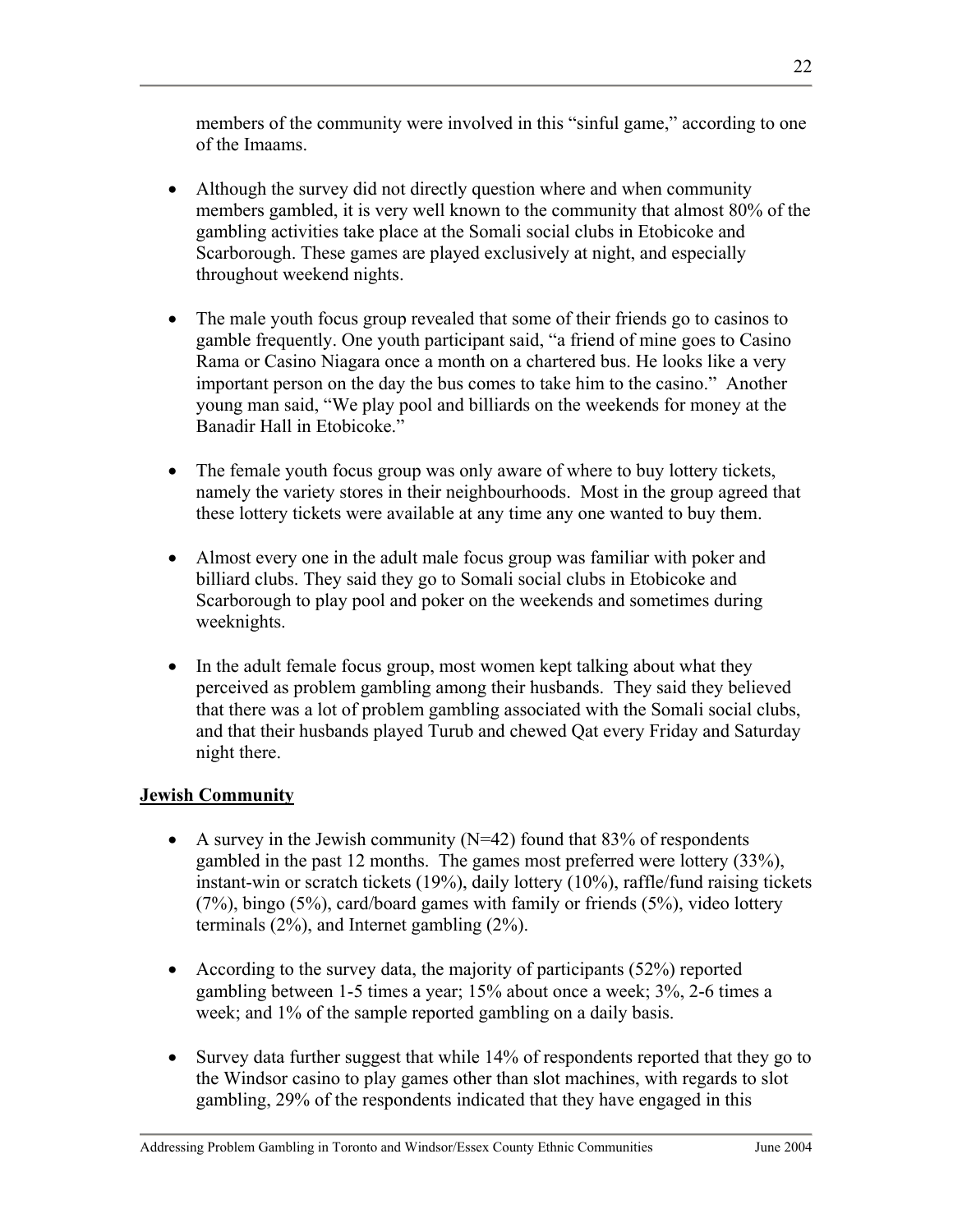activity at the Windsor Casino, with a modal frequency of 1-5 times a year. Time spent at the Windsor casino slots ranged from 15 minutes to five hours. Respondents indicated that they have attended the Windsor casino with friends, coworkers, family, or alone. Reasons reported for going to a casino included: to win, for fun/entertainment, and out of curiosity. Seventeen percent of the sample also reported playing games outside of the Windsor casino (i.e., other casinos).

- Twelve percent of the survey respondents indicated that they gamble on horse races. While the majority of respondents reported a frequency of 1-5 times a year, some participants did indicate attending and betting on horse races up to 2-3 times a month. Time spent at each visit to the horse races ranged from one hour to more than eight hours. Respondents indicated that they have attended the horse races with friends and family and that they do so to win money and as a forum for spending time with their friends.
- Survey data indicated that the average amount of money spent by participants on gambling was \$114.43 per month (\$1,373.63 per year), with a range of \$0.83 to \$1,312 per month (or \$9.96 to \$15,744 annually). The largest amount of money reported spent on any one gambling activity in the last year was \$10,000 on a card/board game with friends or family; the smallest amount was \$2 on lottery tickets.

#### **South Asian Community**

- Gambling is viewed as a traditional way of celebrating as is evidenced by the tradition of card playing at Diwali—a practice that cuts across all ages. It is a popular belief among Hindus that the Goddess of Wealth, Lakshmi will particularly favour those who win cards on Diwali night.
- Cards are by far the most popular form of gambling preferred by adults.
- Youth identified lotteries and slot machines as regularly practiced gambling activities. Youth also described being exposed to certain gambling activities such as sports betting and Internet gambling at school.
- South Asians view gambling activity that takes place within the confines of the home with friends and family (e.g., playing cards for money) as a cultural norm. This type of activity is not viewed as gambling; whereas, playing cards outside of the home (e.g., at the casino), is viewed as gambling activities.
- Twelve percent of males versus 4% of females gambled with a frequency of 2-3 times a month or more.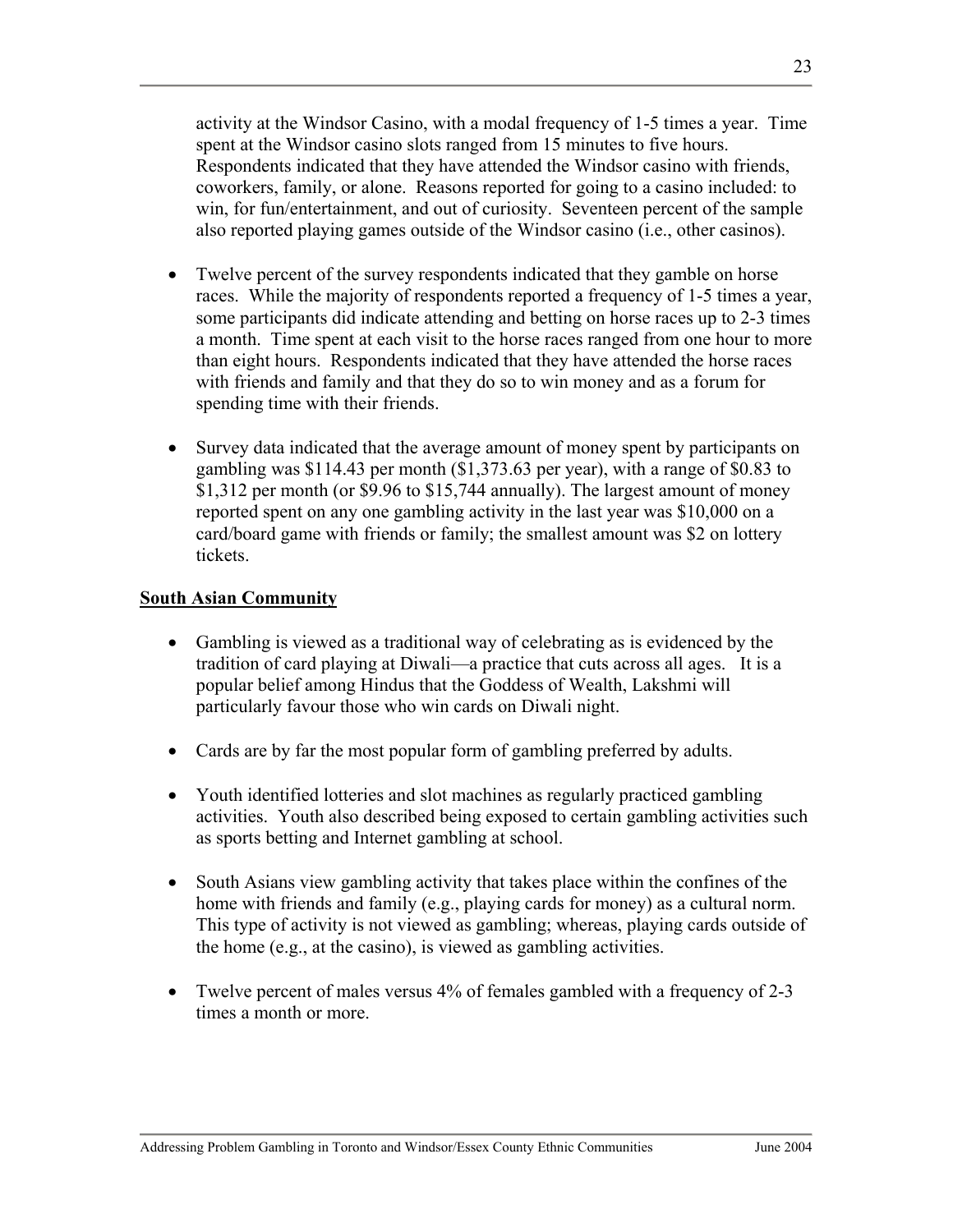### **3.1.2 Demographic Characteristics of Gamblers**

 Some communities also examined the demographic characteristics of gamblers, and following are some key findings for these communities.

### **Afghani Community**

- Public polling interviews were conducted with a total of 300 persons who were interviewed at community events, mosques, business centres, houses and shopping centres. Demographic characteristics of the gambling population were as follows:
	- 74% of the gambling population was male.
	- $\bullet$  16% were between the ages 14-19; 29% between the ages 20-35; 33% between the ages 36-50; and 22% were 51 or older.
	- 73% were married.
	- 36% had a high school education or less.
	- 70% were employed full or part-time.
	- 59% had an annual household income of less than \$30,000.
- Focus groups replied those who are involved in gambling activities are usually over 18 years of age and mostly male. Female participants showed very low interest in the same activities.

### **Filipino Community**

• From focus groups and key informant interviews, it was estimated that gamblers are: mostly male, middle aged, married, high school educated or more, employed, and earning from \$20,000 to \$50,000 annually.

### **Greek Community**

- Based on key informant and focus group participant perceptions, the following comments about the demographic characteristics of gamblers were offered in the Greek report:
	- Individuals of all age groups practise gambling in the Greek community. Youth gamble less than adults but they too participate in lotteries and from time to time gamble amongst themselves on sports games and other activities. Due to the age restriction to enter a casino, it is true that youth will not be seen gambling as much as individuals of the legal gambling age. This is not to say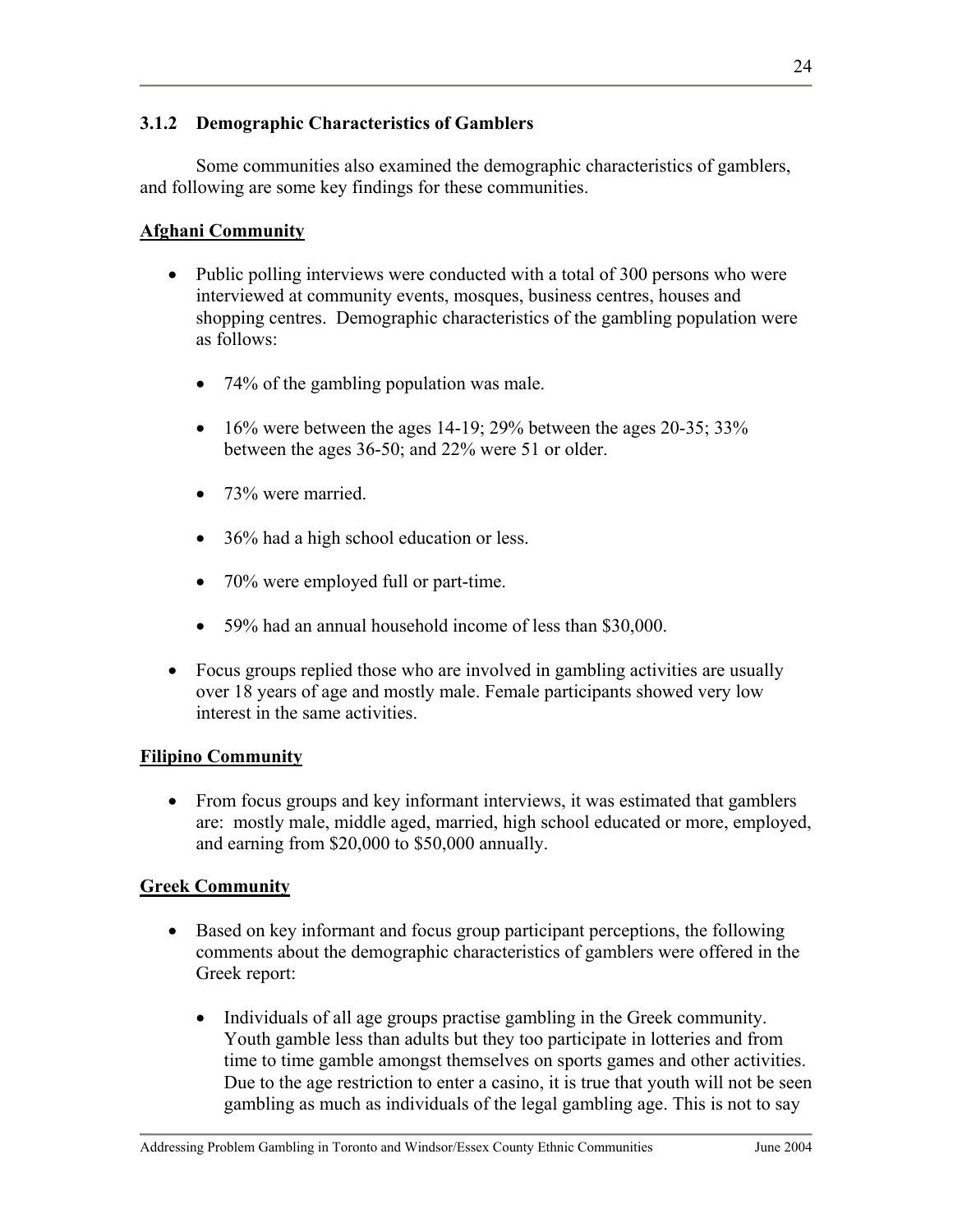that youth do not gamble; however, it is more common to see individuals in the community between the ages of 25-50 gambling. Also, it has been identified that women are replacing a great many men at the casinos; gambling socially at the slot machines. Yet, a high percentage of Hellenes that gamble are males and are between the ages of 40-60. These males will gamble at coffee shops and at social functions.

• There are not many specific demographic characteristics that separate individuals. It has been identified that married, single and rich and poor individuals will gamble. As well, the key informants identified that individuals who reside closer to a casino are not necessarily more prone to gambling. It has been seen that individuals who want to gamble will travel the distance to do so no matter how far away they live. As a result, what has been identified is that gambling is not dependent on age, sex or marital status, or demographic location within the city of Toronto. On the contrary, all types of individuals who enjoy the thrill of gambling pursue gambling.

### **South Asian Community**

• In a survey of South Asian community members  $(N=103)$ , the following demographic characteristics of gamblers were identified: 62% of gamblers were male; 60% were Sikh and 40% Hindu; 48% of youth and 42% of seniors gambled, as contrasted with 70% of adults.

### **3.1.3 Gambling Practices Continued from the Homeland**

 Some of the groups identified gambling practices from the homeland that were also evident in the Ontario community, and following are some examples of these.

# **Afghani Community**

- Key informant interviews revealed that traditional Afghan card games (i.e.: Falash, Betrno, Bank 21, Tika) top the rest of the games, followed by: kite flying, dog fighting, Budana bazi, Kabk fighting, horse racing, Chenaq, pigeon flying, Buzkashi, eggs fighting, nuts, Kamsahee (dice), buttons game, marble game, Tumuq, Talabijangan, wrestling, dice, Bojol bazi, Shir-o-khat (coin flipping), cock fighting, sports betting (volleyball, and football), and Chaka pao.
- Betting on sport games for going to eat out was common in Afghanistan especially within youth groups. This was called friendship betting.
- Focus group participants revealed that touring together from one house at one time to another house at another time (termed as "Gashtak" in Afghanistan) for board games usually takes place among Afghans here in Toronto as well as in Afghanistan. This "gashtak" program in which a group tours from place to place, lasts for days, not only hours once gambling starts. Some are so deeply involved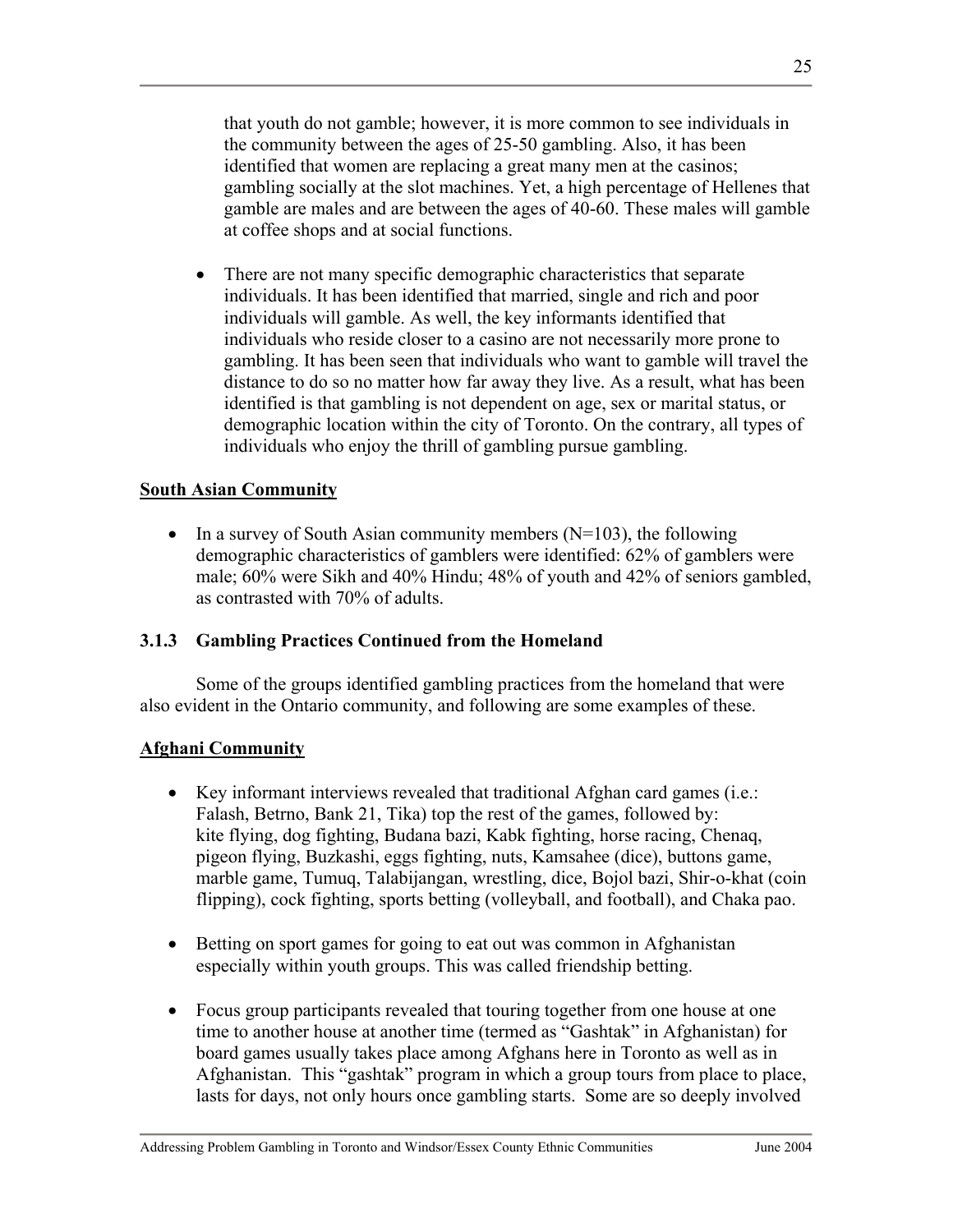in gambling they take their daughters for translation assistance, which in itself is an extremely shameful act in the community. This shows the depth of addiction and problem.

# **Filipino Community**

- Gambling practices in the Philippines that are continued in Canada include: mahjong, cards, bingo, lottery, wagering on sports, Pusoy, blackjack.
- Filipino gambling practices that are not present in Canada include: Jai alai, jueteng, cockfighting, spider fighting and pyramid.

# **Indo-Caribbean Community**

- The vast majority of Indo-Caribbeans living in Toronto are immigrants (93% of the survey respondents were born abroad), who have come from countries where gambling is common and accepted.
- A wide range of gambling activities were available in the Caribbean, and survey respondents took part in nearly all types. The more popular forms were horse racing, sweepstakes, lottery, cards, whe whe (a kind of numbers game), bingo, and football pools.
- Respondents also took part in more recreational types of gambling such as bets on domino games, cricket, softball, billiards, pool and stick fighting, with participants often betting for drinks. They also participated in street corner or fair games with dice, three shells, and three cards (over and under). There were other more light-hearted types of gambling such as betting for buttons and marbles as boys, bets on whose bird would whistle the loudest, and bets on boxing matches with friends.
- According to respondents and key informants, both rural and urban Indo-Caribbeans both took part in such gambling, and underemployed or unemployed people appeared to do more gambling. The participants' memories of the sixties and seventies were that Indo-Caribbeans generally spent very small amounts, with poorer people averaging about \$1 per week. These were high sums in proportion to their income. The mostly rural based Indians did not have much money to spend. "If you make 10 shillings a week and you gamble 1 shilling this was serious," said one participant. The middle class could spend about \$5 per week, but others could top \$20 per week. A few would spend as much as \$200 per week and big spenders could splurge in the thousands.
- The new types of gambling available for Indo-Caribbean immigrants in Toronto are lottery, scratch cards, casinos, slot machines, betting on hockey and other sports, and betting on the Internet. Popular Caribbean forms of gambling such as horse racing, lottery, cards, and bingo continue to be popular in Toronto. Betting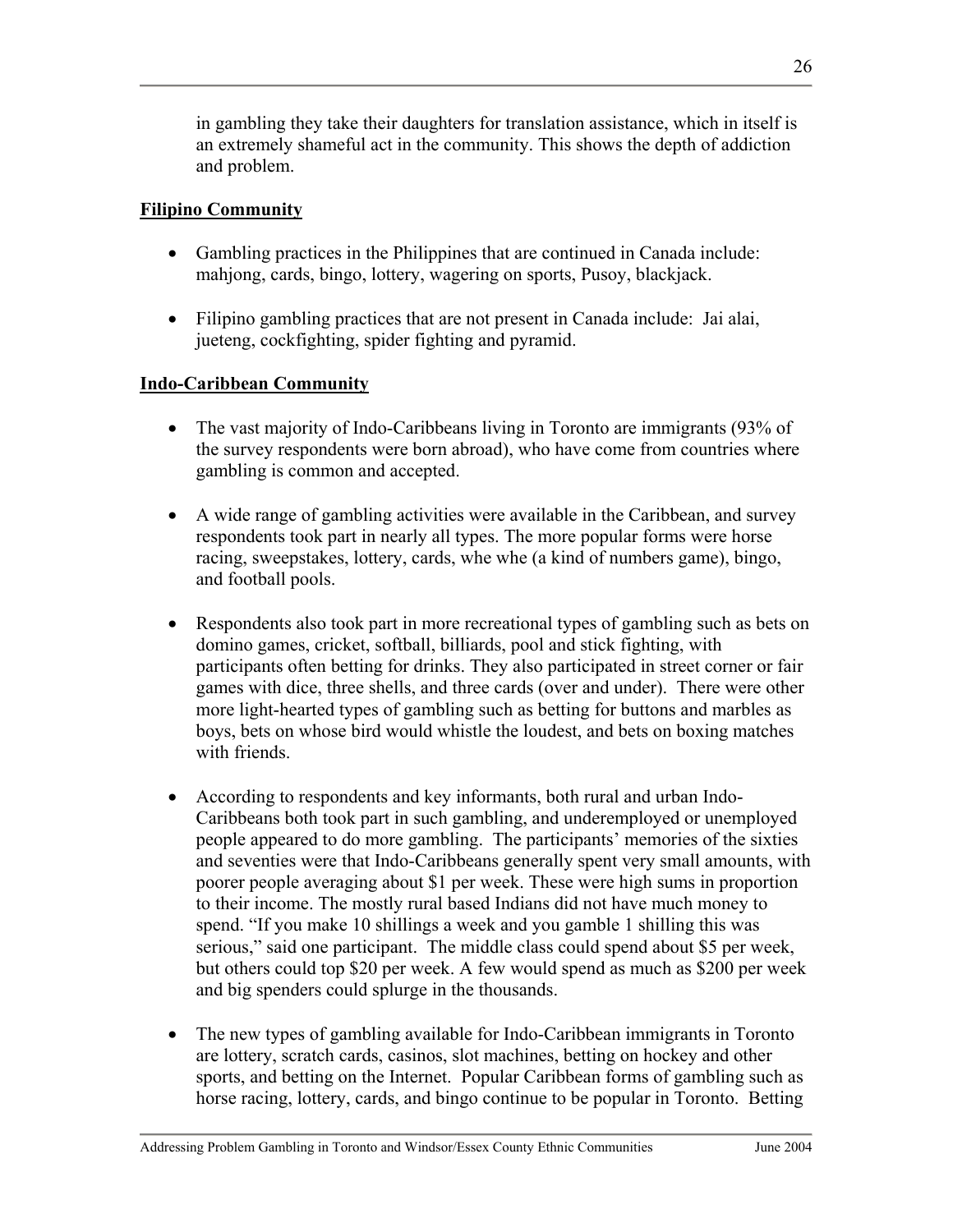on domino games, cricket, softball, billiards and pool continue to a lesser extent, while betting on sweepstakes and football pools have been largely discontinued. Bets on stick fighting and whe whe (a kind of numbers game), practiced in Trinidad, are not available in Toronto.

### **Iraqi Community**

- Survey respondents indicated that gambling practices began back home; however, increased exposure to gambling opportunities in Canada has resulted in increasing participation. For instance, 66 respondents (33%) stated that they gambled in the homeland prior to arrival to Canada, while 83 (42%) reported gambling only after arriving in Canada.
- Key informants reported that gambling had always been available prior to coming to Canada. However, they also stated that the various formats found here are not what the community was used to. The Assyrian key informant also reported that prior to the easy accessibility now available due to the opening of casinos (such as the one in Woodbine) social games were held at home.

### **South Asian Community**

• Survey respondents reported that lotteries (38%), playing cards during celebrations with friends and family (31%), casino games (20%), and sports betting (12%) are common gambling activities from the homeland that they have continued in Windsor/Essex County.

### **3.2 Problem Gambling in the Communities**

Once each Local Research Advisory Committee examined the nature and characteristics of gambling in their community, they focused on the second study goal, which was "to describe the definition, characteristics and pervasiveness of problem gambling in the community." To gain insight into problem gambling, each ethnic community posed a series of research questions to determine how the community defined "problem gambling"; what the perceived prevalence of problem gambling was; what behaviours and consequences were attributable to problem gamblers; and the demographic characteristics of problem gamblers. A summary of community findings relative to problem gambling follows.

# **3.2.1 Community Definition of Problem Gambling**

 Through focus groups, community surveys, and key informant interviews, many of the communities attempted to gain peoples' perceptions as to the definition of problem gambling. Following is a summary of the key findings regarding how people defined problem gambling in their ethnic community.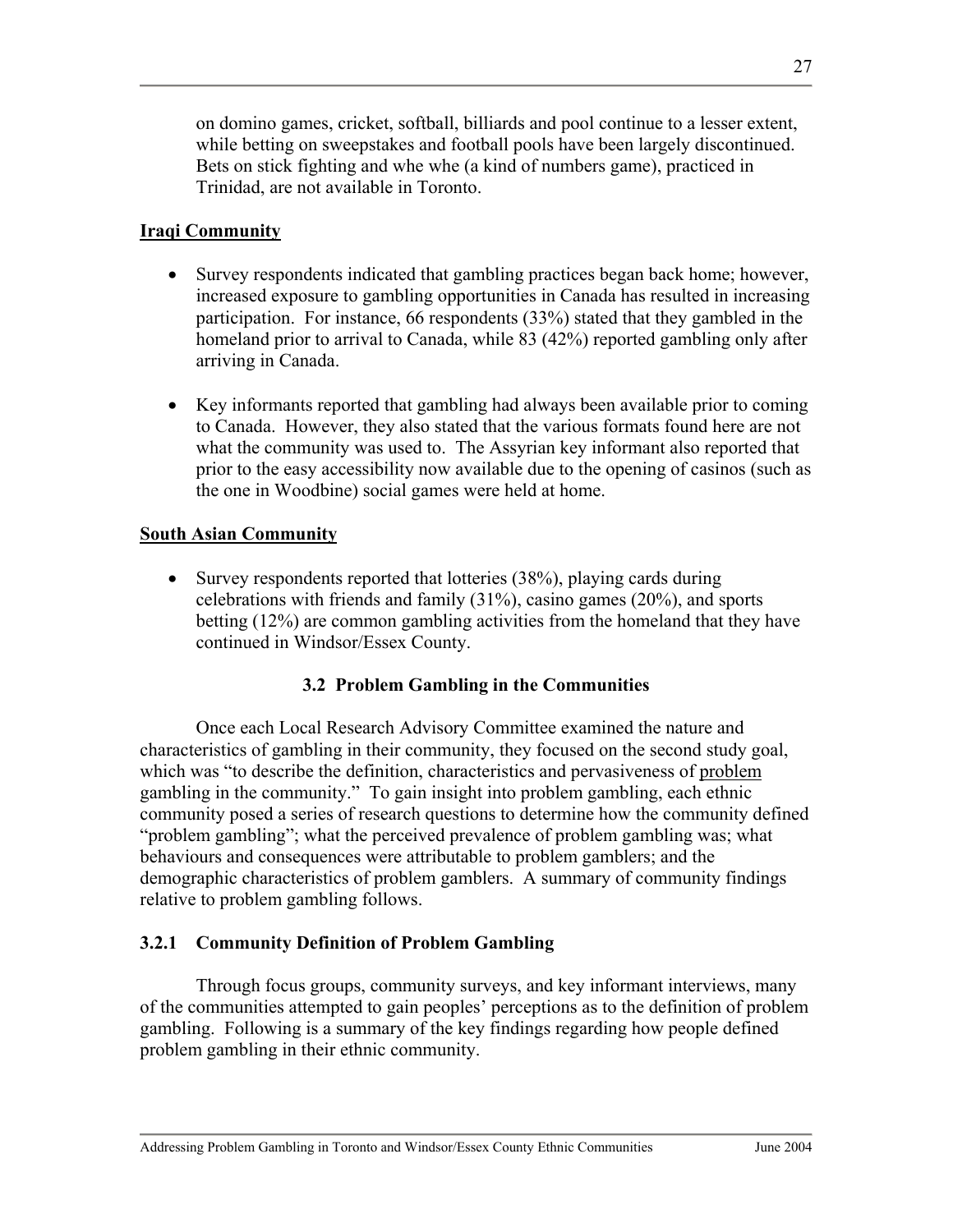### **Afghani Community**

- Focus groups defined problem gambling as: becoming wealthy overnight; losing (qimar-baz translation in Dari/Farsi) not winning (qimar-burd); dream of prosperity ending up with disaster; cheap start with expensive ending and often claiming lives; a cash cow to the gambling institutions. From the religious perspective (Islamic) the groups had a common understanding as to the meaning of problem gambling: early signs of all BIG sins; having a sick soul; being a sick scar in the community; promoting of hatred and vicious cycle in the family as well as in the community.
- Gambling is an entertainment. Mainly jobless people or those with some extra money are involved – no money, no gambling. It causes many problems to the family and community. From the female focus group's perspective, gambling disturbs the economy of the household; from the top to bottom people are involved in the gambling as a family entertainment; gambling is an entertainment to cope with stress. It is for those who have some extra money. It causes family, social and financial problems.

# **Filipino Community**

- From individual interviews, the following perceptions were offered to define problem gamblers: 1) spend beyond budget; 2) gambling is worked into schedule and becomes prioritized; 3) accumulation of debts due to unpaid loans; 4) become obsessive about gambling; 5) gambling becomes a compulsion; 6) gambling extends beyond recreation/leisure and social activities; 7) "chasing behaviour" (when the gambler wins and keeps trying to win; when they lose they try to win back money lost); 8) breeds other problems related to health, family, work and over-all well-being; 9) becomes excluded from normal activities; and 10) when gambling becomes an addiction.
- Focus group participants added the following definition of problem gambling/gamblers: 1) gamble alone; 2) incur debts that one cannot pay back; 3) continue gambling despite negative effects of their gambling activity; 4) impede on normal functioning; 5) will extend oneself to pursue gambling no-matter what the cost (e.g. engage in crime).
- From the two case studies, problem gamblers offered the following definitional description: 1) when you think and breath gambling; 2) all free time is occupied by gambling activities; 3) spend life savings on gambling; 4) burn out and cannot function normally (e.g. cannot get up in the morning to go to work); 5) spawns multiple addictions; 6) interruption of family life; 7) gamble any money one has even if it means being homeless; 8) gambling comes before subsistence.
- In defining problem gambling, the research group examined perceived reasons why Filipino gamblers develop into problem gamblers, noting the following: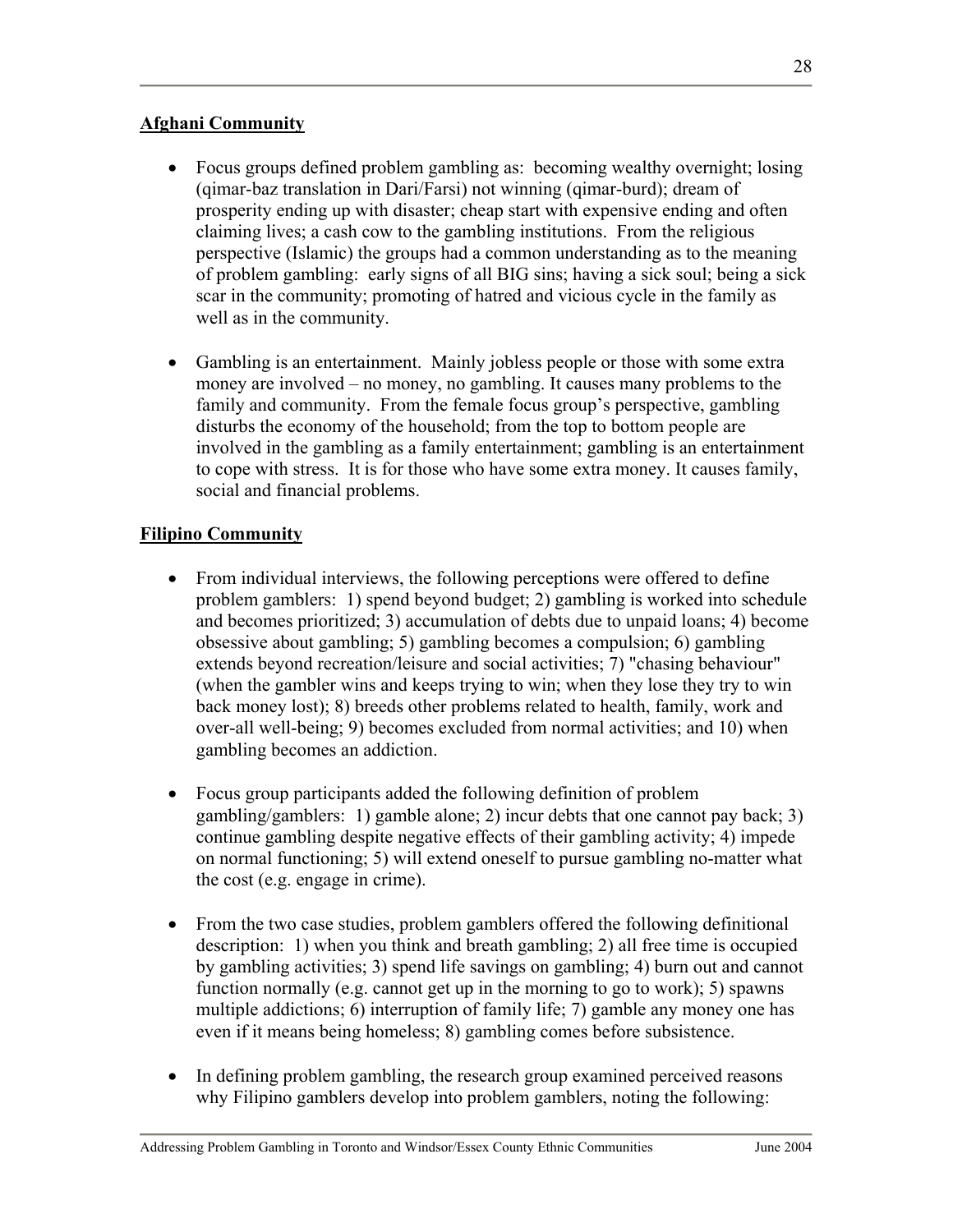- Individual interviewees attributed the development of problem gambling to: 1) hopes of bettering quality of life through money; 2) learned behaviour; 3) escalated from recreation to addiction; 4) boredom; 5) easily accessible; 4) related to low life satisfaction, 6) mental and emotional escape; 7) rooted in culture; 8) main recreational activity.
- Reasons offered by focus group participants included: 1) when gambling develops into a compulsion; 2) when one begins to gamble alone; 3) gambling begins to dictate daily schedule; 4) when losses become a deep concern; 5) "chasing behaviours" emerge; 6) gambling emerges obsession.
- The insight gained from interviewing one problem gambler was reported. The man had formerly worked as a factory worker but, because of an injury, had lost employment. Throughout his life he was considered the black sheep of the family and had never really been close to them. As a result of his family's disregard for him, he moved out on his own. In addition, he did not have any friends and was a social recluse. He would go to the doctor as a form of socializing and was not interested in social activities. Family isolation and loss of employment contributed to his gambling habits and became his primary activity. He spent all of his money on gambling resulting in homelessness and was seeking social assistance to pay for his habit.

### **Greek Community**

- From key informant interviews in the Greek community, the definition of problem gambling that emerged was: an activity that has become an addiction that forces someone to continuously spend large sums of money (that he or she cannot afford) in order to play a particular game. A gambler who has large sums of money and is wealthy, and who gambles continuously, is often not considered a problem gambler simply because he or she can afford to gamble and so choose to spend money on gambling as opposed to other types of entertainment. However, the general consensus was that it is not fair to say that because one individual has more money to gamble, he is not a problem gambler; what constitutes someone being a problem gambler is the fact that he has the characteristics that define him as being a problem gambler.
- A common theme that emerged from the focus groups was that many people insist that problem gambling is something that involves an addiction and does not allow a person to cease gambling. Usually a problem gambler is one who will not stop gambling at any cost and will use whatever sources he has to continue his habit. He has a loss of self-control and a loss of will; he is identified as being weakwilled. A social gambler is different from a problem gambler in that the range of gambling frequency is different; that is, the problem gambler will gamble much more frequently, as often as once or twice a day.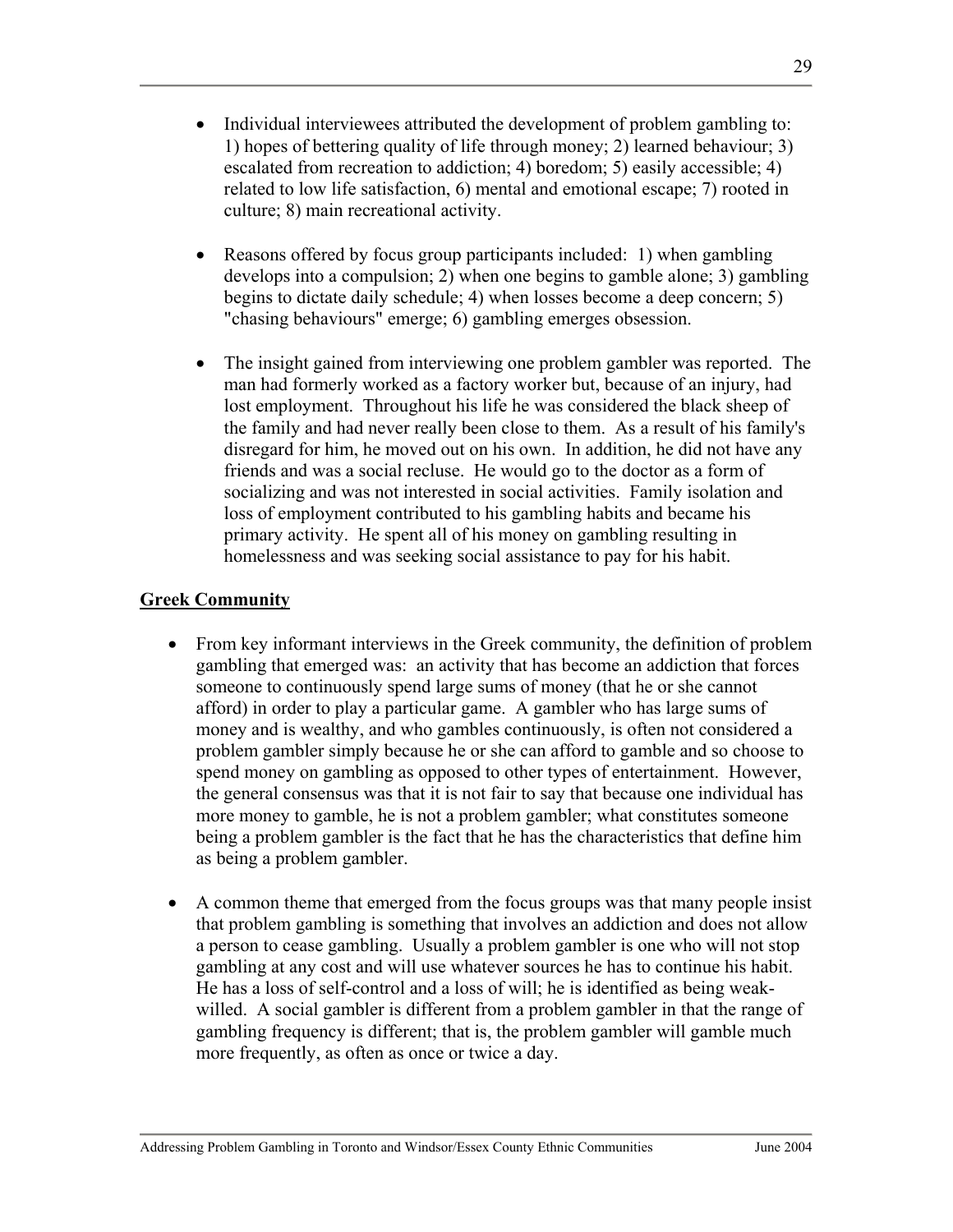### **Indo-Caribbean Community**

- Survey respondents identified five major markers for problem gambling. These were:
	- When gambling became an addiction and spending was not controlled.
	- When money for household and personal expenses was used for gambling.
	- When people spent beyond their income and were unable to manage their finances.
	- When gamblers resorted to borrowing, using credit cards and theft for obtaining money.
	- When family life was negatively affected.
- In the focus groups there was wide agreement that gambling spending became a problem when it affected the family negatively through: reducing money available for household expenses; when an individual became addicted; when gamblers spent more than their income; and when they resorted to borrowing, swindling or theft to obtain money.
- In focus groups, seniors and the younger generation were singled out as the groups most at risk for getting into gambling problems.
- Researchers interviewed 12 key informants who had relatives or friends who were problem gamblers. From their experience, these interviewees identified several symptoms of problem gambling: spending money normally used for other purposes, borrowing money, telling lies and living to gamble. They also singled out depression, heavy drinking, violent temper, poor dress and appearance, stealing, use of drugs, neglect of school work, and mood swings as other symptoms of the problem.

# **Iraqi Community**

- Key informants reported that the characteristics, pervasiveness and definition of problem gambling in the community is to be seen when it erupts in family violence and disputes. They also reported that it is very prevalent within the community, a fact they attribute to the number of individual cases they are made aware of when community members come to seek assistance from them.
- For focus group participants, spending too much money was a characteristic of problem gambling when spending too much money is something the gambler can ill afford. They all agreed that problem gambling is very prevalent in the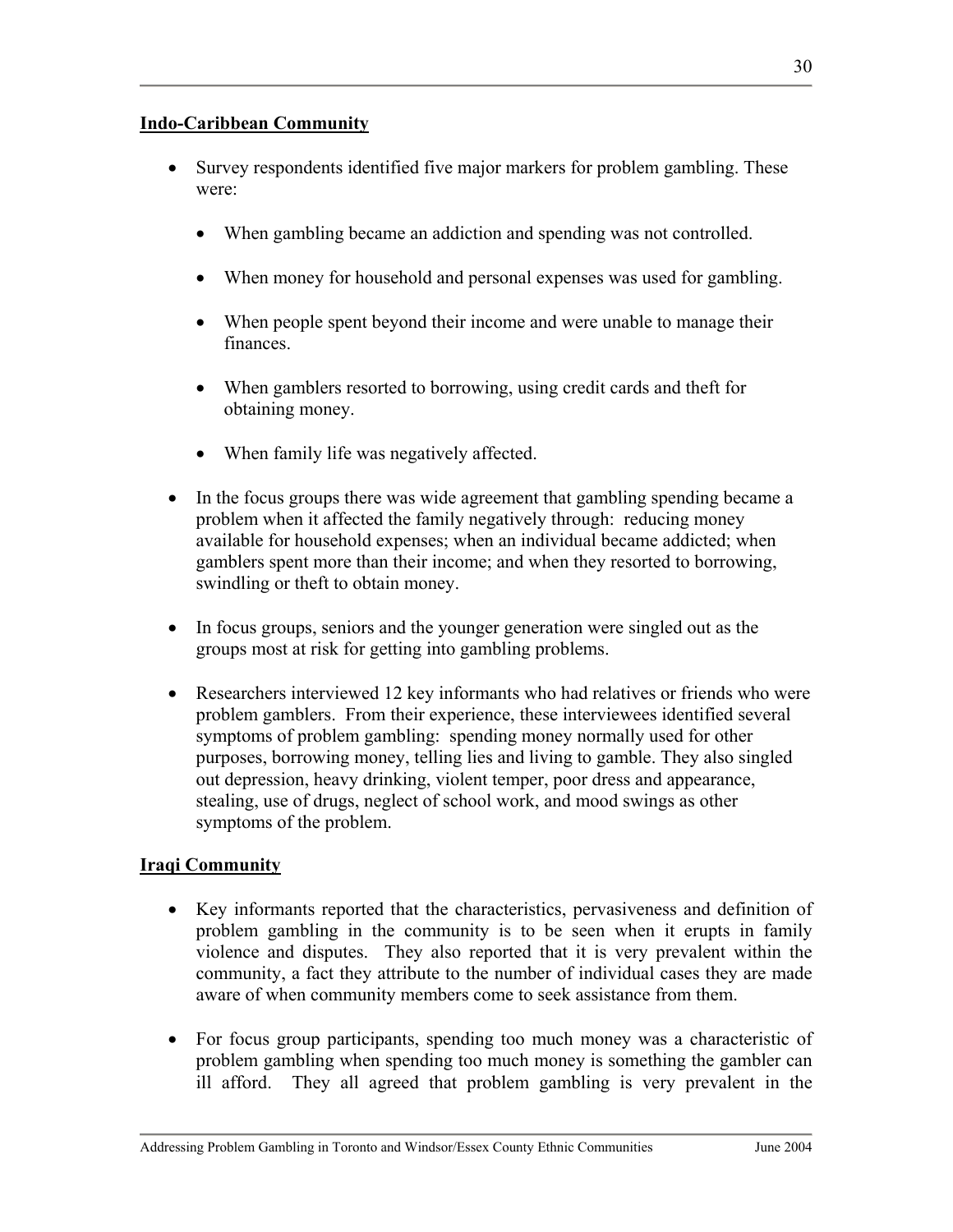community, citing knowledge of individuals known to them or to others who are reportedly in such a situation.

### **Somali Community**

- Most of the male youth focus group participants agreed that problem gambling is the kind of gambling that leads to "social dysfunction." They defined problem gambling as "addictive gambling" where the gambler has to always have money to gamble. One of the youth said, "problem gambling causes family problems such as divorce, abuse in relationships, homelessness, financial dysfunction and conflict in the family unit."
- The male youth focus group members also agreed that problem gamblers are always broke and have no money. An 18-year old said that it is easy to start drinking in casinos and eventually start taking drugs because, "all of these things go hand-in-hand." Another added that even gambling in Somali cultural settings encourages Turub players to get hooked on drugs. "The best example", he said, "is found in poker clubs in the community where men chew Qat while playing Turub for money. Over half of the group agreed that problem gambling exists in the Somali community.
- Most in the female youth focus group members agreed that when gambling gets out of hand and starts to consume the individual and his finances, it becomes problem gambling. One young lady said, "when a guy, and it is usually guys, starts spending all his time and money on gambling and it hurts his relations with others, including his family, that is when it becomes a problem." Another one said, "when someone starts borrowing money, after spending his own, to fuel gambling, that is when they have crossed the line between gambling and problem gambling." There were different views on the topic of problem gambling in the room, but most agreed that the impact of problem gambling on the family's lifestyle, finances and the gambler's health were the basis of the negative perception of the game in the community. One of the participants in the group said "when gambling becomes a 'profession', the consequences can be severe." The group agreed that the family can be uprooted from its home when addiction replaces caution in gambling, and children could be hurt and their future affected negatively. Some of the participants said that it was against Islamic tradition to gamble and endanger your family. "The Qur'an, the holy text of the Muslims, forbids gambling", said one of the young ladies in the room.
- Over 50% of the men in the adult male focus group said that they were not problem gamblers. They thought of problem gambling as the type of gambling that only goes on in casino and bingo halls. "If I was a frequent visitor of casinos and bingo halls, then I would be worried. But everything else, if done in moderation, is not problem gambling," one said. Many agreed that in Somali social clubs, Turub (poker) is played and most of the players also use Qat, the leafy twigs used by the people in the community socially for its stimulation. This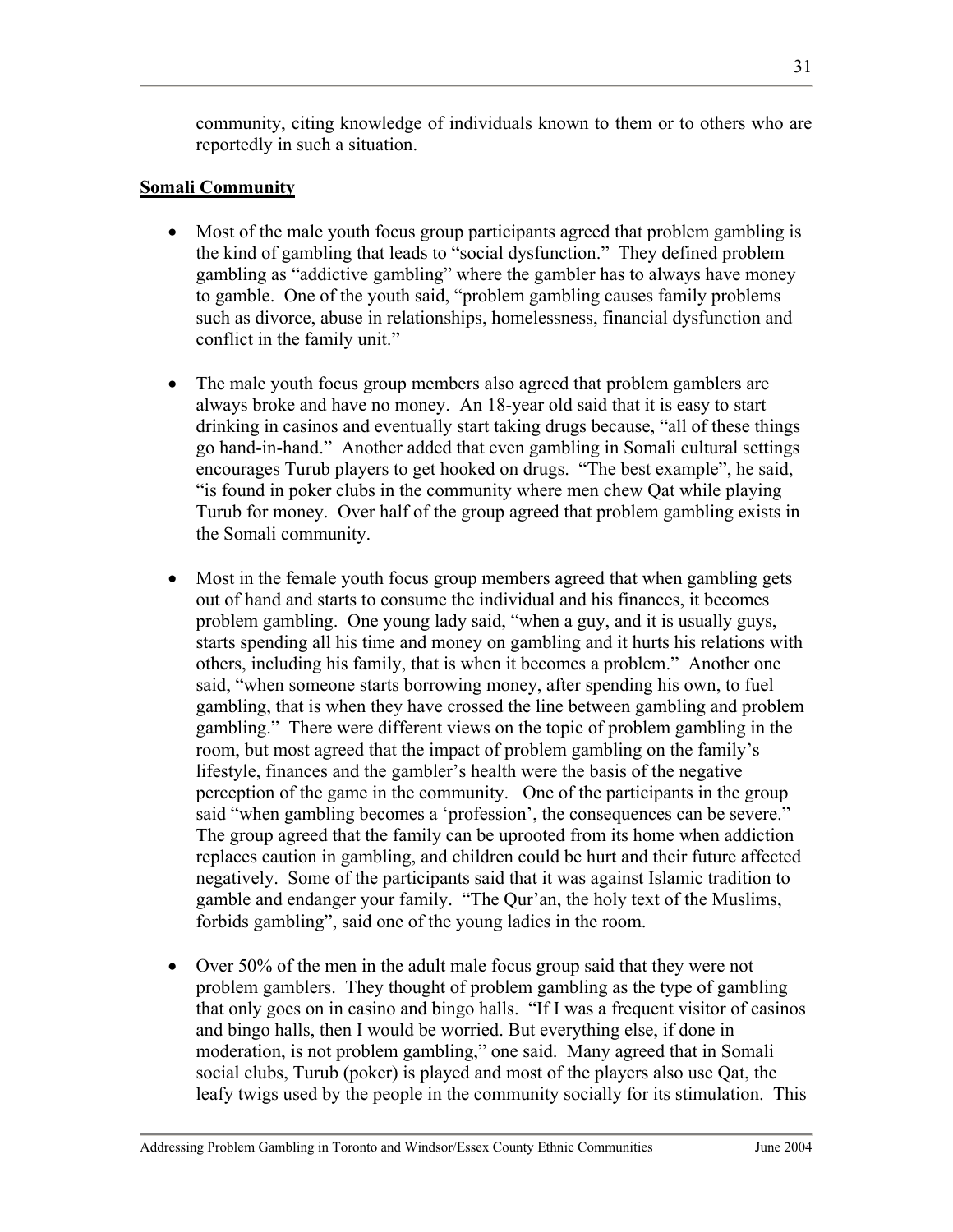is because the vast majority of the Somalis don't use alcohol for cultural and religious reasons. "Qat goes hand in hand with Turub, billiard and pool in Somali social clubs. The gambling is more enjoyable and endurable if people are also using Qat and drinking black tea to enhance it's effects," said one man. "The best Turub gambling is where in a small smoke-filled social club, the players are within easy reach of a bundle of Qat and a cup of black tea," said another. "This is the best entertainment for gamblers. Also, Somali music plays in the background and a TV set flickers at the corner where no one watches," he added. Most of the Turub is played on weekends. This is the time that Qat is available in the black market. Qat is usually smuggled into Toronto clandestinely through the Pearson International Airport mainly on weekends. Most said Qat and Turub have been a traditional combination in the Somali community. It is a form of entertainment that has been going on for generations in Somalia. Somali refugees have brought the custom to Canada in the late 1980s and early 1990s. Only Somalis play Turub in social clubs where Qat is in use.

- In the adult female focus groups, the women kept talking about what they perceived as problem gambling among their husbands. They said they believed that there was a lot of problem gambling going on in the Somali social clubs. One said, "my husband plays Turub every Friday and Saturday night. We are constantly fighting about this because he comes home very early the next morning. On top of Turub, which consumes a lot of our money, he also chews Qat at the social club. Qat is very expensive and cuts holes in our family budget. I don't know how much money he spends on this because he never tells me, but I know that my family is in trouble because we never have enough to spend on our needs at home even though my husband has a full time job that pays relatively well. This is problem gambling for me, but my husband doesn't believe that he is a problem gambler. I have tried to get him to seek help, but he angrily refuses saying he doesn't have a problem and that I am the one with the problems." After this long confession, the woman broke down and cried.
- In the seniors and religious leaders focus group, participants stood firmly against gambling and viewed gamblers, no matter what degree of problem they were in, as sinners. According to this group, there was no difference between gamblers and problem gamblers. They were all wrongdoers and a shame to the community and the faith.
- According to the problem gamblers interviewed for the case studies, the behaviours attributable to problem gamblers in the community could include illusory indulgence. They argued that gambling is a habit and not a problem. They said that it was a hobby, fun and recreation. They paid very little attention to the cultural and religious traditions and ignored the norms of the community. Almost half of the problem gamblers admitted that it caused a lot in terms finances, time and health, but they said they didn't want to quit it. For them the dream was very real.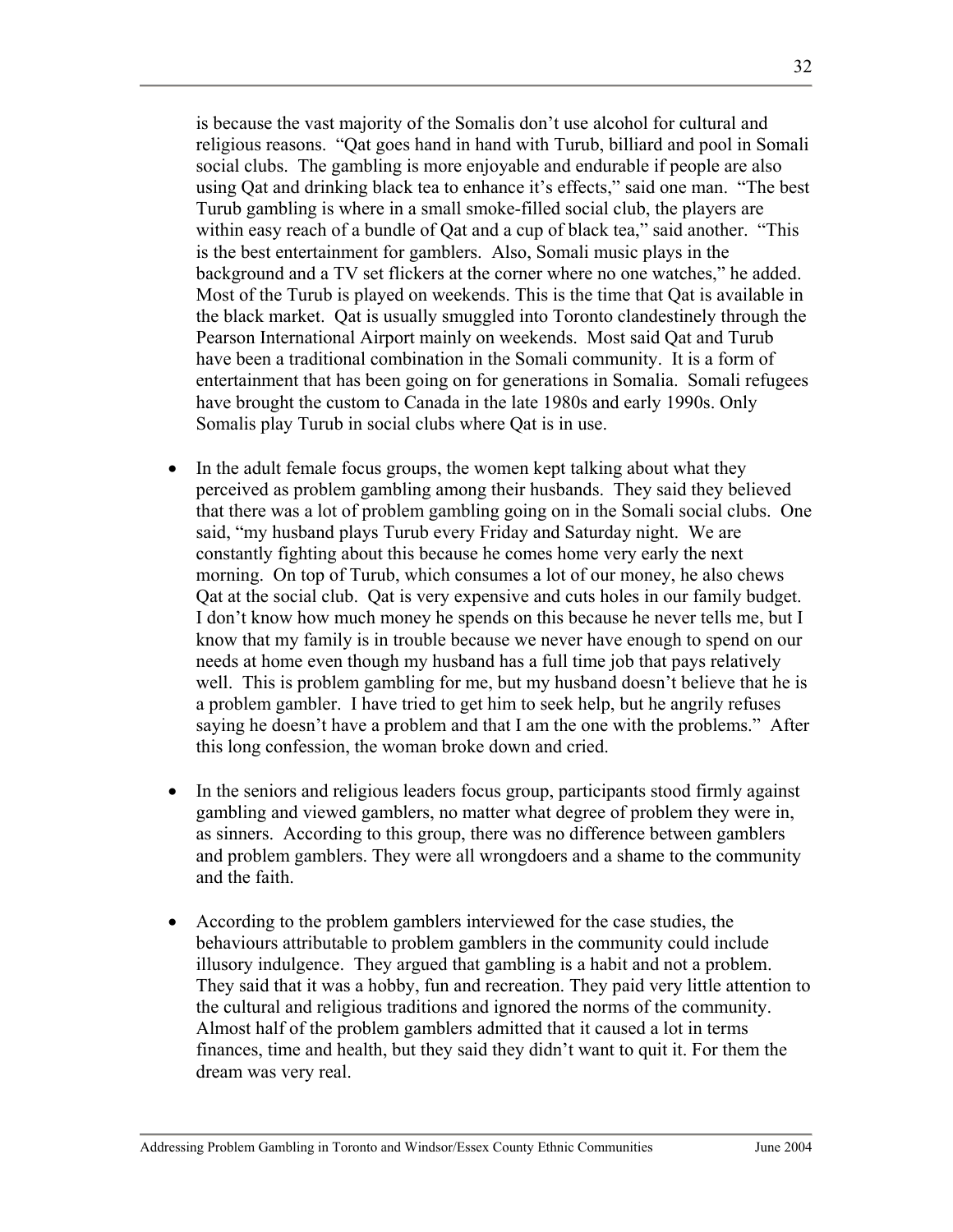#### **South Asian Community**

- In a community survey  $(N=103)$ , more than 80% of respondents in all groups (i.e., Hindu, Sikh, male/female, senior/adult/youth, medical) defined problem gambling as an "addiction"
- From focus groups, key informant interviews, and problem gambler case studies, it is evident that South Asian respondents viewed problem gambling primarily as:
	- Repeat behaviour whereby the gambler attempts to win back losses.
	- Disruptive physical and psychological behaviours such as abuse.
	- Affecting everyday life (lack of sleep, mood swings, needy, denial of a problem).
	- Isolation from friends and family.
	- Loss of respect for individual, family, and community.

# **3.2.2 Prevalence of Problem Gambling in the Community**

Some of the ethnic communities attempted to gauge the prevalence of problem gambling in their communities. None of the communities had the resources to conduct a rigorous scientific survey to measure problem gambling in their populations; therefore, most relied on the perceptions of key informants and focus group participants to gain a preliminary insight into the pervasiveness of problem gambling. Key findings for communities are reported below.

# **Afghani Community**

- Some items from the Canadian Problem Gambling Index (CPGI) were included in a community survey (N=300); however problem gambling prevalence rates were not calculated. Findings for the CPGI items that were included report include the following:
	- 68% of gamblers report having gone back another day to try to win the money they lost (chasing behaviour).
	- 36% of gamblers report having borrowed money to gamble.
	- 13% of gamblers report having sold something to get money to gamble.
	- 49% of gamblers said they have tried to quit or cut down, but were unable to do so.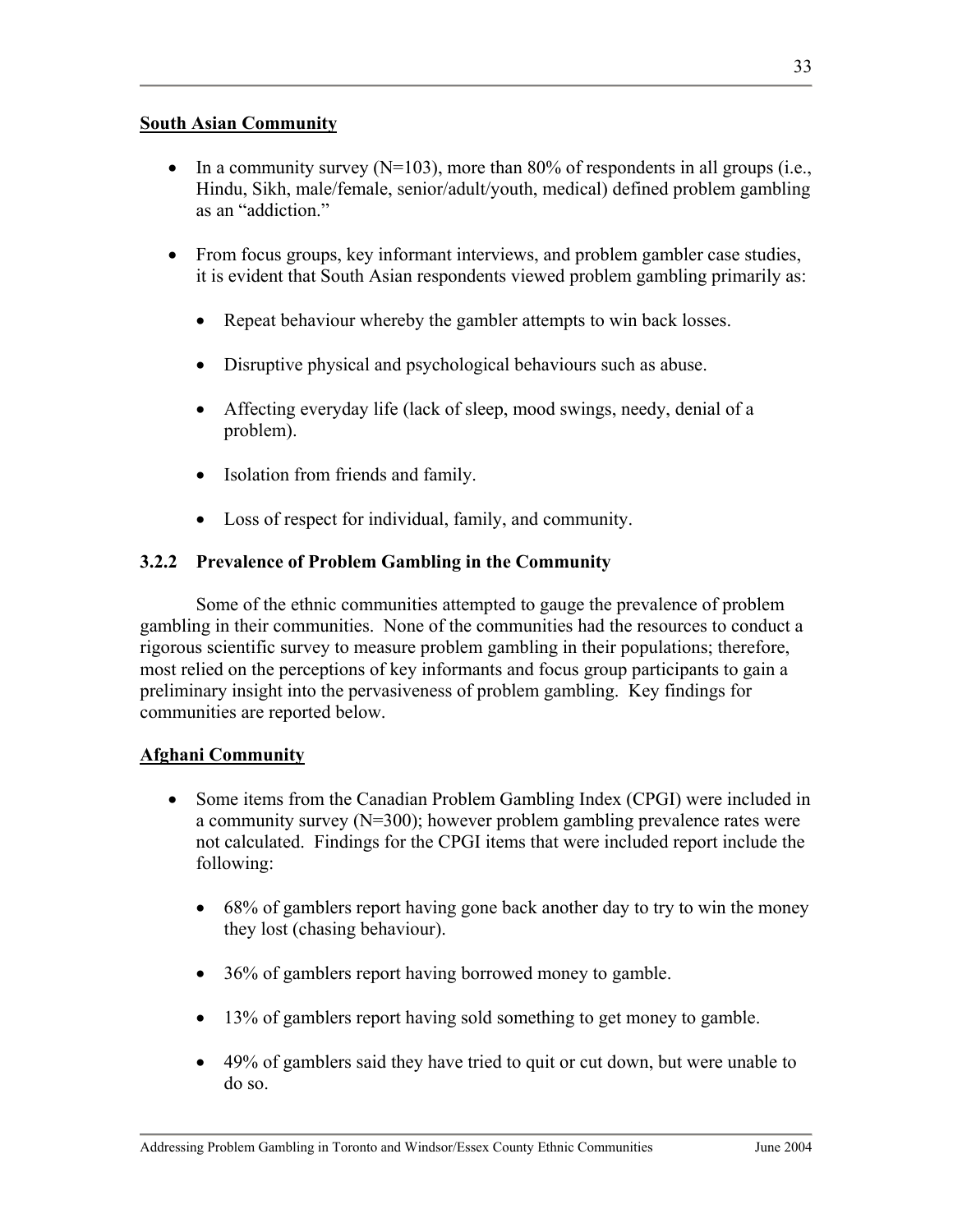- 52% of gamblers have tried to ask others to help them quit.
- Key informants commented that it's hard to attach a percentage to problem gambling in the community. Estimates ranged from a 4-6% to a 40-50% problem gambling prevalence rate.

# **Filipino Community**

- From individual interviews, all respondents acknowledged the existence of problem gambling in the community. Those who estimated suggested that 1% of Filipinos in Metro Toronto are problem gamblers. Interviewees reported that they knew from 1 to 15 Filipino problem gamblers.
- The majority of participants in all focus groups acknowledged the existence of problem gambling in the community; however, the problem is often concealed within the family group or individual afflicted with it. Some estimated that approximately 20%-25% of the Filipino gamblers are afflicted with problem gambling and/or gambling related problems. The majority of focus group participants knew of at least 1 Filipino problem gambler.
- One problem gambler knew of at least 20 other Filipino problem gamblers.

# **Greek Community**

• Within the community, the key informants and focus group participants estimated the following problem gambling prevalence rates: problem gamblers at 20%, social gamblers at 50% and those individuals that do not gamble at all at 30%. Of the estimated 20% of the population who are problem gamblers, 75% are estimated to be adult males who gamble within the casinos or in coffee shops; the other 25% per cent of problem gamblers are adult females who typically gamble in casinos.

# **Indo-Caribbean Community**

• Just over 14% of survey respondents (68 individuals) knew an Indo-Caribbean who has a problem with betting now or sometime recently. Similarly, 20% of focus group participants claimed to know an Indo-Caribbean problem gambler.

# **3.2.3 Demographic Characteristics of Problem Gamblers**

 Some ethnic community groups attempted to identify the demographic characteristics of problem gamblers through surveys, while others took a more qualitative approach by gathering the perceptions of key informants and focus group participants. Findings relative to these demographic characteristics are presented below.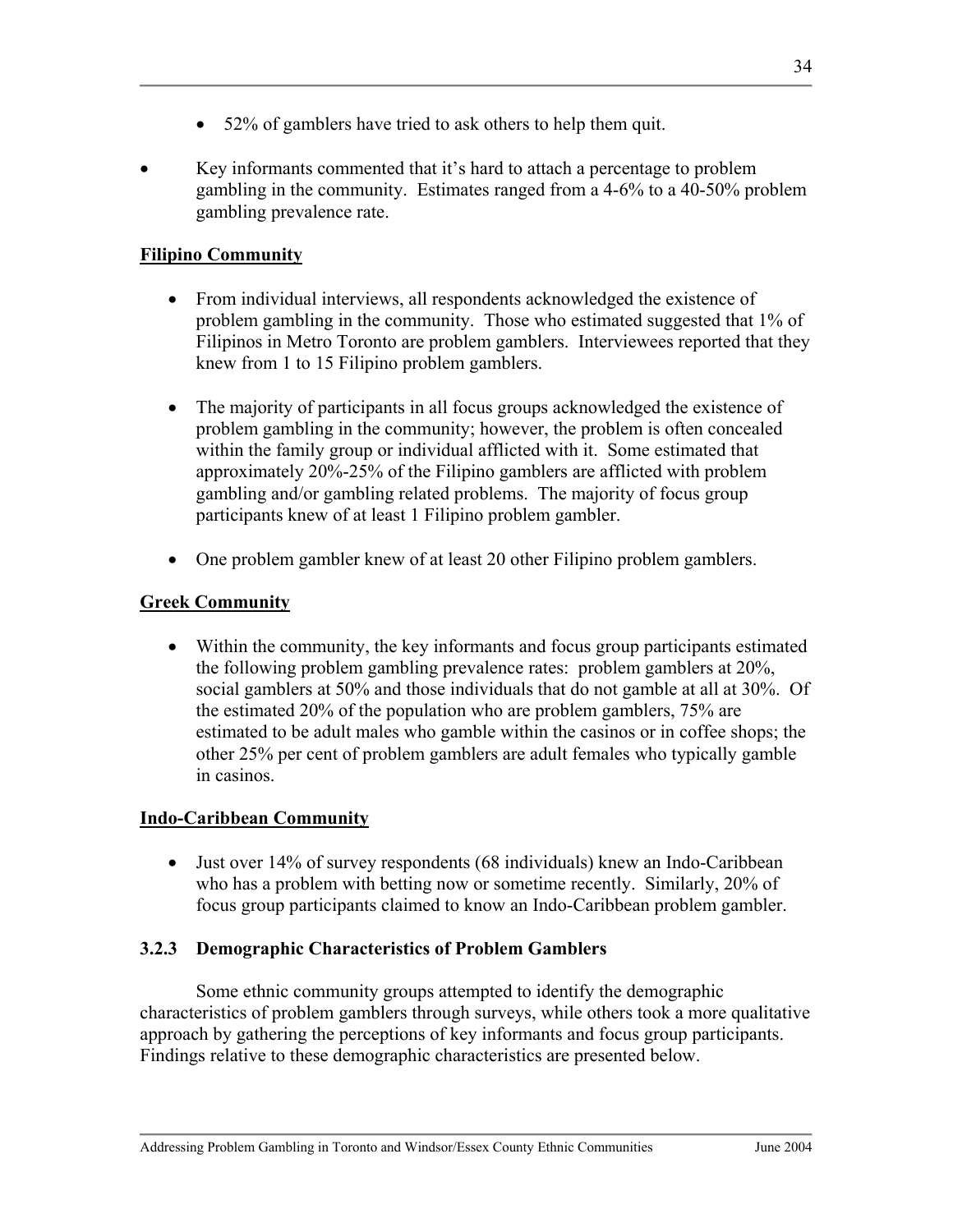### **Filipino Community**

• From focus groups and key informant interviews, it was estimated that Filipino problem gamblers are: mostly male, middle aged, married, high school educated or more, employed, and earning from \$20,000 to \$50,000 annually.

### **Greek Community**

- From key informant interviews, it was estimated that problem gamblers in the community consist of a high percentage of males who are in the age group of 35- 55. They are either married or single; there is no relationship to marital status. Women have shown an increase in gambling addiction causing a problem, especially in the last five years, where social gambling at the casinos has increased numbers of problem gamblers. The women are in the age group of 35 to 50 as well.
- According to the Greek focus group participants, the problem gamblers in the community consist of a high population of males between the ages of 40 and 50. Similarly there is an estimated increase in the number of females who have developed a problem with gambling within the last five years. There are no demographic characteristics that identify certain individuals with having a problem. In fact, problem gamblers may be married or single, widowed or divorced; they may reside far from the location of gambling but will travel the distance in order to gamble. The only common theme that was identified was that females are beginning to supplant males in certain areas of gambling (e.g., casino gambling).

### **Indo-Caribbean Community**

• Non-problem gamblers had a similar profile to the respondents for the survey, meaning that low risk gamblers encompassed the Indo-Caribbean community in Toronto regardless of their Caribbean country of origin, the length of their stay in Canada, their religious beliefs and practices, gender, age or financial circumstances. There was no identifiable demographic profile for problem gamblers.

#### **3.2.4 Problem Gambling Behaviour**

The Canadian Problem Gambling Index includes items that probe for problem gambling behaviour, and some of the communities included these questions in their surveys, focus groups, and key informant interviews. Key findings by community are reported below.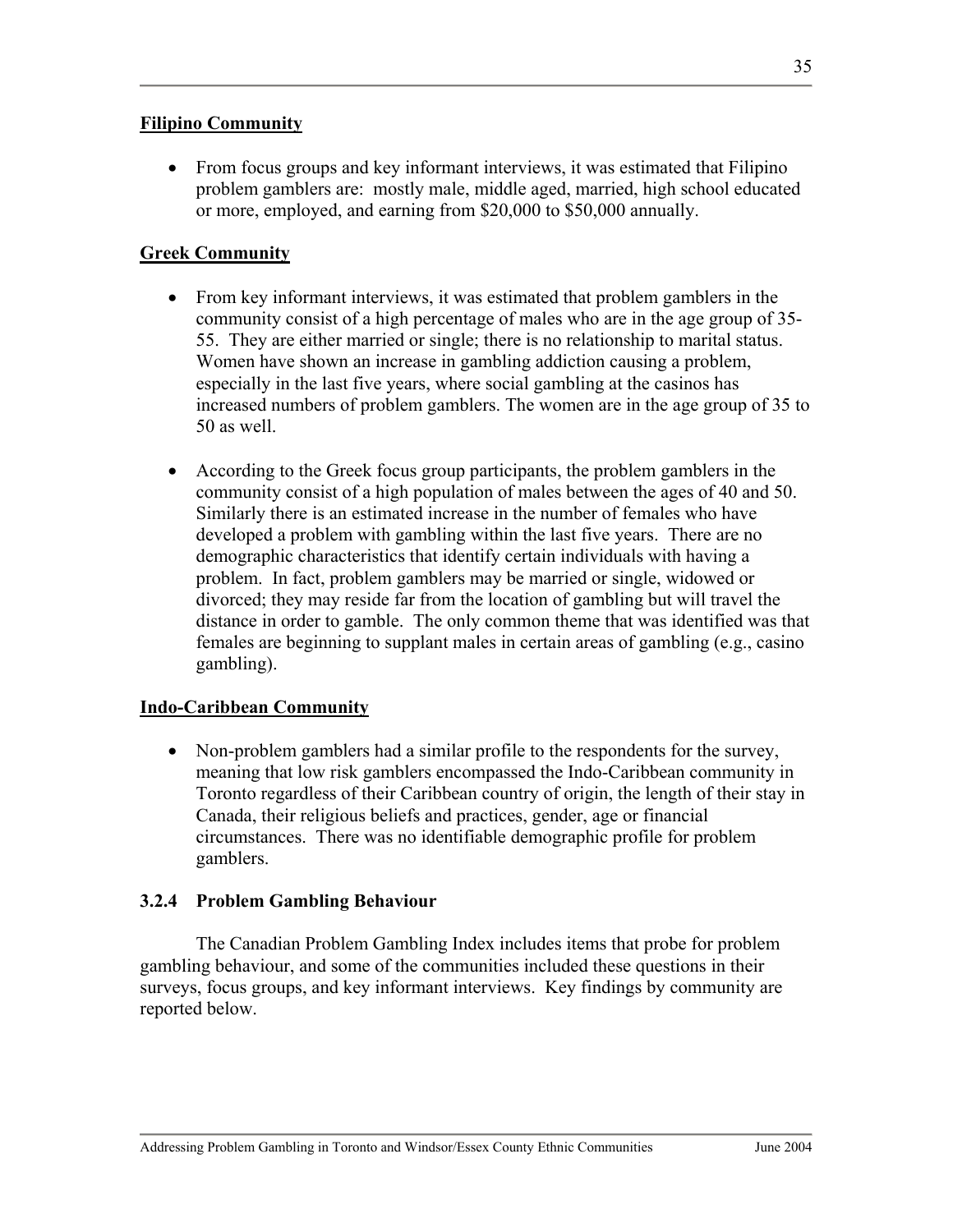### **Afghani Community**

- Public polling interviews described the behaviour of a problem gambler as someone who doesn't honor friendship and promises; someone who is extremely irresponsible and untrustworthy. Lazy and hopeless people go gambling.
- Key informants described the behaviour of a problem gambler as follows:
- Agitated, argumentative, fight easily, abusive, swearing, and untrustworthy.
- Lower sense of responsibility toward job, education and personal life.
- Boasting, lying, cursing, nervous, restless and have low level of concentration and confidence.
- Needless talking and swearing.

# **Filipino Community**

- From individual interviews, the following behaviours attributable to problem gamblers were noted: hot-tempered, ill health, abusive, depressed, deceitful, broke, addictive personality, low life satisfaction, burnt out, introvert, secretive, socially inept, arrogant, under the influence, normal priorities suspended.
- The problem gamblers interviewed described their problem gambling behaviour to include: impeded concentration, neglected financial obligations, unmotivated, socially inept, gambling is only concern, even over subsistence.

# **Greek Community**

• According to the key informants, both emotional and behavioural characteristics are attributable to problem gamblers, and the following profile was offered. An individual with a gambling problem will be reserved and empty; he will feel alone and ruthless. He will disassociate himself from the rest of the groups around him and he will not want to involve himself in community events or in other events simply because on his mind he constantly has the obsession of gambling. He will not want to spend money except on his problem, and this will cause strenuous emotional problems. He obtains a physical health problem as a result, or he may be fired from his occupation as a result of depression. In terms of physical behaviour he will be angry and happy at intervals, and his life will be determined by whether he has lost or won. He will show anger and possibly will be prone to fighting and engaging in conflict. Mentally on his mind the only thing that will be of grave importance is when he will be able to gamble, and how much money he has in order to gamble. As such, he may go to any length to attain money; he may steal from a bank or from his family, he may use all of his income towards his addiction and he may lose other assets as a result.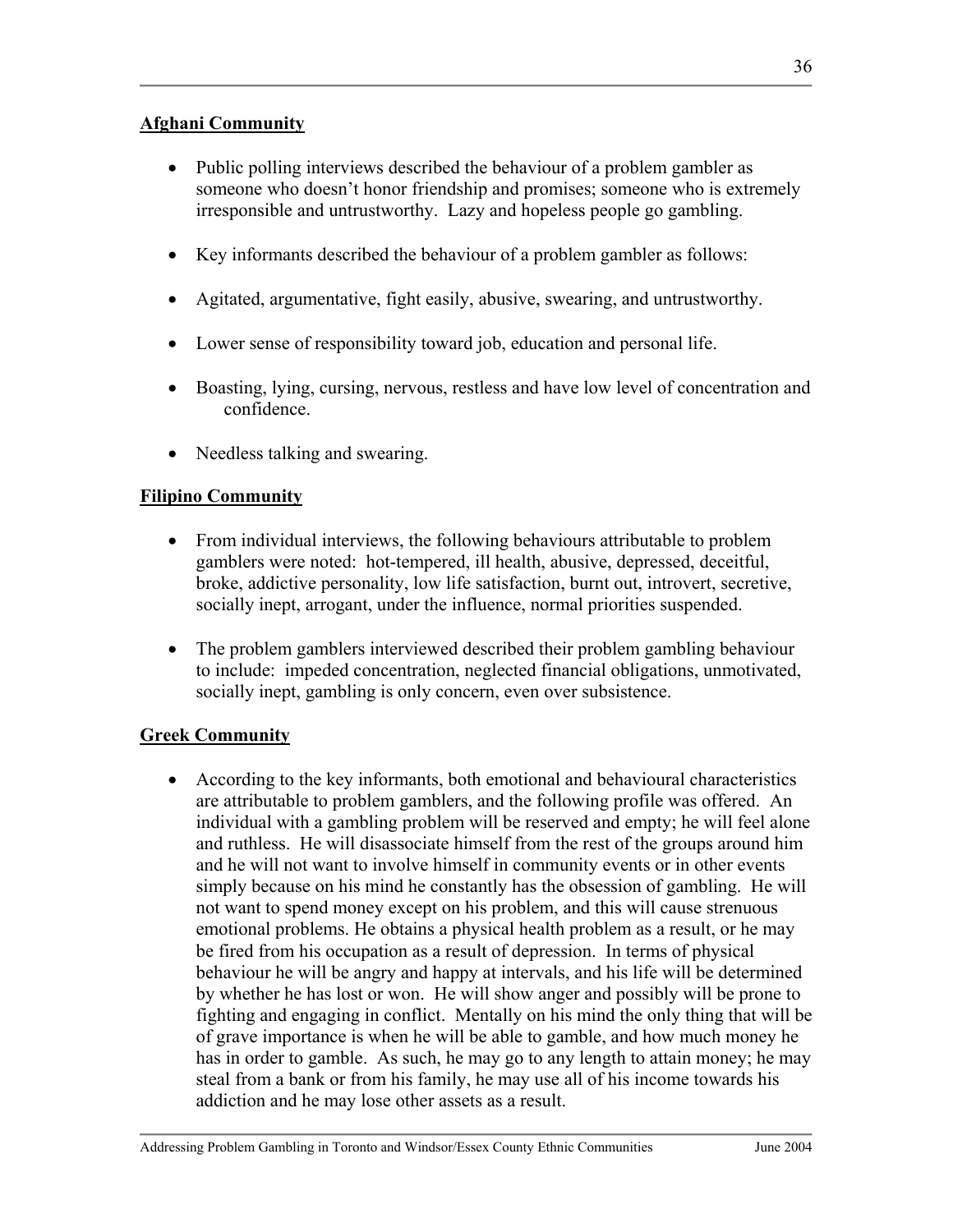• The behavioural characteristics of problem gambling as described by focus groups from the Greek community range substantially, and the following profile was offered. A person is weak-willed and weak at heart. He cannot say no to gambling and will continue to play with an ongoing hope to win more and more money. Of course this person is identified with having an isolated life and perhaps even emotional problems and instability in his life. He puts all at risk including his family and his occupation and will borrow money and steal money. Often times a problem gambler will commit a crime to fund his gambling, or perhaps a violent act may occur. It is also true that there is a physical anxiety that displaces the problem gambler from a regular person. This person will become completely different. He may be abusive; he may be fierce and brutal to his family and friends; he may be led to a violent criminal act either on himself or upon someone else. It is also true that the physical characteristics of a problem gambler are such that he displaces and alienates himself completely from the rest of the world by being harsh with words, displacing himself from the community, and not speaking to anyone except the gambling circle he has created around him. Perhaps this person will be constantly angry, or alone if he is losing; perhaps he will be depressed and unhappy or even sad within his heart.

### **Indo-Caribbean Community**

- Community survey respondents identified some of the behaviour patterns associated with problem gambling to include: diversion of money for household and personal expenses to gambling; neglect of family life; people spending beyond their income and being unable to manage their finances; borrowing money for gambling; bankruptcy; using credit cards; and theft to obtain money. Family violence, abuse of alcohol and drugs, neglect of employment leading to loss of jobs, and isolation from relatives and friends were also quoted as dangerous behaviours connected to problem gambling.
- Focus group participants identified depression, violent temper, poor dress and appearance, mood swings, heavy drinking, and telling lies as behaviours connected to problem gambling. They noted that problem gamblers tended to neglect family finances, abuse their families, and neglect their jobs. They found that some problem gamblers had changed their relationships with family and friends, and were reported to be rude and nasty to people around them.

### **Iraqi Community**

- From the community survey  $(N=200)$ , reported problem gambling behaviours included:
	- 56% of gamblers lost control and bet more than they could afford at least some of the time.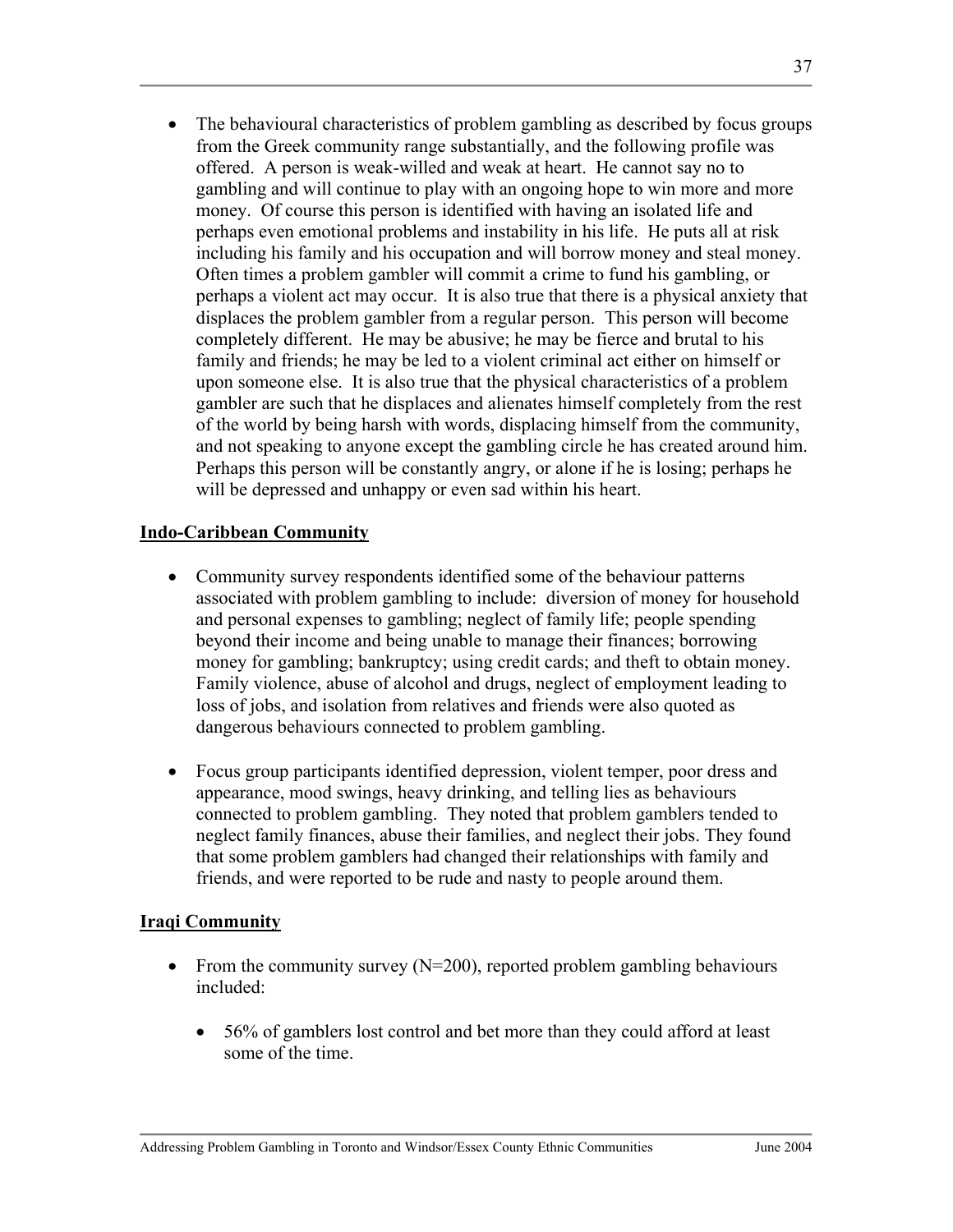- 33% of gamblers borrowed or sold something to get money to gamble at least some of the time.
- 46% of gamblers lied to family members about their gambling at least some of the time.
- 6% of gamblers admitted to committing illegal acts to finance their gambling at least some of the time.

# **Somali Community**

• According to the community survey  $(N=159)$ , the behaviours attributable to problem gamblers in the Somali community included aggressive borrowing to finance their gambling and lack of will power to cut down, control or quit their gambling activities. Eighty-nine percent of those surveyed said they have bet more than they could afford to lose at least some of the time.

### **Jewish Community**

• Participants in the focus groups reported that the frequency with which a person gambles is the biggest sign of problem gambling. Other behaviours attributable to problem gambling included: the amount of money being spent by a person; apparent lack of control; and having no money to live and selling off assets. Other responses included: increased distress; prioritizing gambling; social withdrawal; social problems; family problems; work problems; impulsivity; denial; and lying to, or manipulating, others.

### **South Asian Community**

- The majority of South Asians describe the behaviours attributable to problem gamblers primarily in terms of its impact on the individual and the family. However, South-Asian women describe the behaviour of problem gamblers more in terms of how it impacts the family (neglecting the family, irritable, stealing, isolated).
- Respondents identified the usual behaviours associated with problem gambling (e.g., betting more than affordable, chasing losses, borrowing, lying, hiding evidence, stealing). Additionally, they described various other problem gambling behaviours, including: absent-mindedness; edginess; fixating on money; secretiveness; inattentive at work; irritable and abusive towards spouse and children; making excuses.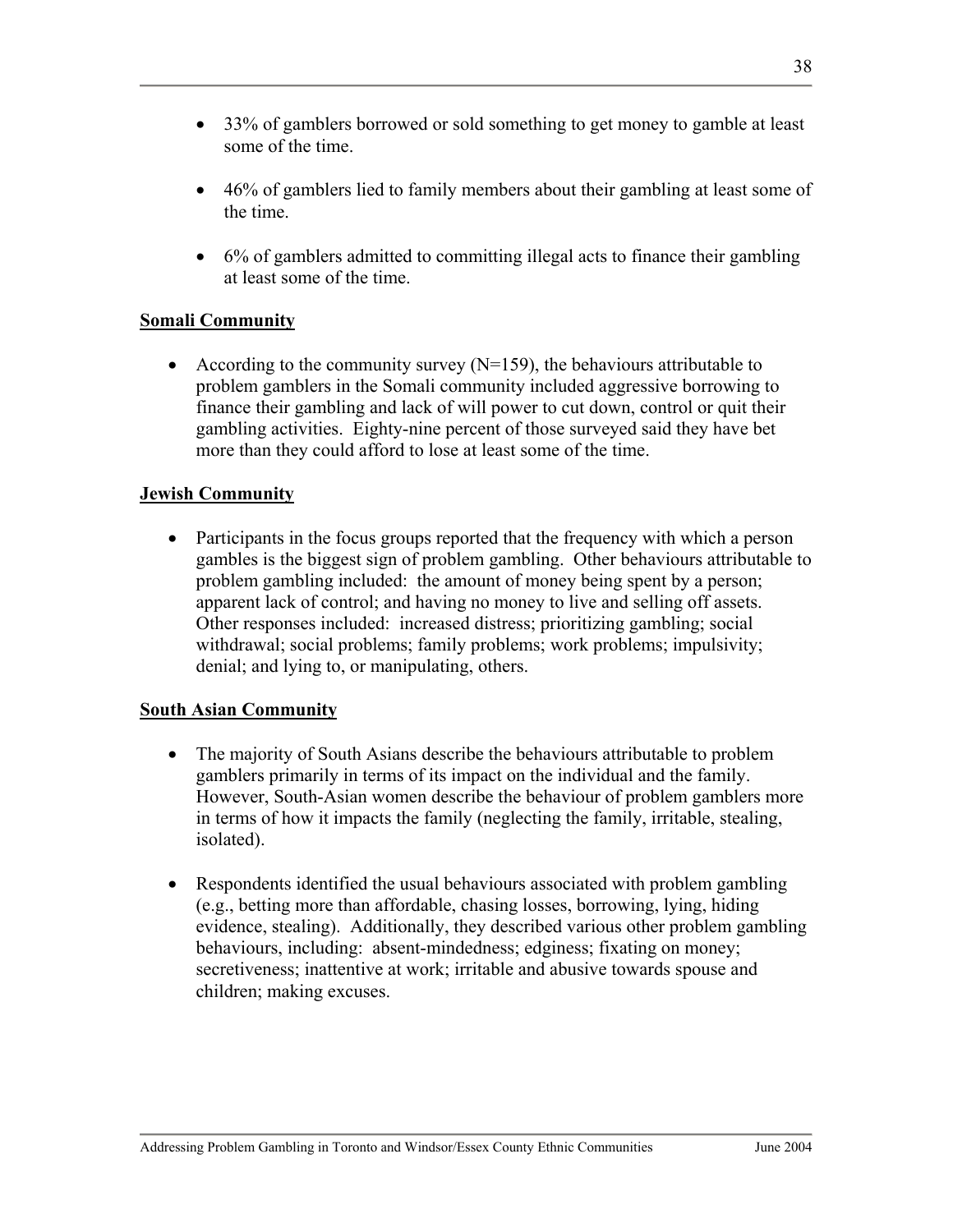#### **3.2.5 Consequences of Problem Gambling Behaviour**

The Canadian Problem Gambling Index also contains items that examine the consequences of problem gambling behaviour, and many of the communities included these questions in surveys, focus groups and key informant interviews. Key findings for each community are reported below.

### **Afghani Community**

- Through the community survey  $(N=300)$ , it was revealed that one of the worst things that can ever happen to someone as a result of gambling is that they fail to keep their promises and commitment to their spouse and children. This further brings them down to a worse stage; that is, loss of their trust relationship.
- Other problem gambling consequences identified in the community survey included the following:
	- 50% of gamblers admitted that their gambling has caused them financial problems at least some of the time.
	- 40% of gamblers suggested that gambling has caused financial problems for their household at least some of the time.
	- 13% of gamblers said they have sold something to get money to gamble at least some of the time.
	- 46% of gamblers stated they have lied to family members or others to hide their gambling at least some of the time.
	- 6% of gamblers admitted to having done something illegal to get money for gambling, at least some of the time.
	- 23% of gamblers reported to having lost or almost lost a relationship due to gambling.
	- 16% of gamblers stated they have lost a job because of their gambling.
	- 19% of gamblers stated they have lost an educational opportunity because of their gambling.
- Key informants said the consequences of problem gambling behaviours can create family, community and economical problems; isolation and separation from the mainstream community; and mental, health and family problems. Despite being a highly developed nation, Canada still suffers because many young Afghani people are hooked on gambling, which can result in loss of friends and respect among them in the community.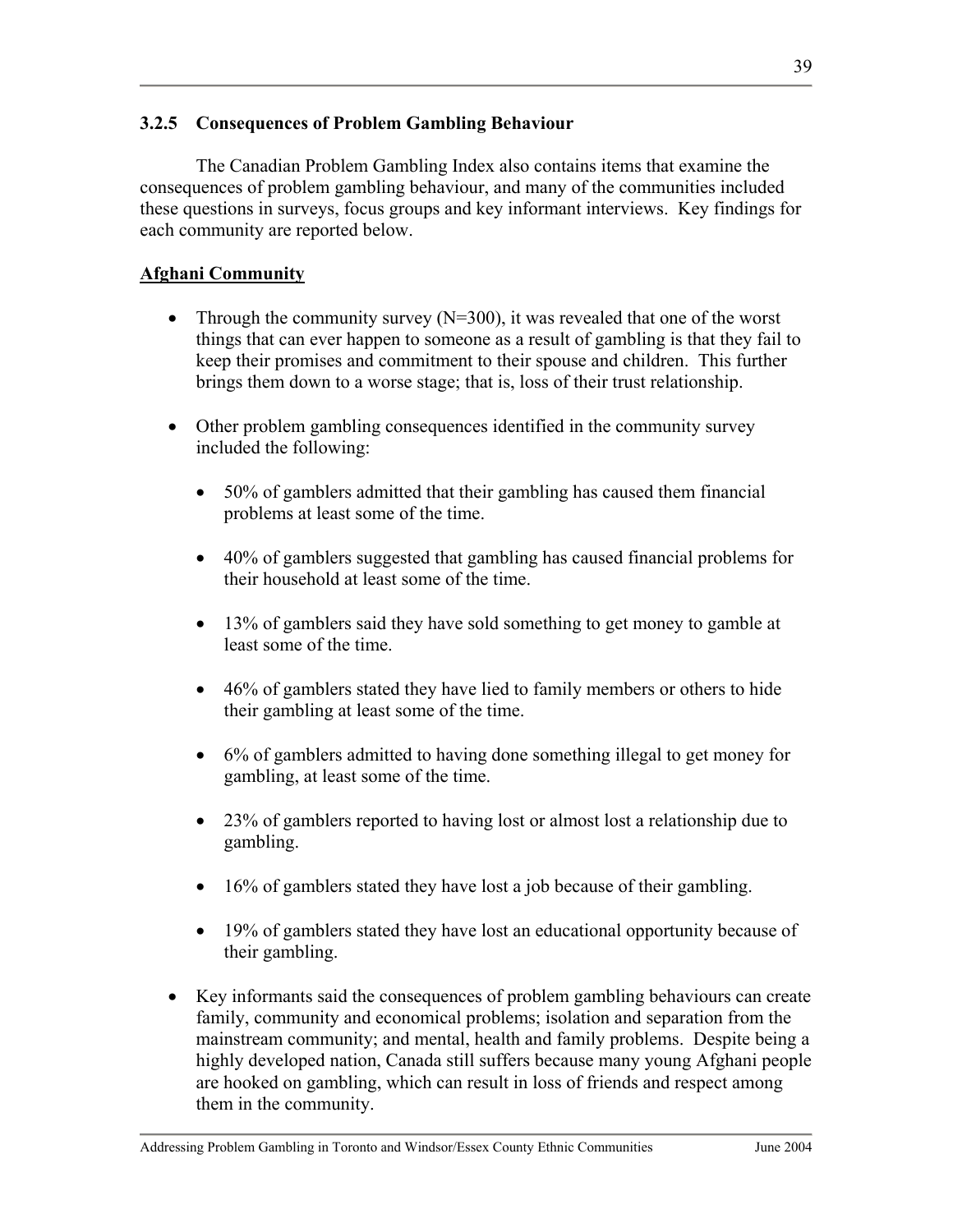- A main consequence of problem gambling in the Filipino community was perceived to be social isolation.
	- From the individual interviews, two-thirds of respondents suggested that most problem gamblers gamble by themselves for varying reasons such as: 1) increase their chances of winning; 2) embarrassment about their habit; 3) privacy; and 4) convenience.
	- Focus group participants perceived problem gamblers gamble alone more than with others. It was suggested that this pattern was prevalent due to likelihood that the problem gambler attempts to conceal the activity due to denial and judgment by others although some participants expressed that they encourage others to join them.
- Another significant consequence of problem gambling was perceived to be negative consequences for the family.
	- Interviewees identified family consequences as including financial debt, divorce, separation, or break-up of marriage, stealing from family members, lying to family members, abuse, violence (verbal and physical) and loss of respect.
	- Focus group participants identified consequences including abuse (physical and emotional); negligent parenting, problem children resulting from negligent parenting, divorce, decreased feeling of obligation for family responsibilities by problem gambler.
- Negative consequences for friends of the problem gambler were also identified.
	- Interviewees identified consequences as including stealing or borrowing from friends, relationships broken, avoidance, borrowing, loss of respect and trust for problem gambler.
	- Focus group members identified broken relationships, incurred debt, rejection, isolation from friends, avoidance by friends.
- Interviewees and focus group participants also identified negative consequences of problem gambling at work, and these included missing work, employment loss, stealing and decreased work efficiency.

### **Greek Community**

• From key informant interviews, the following description of the consequences of problem gambling was posited. The individual consequences of problem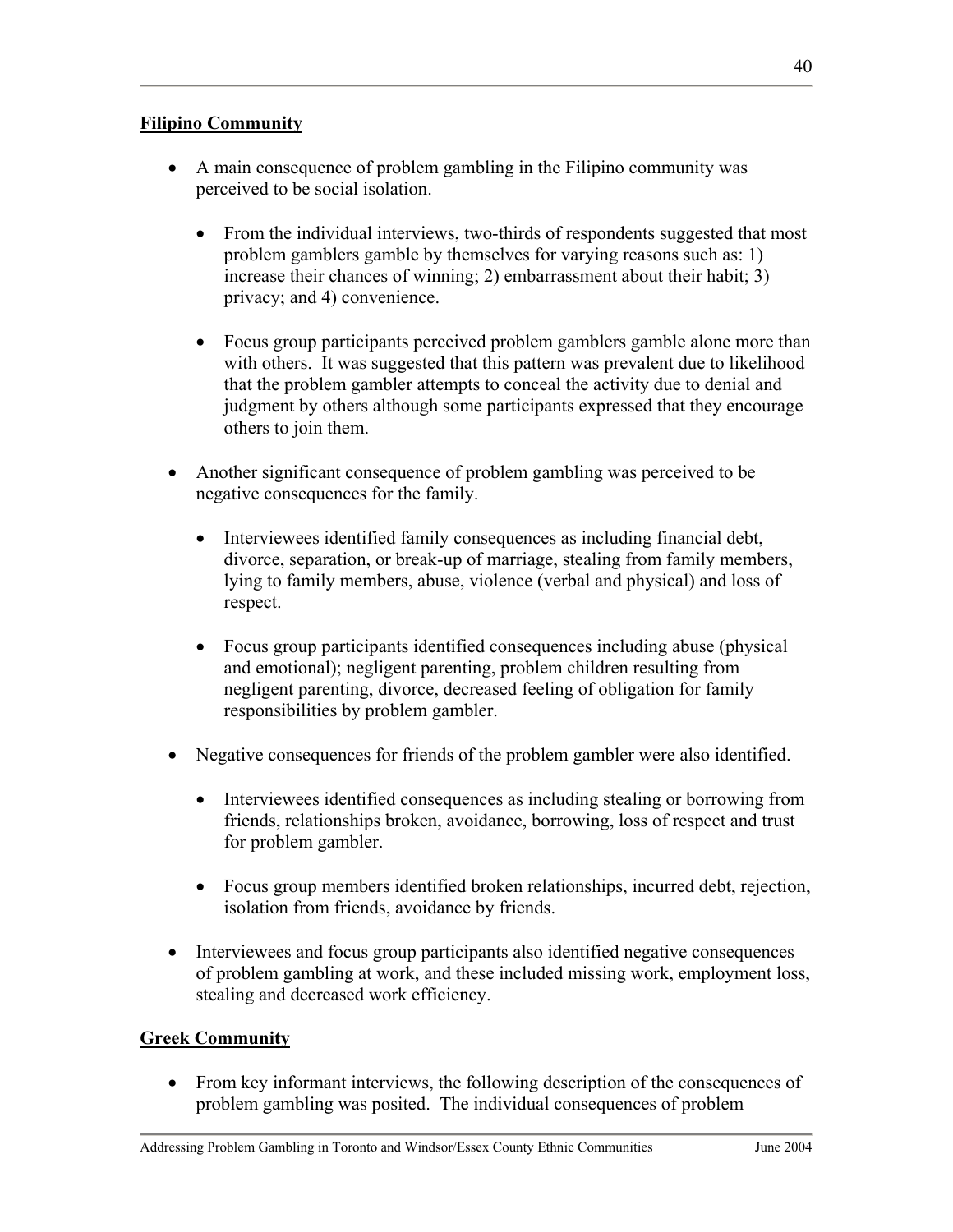gambling are a lack of money; stealing from the family and inability to provide the necessary elements for a family to survive; sadness, emptiness, displacement, alienation; attempt at suicide once the ultimate low is reached; and a feeling of loss and anger. For the family the consequences may be a lack of money for the household; dealing with an individual that is always angry and lonely; and lack of income to supplement the bills and the cost of living. On the whole, the consequences of problem gambling for the community are bad morale and sorrow. Individuals who suffer from a gambling problem are looked down upon with sorrow and sadness, and the community may also criticize them giving them a bad reputation in the community.

• Focus group participants considered that the consequences of problem gambling on an individual level and on a community level are many and are very important. The individual consequences of problem gambling are drastic and deal with financial loss, family breakdown, emptiness, criminal activity, loss of employment, loss of friends, loss of empowerment over one's self, sadness and depression. At the community level, it is true that the entire community may suffer if problem gambling is widespread. The children that are witnessing accounts of problem gambling may be enticed to become problem gamblers through influence, or perhaps may grow to be reserved and depressed due to situations in the household that had made them depressed.

#### **Indo-Caribbean Community**

- Community survey respondents identified gambling at horse racing, casinos, and the lottery as the key activities for Indo-Caribbean problem gamblers they knew. Problems or consequences perceived to be related to this type of gambling included:
	- Family economic and emotional crises, failed marriages, family violence, break-ups of families.
	- Loss of jobs and employment possibilities.
	- Use of alcohol.
	- Criminal convictions.
	- Loss of home and property.
	- Heavy borrowing and abuse of credit cards.
- The 12 key informants with relatives or friends who were problem gamblers reported that severe disruptions characterized the family life of most problem gamblers, causing problems with spouses and marriage, arguments about money, and actual family break-ups. This addiction caused some problem gamblers to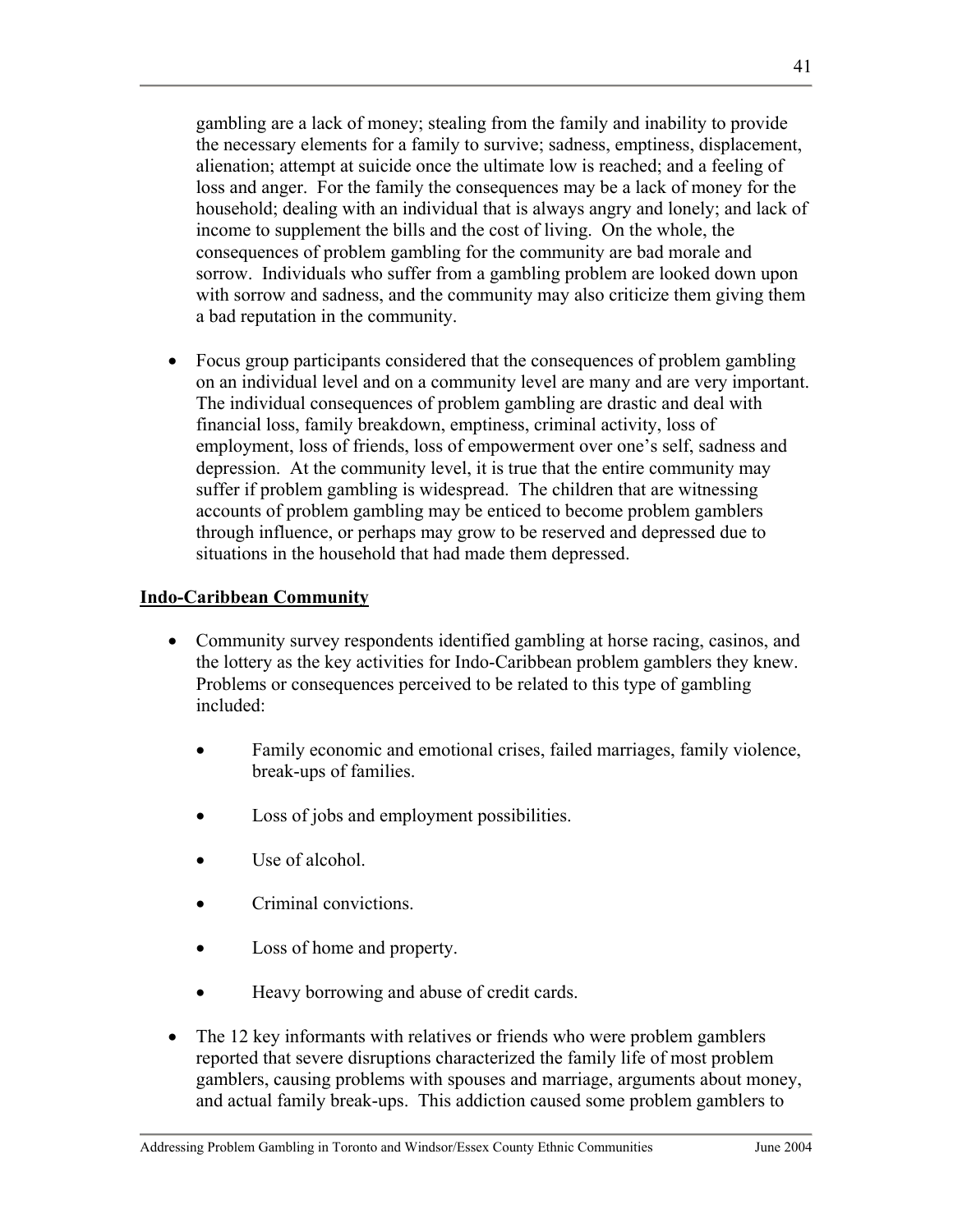become moody and short-tempered with family. The following examples from these concerned significant others' experiences with problem gamblers illustrate some of the negative consequences.

- Three marriages were reported to being close to break-up, and in one case the marriage actually broke up and a stepfather abused the gambler's children after the separation. Spouses and children were often angry and frustrated with the gambler, ashamed of the habit, and confrontational with the gambler. In one case parents intervened, paid off a \$7,500 debt and persuaded the gambler to quit.
- One gambler lost everything he owned, including a \$500,000 home and a town house. His children were unable to go to university because of lack of funds. His wife, who had not worked before, had to enter the work force.
- Another individual, who retired early after making a lot of money in real estate, became addicted to high stakes casino games. He lost most of his money, was divorced from his wife, and his children were university dropouts. He died at the gambling table in Las Vegas after losing \$100,000.
- The 12 key informants also reported that financial damage was a negative consequence for most of the problem gamblers, with these typical results:
	- Negative effect on work performance, due to depression as a result of losses.
	- Spouse having to take a job or a second job.
	- Large gambling debts.
	- Diversion of income to lottery tickets.
	- Loss of all savings and the family home.
	- Inability to contribute to family finances
- According to the key informants, one third of problem gamblers did not show pronounced effects on social life, but the others had distanced themselves from friends and relatives, reduced social and spiritual activities, and in one case become withdrawn and totally uncommunicative.

# **Iraqi Community**

• Community survey respondents identified the negative consequences of problem gambling to include family break-up, financial loss, depression and a change in community status.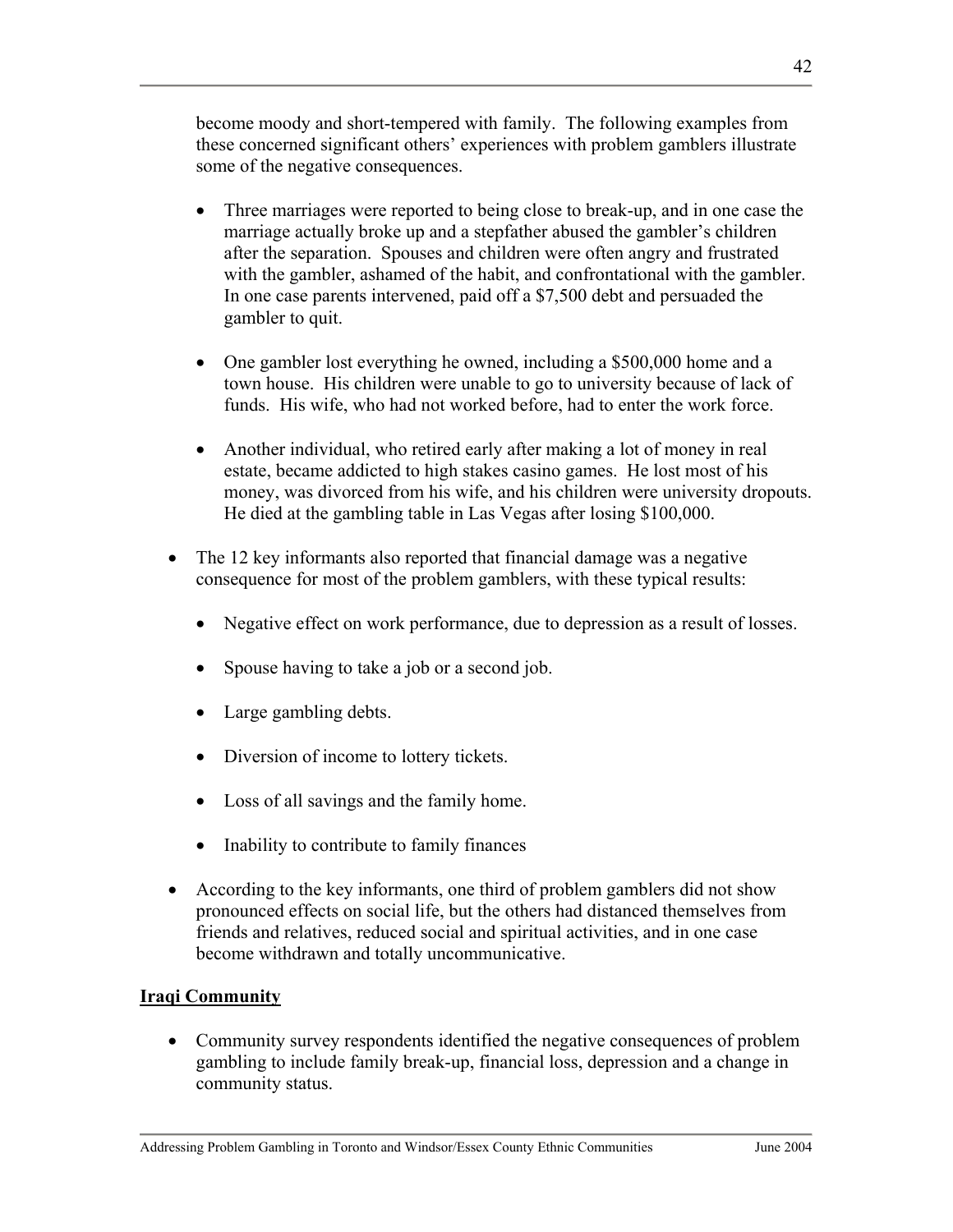- Key informants suggested that family break-up, disruptions and domestic abuse were consequences of problem gambling that affect the individual and community. Key informants reported cases where entire families have been affected by adverse gambling behaviours (mostly from the male head of households) and where entire fortunes and homes were lost resulting in family break-ups.
- Participants in focus group sessions reported that family break-up, disruption of normal everyday life, emptiness, and lack of motivation were results of problem gambling.
- Interviews with problem gamblers indicated that some had experienced escalating family problems and bankruptcy as consequences of their uncontrolled gambling behaviour.

### **Somali Community**

- The community survey data showed that 83% of the people who have gambled admitted that their gambling has caused problems between them and their family members and friends at least some of the time.
- Sixty-one percent of the gamblers surveyed reported that their gambling has caused financial problems for themselves or their families at least some of the time.
- The survey data also showed that there was a direct relationship between gambling and the gamblers' health. Furthermore, the survey data indicated a relationship between gambling and Qat use. Seventeen percent (17%) of the surveyed gamblers confirmed that there was a connection or relationship between gambling and drug use, including Qat.
- In assessing the relationship of gambling and the gamblers' health, the survey data indicated that:
	- 71% of the gamblers reported that their gambling has caused them health problems such as stress or anxiety at least some of the time.
	- 53% of gamblers reported having difficulty sleeping at least sometimes because of gambling.
	- 5% of gamblers admitted to having seriously thought about committing suicide because of gambling problems.
- Most of the male youth in the focus group agreed that the consequences of problem gambling to their families and to the community included family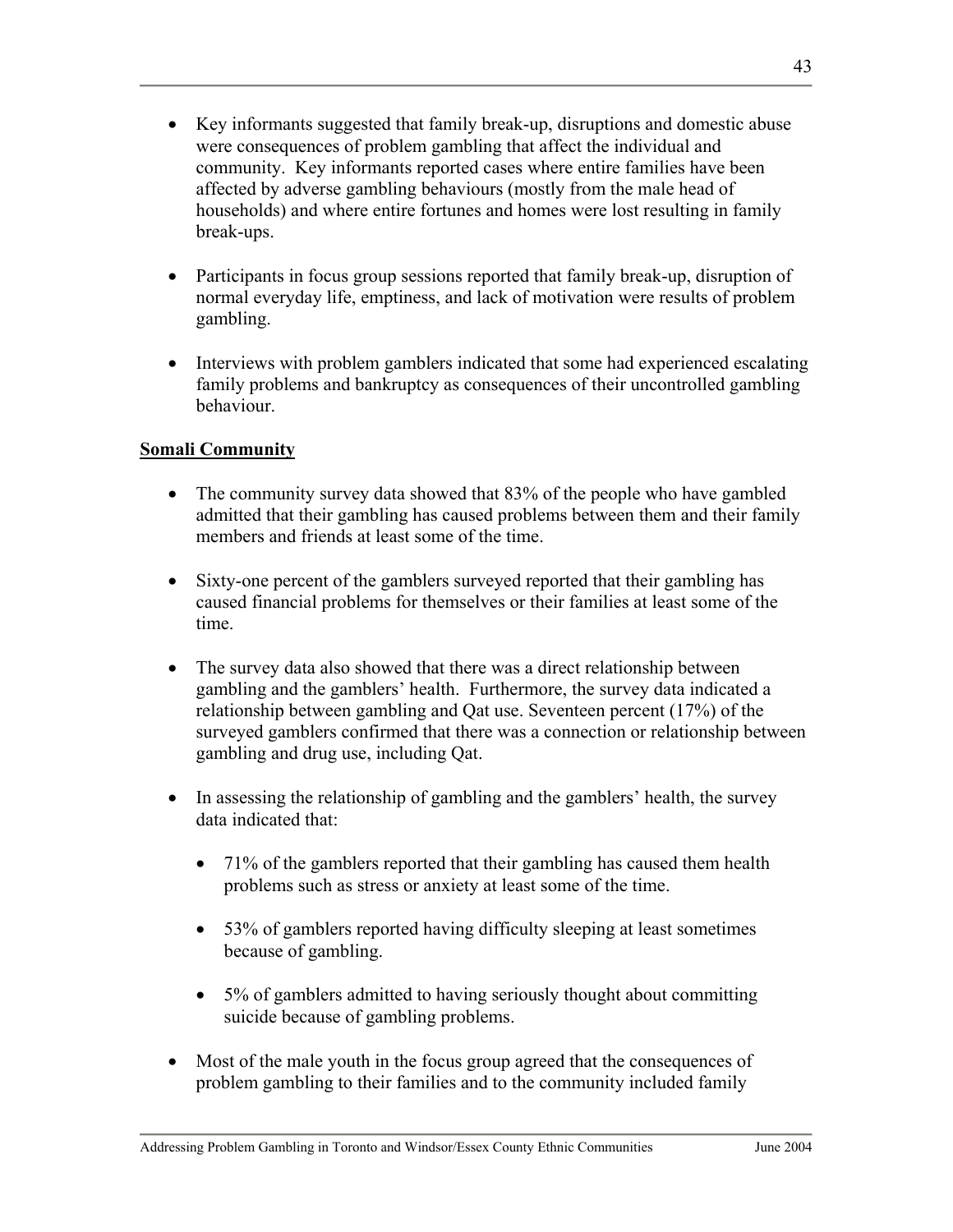problems such as divorce, abuse in relationships, homelessness, financial dysfunction and major conflicts in the family unit.

- The female youth in focus groups all agreed that the impact of problem gambling on the family's lifestyle and finances were the basis of the negative perception of the game in the community. They said the family could be uprooted from its home when addiction replaces caution in gambling, and children could be hurt and their future affected negatively.
- The adult male focus group was united in their assessment that problem gambling exists in the Somali community. They further said that they all knew people who had serious problems with Turub and Qat. They said they knew people who neglected their families and friends so they could play Turub and chew Qat all night.
- All the adult women in the focus group agreed that there was a problem with gambling in the community. They said this was a threat to family unity and prosperity. The women had a lot to say about Turub and Qat, a combination of popular but costly entertainment that has kept its roots intact in the Somali community. It was mostly men who have indulged, but also some women have been known to play Turub and chew Qat. One woman emotionally said, "when our husbands are chewing Qat and playing Turub, they smoke a lot. They don't eat well. They don't know whether their children ate well or did their school homework"
- In their focus group, the seniors and religious leaders kept quoting verses from the Qur'an, *"O you who believe! Satan's plan is to incite enmity and hatred between you with intoxicants and gambling, and hinder you from the remembrance of God and prayer: Will you not abstain".* The group members agreed that it was clear from this verse that gambling has in it the following evils:
	- It creates hatred and enmity amongst gamblers. Generally the loser will hold a grudge against the winner who has deprived him/her of his/her wealth, which will result in family feuds, killing, murder, etc. "This is a material and worldly loss," they said.
	- It prevents the gambler from remembering and worshiping God and he/she becomes heedless of devotion to God. "This is a spiritual and religious loss," one of the men quoted from the Qur'an.
- All of the problem gambling interviewees admitted to having family problems at some point in their lives due to their gambling activities, but they all insisted that the situations were always under control. All of the problem gamblers also admitted that they didn't have many friends in the community and they said they preferred to gamble alone.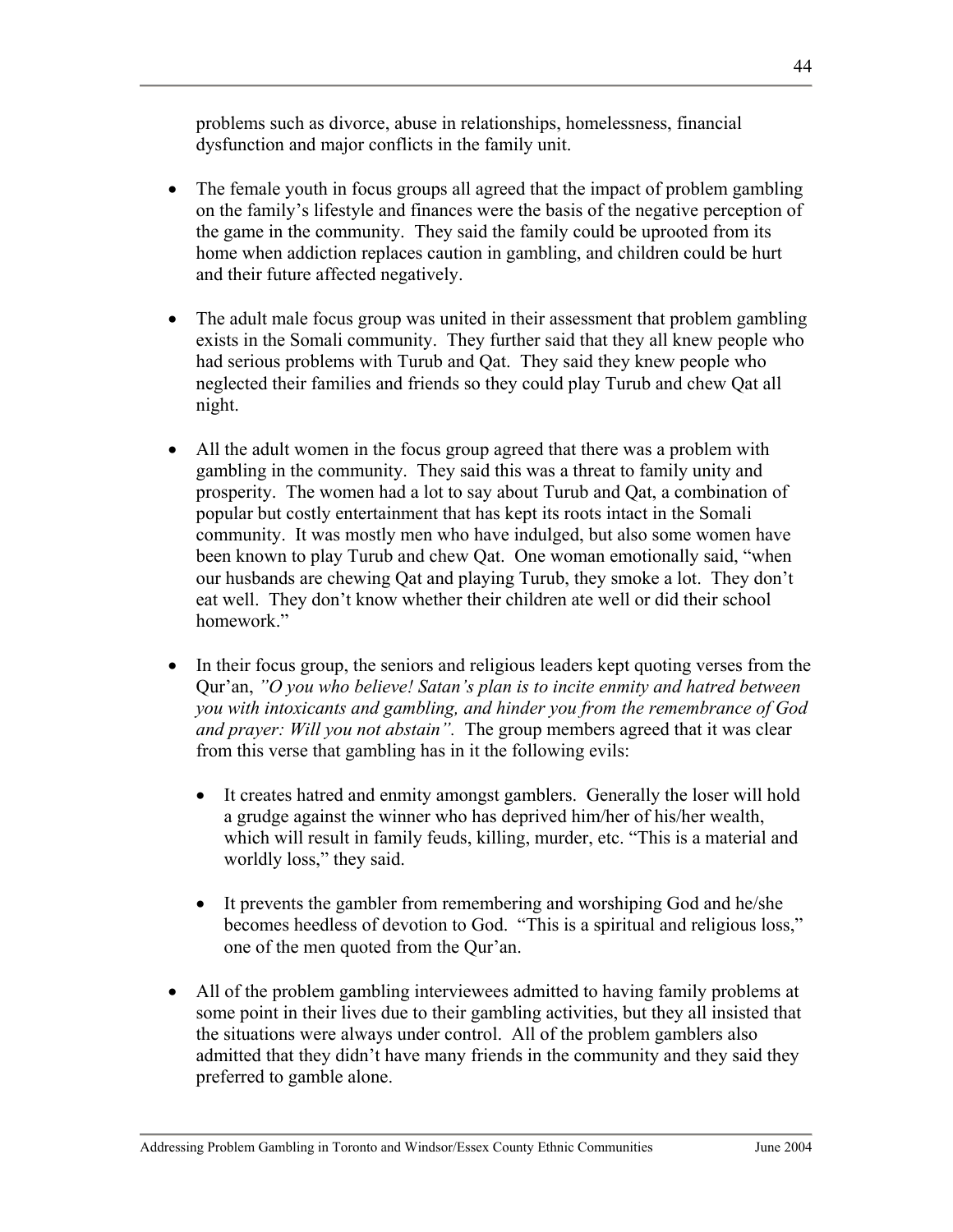#### **South Asian Community**

- South Asian respondents offered many examples of the negative consequences of problem gambling, including: financial problems; family problems; negative mental/physical health effects; bad name for the community; low self-esteem; loss of confidence; suicide; obsessed with money; and loss of friends.
- Key study findings regarding negative consequences included the following:
	- South Asian women feel that problem gambling is male oriented and it leads to aggressive behaviours towards the family. Alcohol abuse, however, is viewed as a more serious problem in the community than gambling.
	- For South Asian women, loss of trust is a significant impact of problem gambling.
	- The South Asian youth also see problem gambling as bringing "shame" to the family and to the community. South Asian youth appear to be more aware of the consequences of problem gambling—this is the only group that identifies problem gambling as being life threatening and possibly leading to suicide.

### **3.3 Community Perceptions of Gambling and Problem Gambling**

The third major study goal that each community addressed was, "to ascertain community members' perceptions of gambling and problem gambling." More specifically, the Local Research Advisory Committees endeavored to assess community members' level of awareness, knowledge and attitudes/values relative to problem gambling. The most salient findings from each community study are presented in this section.

### **3.3.1 Community Awareness and Knowledge of Problem Gambling**

Through surveys, focus groups, key informant interviews, and case studies of problem gamblers, each of the communities sought to identify the level of awareness and knowledge of problem gambling, and the most salient findings are presented in this section.

### **Afghani Community**

- Key informants offered the following comments relative to community awareness of problem gambling:
	- Gamblers in the community do not want themselves known as such.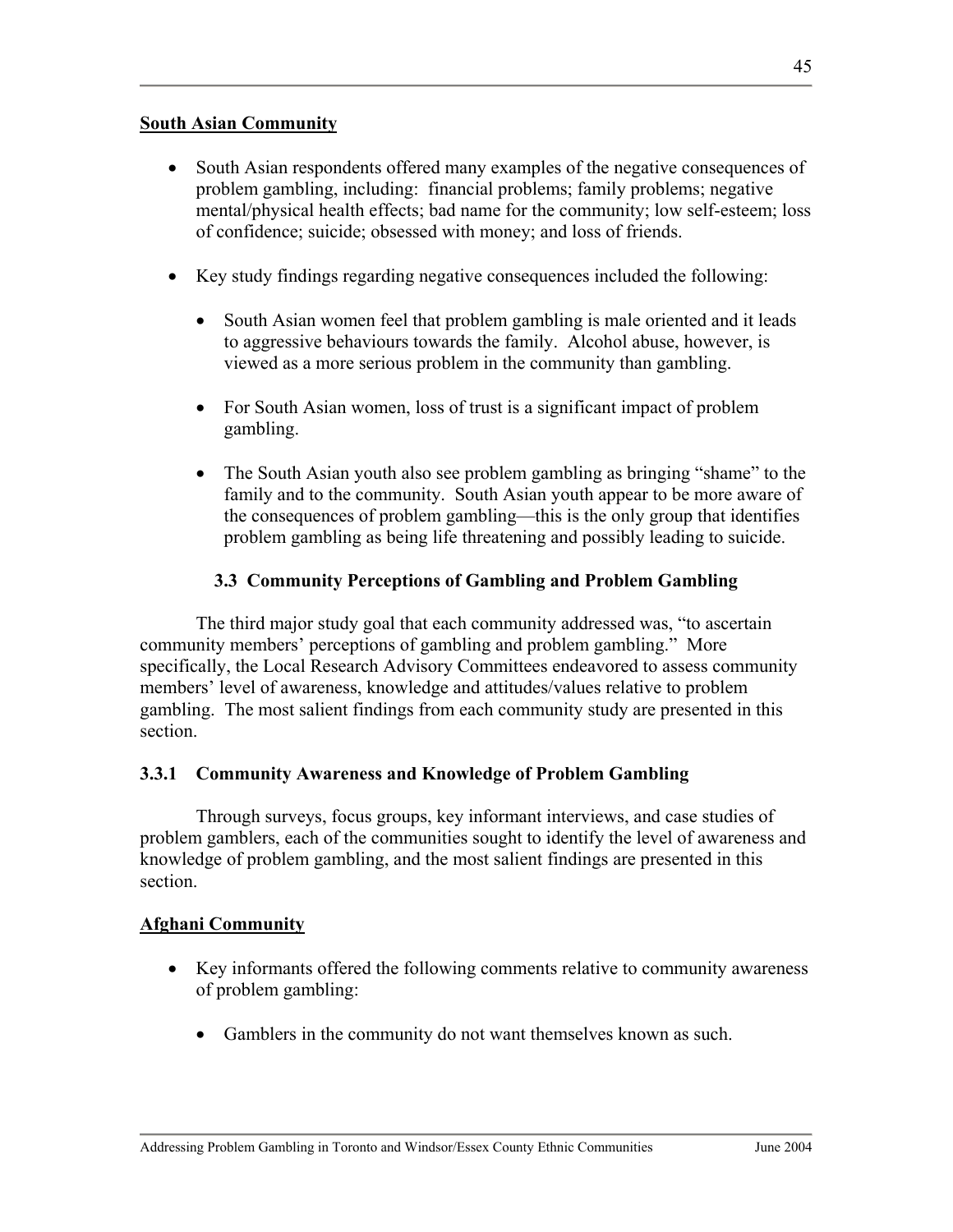- Wives and family members complain to relatives and friends. This is how we can tell a problem gambler from a gambler; e.g. one wife took her husband to Montreal to escape his gambling habits.
- Awareness in some people is quite low to a degree that leaves them somehow puzzled when we ask them questions on gambling. Besides, they don't like to talk about this topic.
- No longer can males hide what they do when outside the house, because females are also out there working. If they find out that you gamble, they will call and get the news somehow to your wife informing her about it.
- In Afghanistan, people were easily distinguished if they gambled, contrary to here in Canada where everybody is busy and has no time to nose into others' business.

### **Filipino Community**

- From individual interviews, 80% of responses suggested that there is community awareness of what problem gambling is. Twenty percent (20%) claim that the community is not aware of what problem gambling is. Similarly, focus group responses suggested that the community is generally aware of what problem gambling is and acknowledge that it afflicts members of the Filipino community.
- From individual interviews, it was that estimated that most problem gamblers are not aware that they have a problem due to denial.

# **Greek Community**

• People within the community are self-aware and the issue of problem gambling has been kept quiet for fear of gossip erupting. As a result, the true figures of problem gambling are not readily possible to determine. That they are substantial is true because of "stories" and comments made by participants in this research project. However, because there is a fear within people to disclose too much personal information about habits within the home and the activities that occur within a household, people do not wish to make public the issue that gambling is a problem. As a result, what this creates is ignorance and a difficulty in determining how detrimental problem gambling is within the community.

### **Iraqi Community**

• While respondents to the community survey stated that gambling activity is very prevalent, there is little reported concern about gambling as a problem.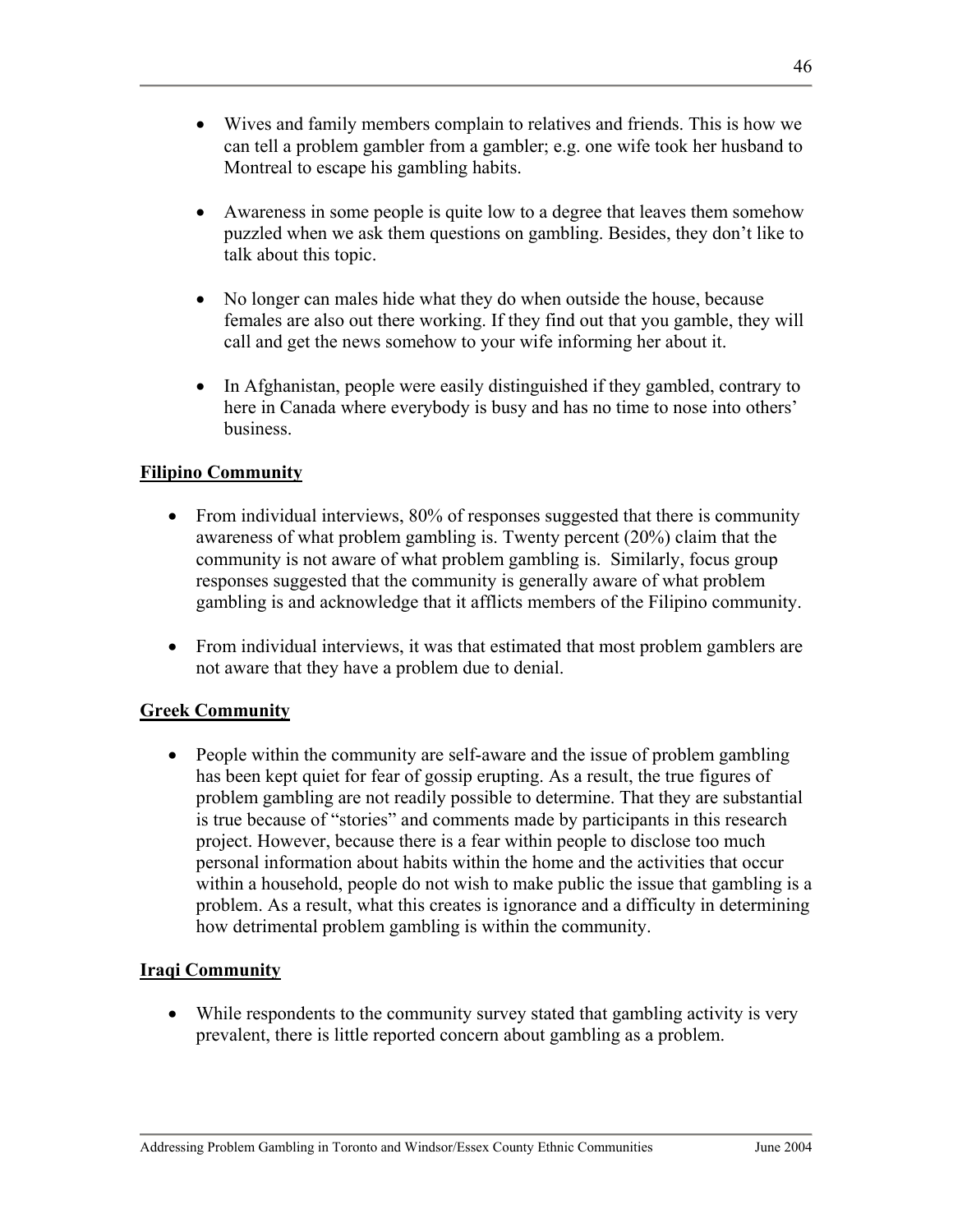- Focus group participants reported that gambling is very much seen in the community and (problem gambling) is a matter that needs to be addressed; however, they agreed that the community-at-large is not aware of the extent.
- Key informants reported that, when they see problem gambling cases where they are directly involved, they are concerned. It is an issue that needs to be addressed, as for some community members the gambling temptation is too great for them to overcome. They also reported that they are concerned about the effects of gambling on the younger generation.

### **Somali Community**

- According to the survey  $(N=159)$ , both community members and problem gamblers had some knowledge of problem gambling. Thirty five percent (35%) of the gamblers have admitted that they have been criticized or told that they had gambling problems at one time or another. Another 8% of this group said that they have been criticized or told that they had gambling problems by the community 'almost always'.
- All the male youths in the focus group said that they know about problem gambling by identifying the problems associated with it such as broken homes and relationships, financial dysfunction and homelessness.
- The female youth focus group members also understood about problem gambling and problem gamblers. They agreed that it becomes problem gambling when it gets out of hand and starts to consume the individual's health and finances and destroys relations with others such as family and friends.
- Male focus group members were united in their assessment that problem gambling existed in the Somali community. They said they knew people who had serious health, financial and social problems with Turub and Qat. They said they knew people who neglected their families so they could play Turub and chew Qat all night.
- Most female focus group members agreed that there was a problem with gambling in the community. They said this was a threat to the family unit and prosperity. Some of them identified their husbands as problem gamblers.
- All of the six problem gamblers interviewed understood very well what it meant to be a problem gambler. Some of them hesitated to call themselves problem gamblers. One of them admitted that he was in trouble and needed some help. All of them did not feel comfortable discussing the subject any further. They didn't want any body to know what they were doing with their lives.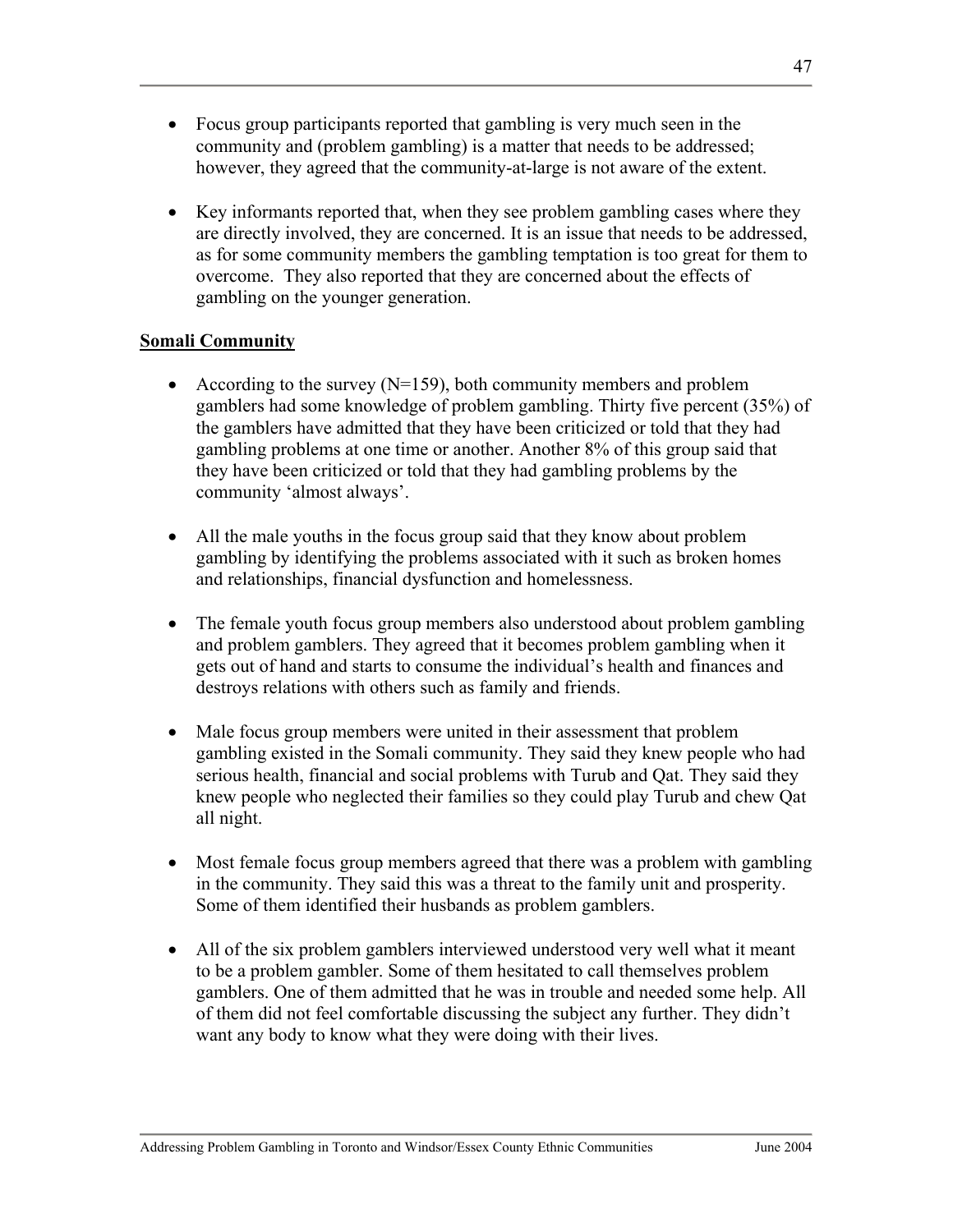### **Jewish Community**

- The majority of focus group participants reported that they knew of at least one person within the Windsor Jewish Community whom they felt had a gambling problem. This would indicate that, as a group, they are both aware and concerned about the presence of problem gambling within their community.
- Focus group participants seemed to be aware of some of the signs/symptoms of problem gambling. They reported that the frequency with which a person gambles is the biggest sign of problem gambling. Other symptoms included: the amount of money being spent by a person; apparent lack of control; having to borrow money to live and selling off assets; increased distress; prioritizing gambling; social withdrawal; social problems; family problems; work problems; impulsivity; denial; and lying to, or manipulating, others.

# **South Asian Community**

- The majority of South Asians are concerned about problem gambling, but at the same time do not feel that problem gambling exists in their community in Windsor.
- From the survey  $(N=103)$  results, those who claimed to be aware or somewhat aware of problem gambling in the community were as follows: Hindu (44%); Sikh (60%); male (40%); female (47%); youth (47%); adults (46%); seniors (35%); medical professionals (33%).

# **3.3.2 Community Attitudes Towards Problem Gambling**

Community attitudes towards the issue of problem gambling will invariably influence the subsequent development of treatment and prevention programs; therefore, each local research advisory committee attempted to identify community members' views, which are summarized below.

### **Afghani Community**

• People in the Afghani community hate gambling and gamblers, a fact that is well known by the gamblers themselves; therefore, resulting in the existence of a constant feeling of fear in them. Consequently, gamblers keep a low profile and hide from the community despite living in a free society.

### **Filipino Community**

• There is a general consensus among interviewees that, although the Filipino community is aware of problem gambling among its members, people are not concerned about the problem unless it afflicts those close to them (e.g., family or friends).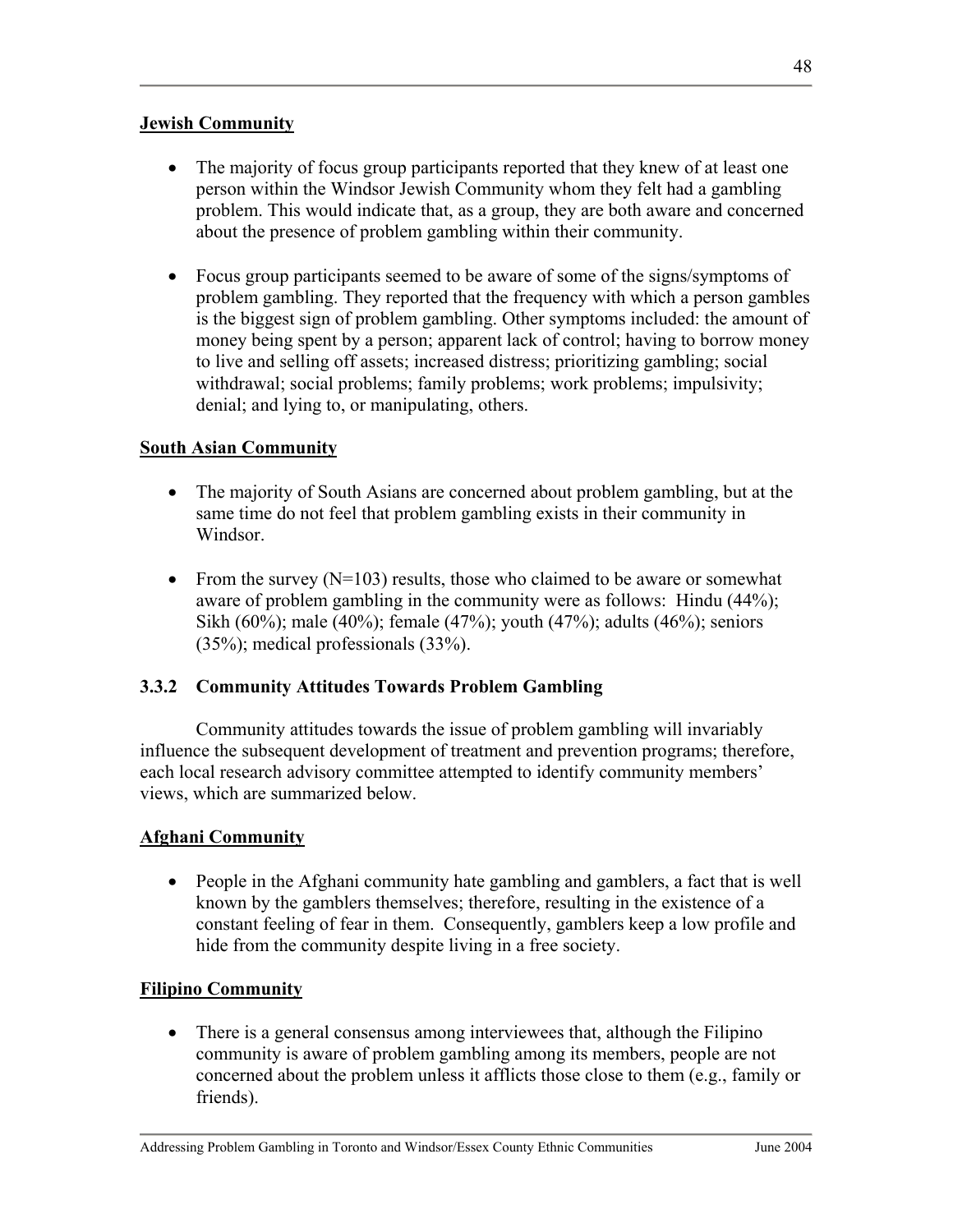- From focus group feedback, it was apparent problem gambling has a negative stigma in the community. Due to such negative stigma, it is felt that Filipinos deny the problem because is negatively impacts the cultural integrity of the community. As a result, the problem gambler is often ostracized from social groups through avoidance or lack of acknowledgement by the community, often supported by wide beliefs that problem gamblers are untrustworthy and unrepresentative of the "model" Filipino. Also, there tended to be responses suggesting general indifference to the issue of problem gambling unless it is directly affecting them (friends, and family). Otherwise, the common response is merely anger, pity and frustration towards the problem gambler without any means perceived available to assist the problem gambler and their families. There is a preconceived notion that offering assistance to problem gamblers would result is resentment for those who tried to intervene. A sense of helplessness by the community was vocalized.
- One female problem gambler acknowledged the negative stigma associated with problem gambling in the Filipino community. However, because this is her primary recreational activity she is not deterred from it because she is absorbed in a gambling culture and associates for the most part with others who are also highly involved in gambling.
- The research report presented an interesting discussion of the differences in perceptions of problem gambling in the Philippines versus the Toronto community and the following highlights are noted:
	- According to focus group participants, in the Philippines: a) there is no negative stigma related to problem gambling and, therefore, it is more rampant; b) no resources are available for problem gamblers; c) gambling is used as an occupation, and gambling is associated with elite status, d) gambling is a socially accepted practice; e) there is more gambling availability; f) gambling is associated with drinking and aggression; and g) rampant poverty makes the problem worse.
	- In Canada: 1) the Filipino community is less integrated and, therefore, when problem gambling emerges, it is strictly up to their immediate families and friends to assist the person; 2) problem gamblers are more socially isolated than in the Philippines; and 3) if you lose everything, there are less community members you can rely on to help you get back on your feet.

# **Greek Community**

• The attitudes towards gaming, gambling and problem gambling in the community are mixed. Social gambling has not been considered an aspect of Greek life that is worth being ridiculed because a large percentage of individuals gamble socially. Of course, it has been seen that social gambling may contribute to problem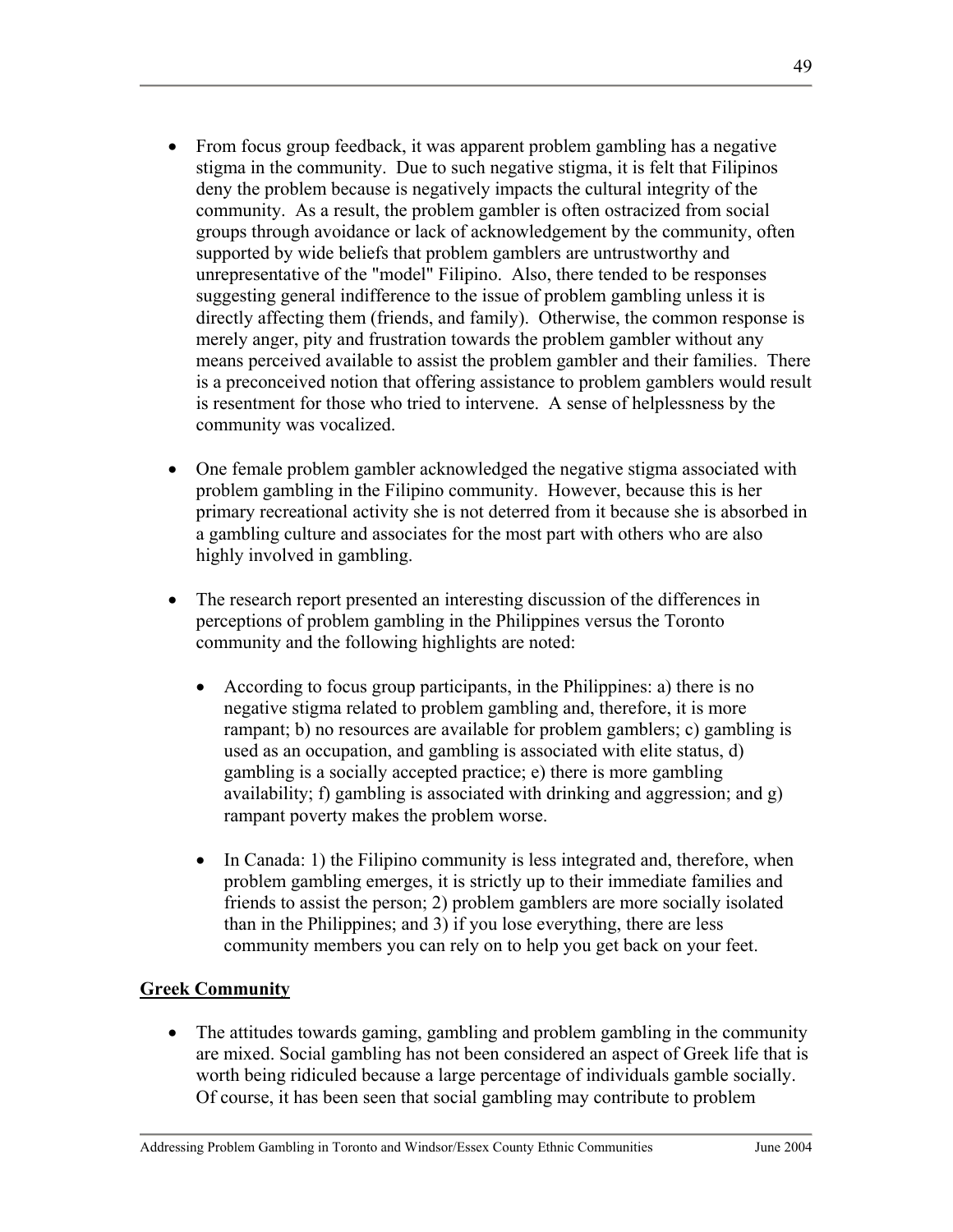gambling, and so long as social gambling does not cross the boundaries of responsible behaviour, it is not considered to be a problem. Problem gambling in the community is looked upon negatively and is considered a problem. Individuals in the community frown upon problem gambling because many families have seen the consequences that emanate from problem gambling.

- It is estimated that approximately 25% of people believe that gambling is wrong, while 75% believe that gambling is not wrong. The perception of gambling and problem gambling in the community is mixed. There are those who believe that gambling should be completely banned from the Toronto area so as to prevent people from gambling, which may ultimately lead to problem gambling. Then there are those individuals who believe that, as a social activity, gambling is not harmful and should be allowed and accepted by the community. The problem gambling issue is a large one and the community is adamantly negative towards problem gambling because it has negative consequences for the individual, family and community as a whole.
- The attitude towards those with a gambling problem is negative. The community does not like to see individuals with economic, familial or social problems. When an individual is a problem gambler, the individual tarnishes his or her reputation and is looked down upon by the community. In fact, there is sadness that emanates from the community for these individuals, and also a sense of embarrassment.

# **Indo-Caribbean Community**

- In the community survey  $(N=496)$ , 69% of respondents approved of or tolerate gambling; whereas, only 6% believe the community is against betting. Furthermore, 77% of respondents perceived Indo-Caribbean people saw problem spending as a personal matter; 6.2% believed the community saw it as a threat to the community; and 16.8% had no opinion.
- The two major themes in comments by survey respondents were that Indo-Caribbeans were generally careful people who did not spend much money on gambling, and that gambling is not a big problem in the community. A significant sector of respondents believed that Indo-Caribbeans gamble just for fun and that it was acceptable as long as it was a controlled recreational pastime.

# **Iraqi Community**

- Key informants reported that gamblers are, to a small degree, acceptable to the community given that gambling is an activity that is not unknown. Focus group participants reported being labelled as a gambler is not a positive characteristic.
- Problem gamblers interviewed for the case studies reported that they feel ashamed and reported that they are as seen as social pariahs.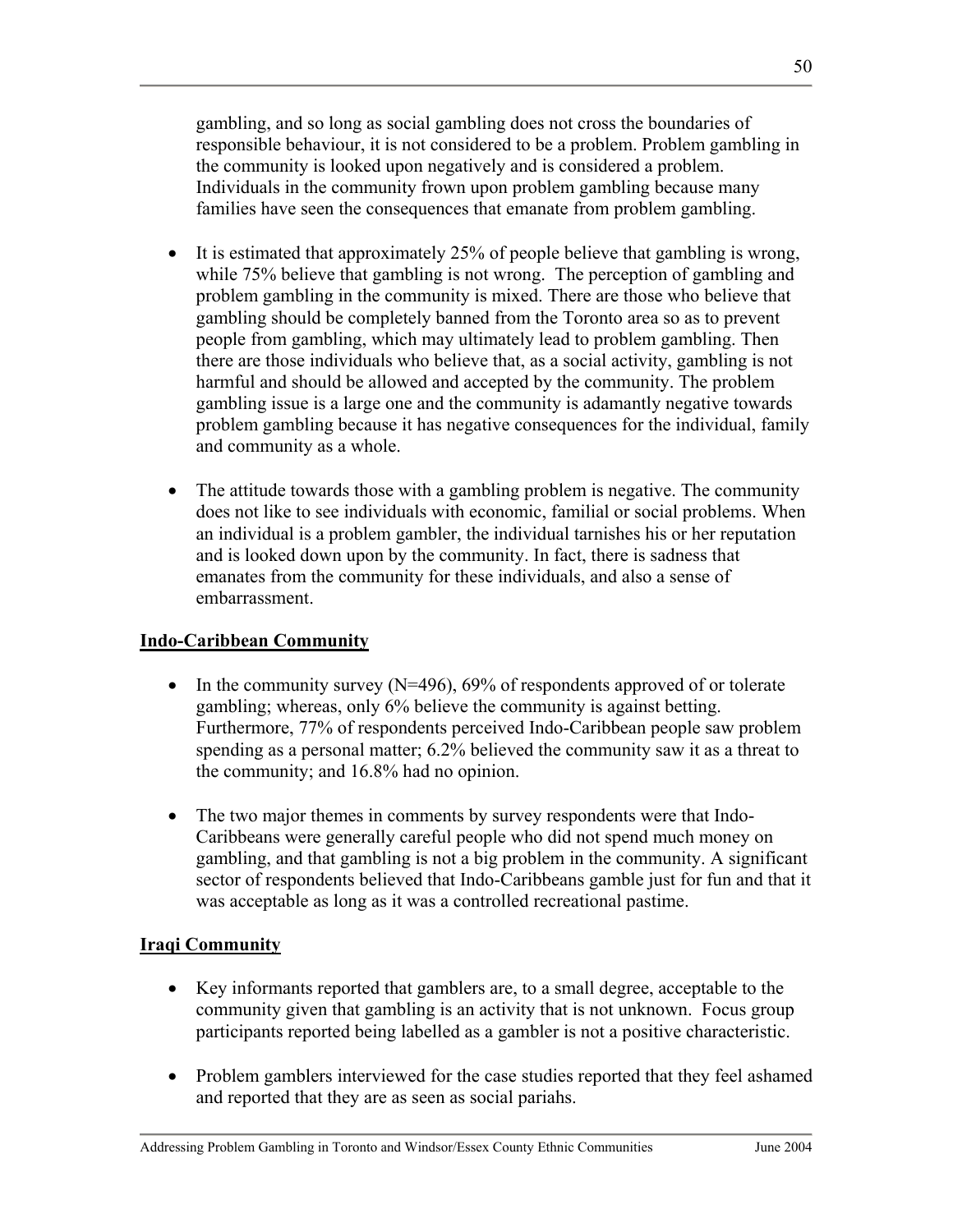- Key informants reported that within the Iraq community, the Assyrians (Christians) are known to be gamblers. Assyrian Iraqis lived a most privileged and pampered life, being very, very rich. Assyrians worked in oil refineries and were the rich and elite of society back home. Religion is a deterrent, in that gambling (*al maysar*) is totally prohibited (*muharram*) in Islam. This does not mean, however, that individuals do not engage in such activities.
- Participants in the focus group sessions reported that Islam does prohibit gambling, but also reported that everyone gambled back home in some form or another. However, they also reported that engaging in such behaviour is not as wide spread as it is in Canada.

### **Somali Community**

- When community survey respondents were asked whether or not it was acceptable, according to their culture and values, to gamble, almost half of them (48%) said no. Thirteen percent (13%) said yes, it was acceptable while 29% were not sure.
- The male youth had mixed reactions. They were equally divided between those who believed that gambling was against their culture and values and those who said it was up to the individual to make the call. All of them agreed that they did not approve of it and would not associate themselves with those who have problems with the game. "It is a bad image of the community," one said.
- Female youth felt that it was against Islamic tradition to gamble and endanger the family unit. Over 80% of the young ladies said problem gamblers were "bad names" in the community.
- In the adult male focus group, most participants said they disapproved of gambling and problem gamblers on the basis of cultural values and religion. One man said, "all forms of gambling are prohibited under our religion and frowned upon by our culture." Others repeated the argument that, like alcohol, "gambling could lead to other 'sins' and become addictive". They said that when people become addicted, they change; their personalities and behaviours alter, which leads to other things that make them unhappy and eventually bitter. All the men didn't like to see problem gamblers in the community.
- The adult females described problem gambling as the equivalent of drug addiction. They felt so strongly about it because of the influence of Turub and Qat on their husbands. The women have unanimously rejected to accept gambling, problem gambling and those who indulged into this game.
- One of the most respected religious leaders in the community spoke at length about the prohibition Islam placed on gambling. He said, "Islam not only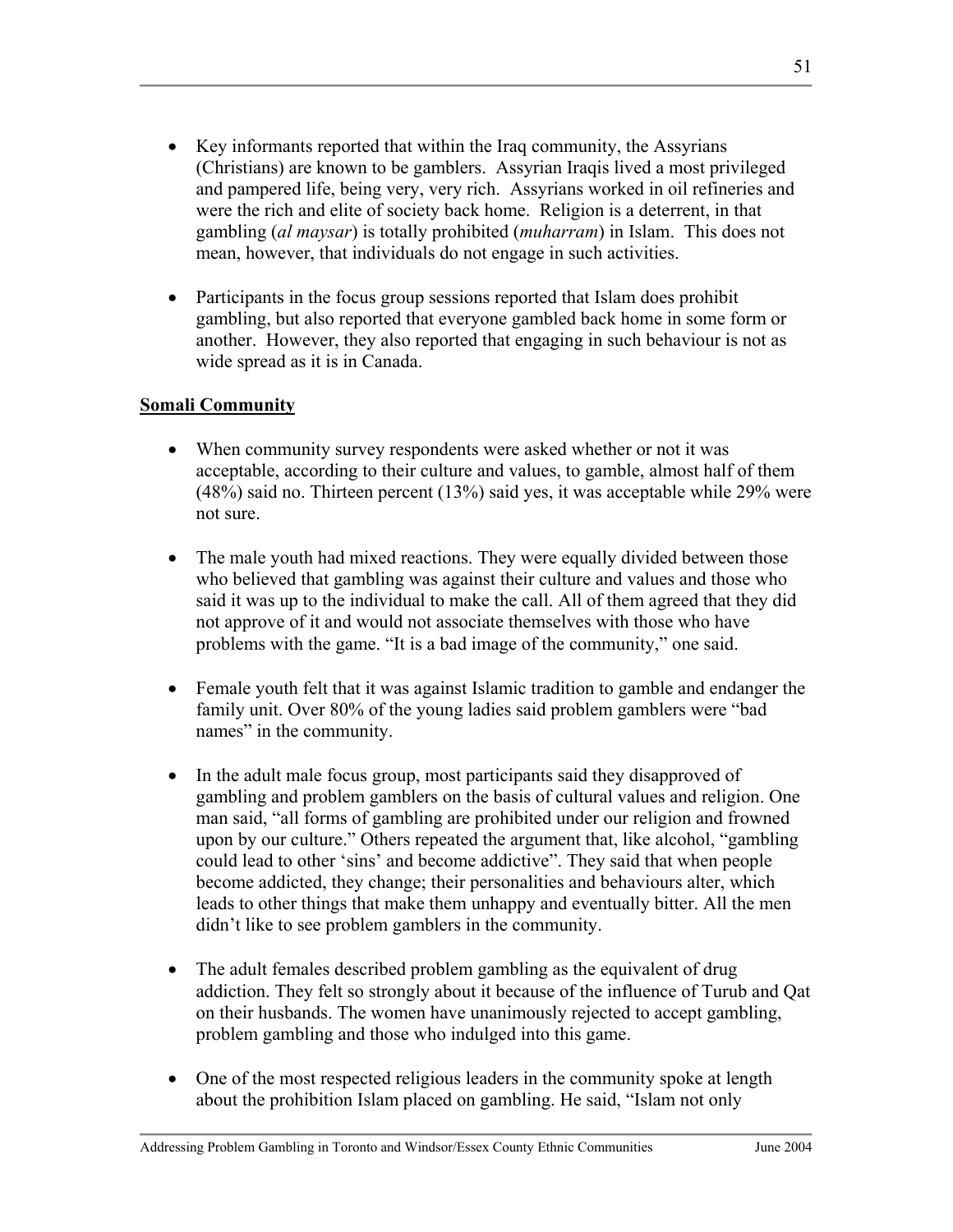displayed its just and moderate systems in beliefs and devotion, but also in economics and social orders. This religion could not tolerate the unjust seizure of another person's wealth (through games of chance) which resulted in crippling the poor even more and strengthening the rich by accumulation of wealth without any effort, nor could it tolerate the collection of a large amount of money from the poor and making it one person's property without any lawful religious reason. Consequently, gambling was declared unlawful in Islam."

According to Islam, when the Prophet was asked about alcohol and gambling, the verse was revealed that said, "*They ask thee concerning wine and gambling. Say:*  In them is a great sin and some use for man; but the sin is greater than the *usefulness" (2:219).* One of the seniors explained, "it is understood from this verse that these things are undesirable and detestable." Hence, this group unanimously rejected all types of gambling and looked down those who dealt it.

• From the interviews with problem gamblers, it was apparent that the attitudes and values of this group towards problem gambling was divided. Four of the six problem gamblers said their cultural values didn't allow their games but they enjoyed them any way. The other two were more liberal about it. One of them said that everything was seen through the prism of culture and religion. There was very little room for individual responsibility and our community members, "ought to understand that in Canada individuals have the power to decide for themselves what they want their lifestyle to look like without interference from community norms and culture." The other one said, "The trouble with our community is that everything is seen through cultural and religious eyes. There are no grey areas. You either are breaking taboos or sticking to custom and religion. There is no middle ground. I don't buy this."

### **Jewish Community**

• Within the Windsor Jewish community, 11 out of 53 focus group members suggested that the area of greatest concern is the role of the government in gambling activities. For example, participants made such comments as the money (for the government) "is just another tax…they're taxing people, but you chose to pay the tax"; "the government…is directly involved"; and, in general, that government endorsement of casinos encourages people to gamble. Other concerns included the effects of gambling behaviours on families, both financially and interpersonally; and the perception that violence and criminal behaviours have increased along with increased gambling activities.

### **South Asian Community**

• Most study respondents indicate a strong disdain for problem gamblers (fear of being asked for money; fear of a "bad example" being provided to children).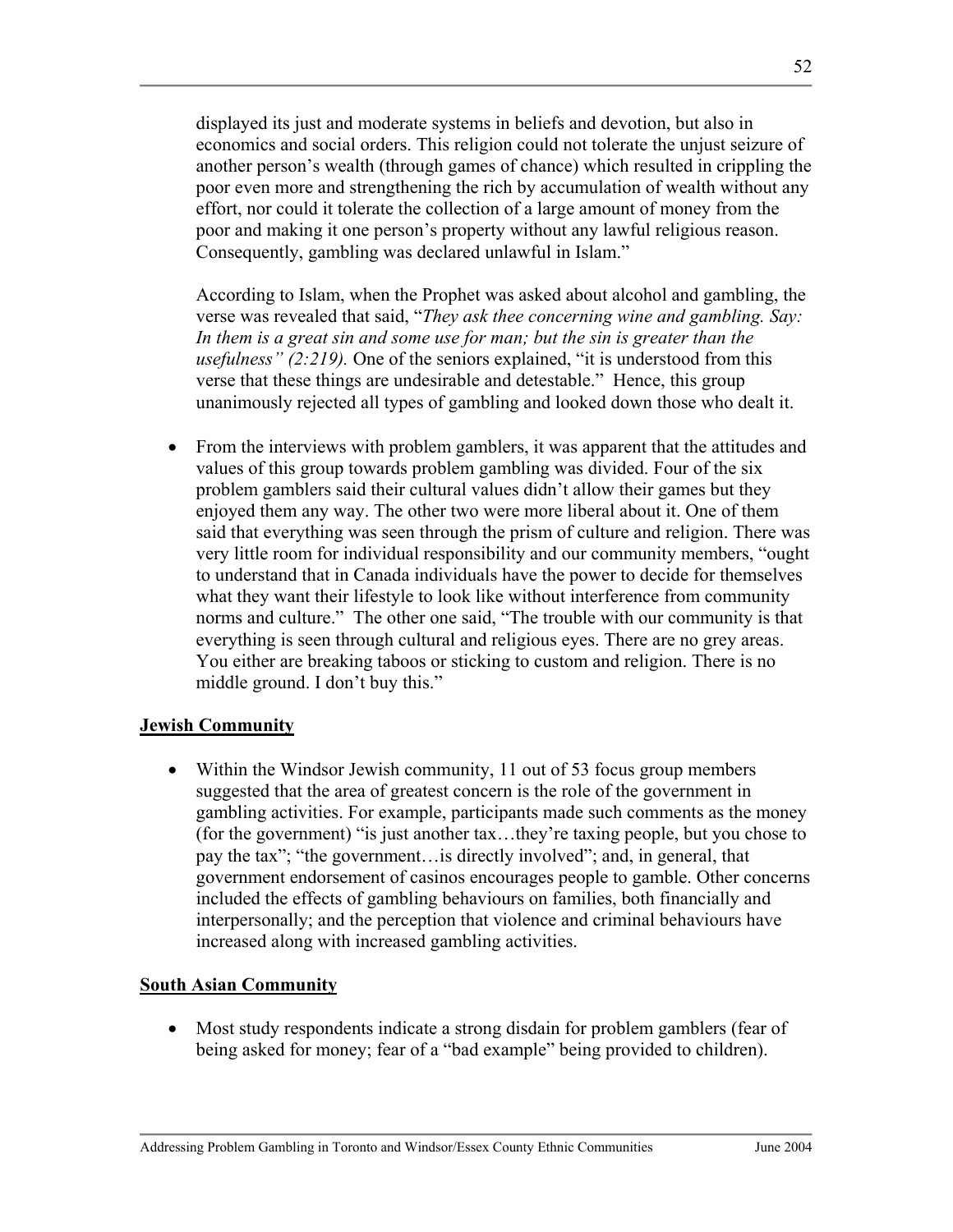- The majority of the respondents voiced concerns about the negative consequences of associating with problem gamblers—most would prefer no contact.
- South Asian women with children particularly emphasize the desire to protect their children from problem gamblers. This is based on the view that problem gambling leads to loss of will power leading to unacceptable behaviour such as lying, stealing, cheating, and borrowing.
- Senior South Asians, however, expressed a sense of duty *(dharma)* to provide assistance to the problem gambler through prayer, support, advice, help and guidance.

### **3.4 Resource Awareness and Help-Seeking Preferences**

The fourth main study goal was, "to ascertain help-seeking preferences and behaviors of problem gamblers and concerned significant others." Within each community, participants' knowledge/awareness of resources to help problem gamblers, and the perceived help seeking preferences of problem gamblers and concerned significant others, was probed. Each Local Research Advisory Committee attempted to identify these resources and preferences through community surveys, focus groups, key informant interviews, and interviews with problem gamblers and the most significant findings from each community are reported in this section.

### **3.4.1 Community Resource Awareness**

 Researchers attempted to identify the types of resources, both from within and outside the community, that were available to help problem gamblers and their families. Study participants were also queried as to their knowledge of these resources, and key findings for each community follow.

# **Afghani Community**

- Key informants answered that almost no resources presently exist to help victims and the victim's family in the community. Mosques, community and other religious centres are there to provide some help to the victims and their family by means of advising only. They can't force one out of gambling habit. An effective method in the Afghani community is religious and elders counseling and advice.
- Key informants answered that almost no knowledge exists in the community about resources that are available to help problem gamblers. Being negative minded about gambling and problem gambling, no one wants to talk or think about this issue. This presents a risk, in itself, of letting the problem grow without any measure in place to reduce or stop it.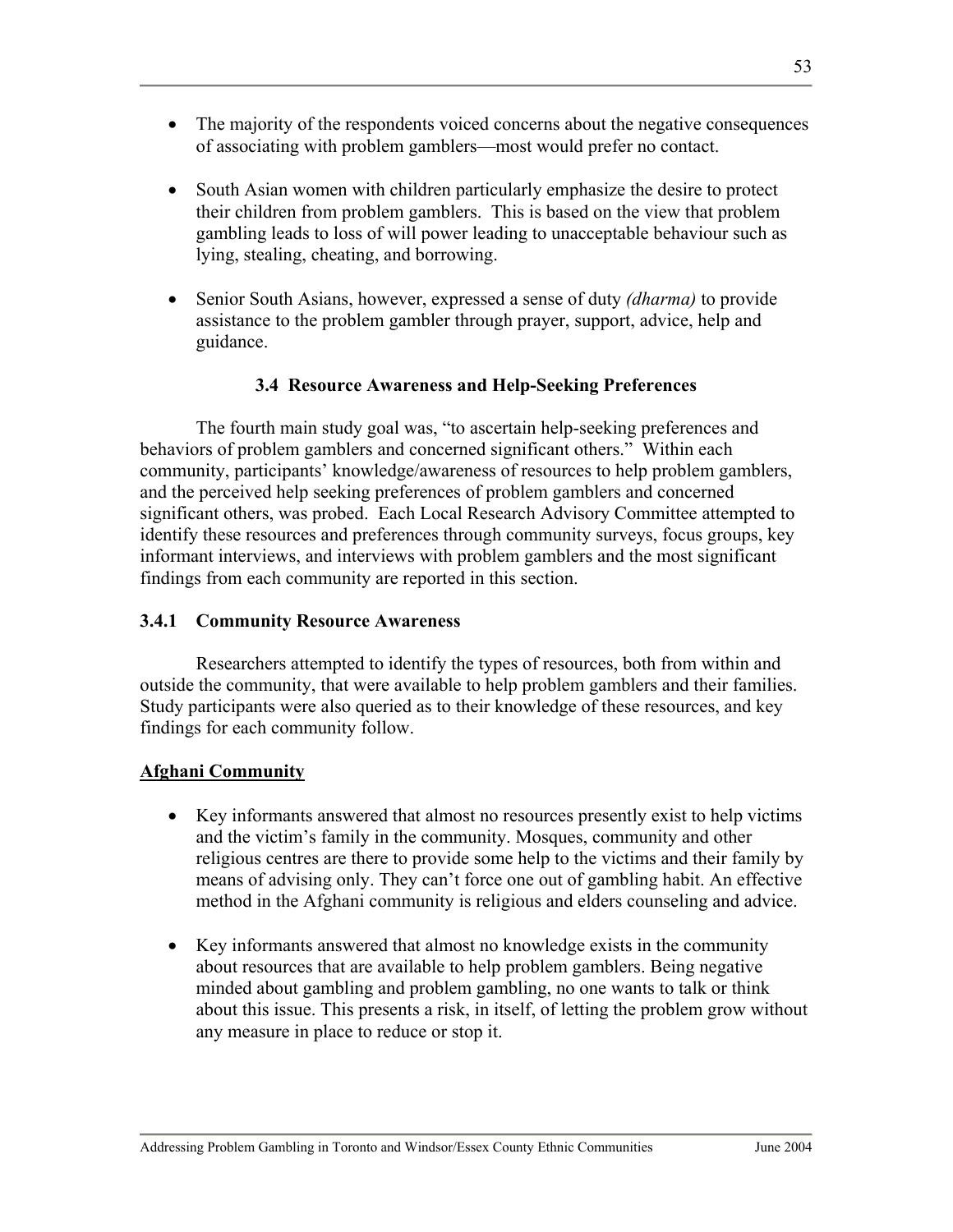### **Filipino Community**

- Key informants interviewed suggested help for problem gamblers comes from priests, family and friends and that this typically includes "advice." Thirty-three percent (33%) did not think there was any help outside the Filipino community while 67% knew about services such as addiction centres, Gambling Anonymous, doctors, counseling and therapy. However, 56% think problem gamblers would not avail of these resources, while 27% were unsure and only 18% think they would use these resources. Reasons for not using outside resources are denial, helplessness, and unwillingness to give up gambling.
- Focus group participants suggested that there are no institutional resources within the community to help problem gamblers, although they are aware of the existence of call centres, Gambling Anonymous, newspaper ads, advertisements in casinos and National Council of Problem Gambling. There was a general consensus that Filipino problem gamblers do not avail themselves of mainstream help references due to embarrassment, negative stigma and language/cultural barriers. If help is sought within the community, it is often from family, friends and priests.
- One problem gambler interviewed stated that she is aware of all mainstream resources for assisting problem gamblers because she works at a casino; however, she will not avail herself of these due to embarrassment.

### **Greek Community**

- According to the key informants, the only gambling support systems that are available to Greek families are the non-Greek support systems like Gamblers' Anonymous, or the Gambling Hotline for Ontario problem gamblers, with the exception of OASIS. In the Greek community of Toronto the only help-seeking methods available are those that the Church offers, which do not specialize in gambling but provide counselling as a general service, as well as social services departments within the Greek community agencies. The common issue was that there is little awareness of where to receive assistance if one does have a gambling problem.
- Key informants also consider that the Greek community has a shortage of resources that are focussed towards gambling addiction. Another problem with problem gamblers receiving help is the language barrier.
- The focus group participants suggested that with the exception of OASIS the only gambling support systems that are available to Greek families are the non-Greek support systems like Gamblers' Anonymous, or the Gambling Hotline for Ontario problem gamblers. In the Greek community of Toronto, according to the focus group participants, the only help-seeking methods available are those that the Church offers, which do not specialize in gambling but counselling as a general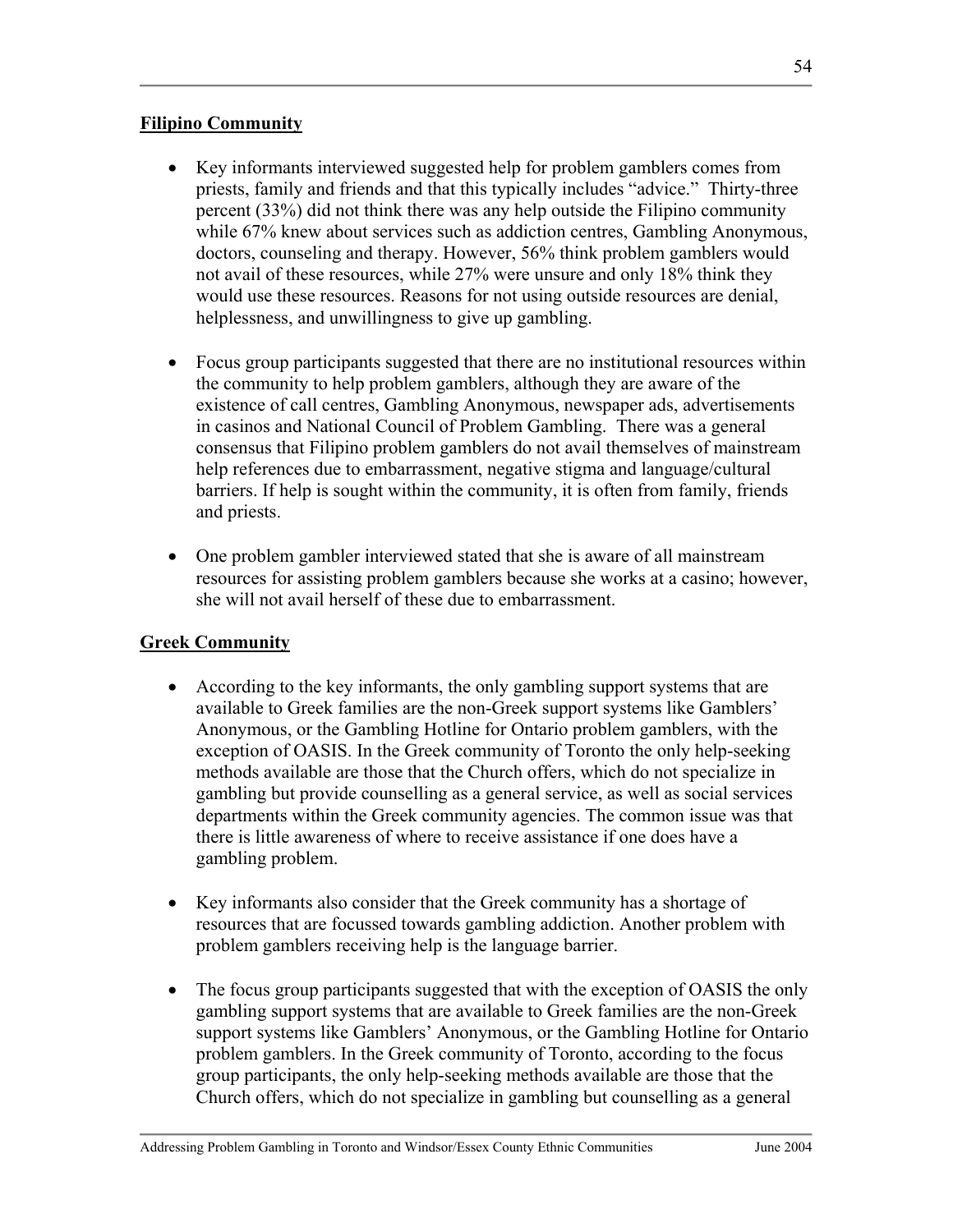service; as well as social services departments within the Greek community agencies. The Metro Oasis Club is utilized quite effectively for problem gambling. Overall, there is little awareness of where to receive assistance if one does have a gambling problem.

### **Indo-Caribbean Community**

• From community survey responses, the main view was that, other than the priests of the various faiths, there was usually no place for a problem gambler to go for help. Families occasionally intervened by exerting pressure and sometimesextreme solutions like a beating on the gambler. For most problem gamblers there was no support.Most people did not know personally of institutions that offered help to gamblers, while others were aware of Gamblers Anonymous, Gambling help line, Centre for Addiction and community centres with counsellors.

### **Iraqi Community**

- The community survey  $(N=191)$  showed that there is very limited knowledge of resources available to help problem gamblers. Only 22% of respondents stated they would know where to go for help, and only three individuals provided a specific example (i.e., they two said they would come to the Arab Community Centre for assistance and one reported that they would turn to their spouse for help).
- Key informants, focus group participants, and the problem gamblers interviewed reported no knowledge of resources at all. They personally do not know of where to go although they themselves are resources, they are not knowledgeable of resources.

### **Somali Community**

- When community survey respondents  $(N=94)$  were asked about their awareness of the resources available in the City and which ones best met their needs for help, a vast majority of them (57%) said were aware of the mosques; 8% of ethnospecific community facilities; 7% of mainstream community health centres; and 4% said were aware of the hospitals. Twenty-two percent of respondents claimed to not be aware of any facilities that might help problem gamblers.
- About half of the male youths in focus groups were aware of mainstream institutions such as hospitals and mental health centres such as the Centre for Addiction and Mental Health (CAMH) in Toronto. They were also aware of the spiritual counseling at the local mosques.
- Some of the young ladies in female youth focus groups were aware of the professional facilities in the City. Others felt that cultural and community centres and mosques could also offer invaluable counselling to those who were in the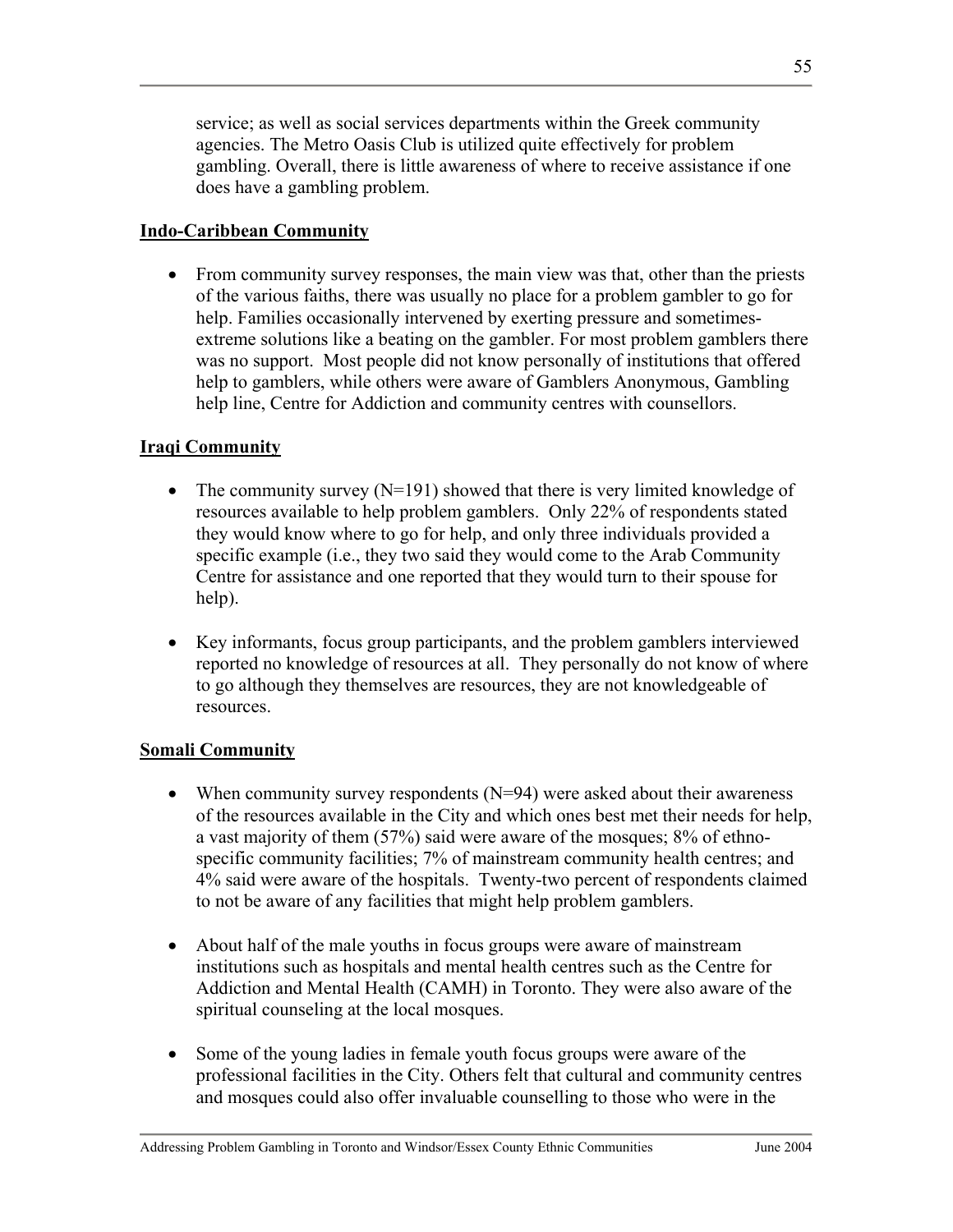pitfalls of problem gambling. All of them agreed that problem gamblers should go to the local mosques for treatment of their problems.

- All of the men in the male focus group were aware of the spiritual counseling at the local mosques as the best option to treat those who have addiction problems. They also said they did not know of any resources that were suitable for treatment of problem gamblers. "Maybe community organizations can provide culturally sensitive support," concluded one gentleman.
- The entire female adult focus group was aware of the treatment and counselling offered by the main mosque in Etobicoke for all types of addictions. Only a couple of women were also aware of Centre for Addiction and Mental Health in Toronto.
- In the seniors/religious leaders focus group, participants were aware of, and recommended, only the mosques and other spiritual healing/counselling facilities.
- Two of the six problem gamblers were not aware of any help resources in the City. Another two said they were aware of some and said that if they needed professional counseling, they would go to ethno-cultural centres, religious or community organizations, rather than seek mainstream counselling support. The remaining two problem gamblers didn't think they needed help and therefore did not care what resources were available and for what. They declined to discuss this topic any further.

### **South Asian Community**

• Very few South Asian adults are knowledgeable about resources that are available to help problem gamblers. However, there was interest in learning about the resources available in the community. In contrast, the South Asian youth population is more knowledgeable about existing resources (G.A., hot lines, Internet, guidance counsellors).

# **3.4.2 Preferences for Help-Seeking**

In each community, survey respondents, key informants and/or problem gamblers were asked (a) where problem gamblers currently sought help for their disorder, and (b) what their preferences were relative to prevention and treatment programs for problem gamblers. Key findings are presented below.

### **Afghani Community**

• Key informants said that once they become engaged in gambling, the Afghans only seldom decide to go get help. They go to the mosque to seek help or to a friend. Mostly informants said, "we believe in Allah almighty" who will turn everything to our good; rehabilitation and counseling services are nonexistent.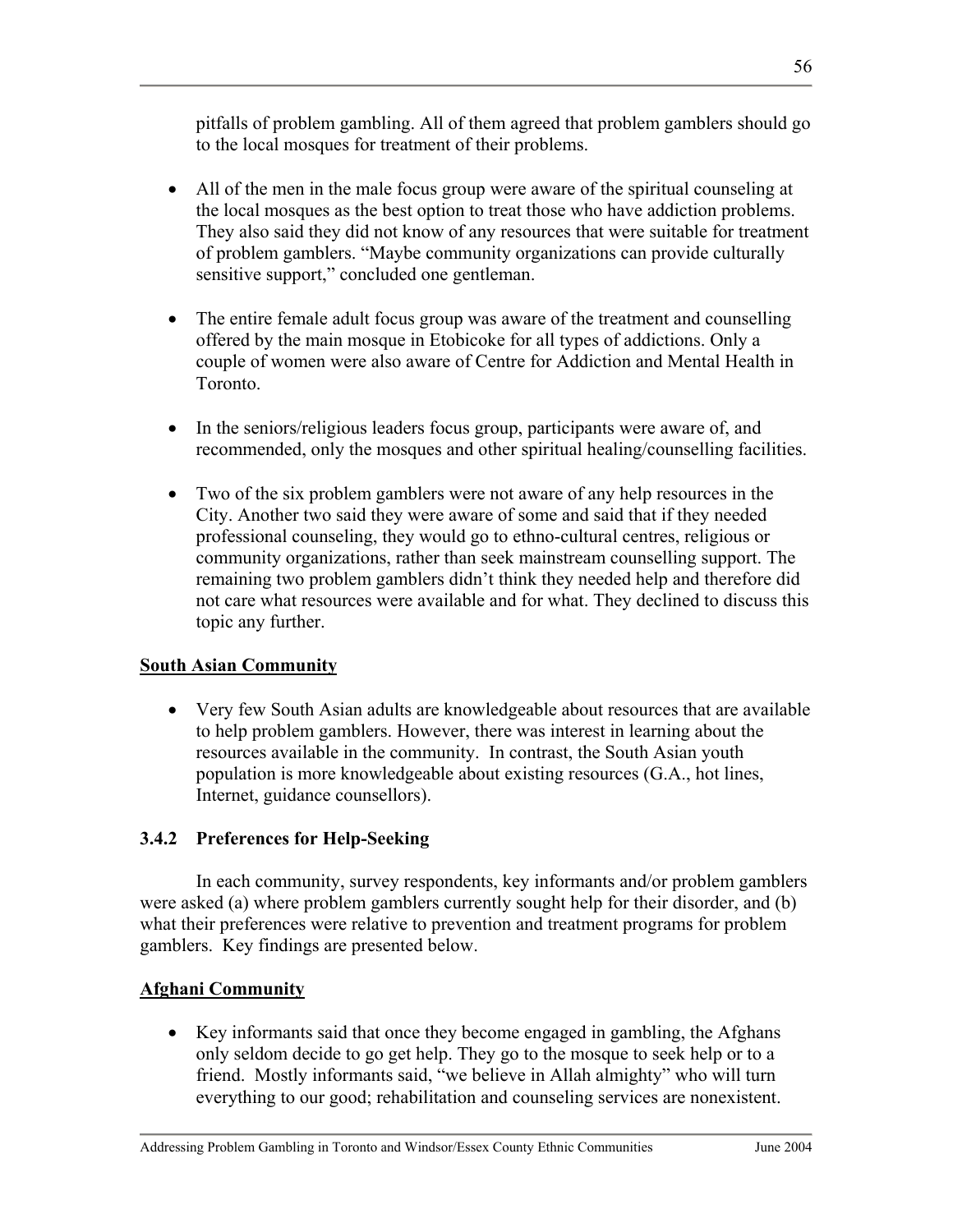- According to three problem gamblers, the non-existence of knowledge as to where to get help in order to stop the habit of gambling is very widespread and common among Afghani people. It is often this lack of knowledge and feeling of helplessness that leads to their continually gambling. One out of three participants reported consulting his family doctor while two of them reported praying to God as a means to help them stop gambling.
- Key informants report that people in the community prefer programs and services for preventing problem gambling such as:
	- Religious individual and private counseling combined with some medical professional services.
	- Constant approach and visitations by seniors would prove effective and very useful.
	- Afghan Association of Ontario (AAO) can help by involving relatives and friends in the community and neighbourhood.
	- AAO should organize workshops, seminars and make all out effort to get the message in everyone's house in the community about hazards that gambling pose to the community and the society as whole. Local media paper, radio and TV can be used to this favour.
	- AAO should educate the Afghani community about gambling, problem gambling and its adverse consequences.
	- AAO should play a bridging role between the problem gamblers and the available service providing agencies (SPAs).
- Key informants also expressed the following suggestions for the provision of treatment services to help problem gamblers:
	- Islamic counseling and professional treatment.
	- Even if in dire need, problem gamblers mostly don't go out to seek help from established services. But involving friends and relatives can be rewarding.
	- Afghans are religious people; therefore, religious leaders and scholars can lay the corner stone by spreading the message across the community and analyze gambling from an Islamic point of view.
	- Campaigns should be launched to indirectly encourage families of problem gamblers to come forward and seek help while their confidentiality and anonymity are strictly ensured.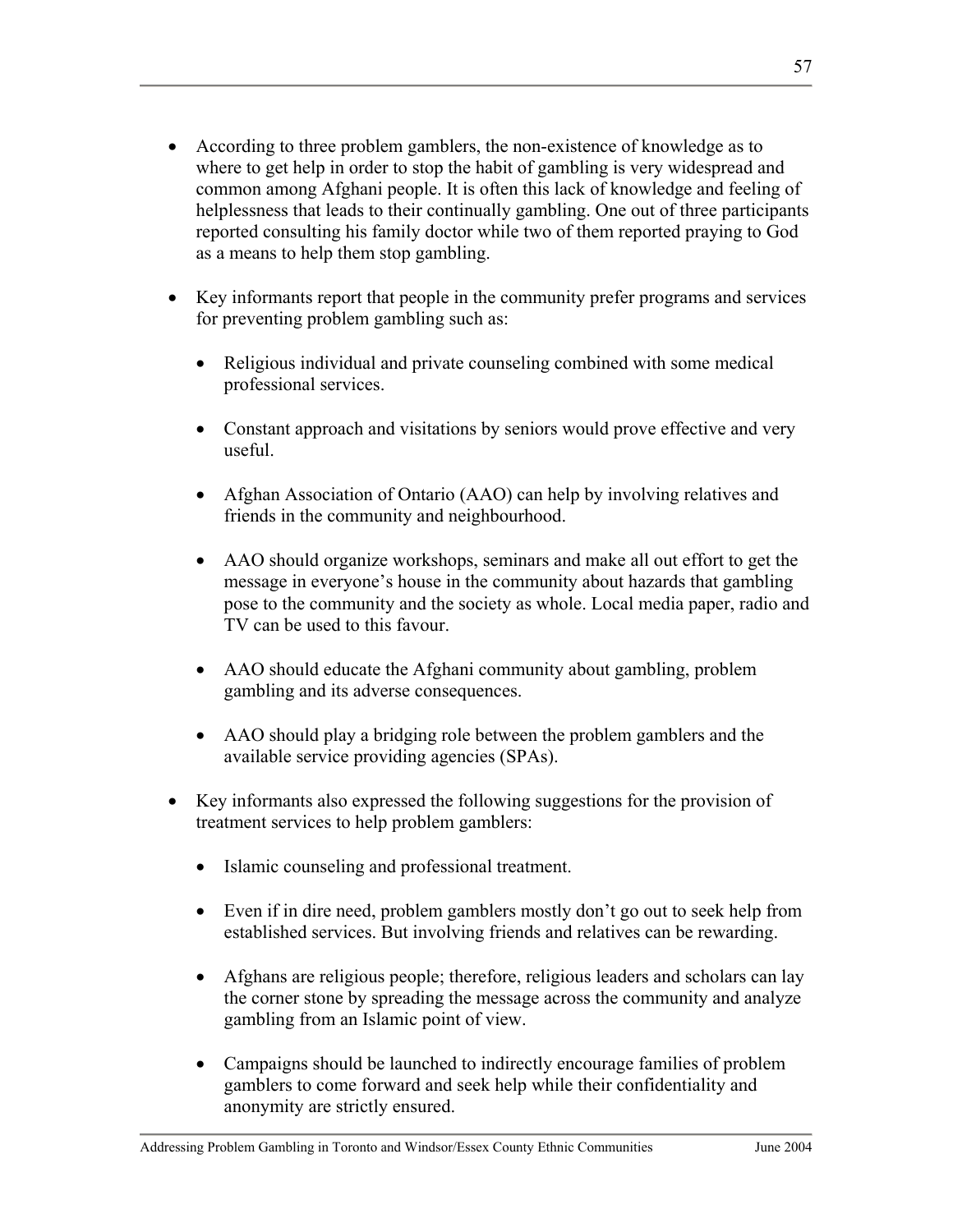### **Filipino Community**

- In terms of prevention and treatment services for problem gamblers, key informants suggested these should include: providing alternative recreation; ethnically specific resources; Filipino language in provision of services; prevention measures targeted at Filipino youth; and stricter government policies and regulations.
- Focus group suggestions regarding prevention and treatment programs included: (1) help problem gamblers admit they have a problem; (2) community effort to assist problem gamblers become involved in alternative activities; (3) raise awareness about problem gambling to increase community support; (4) implement services that are culturally/linguistically appropriate (support, education, prevention and counsel); (5) use recovering and/or recovered problem gamblers as a resource; and (6) any service to assist problem gamblers should be free of charge and confidential.
- One problem gambler interviewed offered the following suggestions: (1) offer community education and outreach; (2) more services that are culturally and ethnically accommodating; (3) counseling for families and friends; (4) addressing the environmental and social spawn of problem gambling.

### **Greek Community**

- The key informants suggested that a problem gambler would need to be comfortable where he is in order to be able to open himself to the counsellor or to the support system so that he may be assisted. If someone is not comfortable then there is an issue of not being able to assist someone because he or she will not return to that support group simply because he or she does not feel welcome or comfortable.
- The key informants also suggested that the most common type of support system is the individual group session, which is a one-on-one style support group for a problem gambler. This is represented by 40%. The second style of method would be the group session and this was represented by 30%. The next type of help was a telephone hotline, which would allow an individual to be completely anonymous. This is represented by 15%. The Church is the one method that is currently very popular simply because it is one of the only types of services available; however, it is not preferred and this is evident by the small percentage of 5%. As well, psychologists and psychiatrists are too not very popular in this study and they represent 10% of the actual popularity of support methods.
- According to focus group participants, the resource systems that provide psychological and emotional assistance are the best types of support systems that will allow a person to benefit. Telephone hotlines, and support groups with many individuals talking about their problem, or perhaps an individual session with a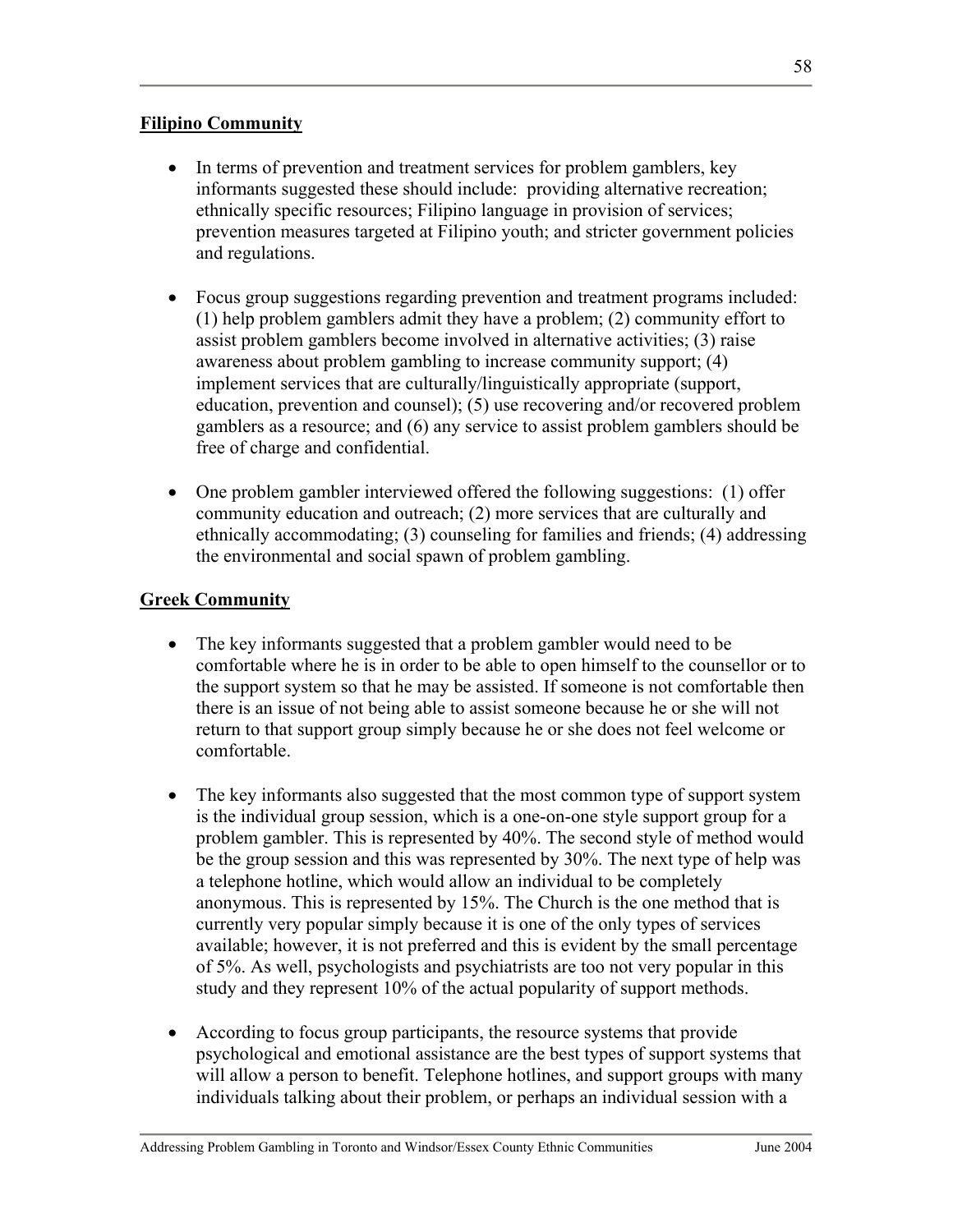psychiatrist or a counsellor of some kind, would be very beneficial. Having someone to go along with that individual and accompany him or her is also beneficial because it allows for assurance that this individual is actually receiving help.

# **Indo-Caribbean Community**

- From the community survey,  $(N=496)$ , opinions varied about the places to refer gamblers for help, with addiction centres, religious groups and community groups all considered. Several participants believed that friends and family would be better options. An addiction centre was the preferred option for getting help for a problem gambler (47.2% of respondents), while equal amounts preferred a community agency or a religious group (26.4%). Less than four percent of respondents suggested a close friend or family member as the first choice for help with problem gambling.
- There was almost unanimous agreement that Indo-Caribbean problem gamblers did not usually seek help themselves. Denial of the problem was common, and gamblers would wait until things collapsed. Indo-Caribbeans tended to be unwilling to talk to strangers. When help came it was often because of a family member, friend or priest.
- Study participants suggested a wide range of methods to deal with problem gambling and also recognized there was no easy way to handle it. Among the suggestions were counseling, using conscience and guilt, controls on gambling, groups and special centres, use of the media, education of children, limiting casinos and putting a good beating on the gambler. Providing alternatives for gamblers, use of religious groups, grants to community groups, and a community support system were also suggested.
- Indo-Caribbean problem gamblers interviewed had a strikingly low rate (one in eight) of attempts to seek help for their problem. They normally did not accept counselling from friends and relatives, nor did they seek out professional help. Attempts at counselling did not seem to work, as problem gamblers continued to deny their addiction. Distrust of institutions was given as the reason why one problem gambler refused counselling.

### **Iraqi Community**

- Respondents to the survey reported that the issue needs to be addressed immediately once the problem has been identified. However, respondents did not know the steps to take in seeking help for problem gambling within the family.
- Key informants reported that a massive public awareness campaign should be initiated immediately. This, they stated, needs to take place sooner rather than later given the increase in individual cases they see.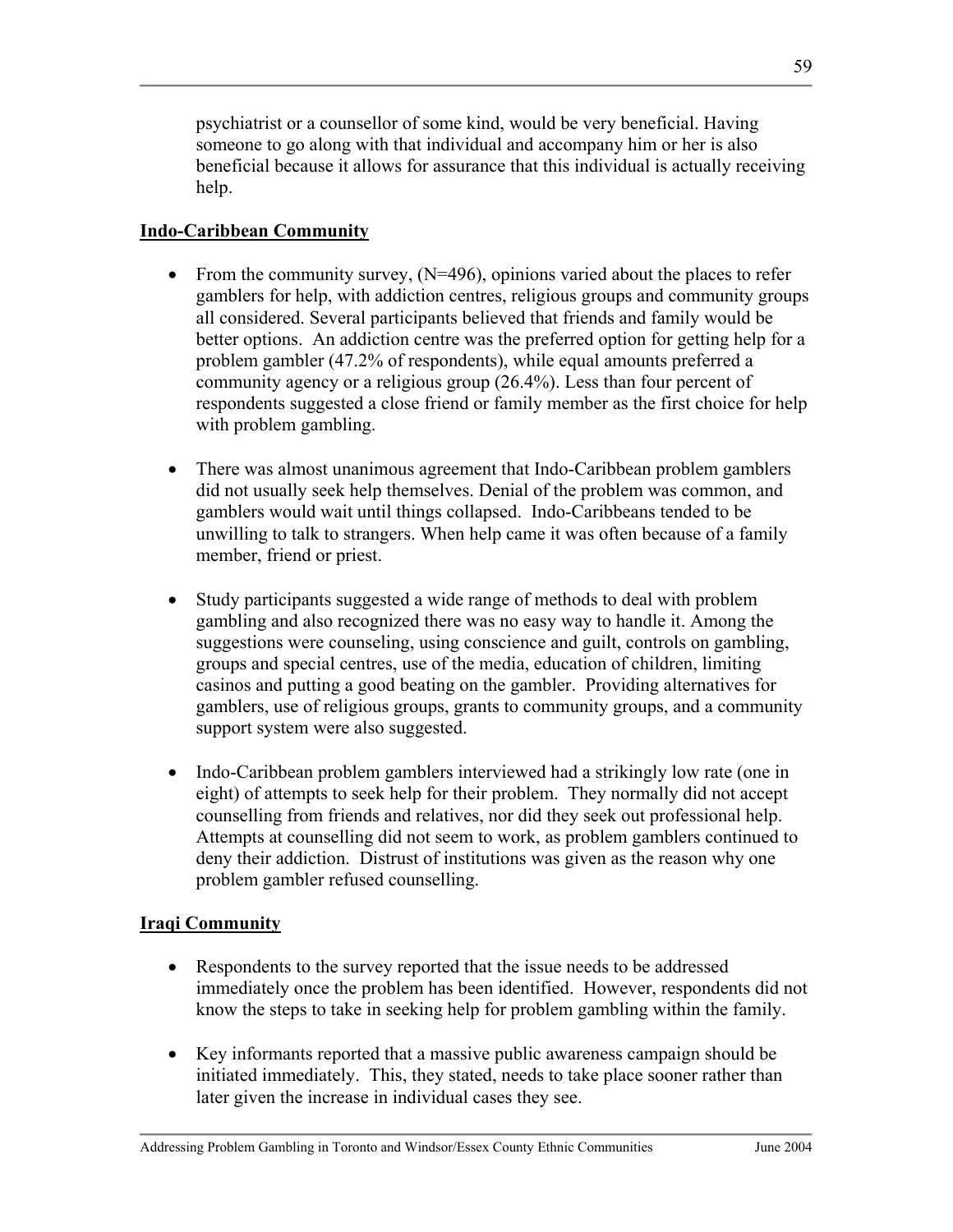# **Somali Community**

- The community survey data  $(N=94)$  showed that 36% of those who have gambled within the past 12 months have never sought help with their gambling problems; however, 17% tried to seek help (10% 'sometimes', 5%, 'most of the time', and 2%, 'almost always').
- Gamblers in the community survey were also asked to identify where they would seek help for a gambling problem. Forty two percent (42%) said they would prefer to seek help from their friends while 33% preferred spiritual healing with the mosques and religious centres. Only 3% said they would seek professional help from health centres, clinics and hospitals.
- A number of young people in the male youth focus group revealed in their responses that seeking help from friends as their preference was very important. Some of them said they would go to the mosque for treatment. Some suggested to get married and/or change the environment by traveling to Somalia. A couple of participants in the group mentioned professional mainstream institutions as their preferences for treatment.
- All of the young women in the female youth focus group agreed that problem gamblers should seek guidance from spiritual counselors and local mosques. They suggested that young addicts could go home (Somalia) and get married. They felt that feeling of family responsibilities could help one to compromise their habits. They also agreed that friends could provide the best advice and guidance to problem gamblers.
- All of the men in the male focus group preferred mosques as the best option to treat those who have gambling problems and/or other addiction problems.
- Most of the female adult group indicated that spiritual healing; family counseling; and community health clinics were their preferences for seeking help for their husbands.
- Seniors and religious leaders in focus groups all recommended spiritual counseling for those with gambling ambitions and the habit of chewing Qat.
- The problem gamblers interviewed were reluctant to discuss their preferences for seeking help for their gambling problem. However, most of them indicated that they didn't mind seeing a spiritual counselor or talk to their friends privately about their problems. They questioned whether there were culturally and linguistically appropriate resources available to help those with problem gambling.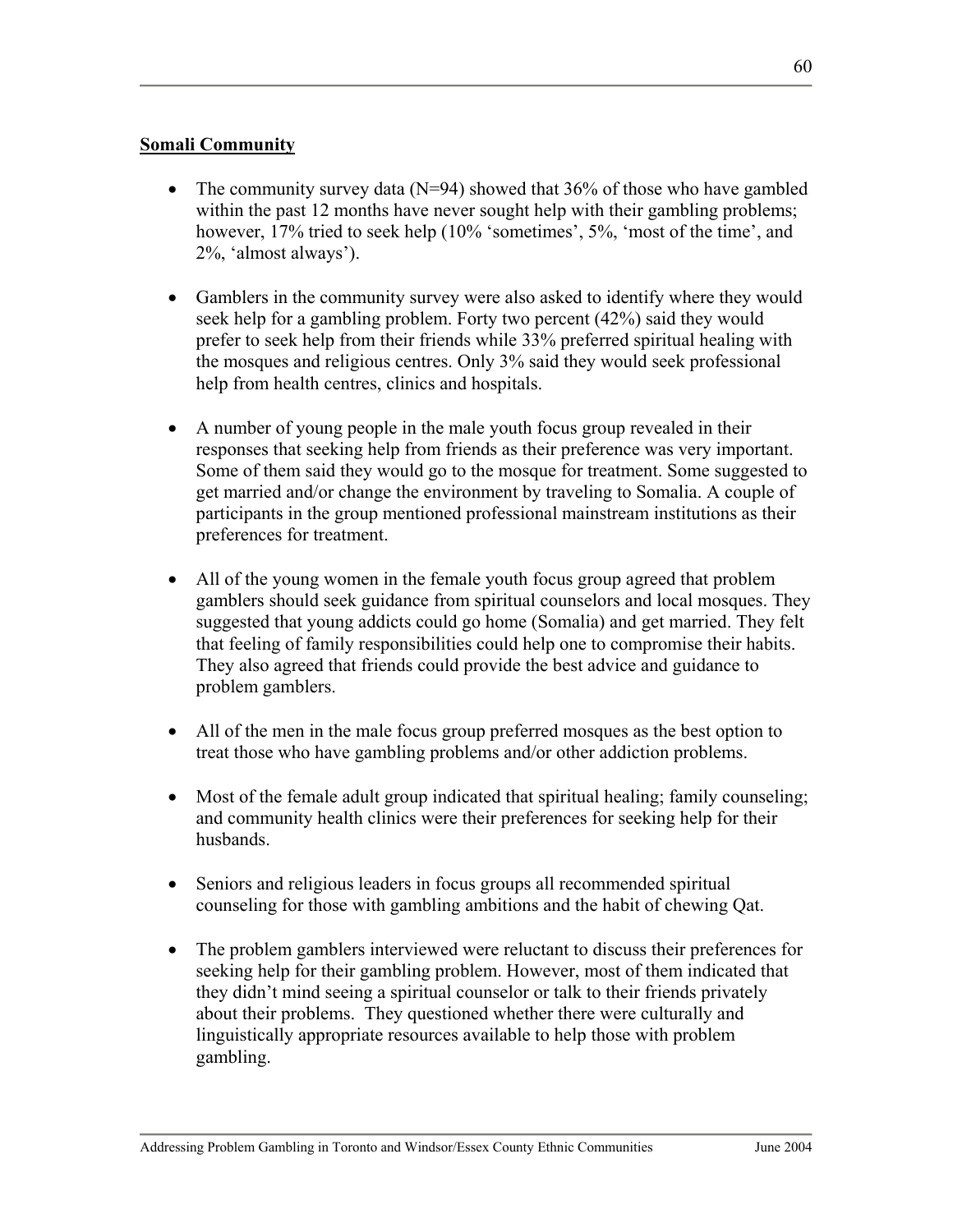## **Jewish Community**

- To the question, "What helps people stay away from gambling?" 30% of focus group participants indicated that awareness of the effects of gambling would be most efficacious. The next most common responses were a lack of money or a lack of interest in the activity would prevent people from gambling. One respondent suggested that faith (i.e., belief in God) provides support to not engage in gambling behaviours.
- In discussing how best to prevent the incidence of problem gambling within the Windsor Jewish community, the modal focus group response (i.e. 10 out of 40 responses or 25%) suggested education in schools. The next most common responses were: closing gambling facilities, not to enable problem gamblers, community education, provide positive role models, and money management education.
- The final focus group question was, "What would you tell a friend or family member with a gambling problem?" Out of 49 responses, 15 (31%) were to advise their friend/relative to seek professional help (i.e., individual therapy/counseling, GA). In general, however, participants did not seem very optimistic about the treatment of problem gambling. As such, the next most common response was to wait – that nothing could be done to help a problem gambler. Alternatively, participants suggested that family members and friends of problem gamblers seek counseling for themselves in order to learn how to cope with their loved one's behaviours. Other responses included: support groups for the gambler in conjunction with the gambler's family, confrontation and education.

### **South Asian Community**

- Community survey respondents  $(N=103)$  were asked what type of help seeking resources they would utilize to assist problem gamblers in the South Asian community. The South Asian Centre (57%) was the key choice by most members of the community. A point to note is that the senior group (71%) indicated the South Asian Centre as their first choice, while the youth preferred friends (44%) and crisis lines (51%). As well, the medical community indicated crisis lines (75%) as their first choice.
- Out of the four case studies, two problem gamblers did seek help from their family physician with encouragement from the family.
- Other key findings included the following:
	- South Asians vary in their help seeking preferences by age, gender, and religion.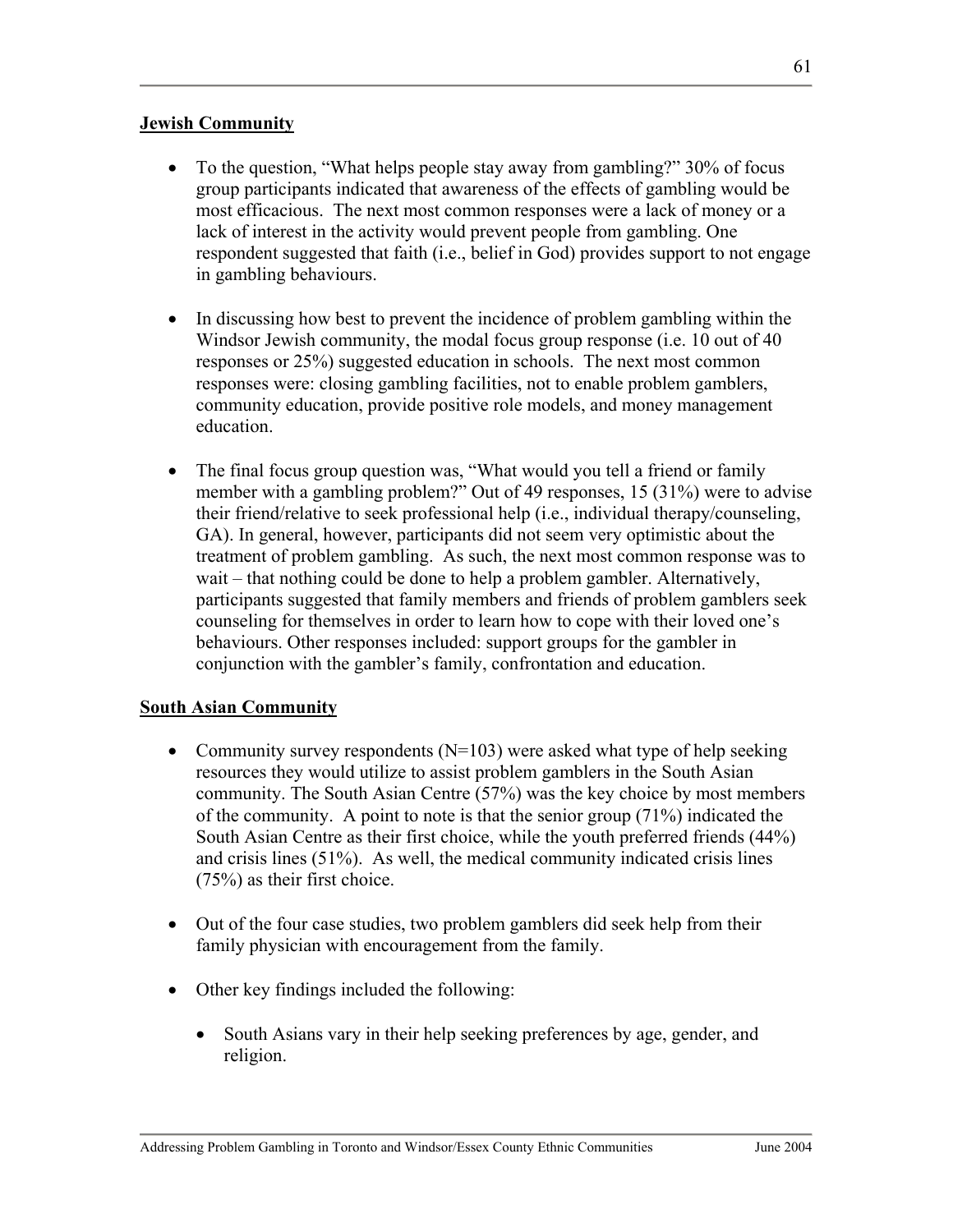- However, all groups identify the following preferences: confidentiality, help be available in language of choice, and by qualified individuals.
- Adult male South Asians are clear that they would only seek help from mental health professionals, and would not approach religious or community "leaders" for help.
- Adult and youth female South Asians, however, made it clear that they would prefer to get help from support groups who understand the South Asian family and value system.
- Furthermore, the Sikh female group is likely to first seek the advice of religious leaders.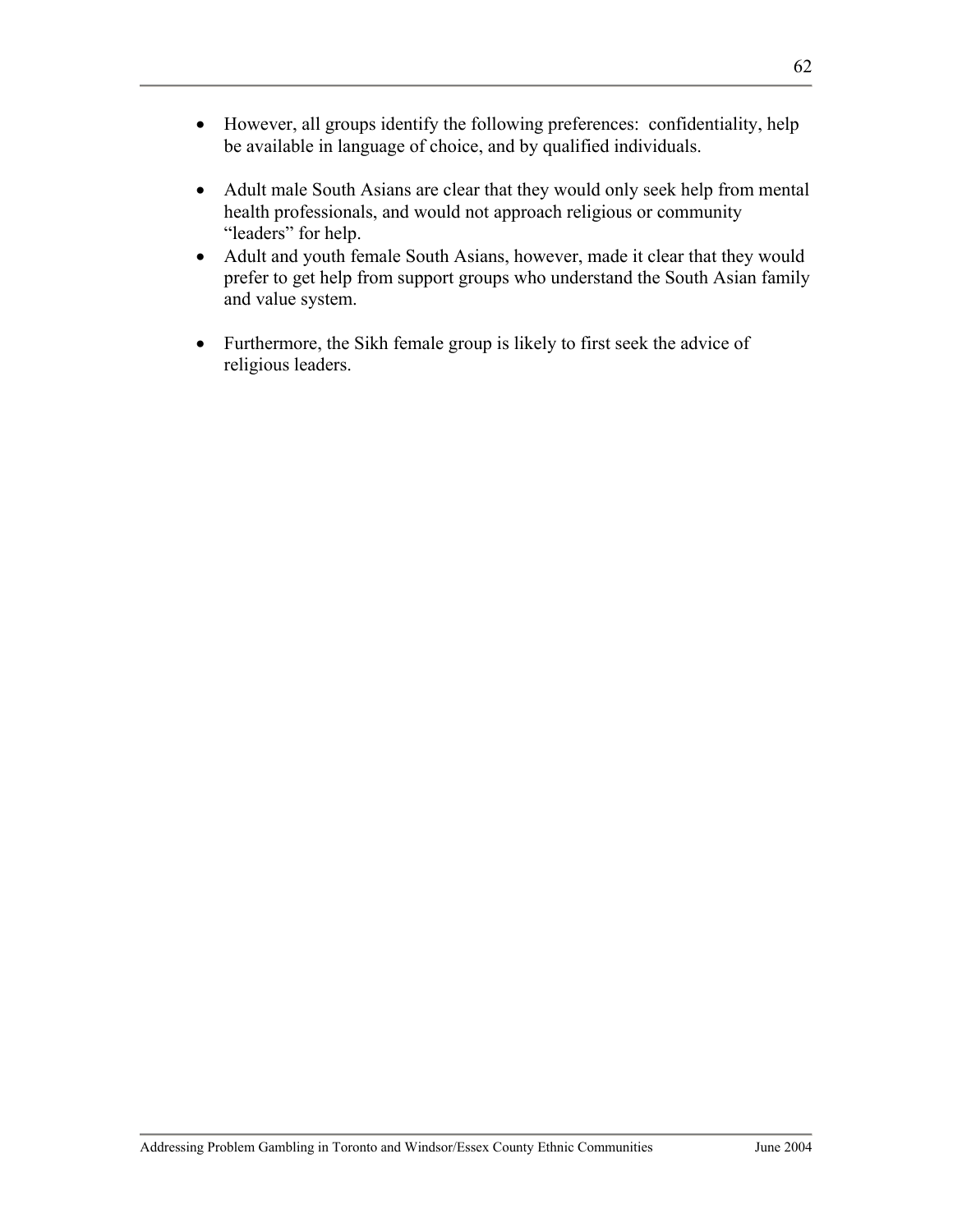#### **CHAPTER 4 CONCLUSIONS AND IMPLICATIONS**

This was a unique project that empowered eight ethno-cultural communities in the greater Toronto area and in Windsor/Essex County to study gambling, and the issue of problem gambling, in their populations. The project research plan was guided by four over-arching goals that each community addressed:

- 1. To describe the nature and practice of gambling as a community socio-cultural activity.
- 2. To describe the definition, characteristics, and pervasiveness of problem gambling in the community.
- 3. To ascertain community members' perceptions of gambling and problem gambling (i.e. level of awareness, knowledge, attitudes and values).
- 4. To ascertain help-seeking preferences and behaviors of problem gamblers and concerned significant others.

Each community was entrusted with developing a locally based research plan that not only addressed these four goals, but in many instances, included other research questions that were deemed important to that community. In the end, each community completed their research projects and rendered a final report that included findings and conclusions. Readers are encouraged to examine each of these accompanying community research reports, as they provide a thick, rich and interesting description of how gambling is practiced and viewed in these diverse ethnic populations.

This final report is the researcher's attempt to synthesize the most salient findings from each of these important community research reports, with a view to offering some tentative conclusions based on the sum of all reports. In this chapter, these conclusions and implications are presented for consideration, with the caveat that these are the researcher's subjective interpretations gleaned from a reading of the community reports, and others who read these reports might have different interpretations.

Finally, it must be noted that the communities have not yet completed their research task. That is, an "action planning phase" has been added, subsequent to the community research being completed. Each of the eight ethnic communities are presently completing an action planning process which is intended to result in the development of concrete strategies and activities for addressing the issue of problem gambling. In other words, the communities are not merely satisfied with researching problem gambling in their populations—they want to do something about helping problem gamblers, their families and others in the community who are adversely affected. When the action planning process has been completed, there will be eight written action plans to review, and the researcher will contribute another summary report, which will become a companion document to this report.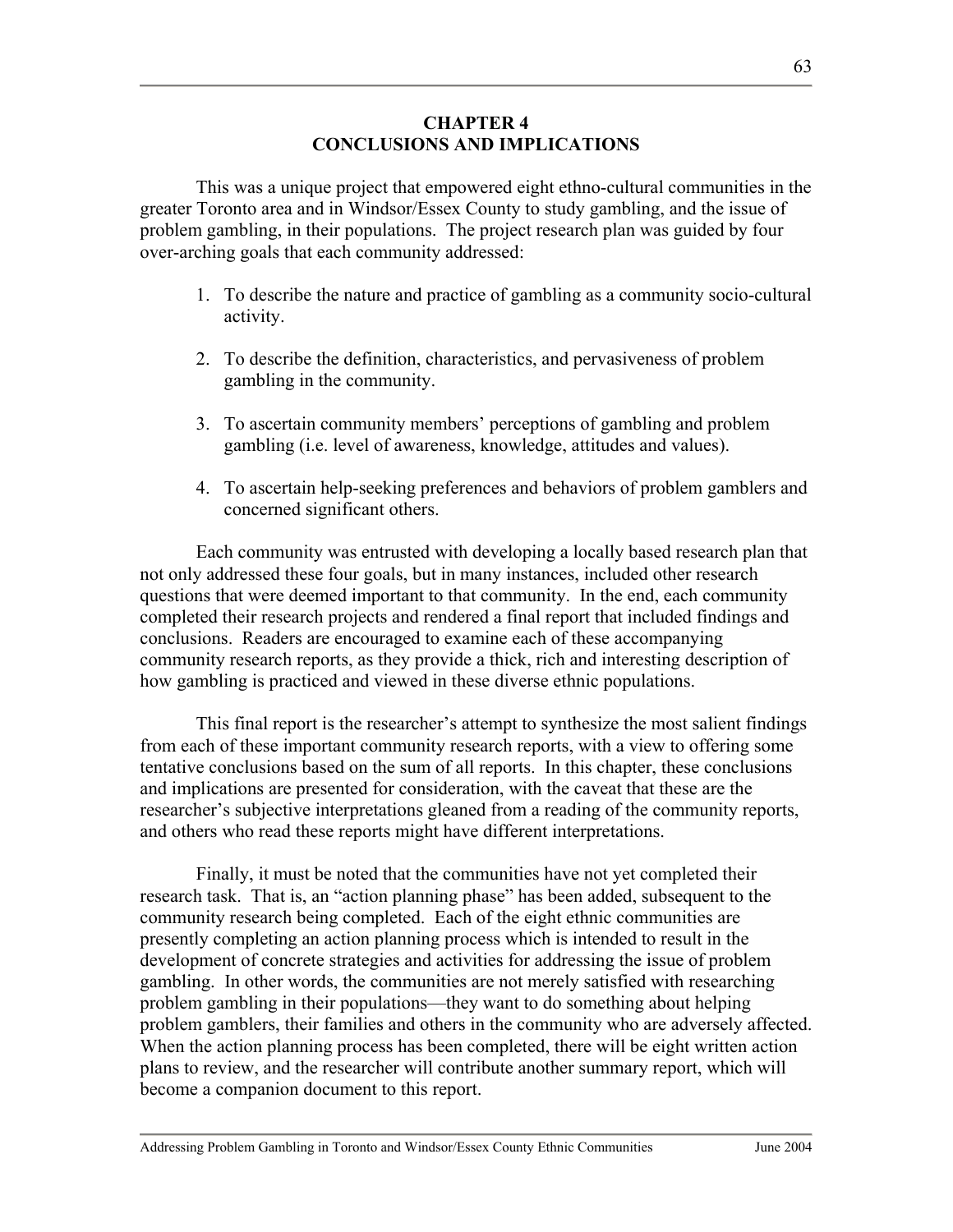### **4.1 Gambling in the Communities**

**Conclusions.** The first research task faced by each community was to describe the extent to which community members gambled, and the nature of this gambling. In every community, it is evident that, to a greater or lesser extent, people engage in all types of legal gambling activities that are made available to the people of Ontario. In some communities, people also engage in technically illegal gambling activities, such as card games in social clubs or public restaurants. Some of the conclusions relative to the practice of gambling itself in these diverse communities include the following:

#### Gambling Definition

• It may be concluded that there is a relatively common definition, or at least understanding, of "gambling" that is evident across all eight ethnic communities. This definition is predicated on the observation that gambling is risking something of value—usually money—on a chance event. Moreover, community members can easily identify all the "gambling opportunities" that are made available by the Government of Ontario, ranging from lotteries to the large casinos in Niagara and Windsor.

#### Gambling Activities

- The majority of people in each of the eight ethnic communities engage in some form of gambling; in some reports, participation rate estimates garnered from surveys are offered to support this conclusion (e.g., 83% of Jewish, 73% of Indo-Caribbean, and 59% of Somali respondents report gambling in the past 12 months).
- The most popular form of gambling in every community is the purchasing of lottery tickets. However, all reports provided evidence that people in every community engage in virtually all other types of gambling activities that are legal in Ontario, including: casino games, bingo, horse races, instant-win tickets, raffles, sports betting and Internet wagering. Many of these Ontario gambling activities were practiced in each homeland; however, every community report contains examples of interesting gambling practices in the homeland that have been discontinued in Canada, largely because these are unavailable and/or illegal (e.g., Afghani kite flying; Filipino cockfighting; Indo-Caribbean whe whe, a numbers game).
- In virtually every community, gambling activities are frequently part of a social occasion that typically involves getting together with family and friends. In some communities, specific games and customs are a carry-over from practices in the homeland, and some examples illustrate this. For instance, in the Somali community, adult males frequently get together in social clubs or private homes to play Turub (a form of poker), chew Qat (a leafy plant stimulant) and socialize. In the South Asian community, it is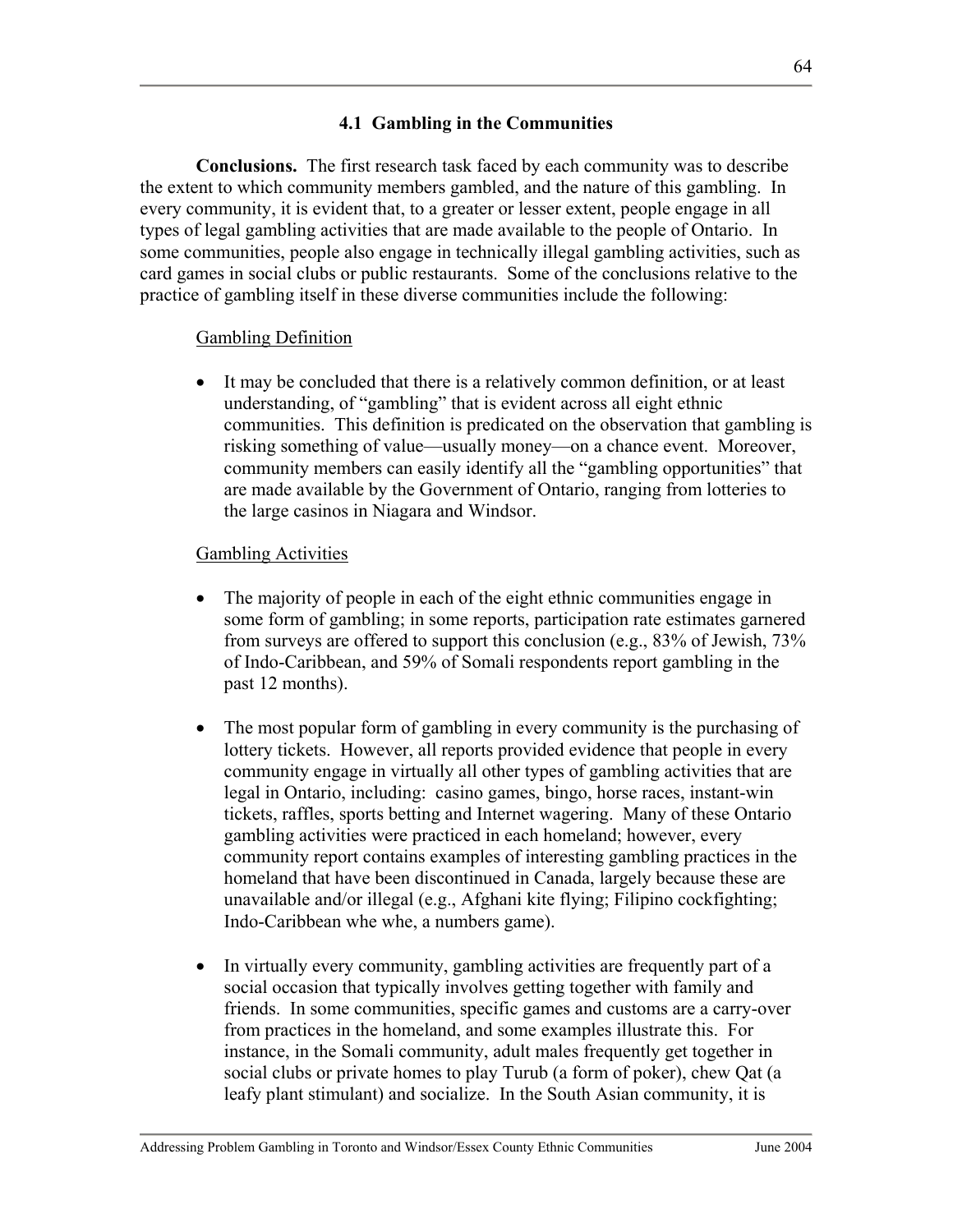common for adults and children to play traditional card games during the Hindu festival of Diwali, with the winners being favoured by Lakshmi, Goddess of wealth and prosperity. Afghani men sometimes get together in social settings to play Falash and Charwali (traditional card games). Through shillalliya (social/peer groupings), some Iraqi people get together and play cards at private homes or casinos.

## Gambler Demographics

- The most significant demographic finding from across all ethnic communities is the extent to which gambling is predominantly a male pastime. This is especially noteworthy in the predominantly Muslim communities (i.e., Afghan, Iraq, Somalia) where gambling is expressly forbidden in the Qur'an. Virtually all Muslim women interviewed in each of these communities were vehemently opposed to gambling, in itself, and claim not to participate in this pastime.
- Some communities are beginning to experience and lament the rise in adolescent gambling. In the Afghani community, concern was expressed over the rise of in-school gambling, ranging from betting on fights in the schoolyard to sports betting. The Afghan and South Asian communities share the observation that Internet gambling amongst university students and youth appears to be on the rise. In the Somali community, some young males are labeled as "gamblers," and this gives them a certain prestige within their peer group.

### Gambling Frequency, Duration and Expenditure

• There are no discernable differences amongst the communities with respect to the amount of time (frequency/duration) and money people spend gambling. People in all communities generally gamble during their free time; that is, after work, on weekends and during vacations. Moreover, most people do not appear to gamble with any great frequency (i.e., daily or weekly), nor do they generally spend large sums of money gambling, with the norm appearing to be less than \$20/session, notably on lottery tickets. Of course, there are examples in every community report of people spending an excessive amount of time and money gambling at casinos, social clubs and the racetrack; however, there is no evidence that this is the norm in any of the eight communities.

### Gambling Motivation

• Respondents in all communities give similar motivations for gambling, with the primary reasons being to win money and/or for fun or entertainment. Another response common to many communities is to relieve boredom or stress.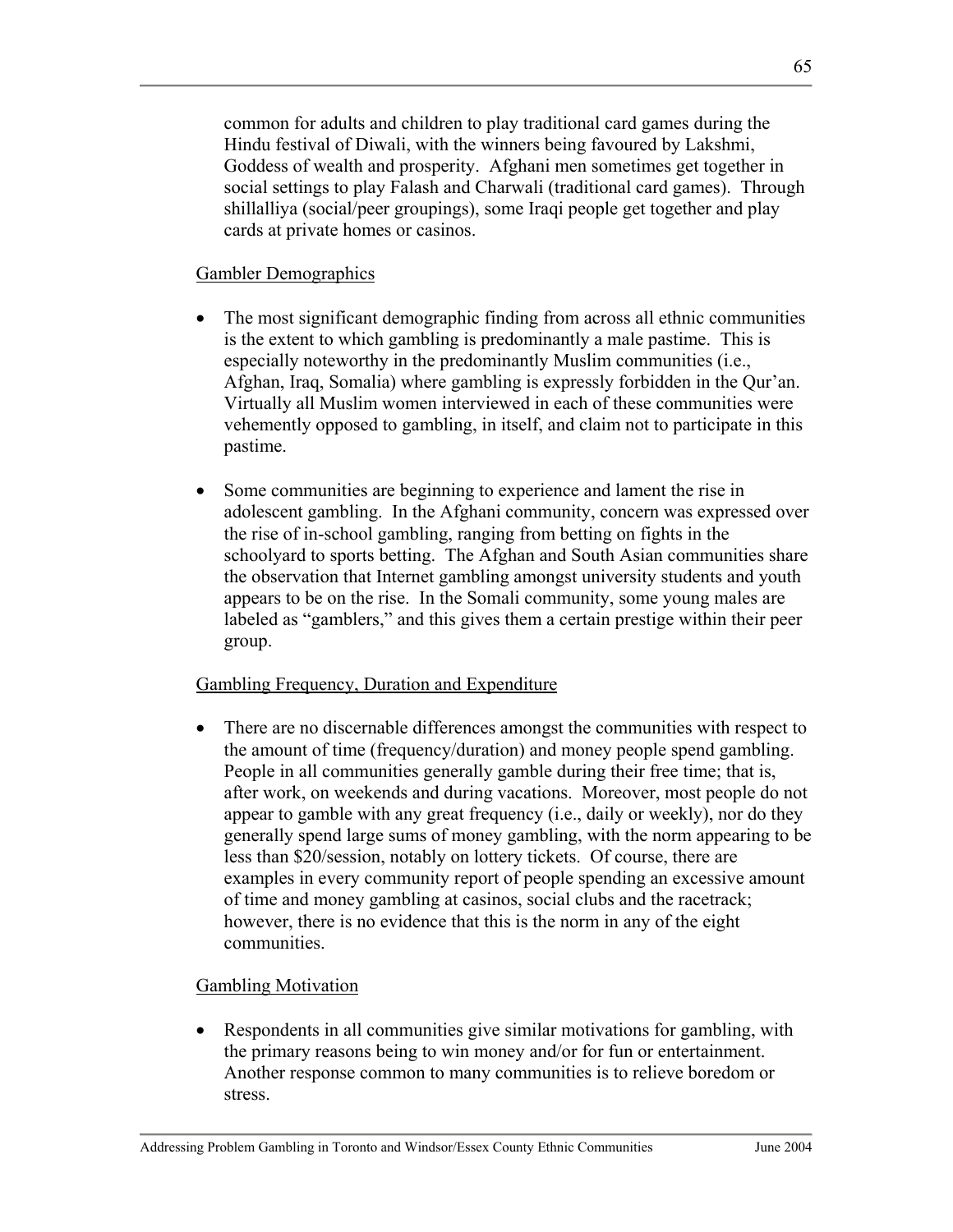**Implications.** The gambling practices of people in the eight ethnic communities are quite similar to those of the dominant cultural groups in Ontario, to the extent that all people (a) gamble on most legally available formats, notably purchasing lottery tickets; (b) gamble with a limited frequency (i.e., less than weekly) and duration per session; (c) gamble with relatively small amounts of money; and (d) are motivated to gamble for the same reasons, namely to win money and for enjoyment. Despite these similarities, there are at least two gambling-related observations that appear to be unique to these ethnic communities; namely, (a) gambling is predominantly a male pastime, especially in the Islamic communities, and (b) gambling is frequently practiced as part of a social occasion.

Within this context, it is important to recognize that "gambling," on both statesanctioned and culturally derived games, provides enjoyment for most people who participate. Humans have gambled since the dawn of civilization, and most people today clearly support the gambling opportunities that are available in Ontario, as evidenced in their participation rates. Notwithstanding this generally widespread support for gambling, the Islamic community's views raise the interesting and important issue of the morality of gambling. Is it "right" for Canadian and other governments to expand gambling at such an unprecedented rate? Should Canadian gambling laws be repealed, and the gambling apparatus in the country dismantled? Even if one does not subscribe to the extreme view that gambling in Canada should be abolished, surely it is at least profitable to discuss and debate the mix/amount of gambling that is desirable at the national, provincial and community levels. Moreover, on the strength of this discussion and based on community consensus, it also seems reasonable to insist that governments respect the wishes of its citizens and limit gambling opportunities in those communities that express this preference. This prospect is not unprecedented in Canada, as in 1998, some Alberta communities voted to have video lottery terminals (VLTs) removed from bars and lounges, and the government ultimately complied with citizens' wishes (Smith and Wynne, 2004).

#### **4.2 Problem Gambling in the Communities**

**Conclusions.** Against this backdrop of identifying peoples' gambling practices, each of the eight communities subsequently endeavoured to describe the nature and characteristics of problem gambling in their respective populations. In each community, it is evident that some people are unable to control their gambling behaviour, and this causes problems for the individual, his or her family and friends, and for the community in general. Here are some of the main conclusions regarding problem gambling that may be discerned from an examination of the ethnic community research findings:

#### Defining Problem Gambling

• Definitions of problem gambling range from the Greek community's observation that it is an "addiction that the weak-willed cannot escape" to the view, largely held in the Somalia and Afghan communities, that problem gambling is a "sin." The "sin" paradigm does not differentiate between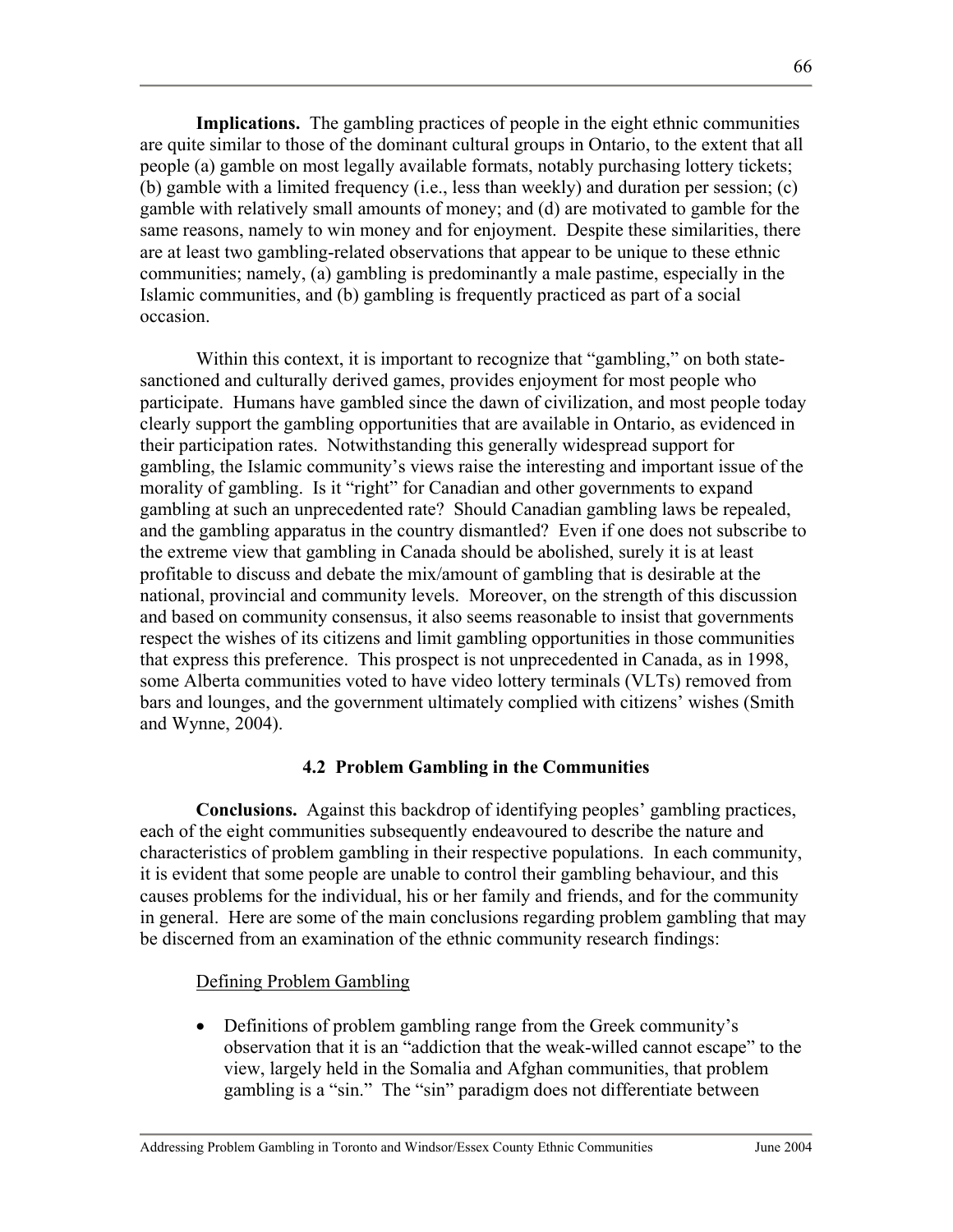gambling and problem gambling; that is, in Islam, since the Qur'an forbids gambling of any sort, gambling, per se, is immoral and problem gamblers are merely identifiable sinners.

- Most communities define problem gambling by identifying perceived "symptoms" of this disorder—that is, they know it when they see it. While many of these symptoms are behaviours or consequences that are generally well-known (e.g., betting more than one can afford, chasing losses, experiencing financial difficulties), some are not as widely reported in the research, such as:
	- Gambling disturbs the economy of the household. (Afghani community).
	- Problem gamblers burn out and cannot function normally at work. (Filipino community).
	- Problem gamblers may be rich or poor; that is, even those who have enough money to cover their losses may be problem gamblers. (Greek community).
	- Problem gamblers may display other overt symptoms associated with their disorder, including heavy drinking, violent temper, poor dress and appearance, and severe mood swings. (Indo-Caribbean community).
	- Problem gambling sometimes erupts into family disputes and violence. (Iraq community).
	- Problem gambling impacts the family's lifestyle, finances and the gambler's health. (Somali community).
	- Problem gambling results in a loss of respect for the individual, his or her family, and for the community itself (South Asian community).

### Prevalence of Problem Gambling

• It was beyond the scope of this research project to provide the necessary resources for each community to conduct a scientific study to determine the prevalence rates for problem gambling in their respective populations. Nevertheless, some of the communities attempted to identify the relative size of this problem, usually by asking key informants and focus group participants to provide an estimate (these range from 1-5% to 30-40%) and/or to identify the number of problem gamblers they personally know. While these estimates may not be scientifically valid, they give the impression that there are clearly a significant number of identifiable problem gamblers in each of the ethnic communities.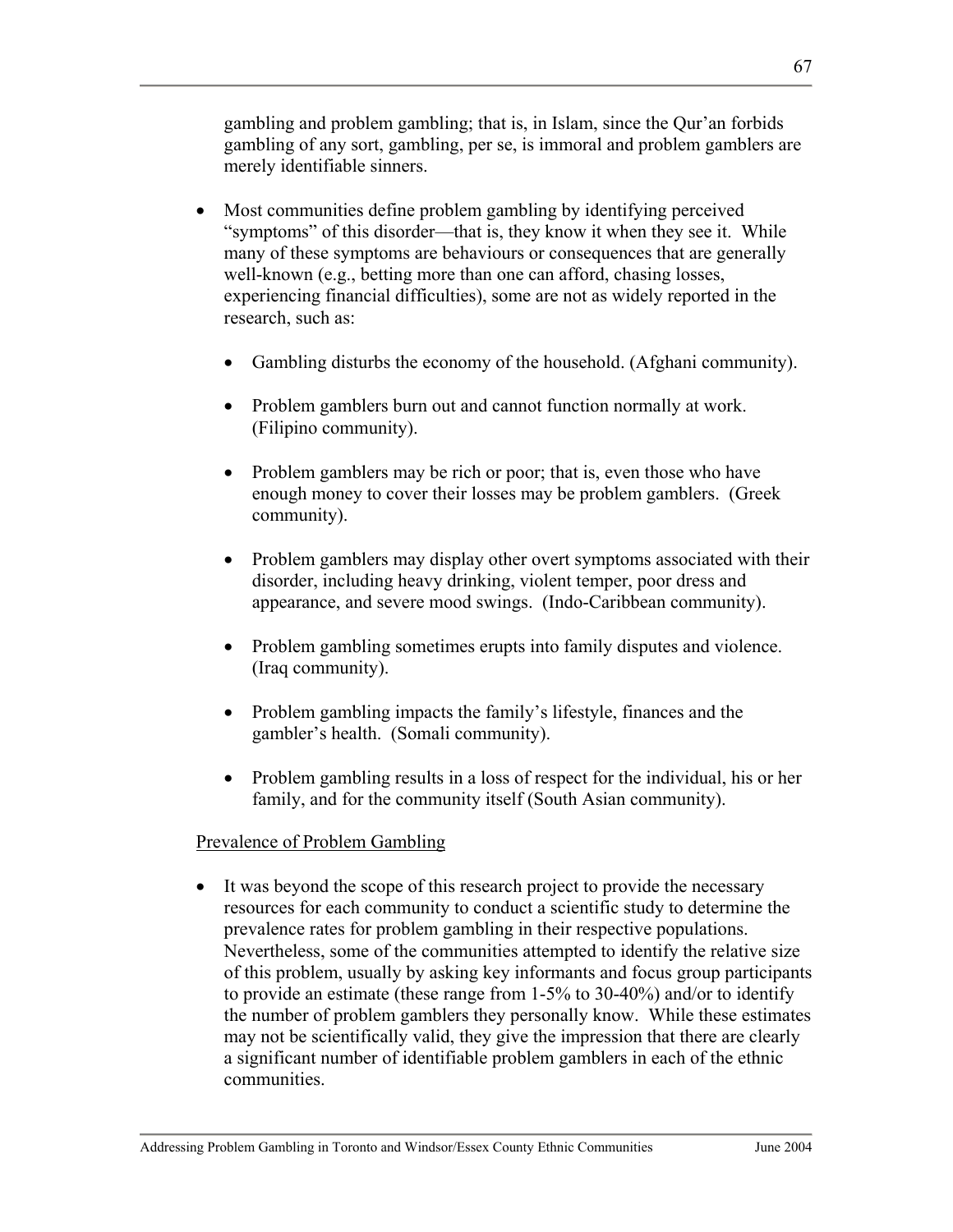### Demographic Characteristics

- Each of the community studies is limited in its ability to identify the demographic characteristics of problem gamblers, insofar as none of the communities conducted problem gambling prevalence studies; consequently, the identification of problem gamblers' demographic characteristics is based on key informant and focus group participants' opinions and the small number of problem gamblers who were interviewed for case studies.
- In that most gamblers in each of the ethnic communities are predominantly male, it is not surprising to discover that virtually all problem gamblers are likewise perceived to be male. Only the Greek community commented on a perceived increase in women gambling, notably in casinos, and that this will likely lead to more females becoming problem gamblers.
- In terms of the age of problem gamblers, communities mainly describe men between 30 and 50 years-of-age. However, as mentioned above, many of the communities express concern about adolescent gambling, and worry that problem gambling in this youthful population might become an issue.

### Problem Gambling Behaviour

- Each of the eight ethnic communities identify a number of behaviours associated with problem gambling, and these typically include many that are already well known and incorporated in measures such as the Canadian Problem Gambling Index (Ferris and Wynne, 2001). Some interesting behaviours attributed to the problem gambler, and that are not as widely researched, include the following:
	- Problem gamblers are extremely irresponsible and untrustworthy. (Afghani community).
	- Problem gamblers have low life satisfaction, are unmotivated, and exhibit impeded concentration. (Filipino community).
	- Problem gamblers will disassociate themselves from the people around them and not want to become involved in family or social events. (Greek community).
	- Problem gamblers tend to neglect family finances, abuse their families, and neglect their jobs. (Indo-Caribbean community).
	- Problem gamblers borrow "aggressively" to finance their gambling. (Somali community).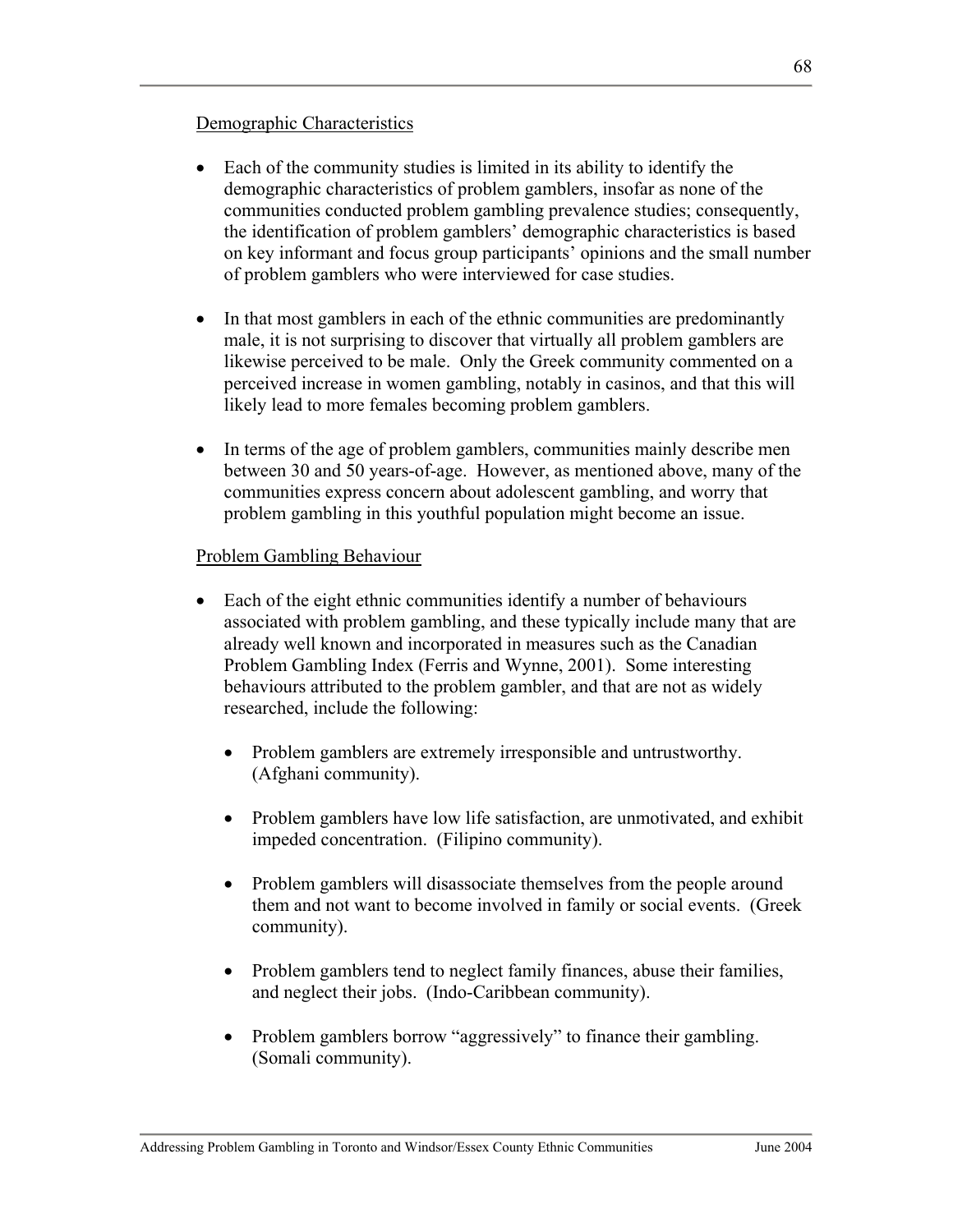# Problem Gambling Consequences

- As with symptoms and behaviours, each of the communities presents a list of consequences that are nominally attributable to problem gambling. Again, most of these consequences have been researched and are know to be correlated with problem gambling; nevertheless, each community posits some interesting understudied consequences, including:
	- Problem gambling behaviour can create isolation and separation from the mainstream community. (Afghani community).
	- A main consequence of problem gambling is perceived to be social isolation. (Filipino community).
	- "The children that are witnessing accounts of problem gambling may be enticed to become problem gamblers through influence, or perhaps may grow to be reserved and depressed due to situations in the household that had made them depressed." (Greek community).
	- Problem gambling, "prevents the gambler from remembering and worshiping God and he/she becomes heedless of devotion to God. This is a spiritual and religious loss." (Somali community).
	- Problem gambling brings "shame" to the family and community, and gives the community a bad name. (South Asian community).
- A common conclusion that may be drawn from across all eight ethnic communities is that the family of the problem gambler is perceived to experience the most severe consequences of problem gambling. This is summarized succinctly in the Afghani community report, where it is stated, "the worst things that can ever happen to someone as a result of gambling is that they fail to keep their promises and commitment to their spouse and children<sup>"</sup>

**Implications.** These conclusions have a number of implications for conducting problem gambling research in the eight ethnic communities. First, it is not clear how prevalent problem gambling is in each community, given that none was able to conduct a scientific prevalence study; however, it is not imperative that prevalence rates be established as a precondition to developing programs and services to assist problem gamblers and their families, as it is sufficient to know that an identifiable number of people are in trouble. In fact, in their meta-analysis of North American problem gambling prevalence research, Shaffer et al. (1997) opined that there should perhaps be a moratorium on conducting prevalence studies, especially in favour of incidence studies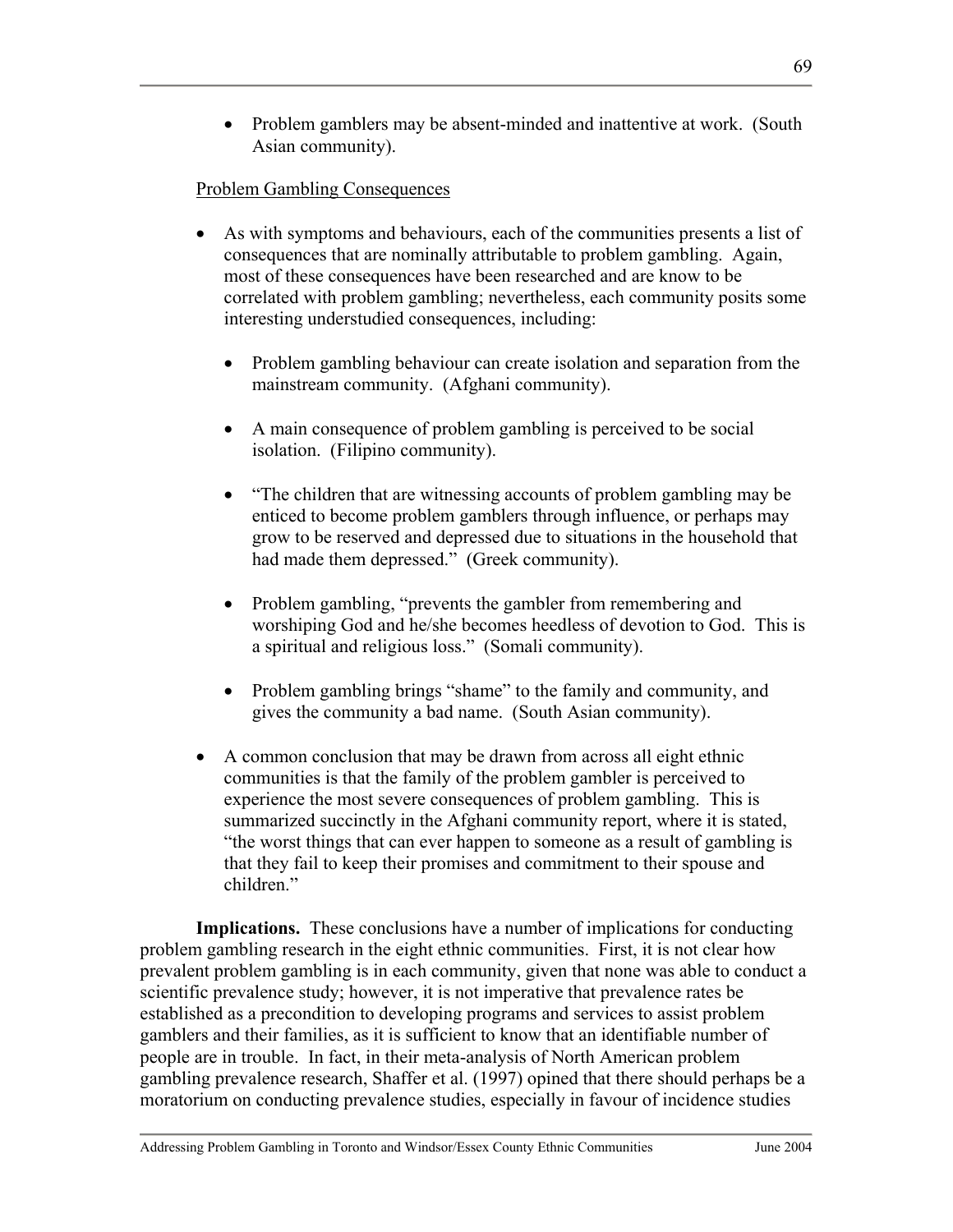that track the number of new problem gambling "cases" that continuously emerge in a community. There is clearly merit in each ethnic community more carefully researching the nature and characteristics of problem gamblers in their populations; however, rather than conducting community-wide prevalence studies, this might better be accomplished through: (a) smaller, more segmented research projects (i.e., studying smaller samples of males, females, youth and other sub-groups independently); (b) identifying and examining the profiles of known problem gamblers; and (c) monitoring the number, and profiles, of problem gamblers who present themselves for treatment.

Second, this ethnic community research raises the prospect that, even if there is not a different symptomatology for problem gamblers in these special populations, it may be useful to consider measuring the following variables when screening and assessing problem gamblers: responsibility and trustworthiness; life satisfaction; general level of motivation; concentration ability; social isolation; work performance; and spirituality. Arguably, these variables are typically underutilized when assessing problem gamblers from any community, and they should be considered, especially in an effort to discover whether there are underlying problems/issues that might better explain the nominal problem gambling behaviour.

A third area of research stems from the observation that, in many ethnic communities, the problem gambler is seen to bring shame not only to the family, but also to the community. To what extent does this "community shame" influence problem gamblers' behaviour and the consequences of this behaviour for the family? Moreover, does this nominal community shame stymie efforts to develop prevention and treatment programs and, if so, how can it be circumvented? Many ethnic communities struggle for respect within the dominant culture, and it is conceivable that those whose problem gambling behaviour brings shame to the group are considered to be pariahs and are ultimately ostracized within the community.

 Finally, another area of research might be to examine whether problem gambling is related to the reality that many ethnic communities are socially and economically marginalized within the dominant culture. For the problem gambler, is persistence at gambling a motivating factor for meeting financial obligations, gaining prestige within the ethnic community and/or gaining acceptance in the dominant culture? Most of the prevalence research shows a correlation between low levels of income and problem gambling and, a decade ago, this researcher observed that for single mothers on a low fixed income, playing bingo and VLTs was a rationale decision that was, in large measure, motivated by a desire to win money to meet financial obligations (Wynne, 1994a, 1994b). In a similar vein, research is needed to determine the extent to which problem gambling may be related to poverty in urban ethnic communities.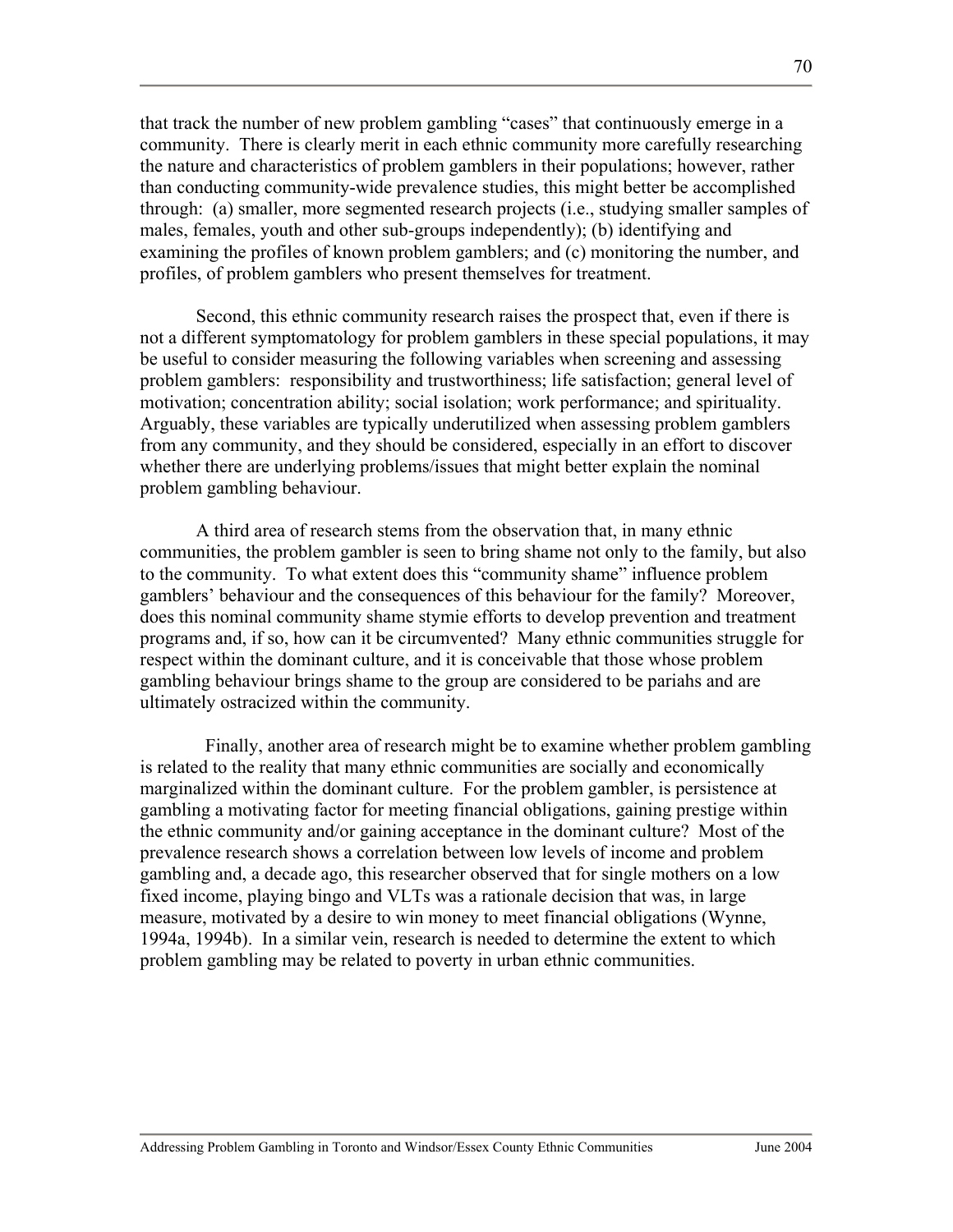## **4.3 Community Perceptions**

**Conclusions.** It is crucial to determine how the community perceives gambling, the issue of problem gambling, and attitudes towards the individuals afflicted, if they are to be successful in developing acceptable initiatives to mitigate problem gambling. To this end, each of the eight communities researched public perceptions, including awareness and knowledge of gambling and problem gambling and attitudes towards problem gamblers, and the following conclusions may be drawn:

## Community Awareness and Knowledge

• While most of the key informants and focus group participants in each community claim to be aware that (a) gambling takes place in their populations, and (b) problem gambling is a serious issue for some individuals and families, the commonly held perception is that the public is generally unaware of the extent to which people gamble, and that problem gambling is becoming a serious issue. This may be because gamblers, and by extension problem gamblers, are very secretive in their pursuit of gambling in most ethnic communities, lest they be "discovered" by family or other community members. This appears to be especially important in Islamic communities, where gambling, itself, is essentially forbidden and the gambler typically ostracized.

## Community Attitudes

- The reports of community attitudes towards gambling and problem gambling in each of the eight ethnic communities are very interesting and appear to cluster around two ends of the tolerance spectrum as follows:
	- Towards the less tolerant end of the spectrum, Afghanis are reported to "hate" both gamblers and problem gamblers. Similarly, most people in the Somali community reportedly find gambling to be "unacceptable" and that problem gamblers "give the community a bad name." Iraqis appear to share this general sentiment, as gambling is only acceptable to "a small degree" and problem gamblers themselves report they are "social pariahs."
	- Towards the more tolerant end of the spectrum, the Greek community view is reportedly mixed: that is, most Greeks do not look with disfavour upon gambling and gamblers, but they do view problem gamblers negatively. The consensus attitude that is reported within the Filipino community is that gambling is tolerated and people are indifferent towards problem gambling, unless it directly affects them. Similarly, most Indo-Caribbeans support gambling, and see problem gambling as a personal matter. The South Asian community does not disavow gambling; however, there is a "strong disdain" for problem gamblers, which includes a desire to "protect children from problem gamblers." Finally, while the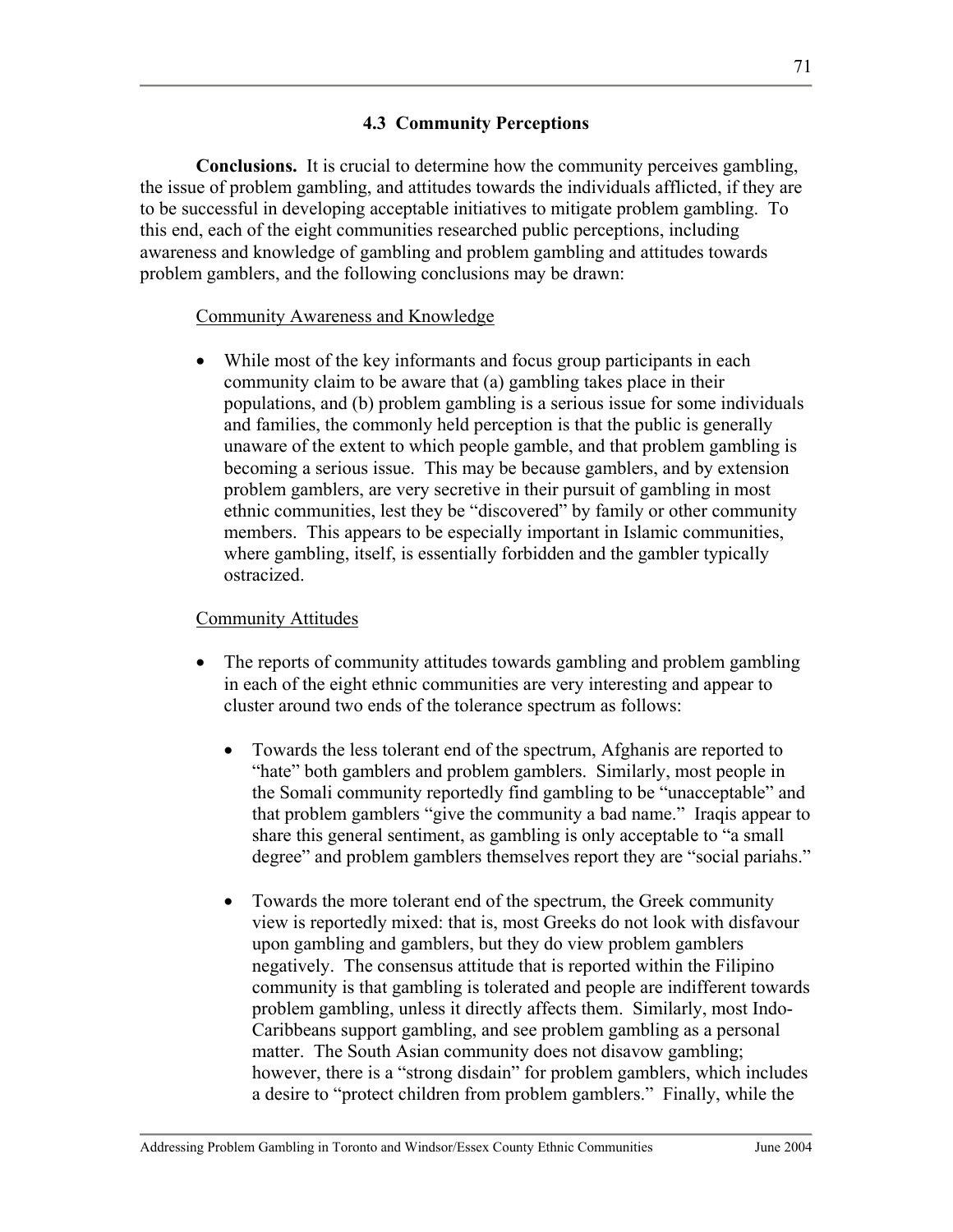Jewish community does not apparently disfavour gambling, there is a concern about the role of the government in encouraging people to gamble and the negative effect this has in precipitating problem gambling.

**Implications.** A seminal work in the field of sociology is C. Wright Mills essay, *The Promise*, wherein Mills expresses the opinion that the "sociological imagination" has great "promise" for distinguishing the "personal troubles of the mileu" (private troubles) from "the public issues of social structure" (public issues). In the ethnic communities studied, most people are unaware that problem gambling exists and, to the extent they are aware, this is seen as a private trouble, to be dealt with by the gambler and his/her family, rather than as a public issue. Moreover, in some Islamic communities, the problem gambler seems to be loathed and considered a scourge on the group; in fact, there is community reluctance to admit some Muslims may have a gambling problem and reticence to even discuss this issue.

A challenge facing all communities is to elevate the discussion and study of problem gambling from viewing this disorder as a private trouble, to be borne solely by the individual, to a public socio-health issue to be addressed by the entire community. This will involve changing peoples' attitudes, in many communities, and it may be strategic to involve the faith communities in this process.

#### **4.4 Resource Awareness and Help-Seeking**

**Conclusions.** This project was not only designed to help the eight ethnic communities research problem gambling in their respective populations, but also to develop an action plan that includes initiatives to help problem gamblers, their families and the community in general deal with this serious socio-health issue. Problem gambling action strategies typically involve developing education/awareness, prevention and treatment programs; consequently, as an antecedent to the development of such programs, each community examined community members' awareness of resource availability and the help-seeking preferences of problem gamblers, family and friends, and community members. Following are some conclusions that may be drawn from the findings presented in the community final research reports:

#### Resource Awareness

• While key informants and focus group participants in virtually all communities are able to enumerate some resources that are available to help problem gamblers (e.g., Gamblers Anonymous (GA), mosques, community agencies, health services), the general opinion is that the publics in virtually all communities are quite ignorant of resources available to help problem gamblers. The communities do not find this to be surprising as most lament that there are virtually no locally-based resources specifically dedicated to helping problem gamblers and their families. Moreover, the resources that do exist, such as GA or services in large agencies including the Centre for Addictions and Mental Health, are not perceived to be culturally/linguistically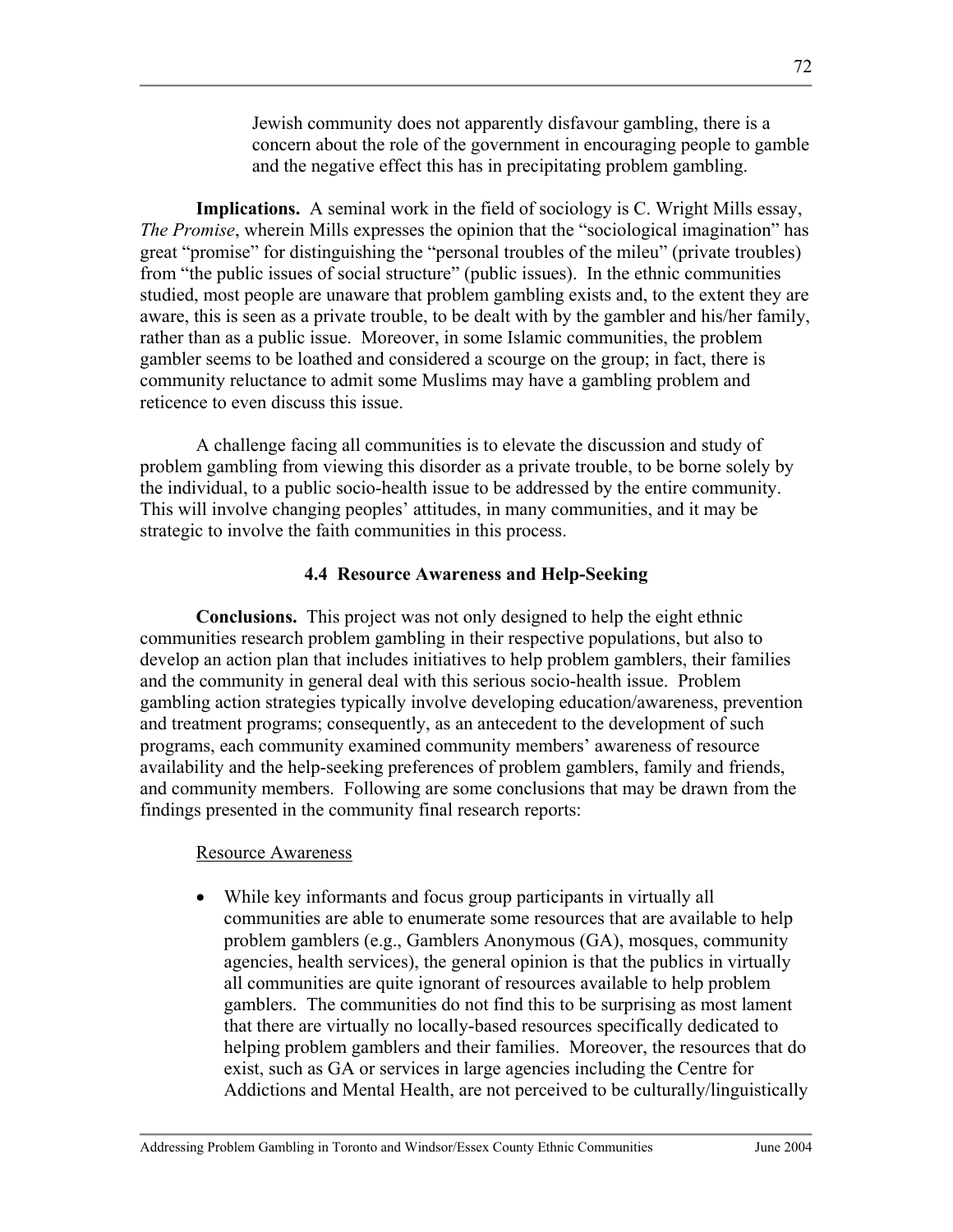sensitive to the needs of people in ethnic communities and, therefore, are not viewed as truly being useful.

• There is some evidence garnered through focus groups that young people in most ethnic communities are more aware of resources available to help problem gamblers than are older members of the community.

## Preferences for Help-Seeking

- Key informants, focus group participants, and problem gamblers interviewed in most communities generally perceive that the majority of problem gamblers prefer to approach family members or friends for help. In contrast, there is the general perception in each community that professional counselling services, especially those that are not culturally/linguistically sensitive, will not be utilized by problem gamblers or their families.
- There is an interesting dichotomy relative to the role of religious institutions in helping problem gamblers, as exemplified in a comparison of the Afghan and Greek communities. In the Afghani community, there is the reported perception that problem gamblers should present themselves at the mosque for spiritual counselling, and that they will do so, as Afghanis are "religious people." In contrast in the Greek community, it is stated that "while the Church is the one method that is currently very popular simply because it is one of the only types of services available," it is "not preferred" by most community members.
- Each of the eight ethnic communities, to a greater or lesser extent, believes that problem gambling is a serious issue that should be addressed; moreover, each community suggests that raising public awareness about problem gambling is a fundamental first step in diminishing this issue. There is less consensus that specialized treatment services need to be developed.
- Each community also presents suggestions for initiatives that should be considered to help problem gamblers and their families and, presumably, these will be followed-up in the action planning phase. Some of the more intriguing suggestions include the following:
	- "Afghanis are religious people; therefore, religious leaders and scholars can lay the corner stone by spreading the message across the community and analyze gambling from an Islamic point of view." (Afghani community).
	- Recovering and/or recovered problem gamblers should be used as a community resource. (Filipino community).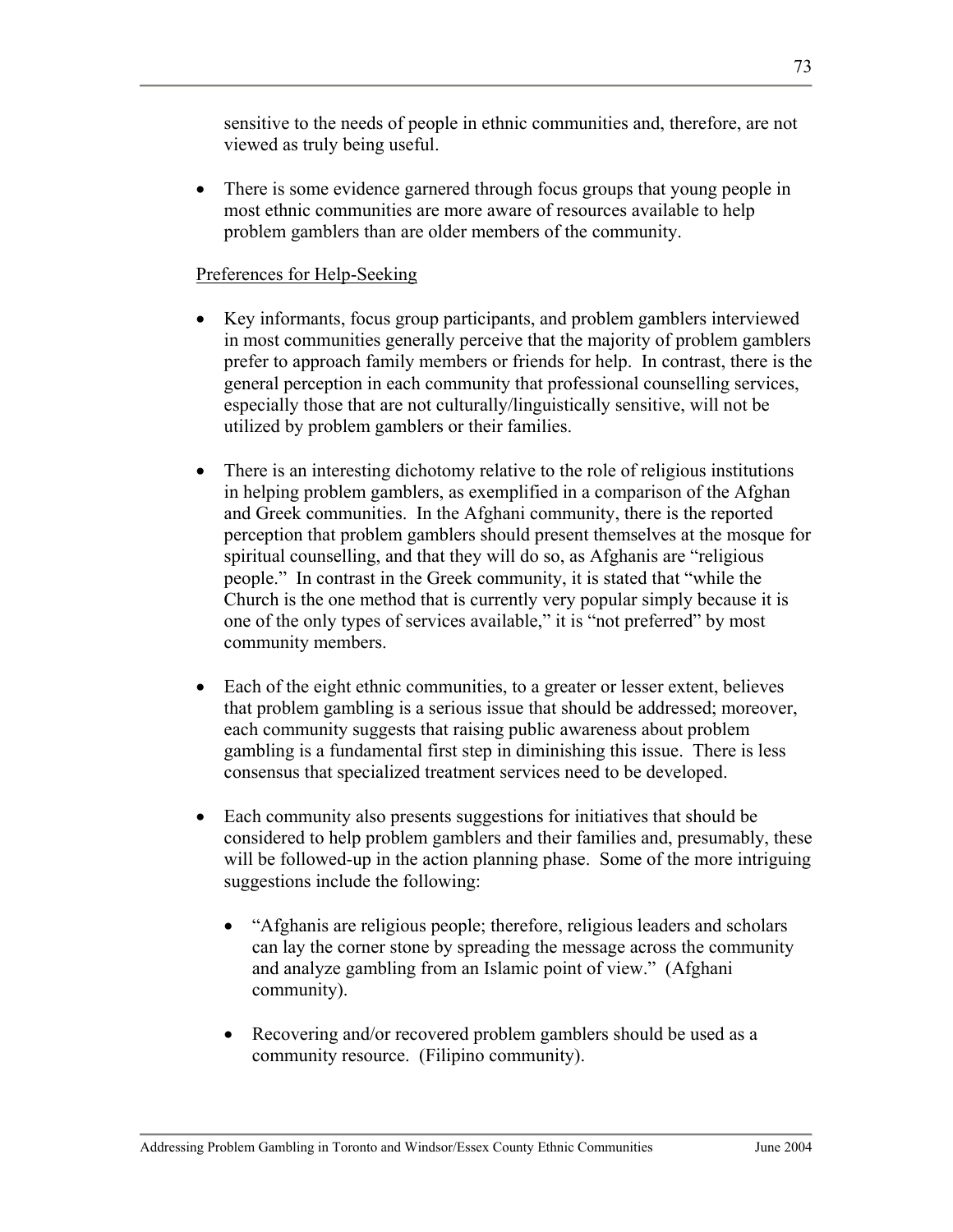- "Having someone to go along with the individual (problem gambler) and accompany him or her is also beneficial because it allows for assurance that this individual is actually receiving help. (Greek community).
- "Providing alternatives for gamblers" and a "community support system" may be methods to mitigate problem gambling. (Indo-Caribbean community).
- Spiritual counselling and healing available at the mosques are the best options for treating problem gamblers and those with other addictions. (Somali community).
- It is suggested that, "family members and friends of problem gamblers" seek counselling for themselves in order to learn how to cope with their loved one's behaviours." (Jewish community).
- Preference was expressed for getting help from "support groups who understand the South Asian family and value system. (South Asian community).

**Implications.** It is anticipated that the action plans developed by each of the eight ethnic communities will include specific initiatives for addressing the issue of problem gambling. Clearly, a main initiative in each community is likely to be the development of a "public awareness campaign" to raise peoples' consciousness as to the potential harm caused by gambling; the devastating effects of problem gambling on the individual, family and community; and where people can go for help.

In terms of treatment services for problem gamblers, it is self-evident that these must be delivered in a culturally sensitive way, and in the language of the community. Within this cultural framework, there may be merit in (a) reaching and working through family, friends and social groups to help the problem gambler, (b) engaging the faith communities in reaching out to problem gamblers, (c) developing a capacity to provide culturally and linguistically appropriate services, and (d) monitoring the "best" means of providing services to the community.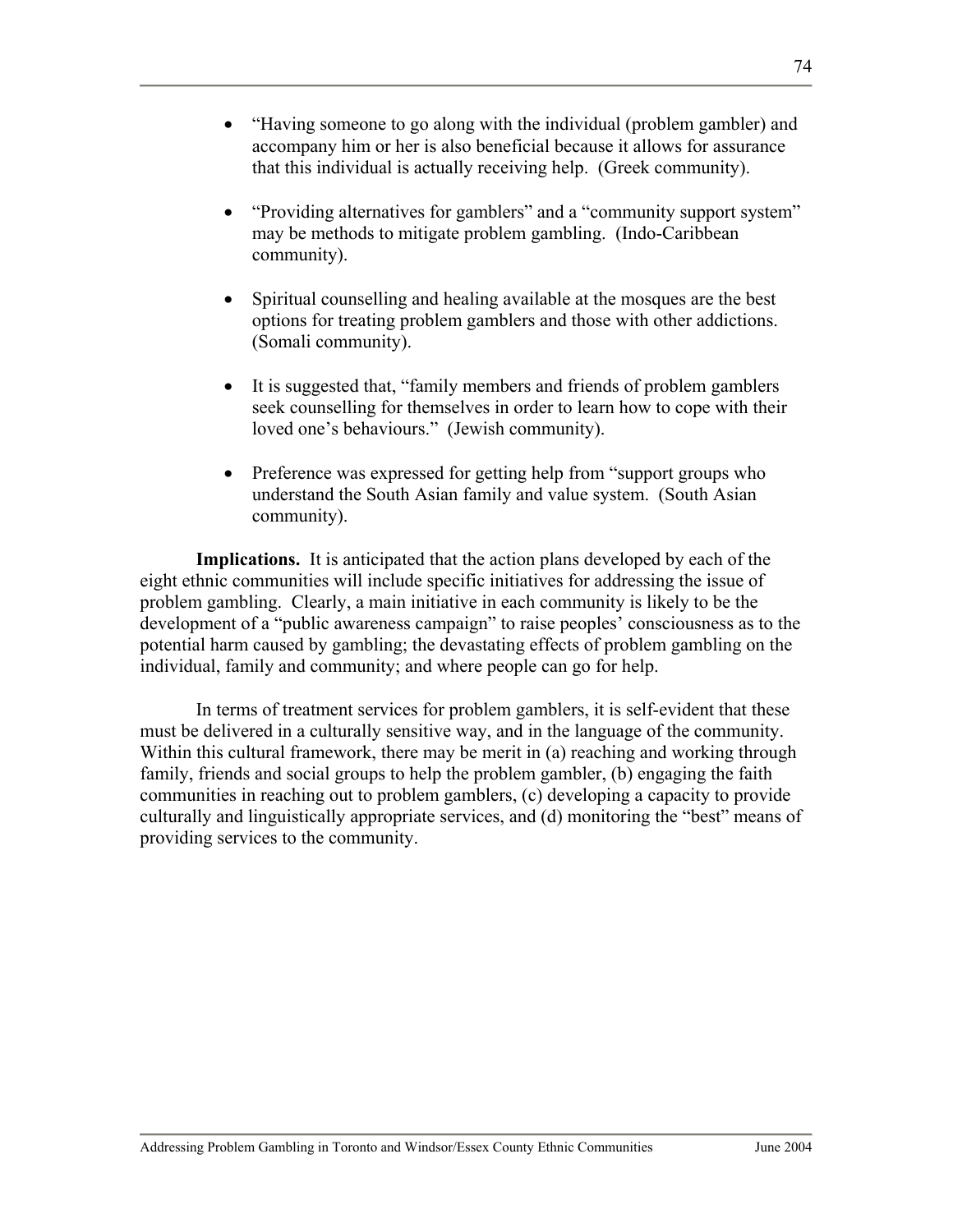#### **4.4 Participatory Action Research Approach**

This research employed a participatory action research approach. To ensure the participation of diverse ethno-cultural groups and communities in exploratory research that leads to action and social change, the participatory action research is a very practical and empowering approach. It is; however, very easy to criticize the research conducted by each ethnic community for its perceived lack of "scientific rigour." To do so would be a serious mistake based on a misunderstanding of the merit of interpretive research in the face of the paramountcy of logical positivism and the scientific method (Burrell  $\&$ Morgan, 1979). While it is beyond the scope of this report to debate positivism and the scientific method (objectivism) versus the interpretive paradigm (subjectivism), a few comments are in order. First, it is accepted in the social sciences that research has been mainly driven by scientific positivism, and this is clearly obvious in the field of gambling research. The disciplines of psychology and medicine have contributed most of the gambling research to date, and these fields are heavily invested in the scientific method. Positivists believe that there is an "objective reality" that may be discerned; that certain immutable truths exist; and that these can only be discovered and proven through scientific empiricism. Simply put, if a phenomenon cannot be measured quantitatively and proven statistically, it is deemed not to exist, or at least to be of no "significant" consequence.

Over the past 40 years, theorists in the social scientists have railed against logical positivism, in favour of an interpretive paradigm that recognizes that people continuously, and subjectively, observe and reconstruct the world around them, in an attempt to understand what is truly going on. Interpretive researchers are far more interested in observing a phenomenon and discovering a "shared reality" that people in groups construct than in attempting to measure the phenomenon statistically, or prove it exists empirically. Interpretivists typically strive to gain a deep and rich understanding of the phenomenon in question, frequently with a view to effecting some kind of change in conditions. This interpretive paradigm has come to embrace an action frame of reference, whereby it is not enough to merely study a social phenomenon, such as problem gambling, but rather, one must also devise actions that will bring about a positive change in the social condition. Granted, empiricists may also engage in action research; however, this is not a fundamental philosophical underpinning of the positivist paradigm, and consequently, much positivistic scientific research languishes on dusty shelves or in obscure scholarly journals.

This context is provided to remind the reader not to dismiss this ethnic community research because it appears to lack scientific rigour. Frankly, what difference does it make that none of the communities have conducted a "scientific study" that results in a prevalence rate (%) for problem gambling? Is it not far more important to know that many people have a serious gambling problem, and that in the Islamic communities, these people are predominantly male and that the Qur'an has a profound influence on how people will view and deal with this issue? If one adopts the interpretive lens, it is very clear that each community report contains rich information about problem gambling that will be translated into action in the next phase of the research project. In this vein, it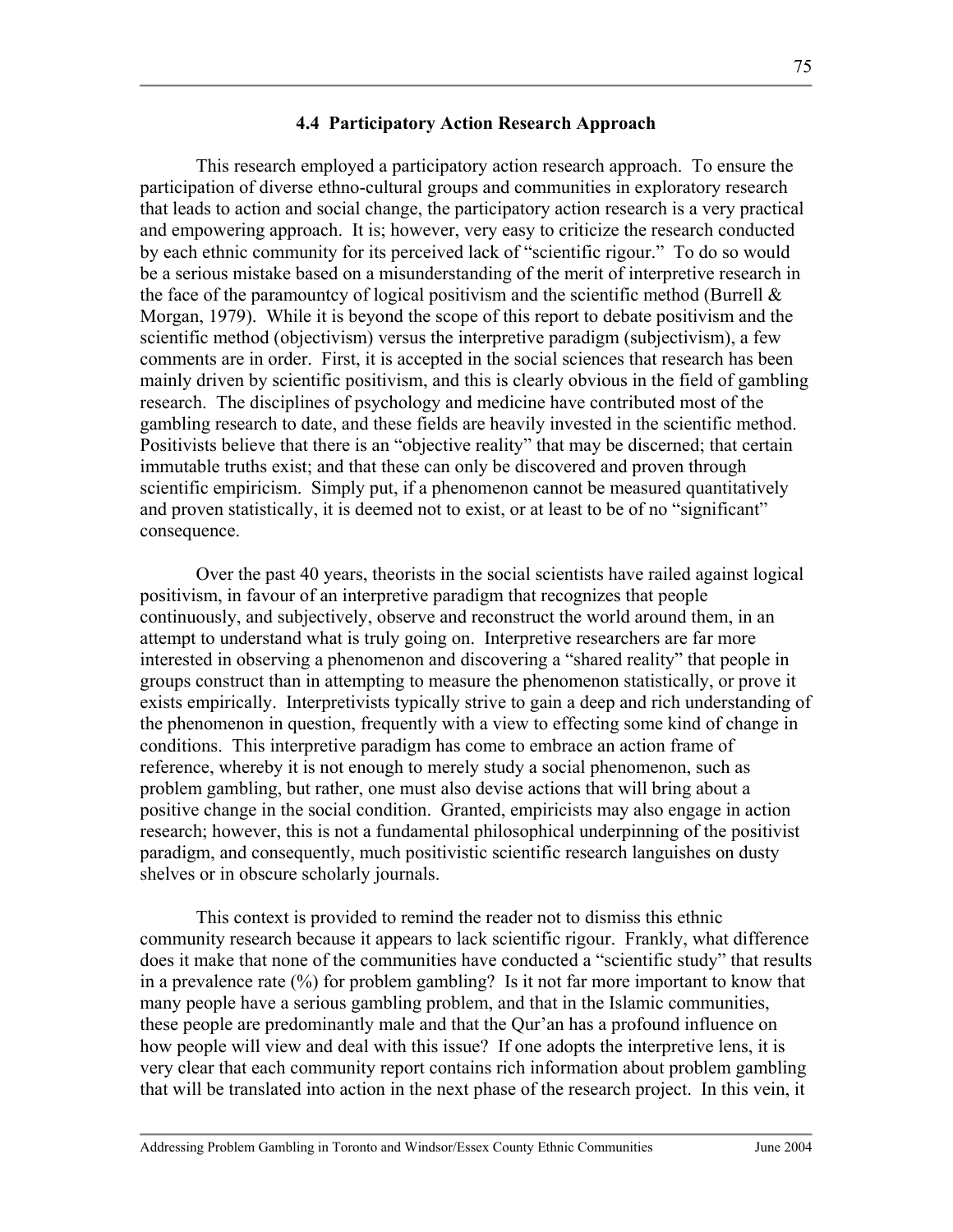is very unlikely that these community reports will gather dust on a shelf; rather, because of the participatory action research approach taken, this researcher is very confident that leaders in the ethnic communities will mobilize to address the serious socio-health issue that is problem gambling.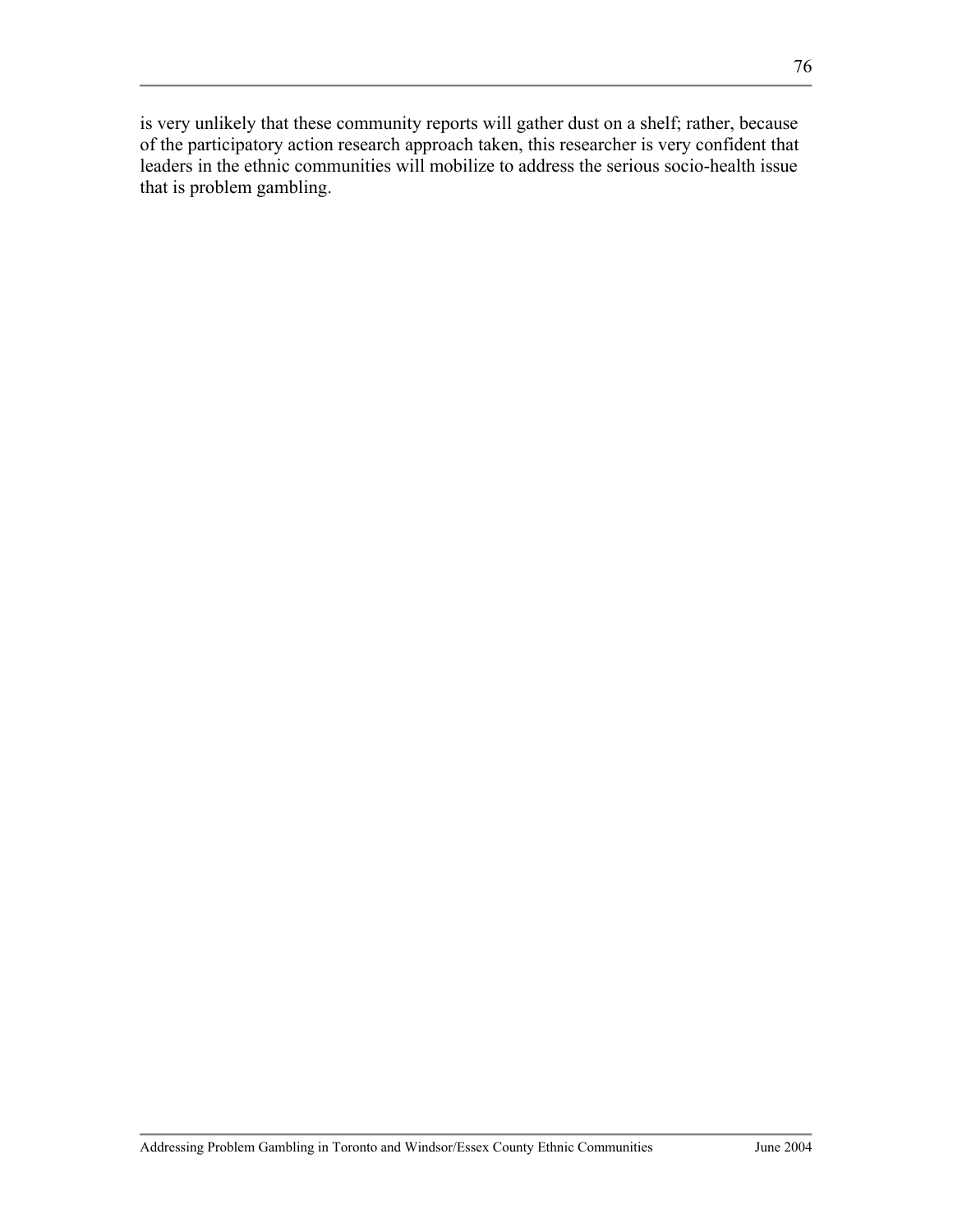### **REFERENCES**

Blaszczynski, A., Huynh, S., Dumlao, V., Farrell, E. (1998). Problem gambling within a Chinese speaking community*. Journal of Gambling Studies, 14*(4), 359-380.

Burrell, G & Morgan, G. (1979). *Sociological paradigms and organisational analysis*. London: Heinemann.

Cuadrado, M. (1999). A comparison of Hispanic and Anglo calls to a gambling help hotline. <u>Journal of Gambling Studies, 15</u>(1), 71-81.

Edmonton Social Planning Council (1999). *Gambling awareness and education for Chinese seniors project*. Edmonton, AB: Alberta Alcohol and Drug Abuse Commission.

Fals Borda, O. (1979). Investigating reality in order to transform it: The Colombian experience. *Dialectical Anthropology, 4,* 33-55.

Faveri, A. and Gainer, L. (1995). *A report on gambling activities and related issues among clients of multicultural service providers in Ontario*. A report to the Addiction Research Foundation, University Settlement Recreation Centre, and Chinese Family Life Services of Metro Toronto.

Ferris, J. & Wynne, H. (February, 2001). *The Canadian Problem Gambling Index final report*. Phase II final report to the Canadian Inter-Provincial Task Force on Problem Gambling.

Glaser, B.G. and Strauss, A.L. (1967). *The discovery of grounded theory: Strategies for research.* Chicago: Aldine.

Goetz, J.P. and LeCompte, M.D. (1984). *Ethnography and qualitative design in educational research*. Orlando, Fl: Academic Press.

Ipsos-Reid & Gemini Research (2003). *British Columbia problem gambling prevalence study*. Final Report to the Ministry of Public Safety and Solicitor General, Victoria, British Columbia.

Kemmis, S. and McTaggart, R. (2000). Participatory action research. In N.K. Denzin  $\&$ Y.S.Lincoln (Eds.), *The handbook of qualitative research*, (pp. 567-605). Thousand Oaks: Sage

Kwan, K. (1998). *Gambling, alcohol consumption and other drug use among Chinese adults in greater Toronto: A report of a telephone survey*. Report prepared by Chinese Family Life Services of Metro Toronto.

Lincoln, Y.S. and Guba, E.G. (1985). *Naturalistic inquiry*. Beverly Hills, CA: Sage.